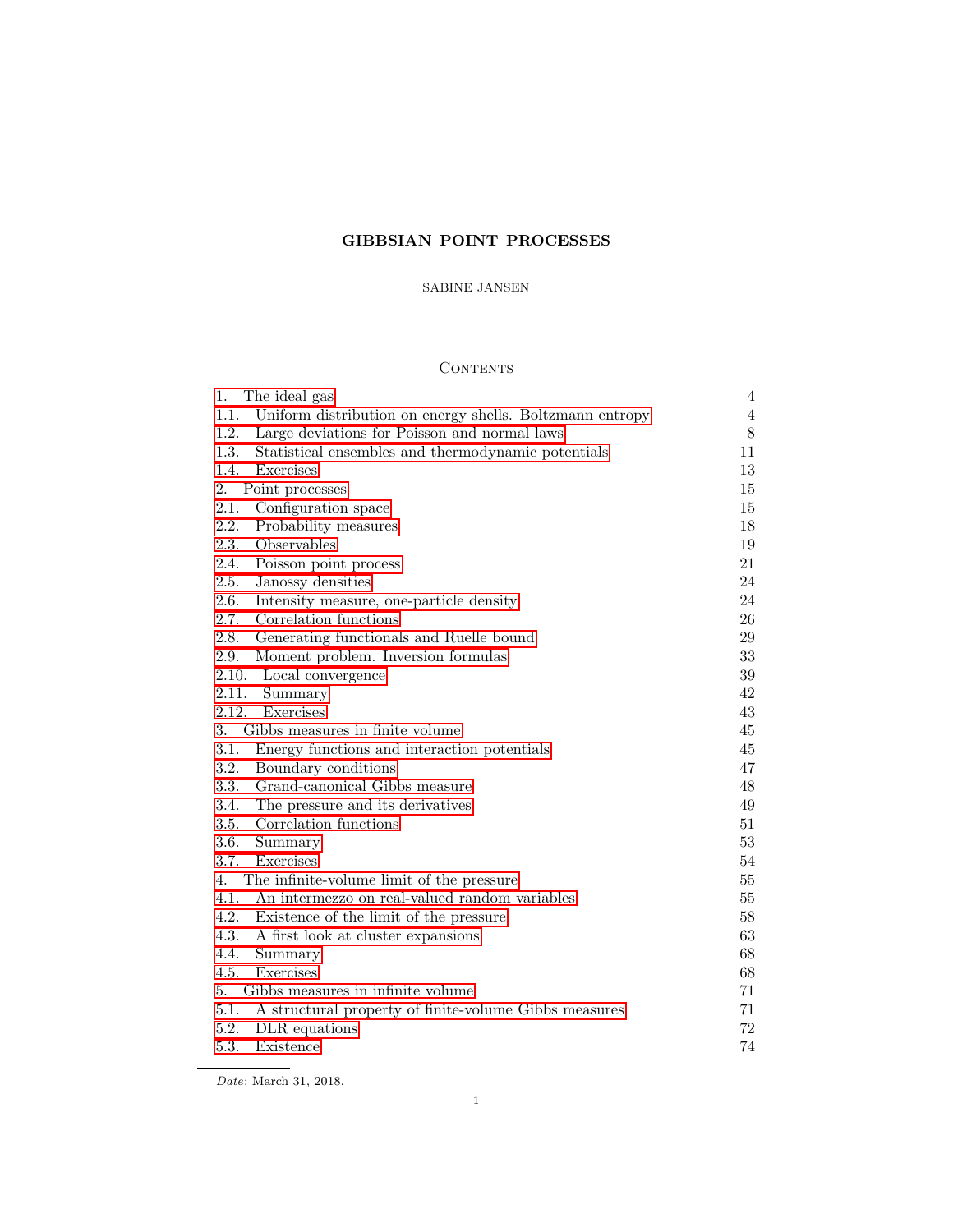# 2 SABINE JANSEN

| GNZ equation<br>5.4.                                             | 75  |  |  |  |
|------------------------------------------------------------------|-----|--|--|--|
| 5.5.<br>Correlation functions and Mayer-Montroll equation        | 79  |  |  |  |
| Kirkwood-Salsburg equation<br>5.6.                               |     |  |  |  |
| Proof of Theorem 5.8<br>5.7.                                     | 83  |  |  |  |
| Uniqueness for small $z$<br>5.8.                                 | 84  |  |  |  |
| 5.9.<br>Summary                                                  | 86  |  |  |  |
| 5.10.<br>Exercises                                               | 87  |  |  |  |
| Phase transition for the Widom-Rowlinson model<br>6.             | 89  |  |  |  |
| The two-color Widom-Rowlinson model. Color symmetry<br>6.1.      | 89  |  |  |  |
| 6.2.<br>Contours. Peierls argument                               | 91  |  |  |  |
| Phase transition for the two-color Widom-Rowlinson model<br>6.3. | 93  |  |  |  |
| Phase transition for the one-color Widom-Rowlinson model<br>6.4. | 93  |  |  |  |
| 6.5.<br>Summary                                                  | 93  |  |  |  |
| Cluster expansions<br>7.                                         | 95  |  |  |  |
| Tree-graph inequality for non-negative interactions<br>7.1.      | 95  |  |  |  |
| Tree-graph inequality for stable interactions<br>7.2.            | 97  |  |  |  |
| Activity expansion of the pressure<br>7.3.                       | 99  |  |  |  |
| Summary<br>7.4.                                                  | 101 |  |  |  |
| Appendix A. Monotone class theorems                              | 102 |  |  |  |
| References                                                       | 104 |  |  |  |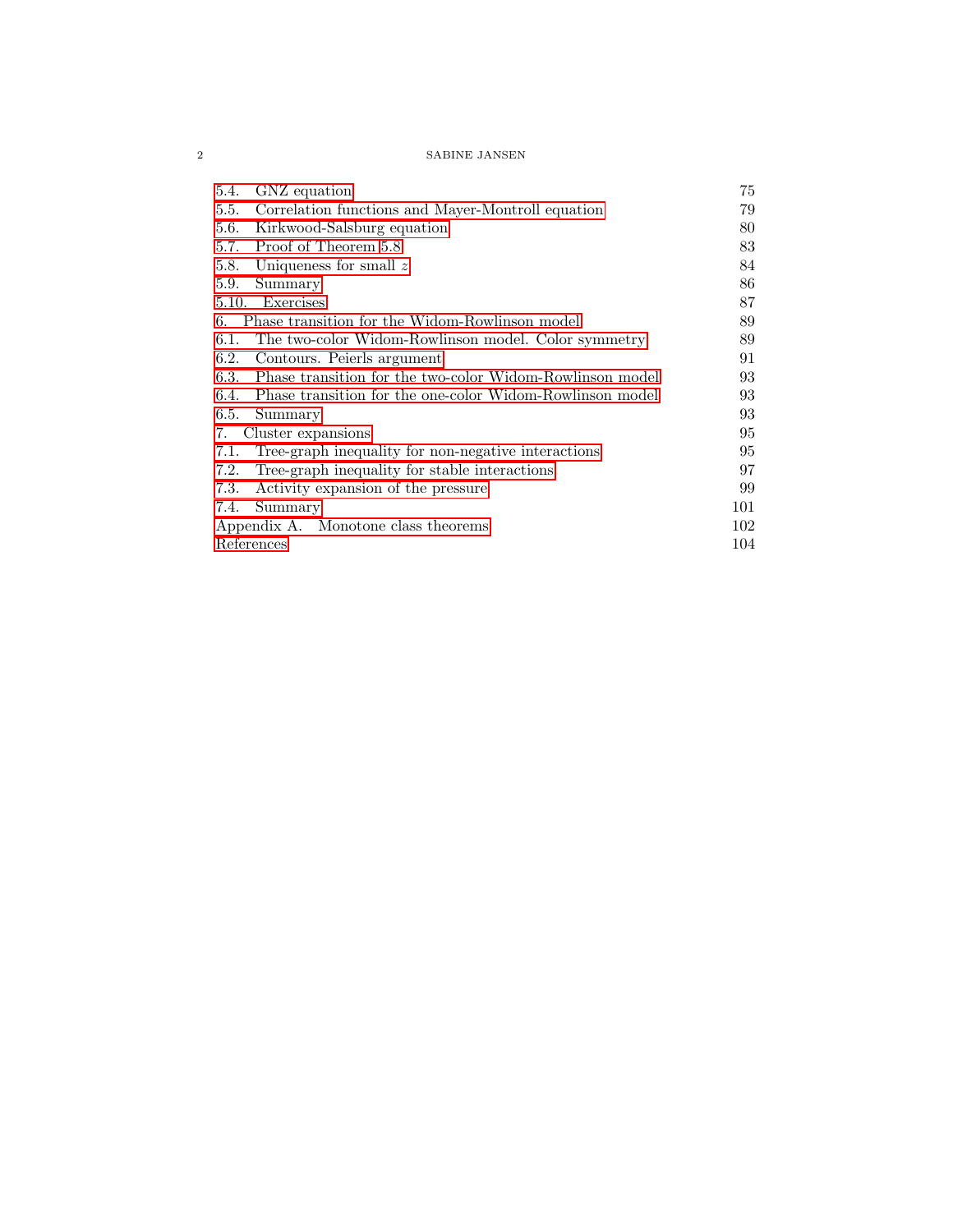GIBBSIAN POINT PROCESSES 3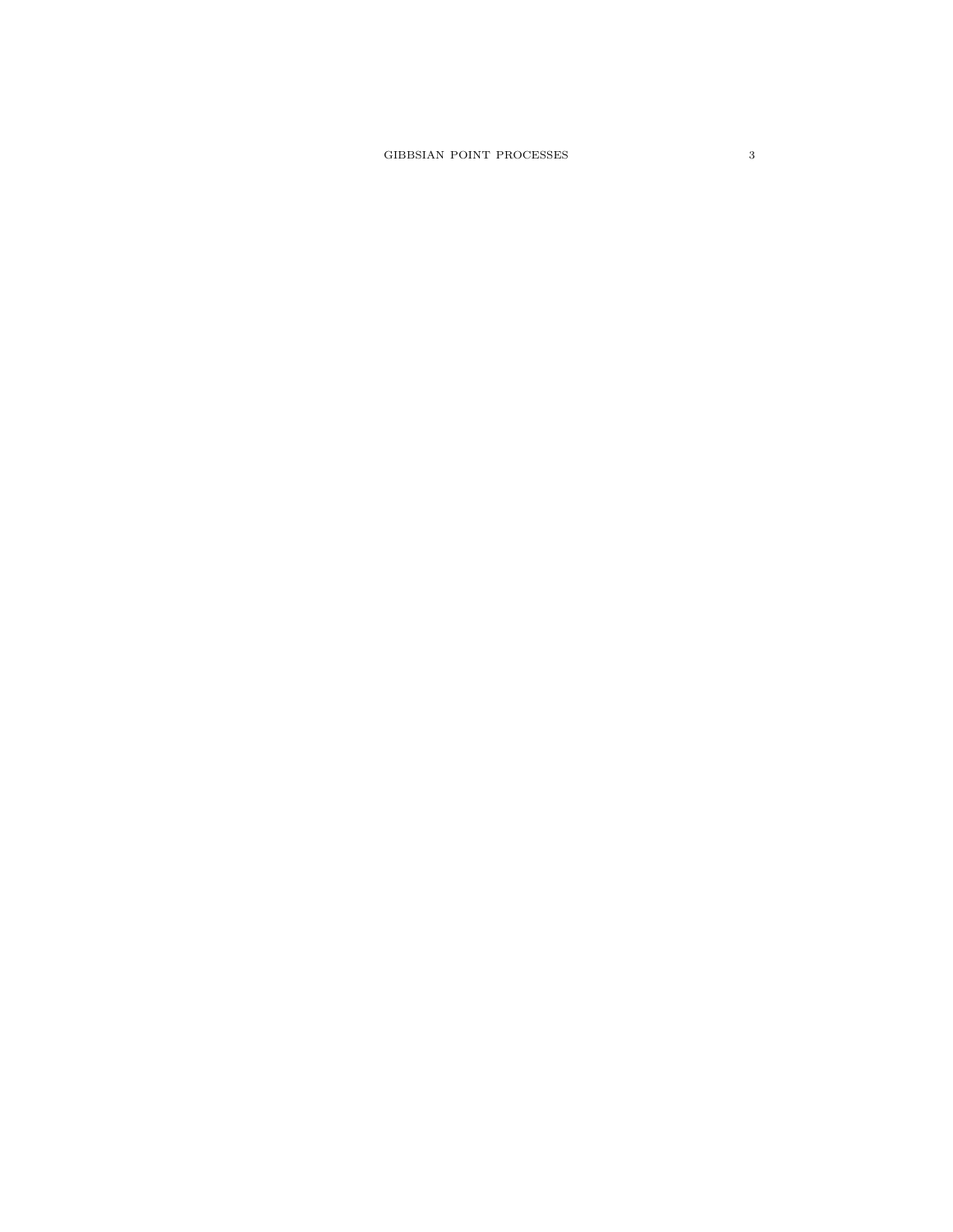#### <span id="page-3-0"></span>4 SABINE JANSEN

#### 1. The ideal gas

<span id="page-3-1"></span>1.1. Uniform distribution on energy shells. Boltzmann entropy. For  $m >$ 0 and  $n \in \mathbb{N}$ , consider the function

$$
H_n: (\mathbb{R}^3)^n \times (\mathbb{R}^3)^n \to \mathbb{R}, \quad H_n(\boldsymbol{x}, \boldsymbol{p}) = \sum_{i=1}^n \frac{1}{2m} |p_i|^2 = \frac{1}{2} |\boldsymbol{p}|^2. \tag{1.1}
$$

 $H_n$  is the Hamiltonian for an ideal gas of n particles of mass m in  $\mathbb{R}^3$ . Particles have positions  $x_1, \ldots, x_n$  and momenta  $p_1, \ldots, p_n$ . Hamilton functions are important in classical mechanics because they encode dynamics via an associated ordinary differential equation, given by

$$
\dot{\boldsymbol{x}}(t) = \nabla_{\boldsymbol{p}} H_n(\boldsymbol{x}(t), \boldsymbol{p}(t)), \quad \dot{\boldsymbol{p}}(t) = -\nabla_{\boldsymbol{x}} H_n(\boldsymbol{x}(t), \boldsymbol{p}(t)), \tag{1.2}
$$

which in our case become  $\dot{x}(t) = \frac{1}{m}p(t)$ ,  $\dot{p}(t) = 0$ , hence

$$
p_j(t) = m\dot{x}_j(t), \quad m\ddot{x}_j(t) = 0 \quad (j = 1, ..., n). \tag{1.3}
$$

The momentum is the mass times the velocity, and for the Hamiltonian defined above, the ODE consists of a system of  $n$  independent ODEs (no interaction between particles). From now on we choose  $m = 1$ . Fix  $L, E, \varepsilon > 0$ , set

$$
\Lambda = [-\frac{L}{2}, \frac{L}{2}]^3 \tag{1.4}
$$

and consider the energy shell

$$
\Omega_{E,\Lambda,n}^{n\varepsilon} := \{ (\boldsymbol{x},\boldsymbol{p}) \in \Lambda^n \times (\mathbb{R}^3)^n \mid E - n\varepsilon \le H_n(\boldsymbol{x},\boldsymbol{p}) \le E \}. \tag{1.5}
$$

Let  $\mathsf{P}_{E,\Lambda,n}^{n\varepsilon}$  be the uniform distribution on  $\Omega_{E,\Lambda,n}^{n\varepsilon}$ . We would like to know if  $\mathsf{P}_{E,\Lambda,n}^{n\varepsilon}$  has a limit, in some sense, when  $E = E_n$ ,  $L = L_n$  and n all go to infinity in such a way that

<span id="page-3-2"></span>
$$
\lim_{n \to \infty} \frac{E_n}{|\Lambda_n|} = u, \quad \lim_{n \to \infty} \frac{n}{|\Lambda_n|} = \rho, \quad |\Lambda_n| = L_n^3
$$
\n(1.6)

at fixed particle density  $\rho > 0$  and energy density  $u > 0$ . We investigate first the asymptotics of the normalization constant  $|\Omega_{E,\Lambda,n}^{n\epsilon}|$ , i.e., the Lebesgue volume of the energy shell. This is not strictly needed for the limiting behavior of the probability distributions but is of interest in its own.

<span id="page-3-4"></span>**Proposition 1.1.** Fix  $u, \rho > 0$ . Let  $(E_n)_{n \in \mathbb{N}}$ ,  $(L_n)_{n \in \mathbb{N}}$ , and  $\Lambda_n = [-L_n/2, L_n/2]^d$ be sequences in  $\mathbb{R}_+$  that satisfy [\(1.6\)](#page-3-2). Then for every  $\varepsilon > 0$ ,

$$
\lim_{n \to \infty} \frac{1}{|\Lambda_n|} \log \left( \frac{1}{n!} |\Omega_{E_n, \Lambda_n, n}^{n \varepsilon}| \right) = s(u, \rho) \tag{1.7}
$$

where

<span id="page-3-3"></span>
$$
s(u,\rho) = -\rho(\log \rho - 1) + \rho\left(\frac{3}{2} + \frac{3}{2}\log\left(\frac{4\pi u}{3\rho}\right)\right) \tag{1.8}
$$

The function  $s(u, \rho) =$  is the *Boltzmann entropy* per unit volume of the ideal gas. Eq. [\(1.8\)](#page-3-3) can be written more compactly as

$$
s(u,\rho) = \rho \left(\frac{5}{2} + \log\left(\frac{1}{\rho}\left(\frac{4\pi u}{3\rho}\right)^{3/2}\right)\right) \tag{1.9}
$$

which is a version of the *Sackur-Tetrode equation*.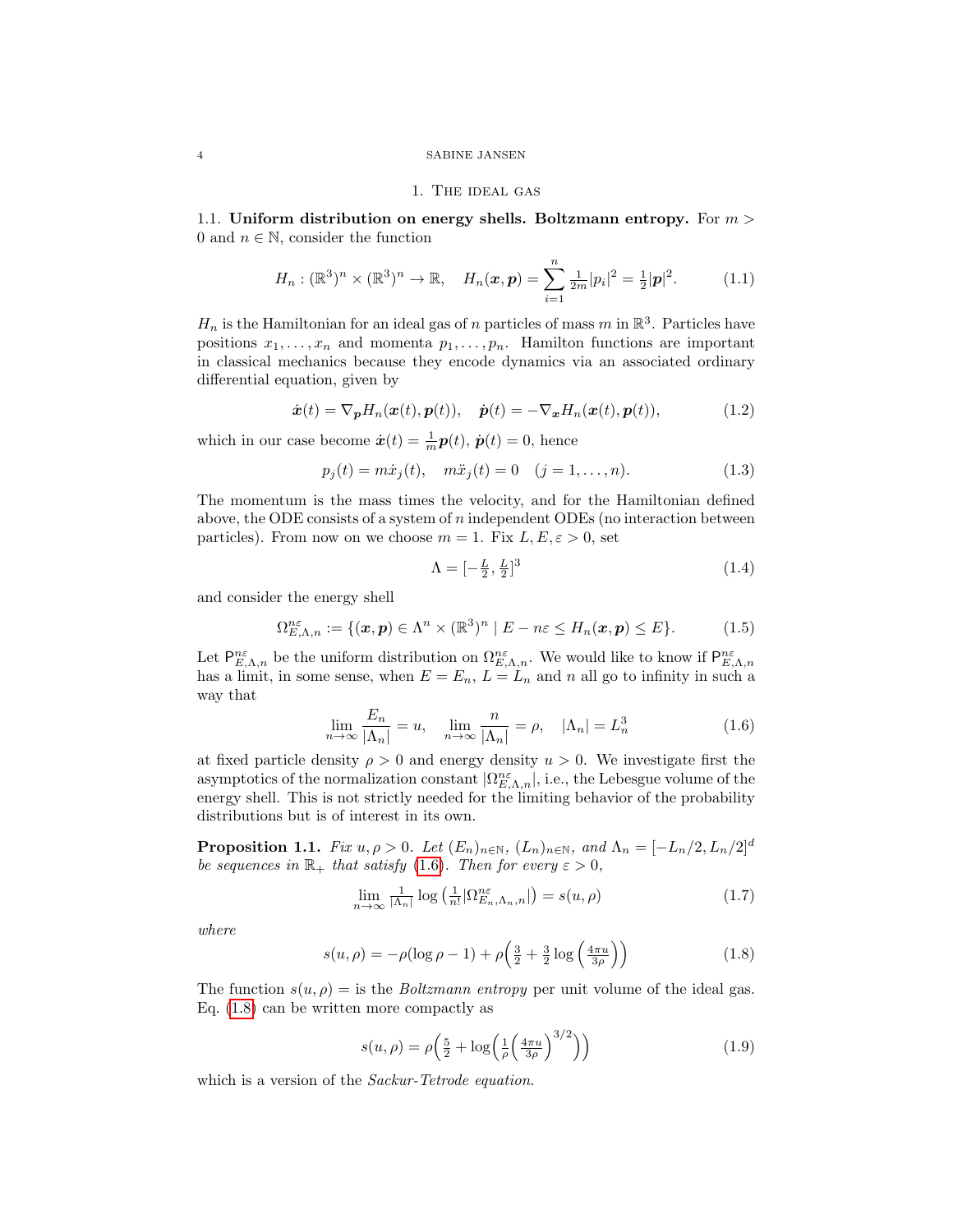Proof of Proposition [1.1.](#page-3-4) Clearly

 $\log\left(\frac{1}{n!}|\Omega_{E_n,L_n,n}^{n\varepsilon}| \right) = \log\left(\frac{1}{n!}L_n^{3n}\right) + \log\left|B_{3n}\left(\sqrt{2E_n}\right)\setminus B_{3n}\left(\sqrt{2E_n - n\varepsilon}\right)\right|$ 

where  $B_{3n}(r)$  is the ball of radius r in  $\mathbb{R}^{3n}$ . Stirling's formula  $n! \sim \sqrt{2\pi n} (n/e)^n$ yields

$$
\frac{1}{n}\log\left(\frac{1}{n!}L_n^{3n}\right) = \frac{1}{n}\log\left(\frac{n^n}{n!}\right) + \log\left(\frac{L_n^3}{n}\right) \to 1 - \log\rho. \tag{1.10}
$$

Volumes of balls are given in terms of the Gamma function  $\Gamma(x) = \int_0^\infty t^{x-1} e^{-t} dt$ as

$$
|B_{3n}(r)| = \frac{\pi^{3n/2}}{\Gamma(\frac{3n}{2} + 1)} r^{3n}.
$$
 (1.11)

The Gamma function satisfies  $\Gamma(n+1) = n!$  for  $n \in \mathbb{N}_0$  and Stirling's formula applies to non-integer input as well, i.e.,  $\Gamma(x+1) \sim \sqrt{2\pi x}(x/\mathrm{e})^x$  as  $x \to \infty$ , see Exercise [1.3.](#page-13-0) It follows that

$$
\frac{1}{n}\log |B_{3n}(\sqrt{2E_n}) \setminus B_{3n}(\sqrt{2E_n - n\varepsilon})|
$$
\n
$$
= \frac{1}{n}\log \left(\frac{\pi^{3n/2}}{\Gamma(\frac{3n}{2} + 1)}\right) + \frac{1}{n}\log \left(\sqrt{2E_n}^{3n} - \sqrt{2(E_n - n\varepsilon)}^{3n}\right)
$$
\n
$$
= 3\log \sqrt{\pi} + \frac{3}{2}\frac{1}{3n/2}\log \left(\frac{(3n/2)^{3n/2}}{\Gamma(\frac{3n}{2} + 1)}\right) + \frac{1}{n}\log \left(\frac{\sqrt{2E_n}^{3n}}{\sqrt{3n/2}^{3n}}\right)
$$
\n
$$
+ \frac{1}{n}\log \left(1 - \sqrt{1 - \frac{n\varepsilon}{E_n}^{3n}}\right)
$$
\n
$$
\to \frac{3}{2}\left(\log \pi + 1 + \log \left(\frac{4}{3}\frac{u}{\rho}\right)\right) = \frac{3}{2} + \frac{3}{2}\log \left(\frac{4\pi u}{3\rho}\right)
$$

and the proof is easily completed.  $\Box$ 

Next we address the behavior of the probability measures. To that aim it is convenient to single out test functions  $F$  that are *local*, i.e., they depend only on the particles in some bounded Borel set  $\Delta \subset \mathbb{R}^3$ . We further assume that the test function does not depend on the labelling of the particle. Such a function  $F$  can be specified in the following form: let

$$
N_{\Delta}(\boldsymbol{x}) := \#\{j \in \{1, ..., n\} \mid x_j \in \Delta\} = \sum_{j=1}^{n} \delta_{x_j}(\Delta). \tag{1.12}
$$

be the number of particles in  $\Delta$ . Suppose we are given a scalar  $f_0 \in \mathbb{R}$  and a family  $(f_k)_{k \in \mathbb{N}_0}$  of functions  $f_k : (\Delta \times \mathbb{R}^3)^k \to \mathbb{R}$  that are symmetric, i.e.,  $f_k(y_{\sigma(1)},\ldots,y_{\sigma(k)})=f_k(y_1,\ldots,y_k)$  for all  $\sigma\in\mathfrak{S}_k$  and  $(y_1,\ldots,y_k)\in (\Delta\times\mathbb{R}^3)^k$ . We define

<span id="page-4-1"></span>
$$
F(\boldsymbol{x}, \boldsymbol{p}) = \begin{cases} f_0, & \text{if } N_\Delta(\boldsymbol{x}) = 0, \\ f_k\big(((x_j, p_j))_{j \in [n]: x_j \in \Delta}\big), & \text{if } N_\Delta(\boldsymbol{x}) = k \in \mathbb{N}. \end{cases} \tag{1.13}
$$

Define

$$
\beta = \frac{\partial s}{\partial u}(u,\rho), \quad \mu = -\frac{1}{\beta} \frac{\partial s}{\partial \rho}(u,\rho), \quad z = \exp(\beta \mu). \tag{1.14}
$$

Equivalently,

<span id="page-4-0"></span>
$$
\beta = \frac{3}{2} \frac{\rho}{u}, \quad z = \frac{\rho}{\sqrt{2\pi/\beta^3}}, \quad \mu = \frac{1}{\beta} \log z.
$$
 (1.15)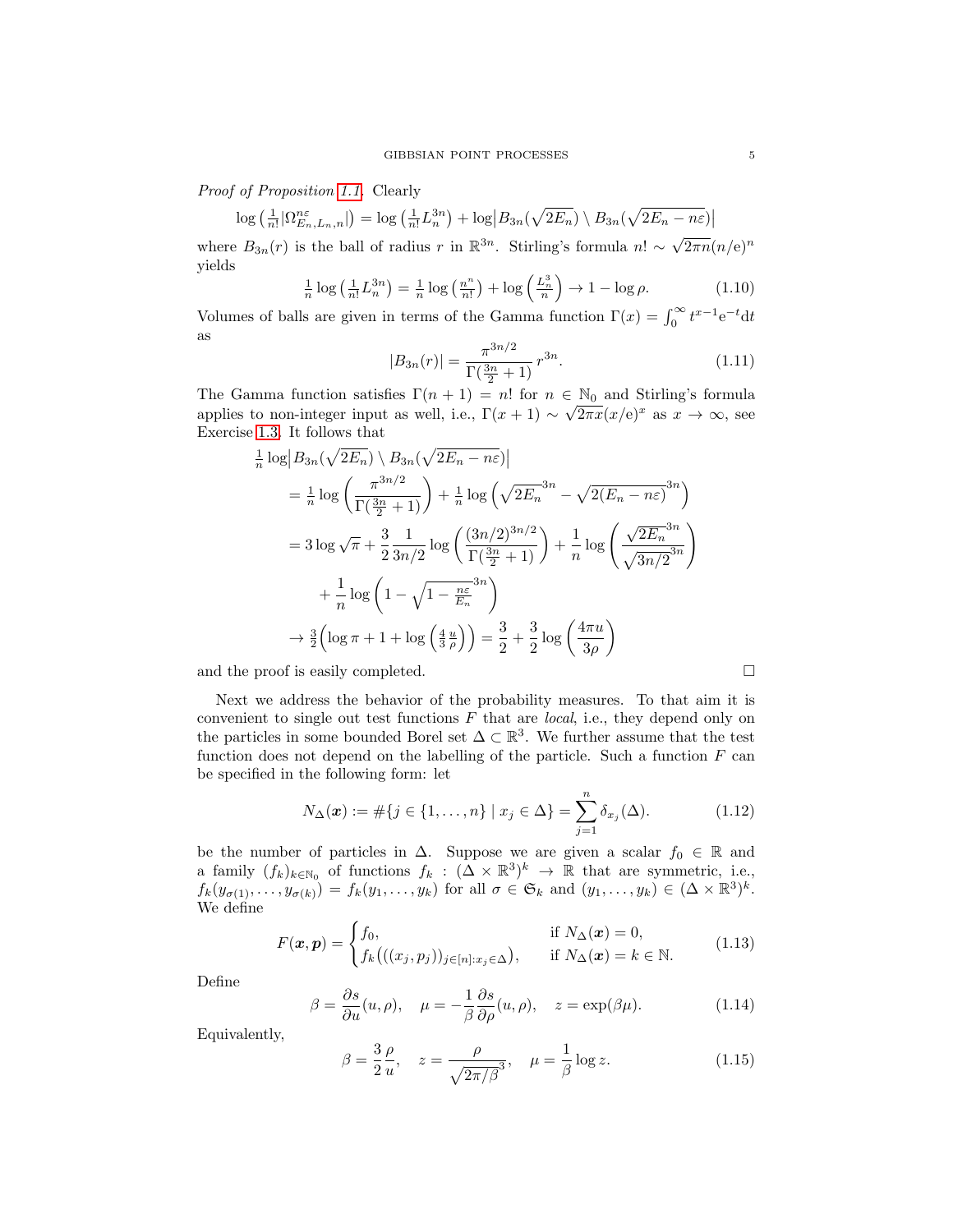<span id="page-5-0"></span>**Proposition 1.2.** Fix  $u, \rho > 0$  and let  $\beta, z, \mu$  be as in [\(1.15\)](#page-4-0). Fix a bounded Borel set  $\Delta \subset \mathbb{R}^3$ . Let  $(E_n)$  and  $(L_n)$  be as in Proposition [1.1](#page-3-4) and  $\varepsilon > 0$ . Then for families of bounded symmetric functions  $(f_n)_{n\in\mathbb{N}_0}$ ,  $f_n:(\Delta\times\mathbb{R}^3)^n\to\mathbb{R}$  and F as in  $(1.13)$ , such that  $F$  is bounded, we have

$$
\lim_{n \to \infty} \int_{\Omega_{E_n, L_n, n}^{n\varepsilon}} F \, dP_{E_n, L_n, n}^{n\varepsilon}
$$
\n
$$
= e^{-\rho |\Delta|} \sum_{k=0}^{\infty} \frac{z^k}{k!} \int_{\Delta^k \times (\mathbb{R}^3)^k} f_k \left( (x_j, p_j)_{j=1}^k \right) e^{-\frac{1}{2}\beta |\mathbf{p}|^2} \, d\mathbf{x} d\mathbf{p}
$$
\n
$$
= e^{-\rho |\Delta|} \sum_{k=0}^{\infty} \frac{1}{k!} \int_{\Delta^k \times (\mathbb{R}^3)^k} f_k \left( (x_j, p_j)_{j=1}^k \right) e^{-\beta [H_k(\mathbf{x}, \mathbf{p}) - \mu k]} \, d\mathbf{x} d\mathbf{p}.
$$

In this sense the sequence of equidistributions on the energy shell  $\Omega_{E_n,\Lambda_n,n}^{n\epsilon}$  does indeed admit a limit. Moreover the limit does not depend on the shell's thickness  $\varepsilon$ .

<span id="page-5-2"></span>Lemma 1.3. Under the assumptions of Proposition [1.2,](#page-5-0) we have

$$
\lim_{n \to \infty} \mathsf{P}_{E_n, \Lambda_n, n}^{n\varepsilon}(N_\Delta = k) = \frac{(\rho |\Delta|)^k}{k!} e^{-\rho |\Delta|} \tag{1.16}
$$

for all  $k \in \mathbb{N}_0$ .

In particular, in the limit  $n \to \infty$  the number  $N_{\Delta}$  of particles in  $\Delta$  converges to a Poisson random variable with parameter  $\rho|\Delta|$ .

*Proof.* To lighten notation, we abbreviate  $P_{E_n,\Lambda_n,n}^{\text{nc}} = P_n$ . Let us first look at the distribution of the particle number  $N_{\Delta}$ . Fix  $k \in \{0, 1, ..., n\}$ . Then

$$
P_n(N_{\Delta} = k) = \sum_{\substack{J \subset [n] \\ \#J=k}} \frac{1}{|\Lambda_n|^n} \int_{\Lambda_n^n} \prod_{j \in J} \mathbb{1}_{\Delta}(x_j) \prod_{j \in [n] \setminus J} \mathbb{1}_{\Delta^c}(x_j) dx
$$
  

$$
= {n \choose k} q_n^k (1 - q_n)^{n-k} \qquad q_n := \frac{|\Delta|}{|\Lambda_n|}
$$
  

$$
= \frac{1}{k!} \left[ \prod_{\ell=0}^{k-1} \left(1 - \frac{\ell}{n}\right) \right] (nq_n)^k (1 - q_n)^{n-k} \to \frac{(\rho |\Delta|)^k}{k!} e^{-\rho |\Delta|}. \qquad (1.17)
$$

<span id="page-5-1"></span>**Lemma 1.4.** Under the assumptions of Proposition [1.2,](#page-5-0) we have for every  $k \in \mathbb{N}$ and every bounded  $h: (\mathbb{R}^3)^k \to \mathbb{R}$ ,

$$
\lim_{n\to\infty}\frac{\int_{(\mathbb{R}^3)^n}h(p_1,\ldots,p_k)\mathbb{1}_{[E_n-n\varepsilon,E_n]}\left(\frac{1}{2}|\mathbf{p}|^2\right)\mathrm{d}\mathbf{p}}{\int_{(\mathbb{R}^3)^n}\mathbb{1}_{[E_n-n\varepsilon,E_n]}\left(\frac{1}{2}|\mathbf{p}|^2\right)\mathrm{d}\mathbf{p}}=\frac{1}{\sqrt{2\pi/\beta}^{3k}}\int_{(\mathbb{R}^3)^k}h(\mathbf{p})\mathrm{e}^{-\beta|\mathbf{p}|^2/2}\mathrm{d}\mathbf{p}.\tag{1.18}
$$

Remark. The lemma is closely related to the following fact from probability: the finite-dimensional marginals of the uniform distribution on an n-dimensional ball of radius  $\sqrt{n}$  converge weakly to standard Gaussians. See [\[21,](#page-103-1) Chapter 2.6].

Proof of Lemma [1.4.](#page-5-1) Set

$$
\varphi_{nk}(p_1,\ldots,p_k) := \int_{(\mathbb{R}^3)^{n-k}} 1\!\!1_{[E_n - n\varepsilon, E_n]} \left( \frac{1}{2} \sum_{j=1}^k p_j^2 + \frac{1}{2} |\mathbf{q}|^2 \right) d\mathbf{q}.
$$
 (1.19)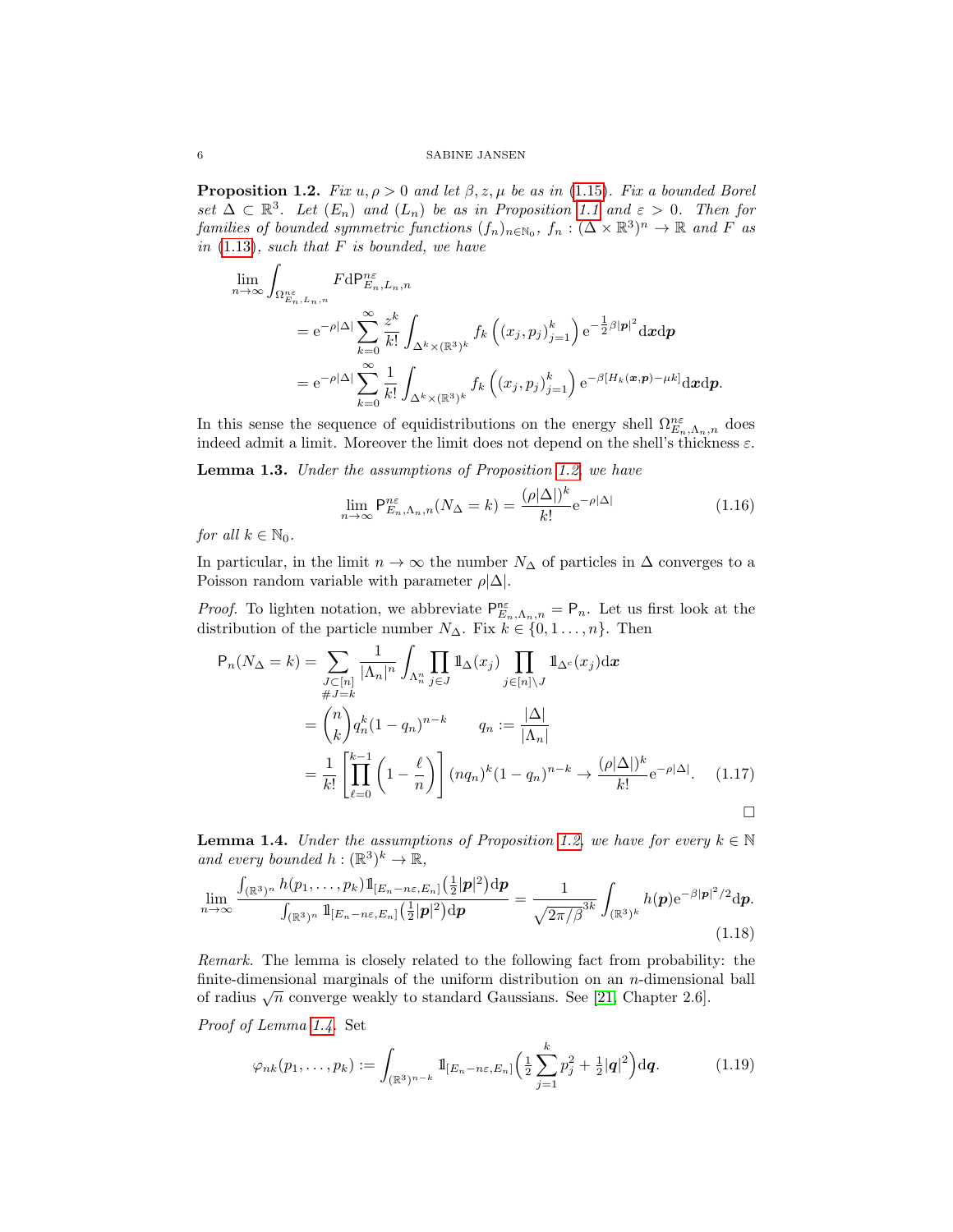We have to evaluate

$$
\frac{\int_{(\mathbb{R}^3)^k} h(\mathbf{p}) \varphi_{nk}(\mathbf{p}) \mathrm{d}\mathbf{p}}{\int_{(\mathbb{R}^3)^k} \varphi_{nk}(\mathbf{p}) \mathrm{d}\mathbf{p}}\tag{1.20}
$$

in the limit  $n \to \infty$ . Let  $\omega_d$  be the surface area of  $\mathbb{S}^{d-1} = \partial B_d(1) \subset \mathbb{R}^d$ , the unit sphere in  $\mathbb{R}^d$ . Thus  $\omega_2 = 2\pi$  and  $\omega_3 = 4\pi$ . We have, for every non-negative test function  $v : [0, \infty) \to [0, \infty)$ ,

$$
\int_{\mathbb{R}^d} v(|x|) dx = \omega_d \int_0^\infty v(r) r^{d-1} dr.
$$
\n(1.21)

It follows that, for  $|\mathbf{p}|^2 \leq 2E_n - 2n\varepsilon$ ,

$$
\varphi_{nk}(p_1,\ldots,p_k) = \omega_{3(n-k)} \int_0^\infty \mathbb{1}_{[E_n - n\varepsilon, E_n]} \left( \frac{1}{2} \sum_{j=1}^k p_j^2 + \frac{1}{2} r^2 \right) r^{3(n-k)-1} dr
$$
  
= 
$$
\frac{\omega_{3(n-k)}}{3(n-k)} \left( (2E_n - |\mathbf{p}|^2)^{3[n-k]/2} - (2E_n - 2n\varepsilon - |\mathbf{p}|^2)^{3[n-k]/2} \right). \tag{1.22}
$$

If  $2E_n - 2n\varepsilon < |p|^2 \le 2E_n$ , the second term in the previous line has to be replaced with zero.

Now fix k and  $p = (p_1, \ldots, p_k) \in (\mathbb{R}^3)^k$ . Since  $E_n \to \infty$ , we have  $|p|^2 \leq 2E_n$  for all sufficiently large  $n$ , and

$$
\left(1 - \frac{|\mathbf{p}|^2}{2E_n}\right)^{3(n-k)/2} = \exp\left(-\frac{3n}{2}(1 - \frac{k}{n})\log(1 - \frac{|\mathbf{p}|^2}{2E_n}\right) \to \exp(-\beta|\mathbf{p}|^2/2). \tag{1.23}
$$

Moreover

$$
\left(1 - \frac{n\varepsilon}{2E_n} - \frac{|p|^2}{2E_n}\right)_+^{3(n-k)/2} \le \left(1 - \varepsilon(1 + o(1))\frac{\rho}{u}\right)_+^{3(n-k)/2} \to 0. \tag{1.24}
$$

Thus we may write

$$
\varphi_{nk}(p_1,\ldots,p_k) = \frac{\omega_{3(n-k)}}{3(n-k)} (2E_n)^{3(n-k)/2} \tilde{\varphi}_{nk}(p_1,\ldots,p_k)
$$
(1.25)

where

$$
\lim_{n \to \infty} \tilde{\varphi}_{nk}(p_1, \dots, p_k) = \exp(-\beta |\mathbf{p}|^2 / 2)
$$
\n(1.26)

as a pointwise limit of functions. Using the bound  $log(1-t) \leq -t$ , valid for all  $t \in (-1,\infty)$ , we find that for some suitable  $s > 0$ , sufficiently large k, and all  $p \in (\mathbb{R}^3_+)^k$ , we have

$$
0 \le \tilde{\varphi}_{nk}(p_1,\ldots,p_k) \le \exp(-s|\mathbf{p}|^2). \tag{1.27}
$$

The monotone convergence theorem thus implies

$$
\lim_{n \to \infty} \int_{(\mathbb{R}^3_+)^k} \tilde{\varphi}_{nk}(p_1, \dots, p_k) d\mathbf{p} = \int_{(\mathbb{R}^3_+)^k} e^{-\beta |\mathbf{p}|^2/2} d\mathbf{p} = \sqrt{2\pi/\beta}^{3k}.
$$
 (1.28)

and, since  $h$  is bounded,

$$
\lim_{n\to\infty}\int_{(\mathbb{R}^3)^k}h(p_1,\ldots,p_k)\tilde{\varphi}_{nk}(p_1,\ldots,p_k)\mathrm{d}\boldsymbol{p}=\int_{(\mathbb{R}^3_+)^k}h(\boldsymbol{p})\mathrm{e}^{-\beta|\boldsymbol{p}|^2/2}\mathrm{d}\boldsymbol{p}.\qquad(1.29)
$$

Taking the ratio of the two equations the proof of the lemma is completed.  $\Box$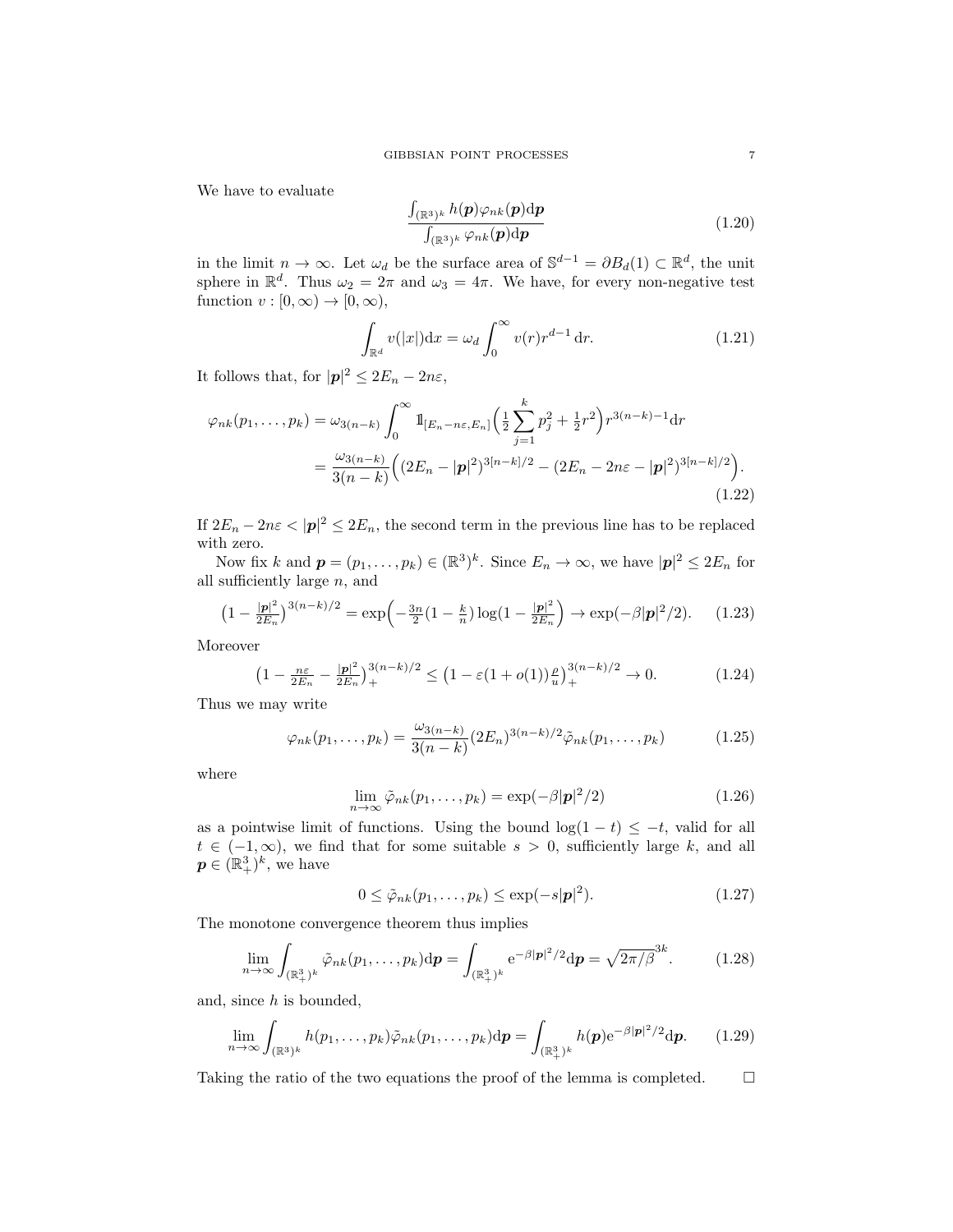Proof of Proposition [1.2.](#page-5-0) It is enough to treat non-negative bounded functions (exploit linearity and  $F = F_+ - F_-$ . For F as in [\(1.13\)](#page-4-1) with non-negative  $f_n$  and  $k \in \mathbb{N}_0$ , set  $F_k := 1\!\!1_{\{N_\Delta = k\}}F$ . The monotone convergence theorem applied to the partial sums  $\sum_{k=0}^{m} \overrightarrow{F_k}$  yields

<span id="page-7-1"></span>
$$
\mathsf{E}_n[F] = \mathsf{E}_n\left[\sum_{k=0}^{\infty} F_k\right] = \sum_{k=0}^{\infty} \mathsf{E}_n\left[F_k\right]
$$
 (1.30)

where  $\mathsf{E}_n$  denotes expectation with respect to  $\mathsf{P}_n = \mathsf{P}_{E_n,\Lambda_n,n}^{\text{nc}}$ . We evaluate first the limits of each individual summand. For  $k = 0$ , we have

$$
\lim_{n \to \infty} \mathsf{E}_n[F_0] = \lim_{n \to \infty} f_0 \mathsf{P}_n(N_\Delta = 0) = f_0 e^{-\rho |\Delta|} =: I_0. \tag{1.31}
$$

Next consider  $k \in \mathbb{N}$ . Define  $\varphi_{nk}$  as in the proof of Lemma [1.4.](#page-5-1) We have

$$
\mathsf{E}_{n}[F_{k}] = \frac{1}{|\Omega_{E_{n},\Lambda_{n},n}^{n\varepsilon}|} \int_{\Delta^{k}\times(\mathbb{R}^{3})^{k}} f_{k}((x_{j},p_{j})_{j=1}^{k}) |\Lambda \setminus \Delta|^{k} \varphi_{nk}(\boldsymbol{p}) \mathrm{d} \boldsymbol{x} \mathrm{d} \boldsymbol{p}
$$
\n
$$
= \mathsf{P}_{n}(N_{\Delta} = k) \frac{1}{|\Delta|^{k}} \int_{\Delta^{k}} \frac{\int_{\mathbb{R}^{3}} f_{k}((x_{j},p_{j})_{j=1}^{k}) \varphi_{nk}(\boldsymbol{p}) \mathrm{d} \boldsymbol{p}}{\int_{\mathbb{R}^{3}} \varphi_{nk}(\boldsymbol{p}) \mathrm{d} \boldsymbol{p}} \mathrm{d} \boldsymbol{x}
$$

Lemma [1.3](#page-5-2) and [1.4](#page-5-1) yield

$$
\lim_{n \to \infty} \mathsf{E}_n[F_k] = \frac{z^k}{k!} \int_{\Delta^k \times (\mathbb{R}^3)^k} f_k(\boldsymbol{x}, \boldsymbol{p}) e^{-\beta |\boldsymbol{p}|^2/2} d\boldsymbol{x} d\boldsymbol{p} =: I_k.
$$
 (1.32)

It remains to check that we can exchange summation and limits in [\(1.30\)](#page-7-1). Going back to the proof of Lemma [1.3,](#page-5-2) we see that

$$
\left|\mathsf{E}_n\big[F_k\big]\right| \leq ||F||_{\infty} \mathsf{P}_n(N_{\Delta} = k) \leq ||F||_{\infty} \frac{1}{k!} \left(\frac{nq_n}{1-q_n}\right)^k e^{n \log(1-q_n)} \tag{1.33}
$$

where  $q_n = |\Delta|/|\Lambda_n| \to 0$ . Using  $n \log(1 - q_n) \le -nq_n \to -\rho|\Delta|$  we conclude that for some  $s, t > 0$ 

$$
\left|\mathsf{E}_n\left[F_k\right]\right| \leq ||F||_{\infty} \frac{s^k}{k!} e^{-tk}.\tag{1.34}
$$

The right-hand side is independent of  $n$  and the sum over  $k$  is finite. A straightforward  $\varepsilon/3$ -argument (or as an alternative, dominated convergence for the sum, treated as an integral with respect to counting measure) shows that

$$
\lim_{n \to \infty} \sum_{k=0}^{\infty} \mathsf{E}_n[F_k] = \sum_{k=0}^{\infty} I_k.
$$
\n(1.35)

Together with [\(1.30\)](#page-7-1) this completes the proof.

<span id="page-7-0"></span>1.2. Large deviations for Poisson and normal laws. Proposition 1.2 shows how in the limit 
$$
n \to \infty
$$
, starting from the uniform distribution on an energy shell, we end up with Poisson variables for particle numbers and Gaussian laws for momenta (or velocities). Armed with this knowledge we may ask for a probabilistic take on Proposition 1.1.

Let  $N_{|\Lambda|} \sim \text{Poi}(|\Lambda|)$  and  $Z_j \in \mathcal{N}(0, 1)$ ,  $j \in \mathbb{N}$ , be independent random variables defined on some common probability space  $(\Omega, \mathcal{F}, \mathbb{P})$ . Then

<span id="page-7-2"></span>
$$
\frac{1}{n!} |\Omega_{E,\Lambda,n}^{n\varepsilon}| = e^{|\Lambda|} \sqrt{2\pi}^{3n} \mathbb{E} \Big[ \mathbb{1}_{\{N_{|\Lambda|=n}\}} \mathbb{1}_{[E-n\varepsilon,E]} \left( \frac{1}{2} \sum_{j=1}^{3n} Z_j^2 \right) e^{\frac{1}{2} \sum_{j=1}^{3n} Z_j^2} \Big] \tag{1.36}
$$

$$
\Box
$$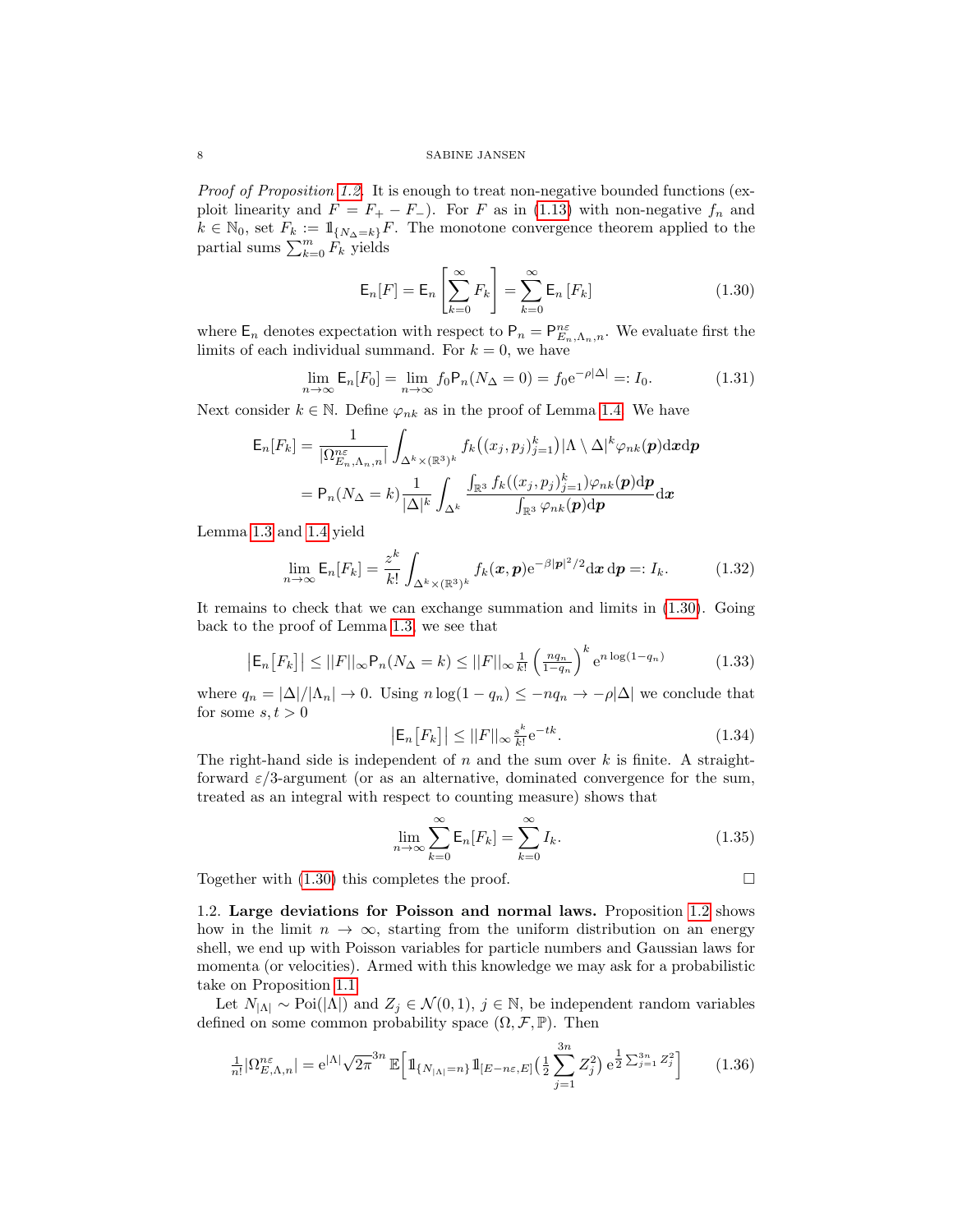#### GIBBSIAN POINT PROCESSES 9

hence

$$
\frac{1}{n!} |\Omega_{E,\Lambda,n}^{n\varepsilon}| \le e^{|\Lambda|} \sqrt{2\pi}^{3n} e^E \,\mathbb{P}\Big(N_{|\Lambda|} = n, \, E - n\varepsilon \le \frac{1}{2} \sum_{j=1}^{3n} Z_j^2 \le E\Big). \tag{1.37}
$$

The upper bound becomes a lower bound if we replace E with  $E - n\varepsilon$ . So instead of analyzing directly the microcanonical partition function, we can investigate the asymptotic behavior of probabilities and expectations.

<span id="page-8-0"></span>**Proposition 1.5.** Let  $N_{\lambda}$  and  $(Z_j)_{j\in\mathbb{N}}$  be independent random variables defined on some common probability space  $(\Omega, \mathcal{F}, \mathbb{P})$  with  $N_{\lambda} \sim \mathrm{Poi}(\lambda)$  and  $Z_i \sim \mathcal{N}(0, 1)$ . Then for every  $\rho > 0$  and all  $a, b \in (0, \infty)$  with  $a < b$ , we have

$$
\lim_{\lambda \to \infty} \frac{1}{\lambda} \log \mathbb{P}(N_{\lambda} = \lfloor \lambda \rho \rfloor) = -\rho(\log \rho - 1) - 1
$$
  

$$
\lim_{n \to \infty} \frac{1}{n} \log \mathbb{P}\left(\frac{1}{n} \sum_{j=1}^{n} Z_j^2 \in [a, b]\right) = -\inf_{\sigma^2 \in [a, b]} \frac{1}{2} (\sigma^2 - 1 - \log \sigma^2).
$$

The proposition is proven at the end of this section. A heuristic way of rewriting it is

$$
\mathbb{P}(N_{\lambda} \approx \rho \lambda) \approx \exp(-\lambda \left[\rho \log \rho - \rho + 1\right])
$$
 (1.38)

$$
\mathbb{P}\left(\sum_{j=1}^{n} Z_j^2 \approx n\sigma^2\right) \approx \exp\left(-n\frac{1}{2} \left[\sigma^2 - 1 - \log \sigma^2\right]\right). \tag{1.39}
$$

Asymptotic results of this type belong to the theory of large deviations [\[11,](#page-103-2) [15,](#page-103-3) [46\]](#page-104-0). Proposition [1.1](#page-3-4) is recovered from [\(1.36\)](#page-7-2) and Proposition [1.5](#page-8-0) as follows. We have

$$
\log\left(\frac{1}{n!}\Omega_{E,\Lambda,n}^{\eta\varepsilon}\right) = |\Lambda| + \frac{3}{2}n\log(2\pi) + \log \mathbb{P}(N_{|\Lambda|} = n)
$$

$$
+ \log \mathbb{E}\left[\mathbb{1}_{[E-n\varepsilon,E]}\left(\frac{1}{2}\sum_{j=1}^{3n} Z_j^2\right) e^{\frac{1}{2}\sum_{j=1}^{3n} Z_j^2}\right]. \quad (1.40)
$$

Heuristically,

<span id="page-8-1"></span>
$$
\mathbb{E}\Big[\mathbb{1}_{[E-n\varepsilon,E]}\big(\frac{1}{2}\sum_{j=1}^{3n}Z_j^2\big)e^{\frac{1}{2}\sum_{j=1}^{3n}Z_j^2}\Big] \approx \int_{E/n-\varepsilon}^{E/n} e^{n\bar{u}}\mathbb{P}\Big(\frac{1}{2}\sum_{j=1}^{3n}Z_j^2\approx n\bar{u}\Big)d\bar{u}
$$

$$
\approx \int_{E/n-\varepsilon}^{E/n} \exp\Big(n\bar{u}-\frac{3}{2}n\big[\frac{2\bar{u}}{3}-1-\log\big(\frac{2\bar{u}}{3}\big)\big]\Big)d\bar{u}
$$

$$
\approx \int_{E/n-\varepsilon}^{E/n} \exp\Big(\frac{3}{2}n\big[1+\log\big(\frac{2\bar{u}}{3}\big)\big]\Big)d\bar{u}
$$

$$
\approx \exp\big(\frac{3}{2}n\big[1+\log\big(\frac{2E}{3n}\big)\big]\Big)
$$
(1.41)

(see Exercise [1.2](#page-12-1) for the last step). Hence

$$
\log\left(\frac{1}{n!}\Omega_{E,\Lambda,n}^{n\varepsilon}\right) \approx |\Lambda| + \frac{3}{2}n\log(2\pi) - |\Lambda|\left[\rho\log\rho - \rho + 1\right] + \frac{3}{2}n\left[1 + \log\left(\frac{2E}{3n}\right)\right]
$$

$$
\approx \frac{5}{2}n + n\log\left(\frac{n}{|\Lambda|}\left(\frac{4\pi E}{3n}\right)^{3/2}\right).
$$

The approximation  $(1.41)$  can be made rigorous with *Laplace integrals* from analysis or Varadhan's lemma from the theory of large deviations. In this way Proposition [1.5](#page-8-0) could be used for an alternative proof of Proposition [1.1.](#page-3-4) The alternative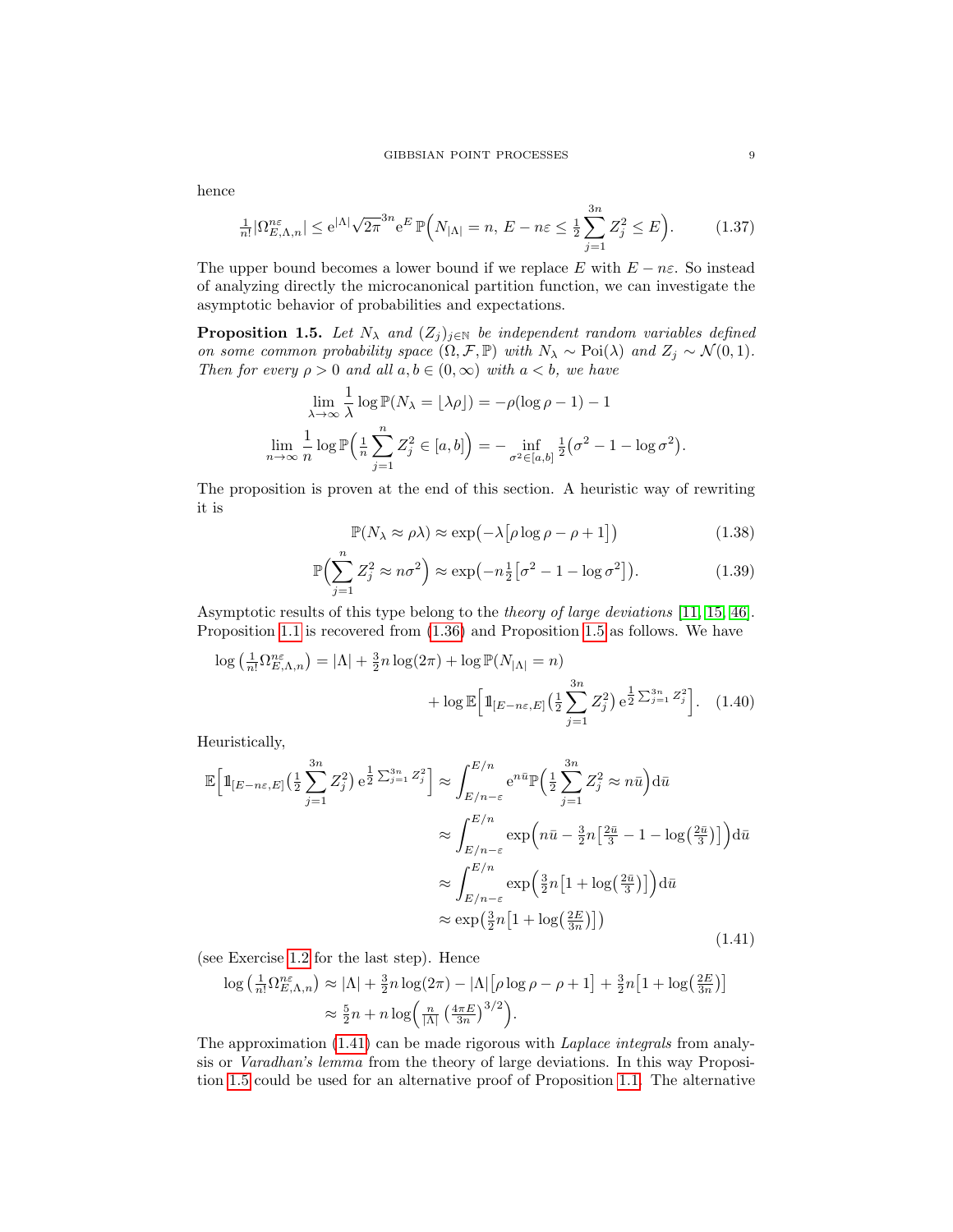proof is by no means shorter, its principal merit is to highlight connections between the Boltzmann entropy  $s(u, \rho)$  and large deviations theory.

*Proof of Proposition [1.5.](#page-8-0)* Let  $n = n_{\lambda} = \lfloor \rho \lambda \rfloor \rightarrow \infty$ . Then by Stirling's formula,

$$
\mathbb{P}(N_{\lambda}=n) = \frac{\lambda^n}{n!} e^{-\lambda} \sim \frac{1}{\sqrt{2\pi n}} e^{n[1+\log(\lambda/n)-\lambda/n]} = e^{\lambda(\rho-\rho\log\rho-1+o(1))}
$$
(1.42)

We take the log, divide by  $\lambda$ , let  $\lambda \to \infty$ , and obtain the result for  $N_{\lambda}$ .

Next fix  $\sigma^2 \in [a, b]$  and let  $\hat{Z}_j$ ,  $j \in \mathbb{N}$  be i.i.d. random variables with law  $\widehat{Z}_j \sim \mathcal{N}(0, \sigma^2)$ . Let  $\boldsymbol{x} \in \mathbb{R}^n$  and  $c := \max_{\sigma^2 \in [a, b]} |\frac{1}{2\sigma^2} - \frac{1}{2}|$ . Then

$$
\mathbb{P}\left(-\delta \leq \frac{1}{n}\sum_{j=1}^{n} Z_j^2 - \sigma^2 \leq \delta\right) = \frac{1}{\sqrt{2\pi}^n} \int_{\mathbb{R}^n} e^{-\frac{1}{2}\sum_{j=1}^n |\mathbf{x}|^2} \mathbb{1}_{[n(\sigma^2-\delta), n(\sigma^2+\delta)]}(|\mathbf{x}|^2) d\mathbf{x}
$$
  
\n
$$
\leq \frac{1}{\sqrt{2\pi}^n} e^{-\frac{1}{2}n\sigma^2 + \frac{1}{2}n + n\sigma\delta} \int_{\mathbb{R}^n} e^{-\frac{1}{2\sigma^2}|\mathbf{x}|^2} \mathbb{1}_{[n(\sigma^2-\delta), n(\sigma^2+\delta)]}(|\mathbf{x}|^2) d\mathbf{x}
$$
  
\n
$$
= \sigma^n e^{-\frac{1}{2}n\sigma^2 + \frac{1}{2}n + n\sigma\delta} \mathbb{P}\left(-\delta \leq \frac{1}{n}\sum_{j=1}^{n} \widehat{Z}_j^2 - \sigma^2 \leq \delta\right).
$$

The probability in the last line converges to one by the law of large numbers (notice  $\mathbb{E}[\widehat{Z}_{j}^{2}]=\sigma^{2}$ ), hence

<span id="page-9-0"></span>
$$
\limsup_{n \to \infty} \frac{1}{n} \log \mathbb{P}\left(-\delta \le \frac{1}{n} \sum_{j=1}^n Z_j^2 - \sigma^2 \le \delta\right) \le -\frac{1}{2} (\sigma^2 - 1 - \log \sigma^2) + c\delta. \tag{1.43}
$$

A similar lower bound holds true for the liminf. Now let  $a, b > 0$  with  $a < b$ . Fix  $\delta > 0$  and  $m \in \mathbb{N}$ ,  $\sigma_1^2, \ldots, \sigma_m^2 \in [a, b]$  such that  $[a, b] \subset \bigcup_{j=1}^n [\sigma_j^2 - \delta, \sigma_j^2 + \delta].$  Then by  $(1.43)$ , we have

$$
\limsup_{n \to \infty} \frac{1}{n} \log \mathbb{P}\left(\frac{1}{n} \sum_{j=1}^{n} Z_j^2 \in [a, b]\right) \le \max_{j=1,\dots,m} \left(-\frac{1}{2} \left(\sigma_j^2 - 1 - \log \sigma_j^2\right) + c\delta\right)
$$

$$
\le -\inf_{\sigma^2 \in [a, b]} \frac{1}{2} \left(\sigma^2 - 1 - \log \sigma^2\right) + c\delta.
$$

This holds true for every  $\delta > 0$ , so we may let  $\delta \searrow 0$  and find

$$
\limsup_{n \to \infty} \frac{1}{n} \log \mathbb{P}\left(\frac{1}{n} \sum_{j=1}^{n} Z_j^2 \in [a, b]\right) \le - \inf_{\sigma^2 \in [a, b]} \frac{1}{2} (\sigma^2 - 1 - \log \sigma^2). \tag{1.44}
$$

For the lower bound, let  $\sigma^2 \in (a, b)$  and  $\delta > 0$  small enough so that  $[\sigma^2 - \delta, \sigma^2 + \delta] \subset$  $(a, b)$ . Then

$$
\liminf_{n \to \infty} \frac{1}{n} \log \mathbb{P}\left(\frac{1}{n} \sum_{j=1}^{n} Z_j^2 \in [a, b]\right) \ge \liminf_{n \to \infty} \frac{1}{n} \log \mathbb{P}\left(\frac{1}{n} \sum_{j=1}^{n} Z_j^2 \in [\sigma^2 - \delta, \sigma^2 + \delta]\right)
$$

$$
\ge -\frac{1}{2} (\sigma^2 - 1 - \log \sigma^2) + c\delta.
$$

We let  $\delta \searrow 0$ , take the infimum over the open interval  $(a, b)$ , notice that it is equal to the minimum over the closed interval  $[a, b]$  because of the continuity of  $\sigma^2 - 1 - \log \sigma^2$ , and obtain the desired statement.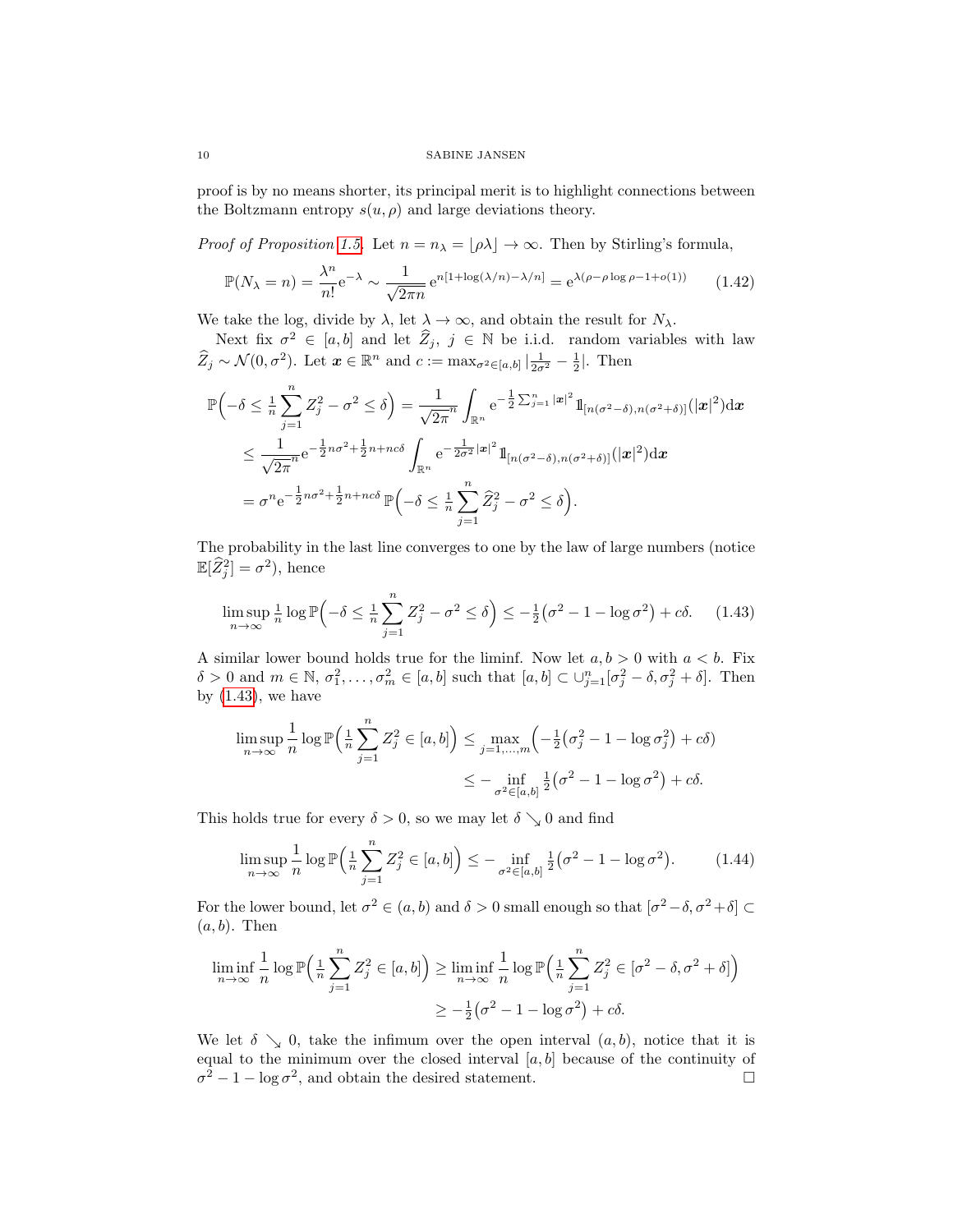<span id="page-10-0"></span>1.3. Statistical ensembles and thermodynamic potentials. In Section [1.1](#page-3-1) we have chosen to work with the uniform distribution on an energy shell, but there are of course other choices of measures as well. Working with different probability measures corresponds, in the terminology of statistical mechanics, to working in different statistical ensembles. The uniform distribution corresponds to the microcanonical ensemble. The normalization constants are called partition functions, the functions characterizing the asymptotic behavior of the normalization constants are called thermodynamic potentials. Thus  $\frac{1}{n!} |\Omega_{E,\Lambda,n}^{n\epsilon}|$  is the microcanonical partition function, the associated thermodynamic potential is the Boltzmann entropy. The limiting procedure (as in  $(1.6)$ ) is the *thermodynamic limit.* 

Other common choices or measures are:

The canonical ensemble. This ensemble models the distribution of a system that might exchange energy with its environment so that the energy becomes random. Instead of taking a distribution on a fixed energy shell, therefore, it is a measure on all of  $\Lambda^n \times (\mathbb{R}^3)^n$ . The measure  $P_{\beta,\Lambda,n}^{can}$  depends on an additional parameter  $\beta > 0$ and has probability density

$$
\frac{1}{Z_{\Lambda}(\beta,n)}\frac{1}{n!}\exp(-\beta H_n(\boldsymbol{x},\boldsymbol{p}))\tag{1.45}
$$

where  $Z_{\Lambda}(\beta, n)$  is the *canonical partition function* 

<span id="page-10-2"></span>
$$
Z_{\Lambda}(\beta, n) = \frac{1}{n!} \int_{\Lambda^n \times (\mathbb{R}^3)^n} e^{-\beta H_n(\boldsymbol{x}, \boldsymbol{p})} d\boldsymbol{x} d\boldsymbol{p}.
$$
 (1.46)

The thermodynamic limit consists in letting  $n \to \infty$  and  $\Lambda = \Lambda_n \nearrow \mathbb{R}^3$  in such a way that  $n/|\Lambda_n| \to \rho$  for some fixed particle density  $\rho$ . The parameter  $\beta$  is kept fixed. The associated thermodynamic potential is the Helmholtz free energy (per unit volume)

$$
f(\beta,\rho) = -\lim_{n \to \infty} \frac{1}{\beta |\Lambda_n|} \log Z_{\Lambda_n}(\beta,n). \tag{1.47}
$$

The grand-canonical ensemble. This ensemble corresponds to a system that might exchange both energy and matter with its environment. Both the energy and number of particles become random. Let us leave open for now how to prescribe a probability space and content ourselves with the corresponding partition functions. Given  $\beta > 0$ ,  $\mu \in \mathbb{R}$ , and  $z := \exp(\beta \mu)$ , the *grand-canonical partition function* is

$$
\Xi_{\Lambda}(\beta, z) = 1 + \sum_{n=1}^{\infty} \frac{z^n}{n!} \int_{\Lambda^n \times (\mathbb{R}^3)^n} e^{-\beta H_n(\boldsymbol{x}, \boldsymbol{p})} d\boldsymbol{x} d\boldsymbol{p}.
$$
 (1.48)

The thermodynamic limit consists in letting  $\Lambda \nearrow \mathbb{R}^3$  at fixed  $\beta, \mu, z$ . The associated thermodynamic potential is the pressure

<span id="page-10-1"></span>
$$
p(\beta, z) = \lim_{\Lambda \nearrow \mathbb{R}^3} \frac{1}{\beta |\Lambda|} \log \Xi_{\Lambda}(\beta, z). \tag{1.49}
$$

The product  $p(\beta, z)$  and the system's volume is also sometimes called grand potential or Landau potential. Thus we may view the pressure as a grand potential per unit volume.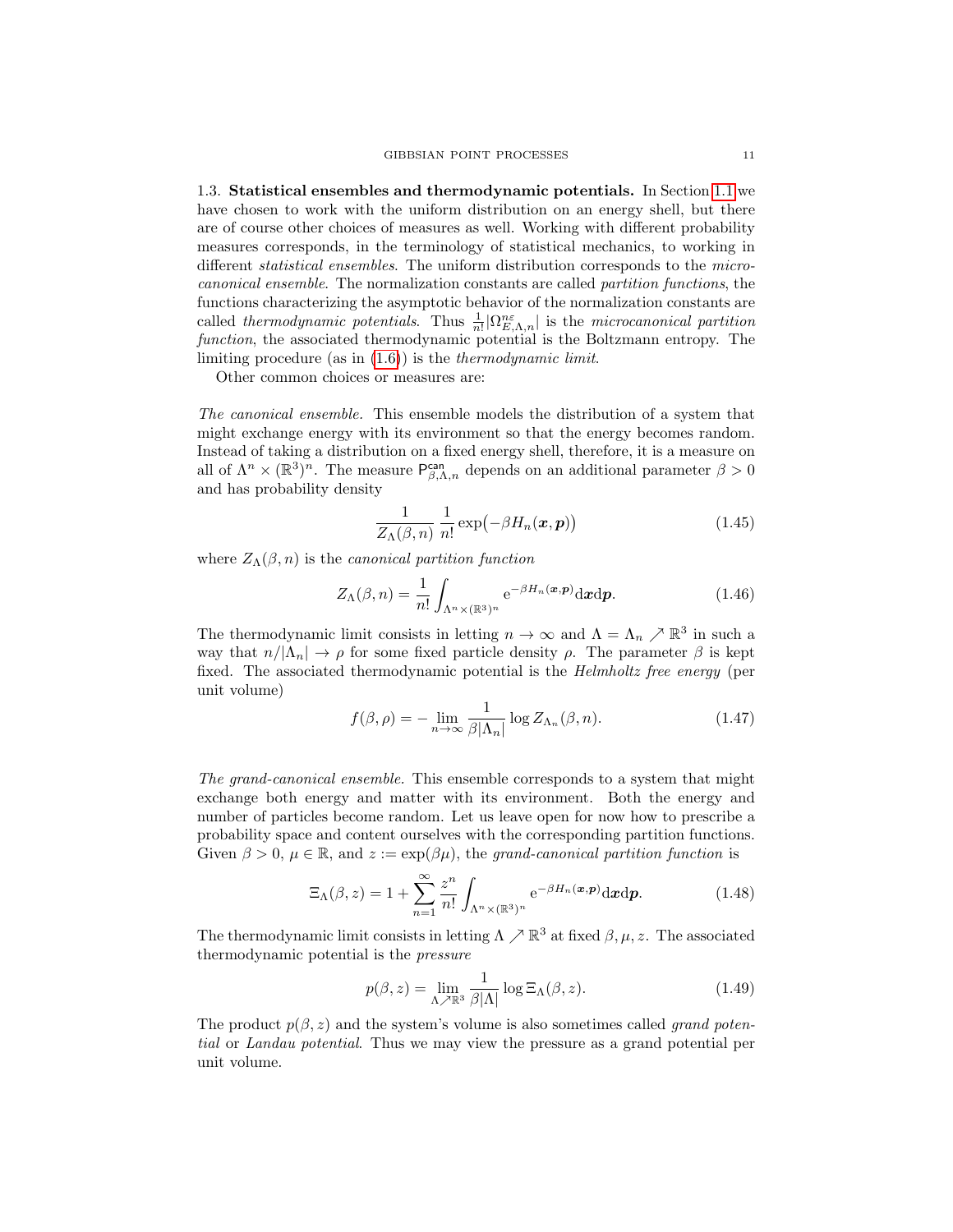12 SABINE JANSEN

| Statistical ensemble | parameters          | partition function                                  | thermodynamic potential                |
|----------------------|---------------------|-----------------------------------------------------|----------------------------------------|
| Microcanonical       | $E, \Lambda, N$     | $\frac{1}{N!} \Omega_{E,\Lambda,N}^{N\varepsilon} $ | Boltzmann entropy $s(u, \rho)$         |
| Canonical            | $\beta, \Lambda, N$ | $Z_{\Lambda}(\beta,N)$                              | Helmholtz free energy $f(\beta, \rho)$ |
| Grand-canonical      | $\beta, \Lambda, z$ | $\Xi_{\Lambda}(\beta,z)$                            | pressure $p(\beta, z)$                 |
| Isothermal-isobaric  | $\beta, p, N$       | $Q_N(\beta,p)$                                      | Gibbs free energy $g(\beta, p)$        |

<span id="page-11-0"></span>TABLE 1. Overview of some common statistical ensembles.

The isothermal-isobaric ensemble, also called constant pressure ensemble models a system that can exchange energy with its environment but not matter, however the volume is no longer fixed. The ensemble is particularly useful in dimension one and we write down the partition function in dimension one only. Given  $\beta, p > 0$ , we define

$$
Q_n(\beta, p) = \frac{1}{n!} \int_{\mathbb{R}_+^n \times \mathbb{R}^n} e^{-\beta [H_n(\boldsymbol{x}, \boldsymbol{p}) + p \max_{i=1,\dots,n} x_i]} d\boldsymbol{x} d\boldsymbol{p}
$$
  
= 
$$
\int_{\mathbb{R}_+^n \times \mathbb{R}^n} \mathbb{1}_{\{0 \le x_1 \le \dots \le x_n\}} e^{-\beta [H_n(\boldsymbol{x}, \boldsymbol{p}) + px_n]} d\boldsymbol{x} d\boldsymbol{p}.
$$
 (1.50)

Treating  $V_n = \max(x_1, \ldots, x_n)$  as a proxy for the system's volume (or length), we see that  $Q_n(\beta, p)$  is a partition function for configurations on  $[0, \infty)^n$  for which large volumes are penalized by a factor  $exp(-\beta pV_n)$ . The thermodynamic limit consists in letting  $n \to \infty$  at fixed  $\beta$ ,  $p$ . The associated thermodynamic potential is the Gibbs free energy per particle

$$
g(\beta, p) = -\lim_{n \to \infty} \frac{1}{\beta n} \log Q_n(\beta, p). \tag{1.51}
$$

Note that we have used the same letter  $p$  for the parameter  $p$  in the constant pressure ensemble and the function  $p(\beta, z)$  in [\(1.49\)](#page-10-1). This is because they play the same role, physically, but the reader who prefers to do so may choose two different letters  $p$  and  $\tilde{p}$ .

The different ensembles are summarized in Table [1.](#page-11-0) Each depends on three parameters, chosen among pairs of dual variables (for each pair, pick one variable):

- the energy E and the inverse temperature  $\beta$ ;
- the volume  $|\Lambda|$  and the pressure p;
- the number of particles N and the activity z (or the chemical potential  $\mu$ ).

For the ideal gas, the thermodynamic potentials can be computed explicitly, and the following relations are easily checked:

<span id="page-11-1"></span>
$$
\beta f(\beta, \rho) = \sup_{u>0} (\beta u - s(u, \rho)), \quad p(\beta, e^{\beta \mu}) = \sup_{\rho>0} (\mu \rho - f(\beta, \rho)) \tag{1.52}
$$

and in dimension 1,

$$
\mu = g(\beta, p) \iff p = p(\beta, e^{\beta \mu}). \tag{1.53}
$$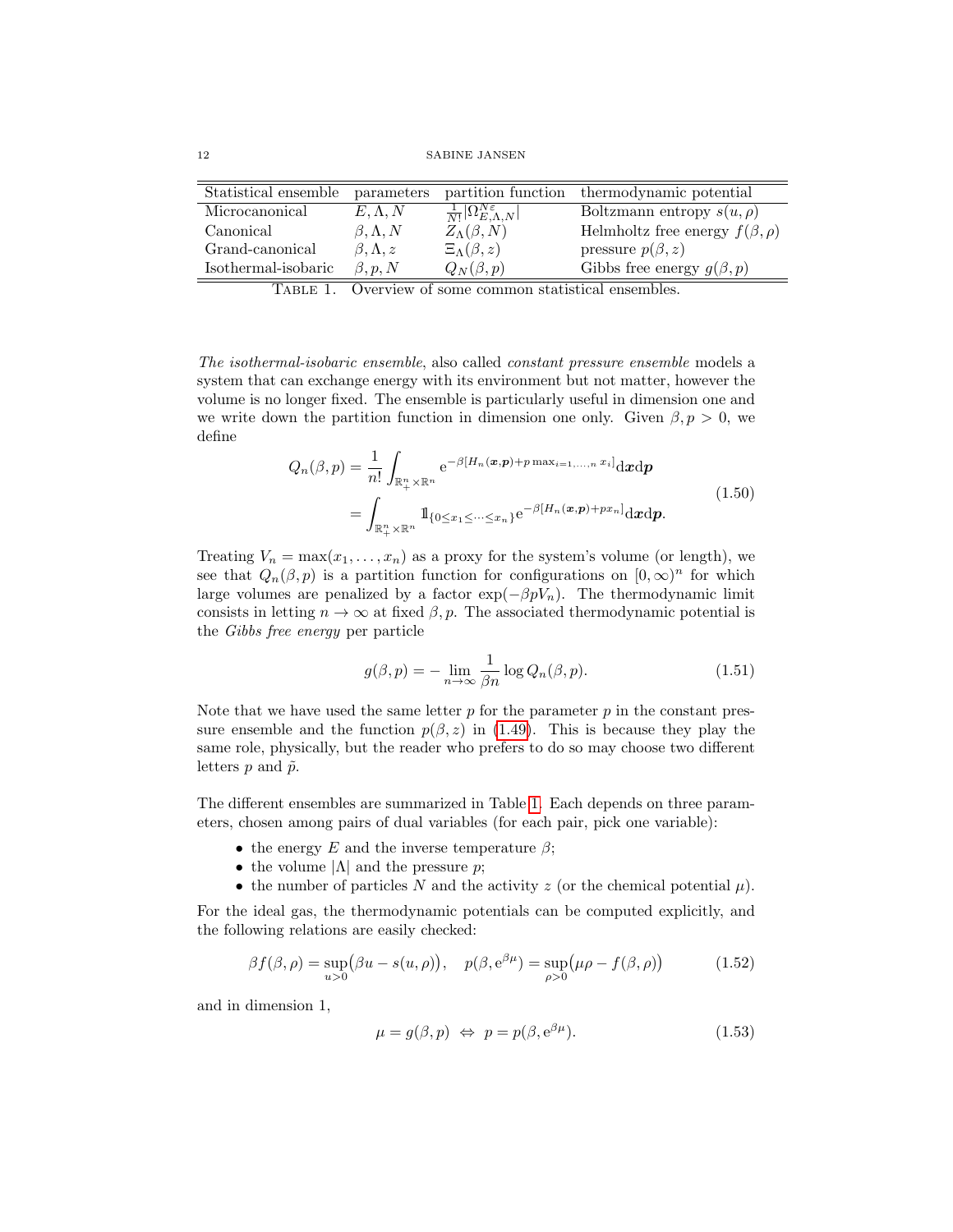Outlook. One of our tasks will be to generalize the previous considerations from the ideal gas to interacting particles, with Hamilton function of the type

<span id="page-12-2"></span>
$$
H_n(\boldsymbol{x}, \boldsymbol{p}) = \sum_{i=1}^n \frac{1}{2} |p_i|^2 + \sum_{1 \le i < j \le n} v(|x_i - x_j|) \tag{1.54}
$$

where  $v : [0, \infty) \to \mathbb{R} \cup {\infty}$ . The **p**- and **x**-dependent contributions are called kinetic energy and potential energy, respectively. The explicit computations that are possible for the ideal gas break down and in general we have to content ourselves with existence theorems on the limits. It turns out that the thermodynamic potentials are often well-defined and satisfy the relations [\(1.52\)](#page-11-1), however the convergence of probability measures is much more delicate as there are situations where sequences of probability measures admit more than one accumulation point.

Another task is to formalize the convergence of probability measures from Proposition [1.2,](#page-5-0) using point processes and the notion of local convergence. The characterization of possible accumulation points of sequences of probability measures then leads us to the notion of infinite-volume Gibbs measures.

We will focus on the grand-canonical ensemble and the distribution of particle positions, forgetting about the momenta. Note that for the Hamilton function [\(1.54\)](#page-12-2), the canonical partition function  $(1.46)$  is a product of an integral over x and an integral over  $\boldsymbol{p}$ ; positions and velocities are independent with respect to the canonical Gibbs measure.

## <span id="page-12-0"></span>1.4. Exercises.

Exercise 1.1.

(a) Let  $\ell, n \in \mathbb{N}$ . Compute

$$
k(n,\ell) := \#\{(n_1,\ldots,n_\ell) \in \mathbb{N}_0^\ell \mid \sum_{i=1}^\ell n_i = n\}.
$$

(b) For  $h > 0$  and  $L > 0$ , let  $V(n, L, h) := k(n, |L/h|)$ . Fix  $\rho > 0$  and let  $L_n \to \infty$  such that  $n/L_n \to \rho > 0$ . Compare

$$
\lim_{n \to \infty} \frac{1}{n} \log V(n, L_n, h)
$$

and

$$
\lim_{n \to \infty} \frac{1}{n} \log \frac{L_n^n}{n! h^n}.
$$

<span id="page-12-1"></span>*Exercise* 1.2. Let  $[a, b] \subset \mathbb{R}$  be a non-empty compact interval and  $f : [a, b] \to \mathbb{R}$  a continuous function.

(a) Show that

$$
\lim_{\lambda \to \infty} \frac{1}{\lambda} \log \left( \int_a^b e^{\lambda f(t)} dt \right) = \sup_{t \in [a, b]} f(t).
$$

(b) Suppose that  $f$  is twice continuously differentiable, attains its maximum in a unique point  $t_0 \in (a, b)$ , and  $f''(t_0) \neq 0$ . Show that

$$
\int_a^b e^{\lambda f(t)} dt \sim \sqrt{\frac{2\pi}{\lambda |f''(t_0)|}} e^{\lambda f(t_0)} \quad \text{as } \lambda \to \infty.
$$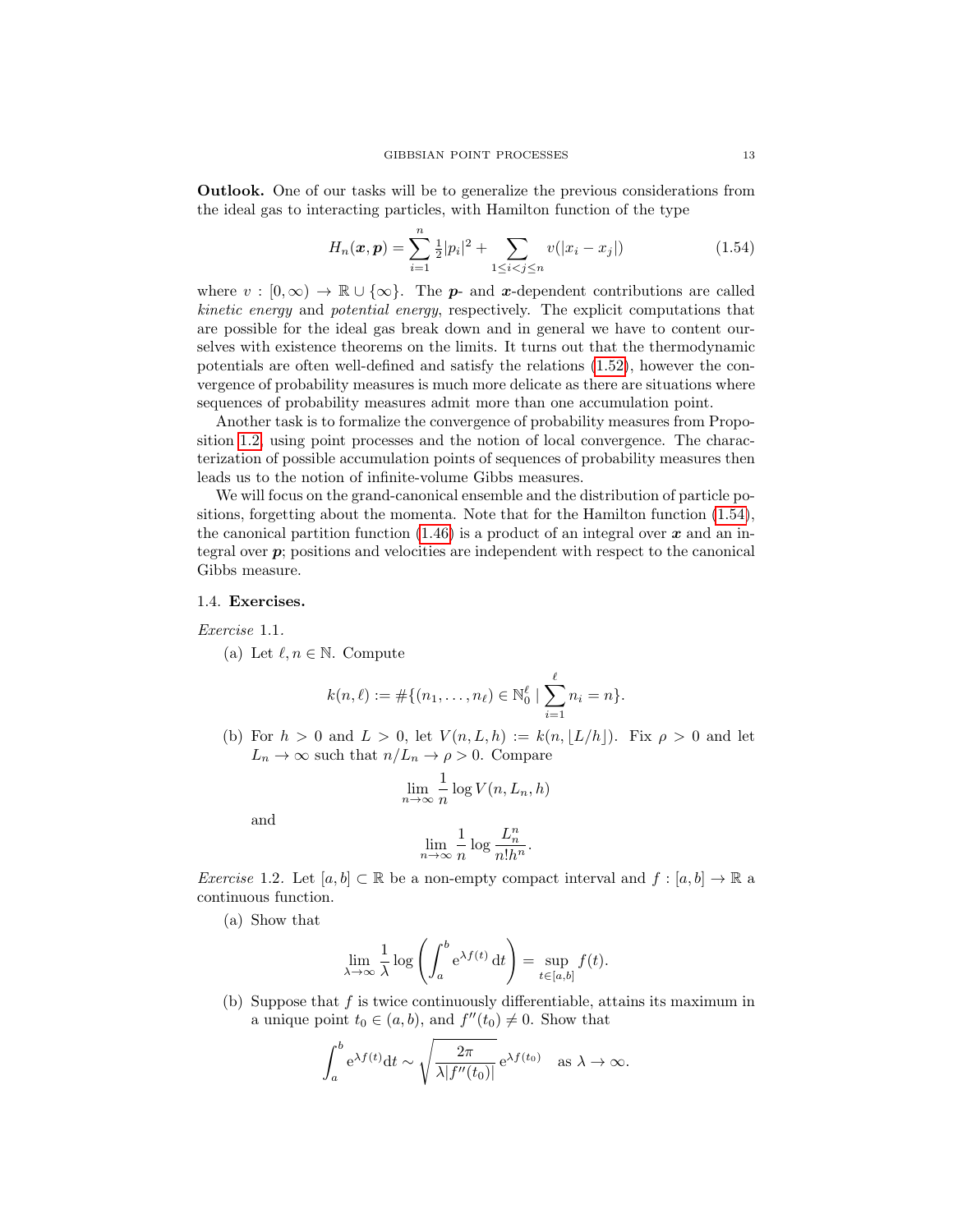### 14 SABINE JANSEN

(c) Discuss what could go wrong if there is more than one maximizer, if  $f''(t_0) =$ 0, or if the domain of integration is not compact.

<span id="page-13-0"></span>Exercise 1.3. Let  $\Gamma(x) := \int_0^\infty t^{x-1} e^{-t} dt$   $(x > 0)$  be the Gamma function.

- (a) Prove  $\Gamma(x+1) \sim \sqrt{2\pi x} (x/e)^x$  as  $x \to \infty$ .
- (b) Do you have an idea how to compute an expansion, e.g., as a power series of  $1/x$ , for correction terms?

*Exercise* 1.4. For  $n \in \mathbb{N}$ , let  $C_n$  be the hypercube  $[-1,1]^n$  and  $\mathcal{H}_n \subset \mathbb{R}^n$  the hyperplane defined by the equation  $\sum_{j=1}^{n} x_j = 0$ . For  $x \in \mathbb{R}^n$ , let  $dist(x, \mathcal{H}_n) :=$  $\inf_{\bm{y} \in \mathcal{H}_n} |\bm{x} - \bm{y}|.$ 

(a) Let  $\text{diam } C_n := \sup_{\bm{x}, \bm{y} \in C_n} |\bm{x} - \bm{y}|$ . Show that, for every  $\varepsilon > 0$ ,

$$
\lim_{n\to\infty} \frac{|\{\boldsymbol{x}\in C_n \mid \text{dist}(\boldsymbol{x},\mathcal{H}_n)\leq \varepsilon \text{diam}(C_n)\}|}{|C_n|}=1.
$$

Hint: there is a way of proving it using sums of i.i.d. random variables.

- (b) What happens if in (a) the constant  $\varepsilon$  is replaced with a sequence  $\varepsilon_n$  such What happens if in (a) the constant  $\varepsilon$  is replaced with a sequence  $\varepsilon_n$  such that  $\varepsilon_n \searrow 0$  but  $\varepsilon_n \gg 1/\sqrt{n}$  (i.e.,  $\sqrt{n}\varepsilon_n \to \infty$ )? What happens if  $\varepsilon_n \sim c/\sqrt{n}$  for some  $c > 0$ ?
- (c) Let  $B_n(1)$  be the *n*-dimensional closed unit ball centered at the origin and  $\varepsilon_n \searrow 0$  with  $\varepsilon_n \gg 1/\sqrt{n}$ . Show that

$$
\lim_{n\to\infty}\frac{|\{\boldsymbol{x}\in B_n(1)\mid \text{dist}(\boldsymbol{x},\partial B_n(1))\leq \varepsilon_n\}|}{|B_n(1)|}=1.
$$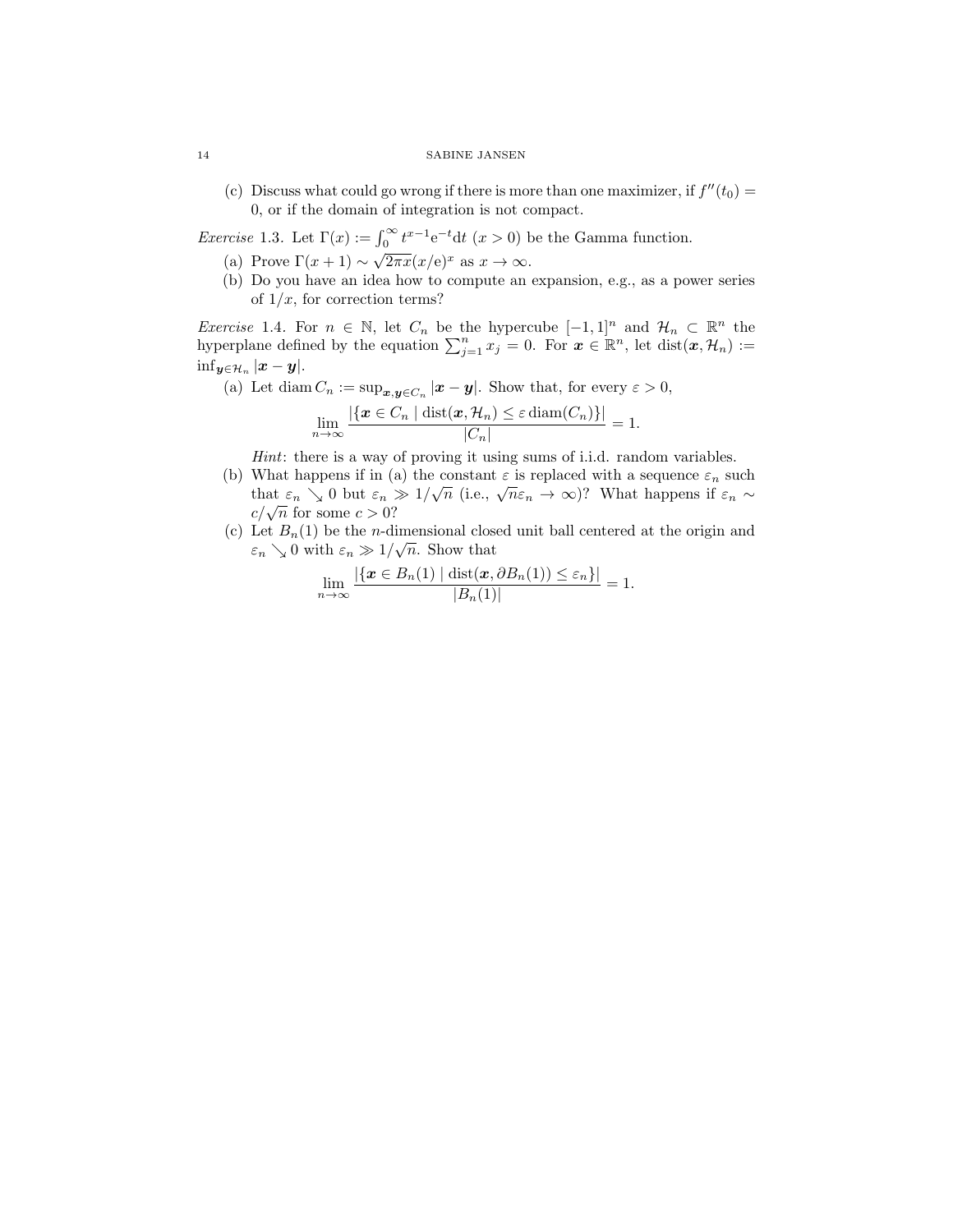### 2. Point processes

<span id="page-14-1"></span><span id="page-14-0"></span>2.1. **Configuration space.** Let  $(X, dist)$  be a complete separable metric space and  $\mathcal{X} = \mathcal{B}(\mathbb{X})$  the Borel- $\sigma$ -algebra, i.e., the  $\sigma$ -algebra generated by the open sets, and  $\lambda$  a reference measure on  $(\mathbb{X}, \mathcal{X})$ . Write  $\mathcal{X}_{\mathbf{b}}$  for the collection of bounded and measurable sets. We assume that  $\lambda(B) < \infty$  for every  $B \in \mathcal{X}_{\mathbf{b}}$ .

For example, we could choose  $\mathbb{X} = \mathbb{R}^d$  with the Euclidean distance, and  $\lambda$  as the Lebesgue measure. For lattice systems, we choose  $\mathbb{X} = \mathbb{Z}^d$ , with the Euclidean distance and find that X consists of the power set  $\mathcal{P}(\mathbb{X})$ , i.e., every set  $B \subset \mathbb{Z}^d$  is measurable. The reference measure is chosen as  $\lambda(B) = \#B$ .

Our goal is to model configurations that consist of finite or countable collections  $x_1, \ldots, x_n$  or  $(x_i)_{i\in\mathbb{N}}$  of points  $x_i \in \mathbb{X}$ . We assume that points do not accumulate, i.e., every bounded set contains at most finitely many points. The labelling of particles is considered irrelevant but multiplicities matter. Each such configuration is uniquely determined by a set with multiplicities (or "multi-set"), consisting of (1) the set  $S \subset \mathbb{X}$  of particle locations, and (2) for each  $x \in S$ , the number of particles  $n_x$  occupying the location  $x \in S$ . More generally, we can count how many points there are in any given region  $B$ —with every point configuration, we can associate a counting measure.

**Definition 2.1.** Let  $\eta$  be measure on X. We call  $\eta$  a finite counting measure if  $\eta(C) \in \mathbb{N}_0$  for all  $C \in \mathcal{X}$ , and a locally finite counting measure if  $\eta(B) \in \mathbb{N}_0$  for all bounded sets  $B \in \mathcal{X}_{b}$ .<sup>[1](#page-14-2)</sup> The sets of finite and locally finite counting measures are denoted  $\mathcal{N}_f$  and  $\mathcal{N}_f$ , respectively.

We further introduce families of maps from N to  $\mathbb{N}_0 \cup \{\infty\}$  by

$$
n_x(\eta) := \eta(\{x\}), \quad N_B(\eta) := \eta(B) \quad (x \in \mathbb{X}, \ B \in \mathcal{X}, \ \eta \in \mathcal{N}). \tag{2.1}
$$

Clearly  $n_x = N_{\{x\}}$ . The next lemma checks that under our assumptions, every locally finite counting measure is associated with a point configuration (multi-set). Thus we may work with the space  $\mathcal{N}$ , which turns out to be preferrable to multi-sets for technical reasons.

<span id="page-14-4"></span>**Lemma 2.2.** Fix  $\eta \in \mathcal{N}$ . Set  $S_{\eta} := \{x \in \mathbb{X} \mid n_x(\eta) \geq 1\}$ . Then  $S_{\eta}$  is countable and

$$
\eta = \sum_{x \in S_{\eta}} n_x(\eta) \delta_x.
$$

*Proof.* Consider first a finite counting measure  $\eta \in \mathcal{N}_f$ . Let  $C \in \mathcal{X}$ . Then for every finite set  $F \subset S_{\eta}$ , we have

$$
\eta(C) \ge \eta(C \cap S_{\eta}) \ge \eta(C \cap F) = \sum_{x \in C \cap F} \eta(\{x\}) = \sum_{x \in F} n_x(\eta) \delta_x(C),
$$

hence

<span id="page-14-3"></span>
$$
\eta(C) \ge \sup_{\substack{F \subset S_{\eta}: \\ \#F < \infty}} \sum_{x \in F} n_x(\eta) \delta_x(C). \tag{2.2}
$$

<span id="page-14-2"></span><sup>1</sup>We follow the terminology of Last and Penrose [\[33\]](#page-104-1). In the theory of measures on topological spaces, often "locally finite" instead means that compact sets have finite measure. Daley and Vere-Jones [\[10\]](#page-103-4) therefore say "boundedly finite" to avoid confusion. Of course for our preferred examples  $\mathbb{X} = \mathbb{R}^d$  and  $\mathbb{X} = \mathbb{Z}^d$ , there is no difference.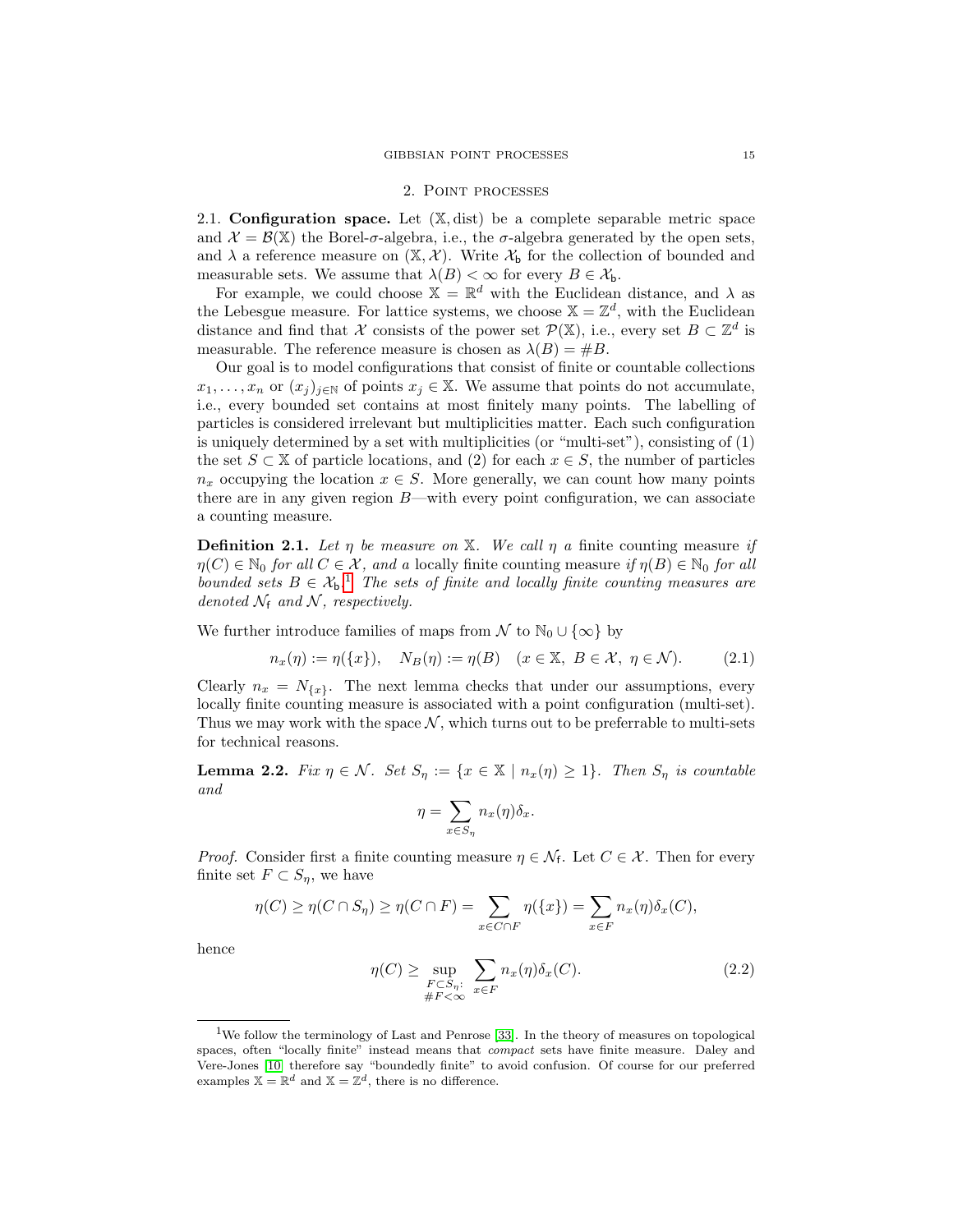Choosing  $C = \mathbb{X}$  and using  $n_x(\eta) \geq 1$  for all  $x \in S_\eta$ , we have

$$
\eta(\mathbb{X}) \ge \sup_{\substack{F \subset S_{\eta}: \\ \#F < \infty}} \#F = \#S_{\eta},
$$

hence  $\#S_{\eta} < \infty$ . The inequality [\(2.2\)](#page-14-3) shows  $\eta \geq \sum_{x \in S_{\eta}} n_x(\eta) \delta_x$ , it remains to prove the reverse inequality. For  $x \in \mathbb{X}$  and  $r \in \mathbb{N}$ , let  $B(x, r)$  be the closed ball of radius  $r > 0$  centered at x. Then

$$
\lim_{m \to \infty} \eta(B(x, \frac{1}{m})) = \eta(\lbrace x \rbrace) = n_x(\eta).
$$

Since  $\eta(B(x, 1/m)) \in \mathbb{N}_0$  for all  $m \in \mathbb{N}$ , it follows that the sequence is eventually constant and we have

$$
\eta(B(x, \varepsilon_x) \setminus \{x\}) = 0
$$

for some  $\varepsilon_x > 0$ . Since every compact set K can be covered by a finite union of balls  $B(x, \varepsilon_x)$  with  $x \in K$ , we deduce

$$
\eta(K) = \sum_{x \in S_{\eta} \cap K} n_x(\eta) = \sum_{x \in S_{\eta}} n_x(\eta) \delta_x(K).
$$

As a finite Borel measure on a complete separable metric space,  $\eta$  satisfies

 $\eta(C) = \sup \{ \eta(K) \mid K \subset C \text{ compact} \}$ 

for all  $C \in \mathcal{X}$  [\[3,](#page-103-5) Theorem 7.1.7], hence

$$
\eta(C) = \sup \left\{ \sum_{x \in S_{\eta}} n_x(\eta) \delta_x(K) \mid K \subset C \text{ compact} \right\} \le \sum_{x \in S_{\eta}} n_x(\eta) \delta_x(C)
$$

which completes the proof for finite  $\eta$ .

For locally finite  $\eta$ , let  $(\Lambda_n)_{n\in\mathbb{N}}$  be a sequence of bounded sets with  $\Lambda_n \nearrow \mathbb{X}$ . Set  $\eta_n(C) := \eta(C \cap [\Lambda_{n+1} \setminus \Lambda_n])$ . Since each  $C \in \mathcal{X}$  is the disjoint countable union of  $C \cap [\Lambda_{n+1} \setminus \Lambda_n]$ , the  $\sigma$ -additivity of the measure  $\eta$  yields

$$
\eta = \sum_{n \in \mathbb{N}} \eta_n.
$$

On the other hand each  $\eta_n$  is a finite counting measure, hence  $S_{\eta_n}$  is finite and  $\eta_n = \sum_{x \in S_{\eta_n}} n_x(\eta_n) \delta_x$ . Using  $n_x(\eta_n) = n_x(\eta_n) 1\!\!1_{\Lambda_{n+1} \setminus \Lambda_N}(x)$  we deduce

$$
\eta = \sum_{n \in \mathbb{N}} \sum_{x \in S_n} n_x(\eta_n) 1\!\!1_{\Lambda_{n+1} \setminus \Lambda_n}(x) \delta_x = \sum_{x \in S_n} n_x(\eta) \delta_x,
$$

moreover  $S_{\eta} = \bigcup_{n \in \mathbb{N}} S_{\eta_n}$  is a countable union of finite sets, hence countable.  $\Box$ 

**Definition 2.3.**  $\mathfrak{N} := \sigma(N_B, B \in \mathcal{X})$  is the  $\sigma$ -algebra generated by the maps  $N_B : \mathcal{N} \to \mathbb{N}_0 \cup \{\infty\}, \eta \mapsto N_B(\eta) = \eta(B).$ 

It is convenient not to deal with all counting variables  $N_B$ , but instead only with those associated with simple sets, e.g., rectangles  $[a, b) \times [c, d)$  in  $\mathbb{R}^2$ .

<span id="page-15-0"></span>**Proposition 2.4.** Let  $\mathcal{R} \subset \mathcal{X}_b$  be a  $\pi$ -system  $(A, B \in \mathcal{R} \Rightarrow A \cap B \in \mathcal{R})$  such that  $\sigma(\mathcal{R}) = \mathcal{X}$ . Suppose in addition that  $\mathbb{X} = \bigcup_{n \in \mathbb{N}} R_n$  for some increasing sequence  $(R_n)_{n \in \mathbb{N}}$  in  $\mathcal{R}$ . Then  $\mathfrak{N} = \sigma(N_B, B \in \mathcal{R})$ .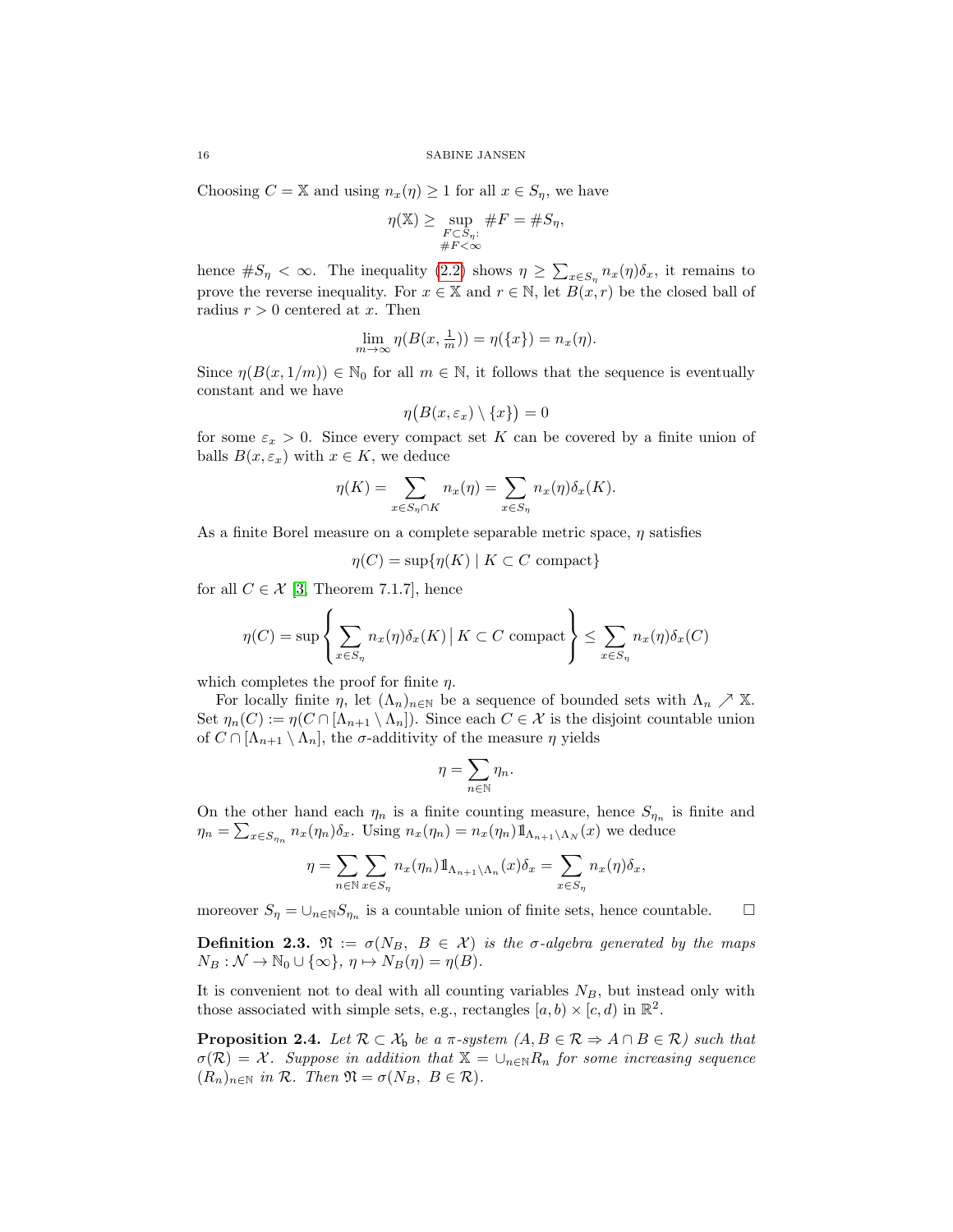*Proof.* Set  $\mathcal{F} = \sigma(N_B, B \in \mathcal{R})$  and let  $\mathcal{D}$  be the collection of sets  $C \subset \mathbb{X}$  such that  $N_C$  is F-measurable; thus  $\mathcal{R} \subset \mathcal{D}$ . We want to check that  $\mathcal{X} \subset \mathcal{D}$  using a Dynkin system theorem (see Appendix [A\)](#page-101-0). Let  $(A_n)_{n\in\mathbb{N}}$  be an increasing sequence in D and  $A = \bigcup_{n \in \mathbb{N}} A_n$ . By monotone convergence,  $\eta(A_n) \nearrow \eta(A)$  for every  $\eta \in \mathcal{N}$ , i.e.,  $N_{A_n} \nearrow N_A$  pointwise on N. Thus  $N_A$  is the pointwise limit of F-measurable functions, hence F-measurable. Therefore  $A \in \mathcal{D}$  and  $\mathcal{D}$  is closed with respect to limits of monotone increasing sequences. Applying this last bit to  $X = \bigcup_{n \in \mathbb{N}} R_n$  we see that  $\mathbb{X} \in \mathcal{D}$ .

The only missing piece for  $\mathcal D$  to be a Dynkin system is that it is closed with respect to proper differences. One would like to use the identity  $N_{B\setminus A} = N_B - N_A$ for  $A \subset B$  but runs into the problem that  $N_B$  and  $N_A$  could be infinite. For that reason we proceed slightly differently and introduce, for  $k \in \mathbb{N}$ , the set

$$
\mathcal{D}_k = \{ A \subset \mathbb{X} \mid N_{A \cap R_k} \text{ is } \mathcal{F}\text{-measurable}\} = \{ A \subset \mathbb{X} \mid A \cap R_k \in \mathcal{D} \}.
$$

For  $A, B \in \mathcal{D}_k$  with  $A \subset B$ , we have  $N_{(B \setminus A) \cap R_k} = N_{B \cap R_k} - N_{A \cap R_k}$  where all quantities are finite because  $R_k$  is bounded. Then  $N_{(B \setminus A) \cap R_k}$  is the difference of two F-measurable maps, hence F-measurable and  $B \setminus A \in \mathcal{D}_k$ . The set  $\mathcal{D}_k$  is closed with respect to monotone increasing limits by an argument similar to D. The inclusion  $\mathbb{X} \in \mathcal{D}_k$  follows from  $R_k \in \mathcal{R} \subset \mathcal{D}_k$ . Thus  $\mathcal{D}_k$  is a Dynkin system and  $\mathcal{X} = \sigma(\mathcal{R}) \subset \mathcal{D}_k$ . Consequently  $N_{A \cap R_k}$  is *F*-measurable for all  $A \in \mathcal{X}$ , and so is  $N_A = \lim_{k \to \infty} N_{A \cap R_k}$ . It follows that  $\mathfrak{N} = \sigma(N_A, A \in \mathcal{X}) \subset \mathcal{F}$ . The inclusion  $\mathcal{F} \subset \mathfrak{N}$  is clearly true, hence  $\mathcal{F} = \mathfrak{N}$ .

<span id="page-16-0"></span>**Corollary 2.5.** Let R be as in Proposition [2.4.](#page-15-0) Consider the collection Z of subsets of  $N$  that are of the form

$$
\{\eta \in \mathcal{N} \mid N_{R_1}(\eta) = k_1, \ldots, N_{R_m}(\eta) = k_m\}
$$

with  $m \in \mathbb{N}, R_1, \ldots, R_m \in \mathcal{R}, k_1, \ldots, k_m \in \mathbb{N}_0$ . Then  $\sigma(\mathcal{Z}) = \mathfrak{N}$ .

The set  $\mathcal Z$  plays a role analogous to cylinder sets in product spaces.

*Proof.* Let  $R \in \mathcal{R}$  and  $B \subset \mathbb{N}$ . We have

$$
N_R^{-1}(B) = \bigcup_{k \in B} \{ \eta \in \mathcal{N} \mid N_R(\eta) = k \}.
$$

The right-hand side is a countable union of elements in  $\mathcal{Z}$ , hence it is in  $\sigma(\mathcal{Z})$ . It follows that  $N_R$  is measurable with respect to  $\sigma(\mathcal{Z})$ . This holds for every  $R \in \mathcal{R}$ and we deduce  $\sigma(N_R, R \in \mathcal{R}) \subset \sigma(\mathcal{Z})$  so by Proposition [2.4,](#page-15-0)  $\mathfrak{N} \subset \sigma(\mathcal{Z})$ . The reverse inclusion is obvious and the claim follows.  $\hfill \Box$ 

<span id="page-16-1"></span>**Corollary 2.6.** Pick  $n \in \mathbb{N}$  and equip  $\mathbb{X}^n$  with the product  $\sigma$ -algebra  $\mathcal{X}^{\otimes n}$ . The map

$$
\phi_n : \mathbb{X}^n \to \mathcal{N}, \quad (x_1, \ldots, x_n) \mapsto \sum_{j=1}^n \delta_{x_j}.
$$

is measurable.

*Proof.* Let  $B \in \mathcal{X}$  and  $k \in \mathbb{N}_0$ . Then  $\varphi_n^{-1}(\{N_B = k\}) = \emptyset$  if  $k = 0$  and

$$
\varphi_n^{-1}(\{N_B = k\}) = \bigcup_{\substack{J \subset [n] \\ \#J = k}} \{ \mathbf{x} \in \mathbb{X}^n \mid x_j \in B \text{ if and only if } j \in J \}
$$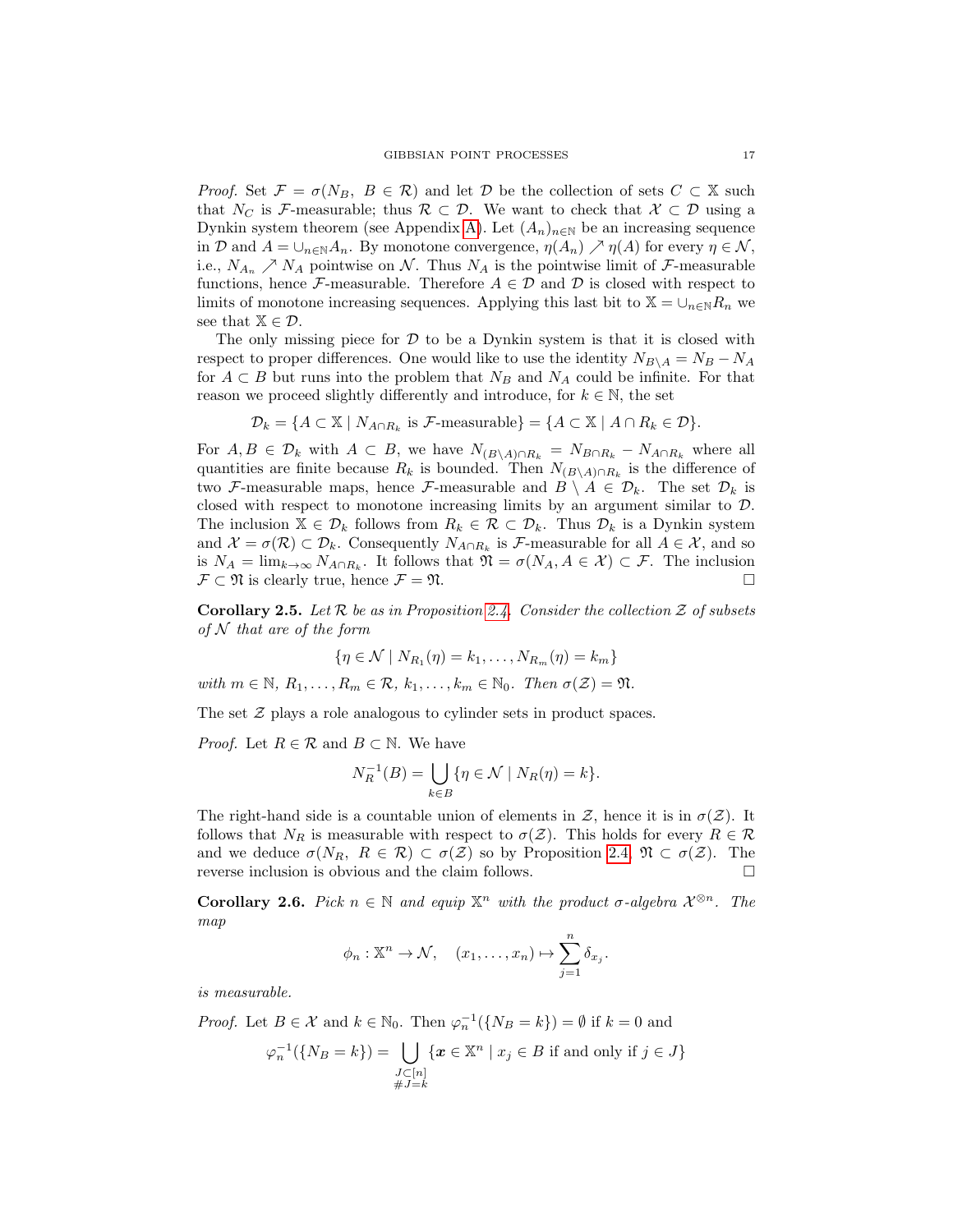if  $k \geq 1$ . The right-hand side is a union of Cartesian products of B and  $\mathbb{X} \setminus B$ , hence a measurable subset of  $X^n$ . Thus preimages of sets  $\{N_B = k\}$  are measurable. Since sets of this form generate  $\mathfrak{N}$ , it follows that  $\varphi_n$  is measurable.

### <span id="page-17-0"></span>2.2. Probability measures.

**Definition 2.7.** A point process on  $(X, \mathcal{X})$  is a random variable with values in  $(N, \mathfrak{N}),$  i.e., a measurable map Z from some probability space  $(\Omega, \mathcal{F}, \mathbb{P})$  to  $(N, \mathfrak{N}).$ 

Given a probability measure P on  $(N, \mathfrak{N})$ , we can always find a point process with distribution P: set  $(\Omega, \mathcal{F}, \mathbb{P}) := (\mathcal{N}, \mathfrak{N}, P)$  and  $Z(\eta) := \eta$ , then  $\mathbb{P}(Z \in C) = P(C)$ , for all  $C \in \mathfrak{N}$ . By some abuse of language, probability measures P on  $(\mathcal{N}, \mathfrak{N})$  are sometimes called point processes too.

<span id="page-17-1"></span>**Proposition 2.8.** Let P, Q be two probability measures on  $(\mathcal{N}, \mathfrak{N})$ , and  $\mathcal{R} \subset \mathcal{X}_b$ be a  $\pi$ -system with  $\sigma(\mathcal{R}) = \mathcal{X}$  and  $\mathbb{X} = \bigcup_{n \in \mathbb{N}} R_n$  for some increasing sequence in  $\mathcal{R}$ . Then  $P = Q$  if and only if

$$
P(N_{R_1} = k_1, \dots, N_{R_n} = k_n) = Q(N_{R_1} = k_1, \dots, N_{R_n} = k_n)
$$

for all  $R_1, \ldots, R_n \in \mathcal{R}$  and  $k_1, \ldots, k_n \in \mathbb{N}_0$ .

The proposition implies that the distribution of a point process is uniquely determined by its *finite-dimensional distributions*.

*Proof.* Define Z as in Corollary [2.5.](#page-16-0) Thus  $P = Q$  on Z. Now Z is clearly closed under finite intersections, i.e., a  $\pi$ -systems. Since  $\sigma(\mathcal{Z}) = \mathfrak{N}$  by Corollary [2.5](#page-16-0) and probability measures are uniquely defined by their values on a generating  $\pi$ -system, it follows that  $P = Q$ .

Example 2.9 (Binomial point process). Let  $\nu$  be a probability measure on X,  $m \in$ N, and  $X_1, \ldots, X_m$  i.i.d. X-valued random variables with distribution  $\nu$ . Then  $Z = \sum_{j=1}^{m} \delta_{X_j}$  is a point process (the measurability of  $Z : \Omega \to \mathcal{N}$  follows from Corollary [2.6\)](#page-16-1). Its distribution satisfies, for every  $\Delta \in \mathcal{X}$  and  $k \in \mathbb{N}_0$ ,

$$
\mathsf{P}(N_{\Delta}=k) = \mathbb{P}\Bigl(\sum_{j=1}^{m} \mathbb{1}_{\{X_j \in \Delta\}} = k\Bigr) = \binom{m}{k} \nu(\Delta)^k (1 - \nu(\Delta))^{m-k}
$$

P is the binomial point process with sample size m and sampling distribution  $\nu$ . We had encountered a special case for the particle positions of the ideal gas in the microcanonical ensemble, see the proof of Lemma [1.3.](#page-5-2)

*Example* 2.10 (Ideal lattice gas). Take  $X = \mathbb{Z}^d$ . Then  $(\mathcal{N}, \mathfrak{N})$  can be identified with the product space  $\mathbb{N}_0^{\mathbb{Z}^d}$ , and any probability measure on  $(\mathcal{N}, \mathfrak{N})$  is uniquely determined by the joint distributions of the occupation numbers  $n_x, x \in \mathbb{Z}^d$ . The *ideal lattice gas* at activity  $z > 0$  corresponds to the unique measure P such that the occupation numbers  $n_x$  are i.i.d. Bernoulli-distributed with parameter  $z/(1+z)$ , i.e.,

$$
P(n_x = 1) = \frac{z}{1+z}, \quad P(n_x = 0) = \frac{1}{1+z}.
$$

We have for all  $\ell \in \mathbb{N}$  and all  $k_1, \ldots, k_n \in \{0, 1\}^n$ ,

$$
P(n_1 = k_1, \ldots, n_\ell = k_\ell) = \frac{1}{(1+z)^\ell} z^{\# \{j \in [\ell] | k_j = 1\}} 1\!\!1_{\{0,1\}^n} (k_1, \ldots, k_n).
$$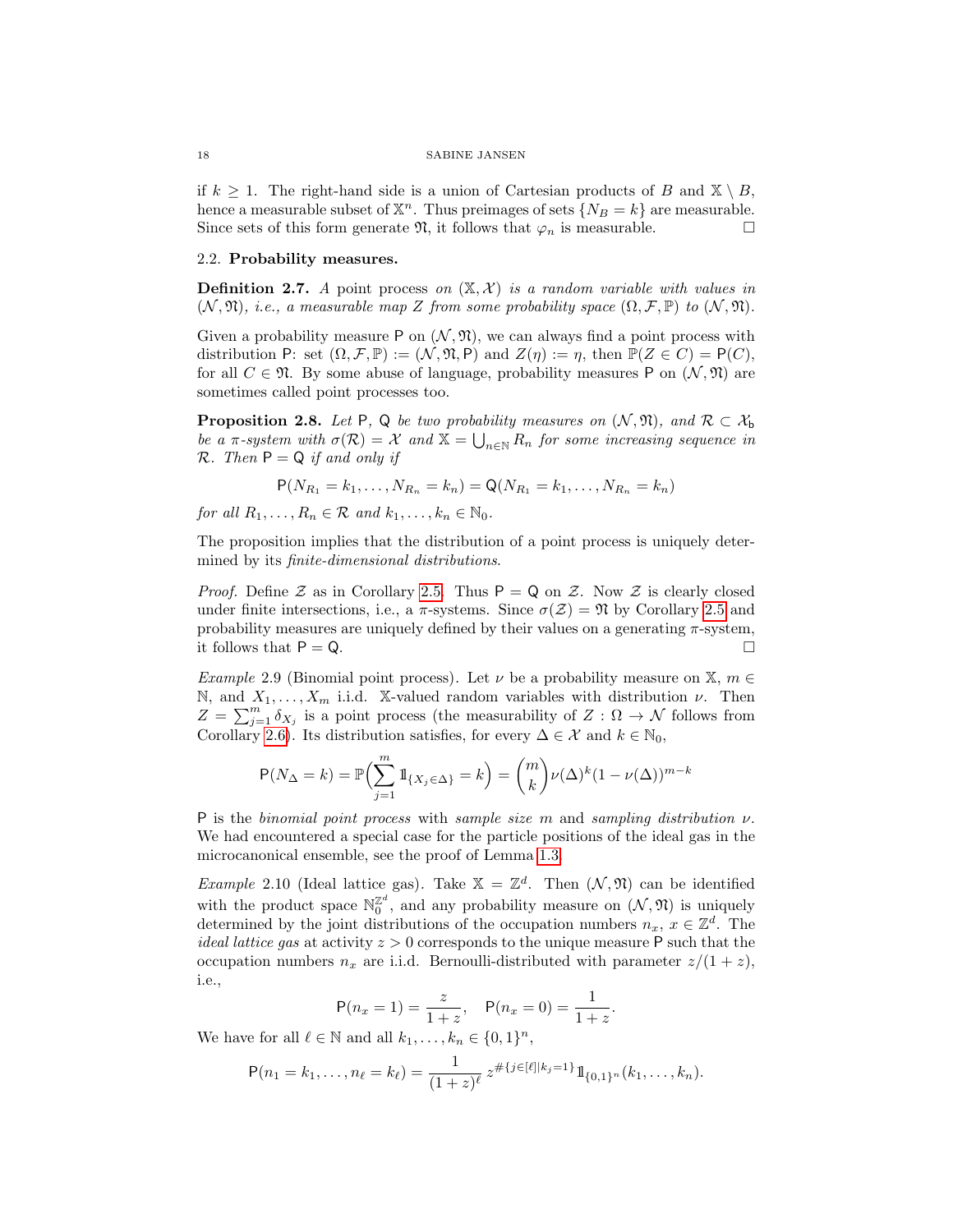With the convention  $\exp(-\infty) = 0$ , we can think of the indicator as a weight  $\exp(-H)$  for an energy function H that is infinite if two particles occupy the same lattice site (hard-core on-site repulsion), and zero otherwise. Except for the hardcore interaction, this looks very much like the ideal gas that we encountered earlier in continuum systems.

Another important example, the *Poisson point process*, is introduced in Section [2.4.](#page-20-0)

<span id="page-18-0"></span>2.3. Observables. It remains to understand measurable maps  $F : \mathcal{N} \to \mathbb{R} \cup \{\infty\},\$ which we call *observables*. We start with maps restricted to the space  $\mathcal{N}_f$  of finite configurations. Since  $\mathcal{N}_f = \{N_{\mathbb{X}} < \infty\}$ , it is a measurable subset of N. It comes equipped with the  $\sigma$ -algebra  $\{A \in \mathfrak{N} \mid A \subset \mathcal{N}_f\}.$ 

<span id="page-18-1"></span>**Proposition 2.11.** A map  $F : \mathcal{N}_f \to \mathbb{R} \cup {\infty}$  is measurable if and only if there exists a number  $f_0 \in \mathbb{R} \cup \{\infty\}$  and a family  $(f_n)_{n \in \mathbb{N}}$  of measurable, symmetric functions  $f_n : \mathbb{X}^n \to \mathbb{R} \cup {\infty}$  such that  $F(0) = f_0$  and

<span id="page-18-2"></span>
$$
F\left(\sum_{j=1}^{n} \delta_{x_j}\right) = f_n(x_1, \dots, x_n)
$$
\n(2.3)

for all  $n \in \mathbb{N}$  and  $(x_1, \ldots, x_n) \in \mathbb{X}^n$ .

The proposition allows us to switch back and forth between symmetric functions of labelled points  $x_1, \ldots, x_n$  and functions of point configurations. As an example, let us look at a function that is a sum of pair contributions.

Example 2.12. Let  $v : [0, \infty) \to \mathbb{R} \cup \{\infty\}$  be a pair potential. Set  $U_0 := 0, U_1(x) \equiv 0$ , and

<span id="page-18-3"></span>
$$
U_n(x_1, \dots, x_n) := \sum_{1 \le i < j \le n} v(|x_i - x_j|). \tag{2.4}
$$

for  $n \geq 2$ . The associated map  $U : \mathcal{N}_f \to \mathbb{R} \cup \{\infty\}$  is given by

$$
U(\eta) = \frac{1}{2} \sum_{x \in S_{\eta}} v(0) n_x(\eta) (n_x(\eta) - 1) + \frac{1}{2} \sum_{\substack{x, y \in S_{\eta}: \\ x \neq y}} v(|x - y|) n_x(\eta) n_y(\eta)
$$

Proposition [2.11](#page-18-1) guarantees that if v is measurable, then so is  $U$ .

*Proof of Proposition [2.11.](#page-18-1)* "⇒" Let  $F : \mathcal{N}_f \to \mathbb{R} \cup {\infty}$  be measurable. Define  $f_0 := F(0)$  and for  $n \in \mathbb{N}$ , define  $f_n(x_1, \ldots, x_n)$  by  $(2.3)$ . Each  $f_n$  is clearly symmetric. The measurability follows from Corollary [2.6](#page-16-1) (write  $f_n = F \circ \varphi_n$ ).

" $\Leftarrow$ " Let  $f_0 \in \mathbb{R} \cup \{\infty\}$  and  $f_n, n \in \mathbb{N}$ , be symmetric measurable functions from  $\mathbb{X}^n$  to  $\mathbb{R} \cup \{\infty\}$ . We define  $F : \mathcal{N}_f \to \mathbb{R} \cup \{\infty\}$  by  $F(0) := f_0$  and by [\(2.3\)](#page-18-2). The function  $F$  is well-defined because every finite counting measure can be represented as a sum of Dirac measures by Lemma [2.2,](#page-14-4) and because  $f_n(x_1, \ldots, x_n)$  is independent of the chosen representation by the symmetry of  $f_n$ . It remains to check that F is measurable.

For  $k \in \mathbb{N}_0$ , set  $F_k := 1\!\!1_{\{N_\mathbb{X}=k\}}F$ . Since  $\sum_{k=0}^m F_k \to F$  as  $m \to \infty$  and sums and pointwise limits of measurable functions are again measurable, it is enough to show that each  $F_k$  is measurable. For  $k = 0$ , we note that  $F_0 = 1_{\{N_{\mathbf{x}} = k\}} f_0$  with constant  $f_0$  so  $F_0$  is measurable.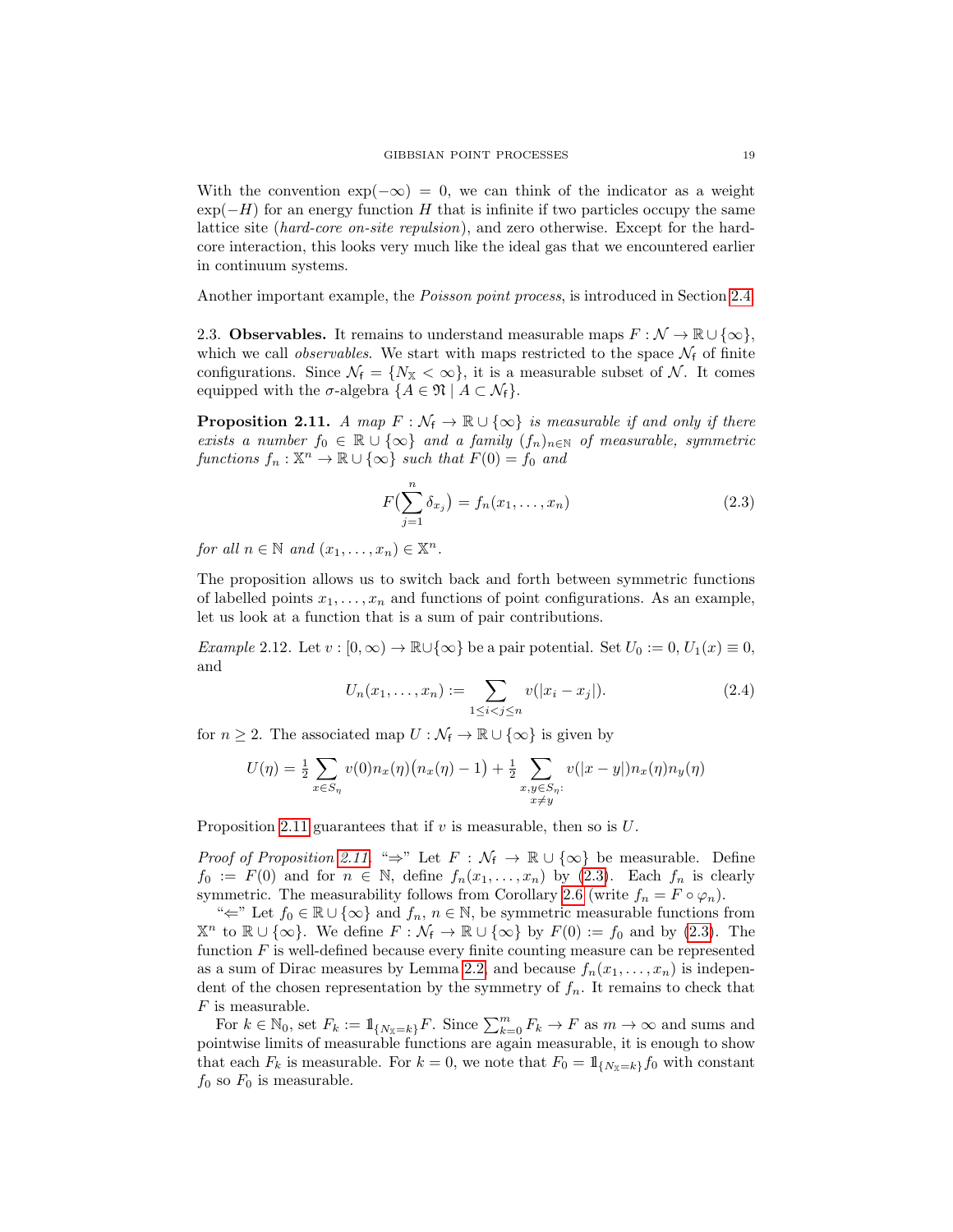For  $k \geq 1$ , we proceed as follows. Let  $\mathcal{D}_k$  be the class of measurable sets  $B \subset \mathbb{X}^k$ such that the map  $G_k : \mathcal{N}_f \to \mathbb{R}$ , uniquely defined by

<span id="page-19-0"></span>
$$
G_k\left(\sum_{j=1}^k \delta_{x_j}\right) = \frac{1}{k!} \sum_{\sigma \in \mathfrak{S}_k} \mathbb{1}_B(x_{\sigma(1)}, \dots, x_{\sigma(k)})
$$
\n(2.5)

for all  $x_1, \ldots, x_k \in \mathbb{X}^k$ , and  $G_k(\eta) = 0$  if  $N_{\mathbb{X}}(\eta) \neq k$ , is measurable. We use a Dynkin system argument to check that  $\mathcal{D}_k = \mathcal{X}^{\otimes k}$ .

For  $B = \mathbb{X}^k$ , the associated function  $G_k$  is  $G_k = \mathbb{1}_{\{N_{\mathbb{X}}=k\}}$  which is measurable, so  $\mathbb{X}^k \in \mathcal{D}_k$ . If  $(B_n)_{n \in \mathbb{N}}$  is a sequence of disjoint sets in  $\mathcal{D}_k$ , the function  $G_k$ associated with  $B = \bigcup_{n \in \mathbb{N}} B_n$  is the sum of the functions associated with the  $B_n$ 's, hence measurable. Thus  $\mathcal{D}_k$  is closed with respect to disjoint countable unions. Similarly, if  $A \subset B$  and  $A, B \in \mathcal{D}_k$ , the function  $G_k$  associated with  $B \setminus A$  is the difference of the functions associated with B and A. Thus  $\mathcal{D}_k$  is closed with respect to proper differences. Altogether we find that  $\mathcal{D}_k$  is a Dynkin system.

Let  $\mathcal{C}_k$  be the collection of Cartesian products of sets  $B_1 \times \cdots \times B_k$  of measurable sets such that for all *i*, *j*, we have either  $B_i \cap B_j = \emptyset$  or  $B_i = B_j$ . Cartesian products of this form are in  $\mathcal{D}_k$ : consider for example  $k = 3$  and  $B_1 = B_2, B_1 \cap B_3 =$  $\emptyset$ , then the function G associated with  $B = B_1 \times B_2 \times B_3$  is proportional to  $\mathbb{1}_{\{N_{\mathbb{X}}=3, N_{B_1}=2, N_{B_3}=1\}}$ , which is measurable. Similar considerations apply to the general case and show  $B_1 \times \cdots \times B_k \in \mathcal{D}_k$ . Thus  $\mathcal{C}_k \subset \mathcal{D}_k$ .  $\mathcal{C}_k$  is closed under pairwise intersections. Since every Cartesian product  $A_1 \times \cdots \times A_k$  of measurable sets is a finite union of sets  $B_1 \times \cdots \times B_k \in \mathcal{C}_k$ , and Cartesian products generate  $\mathcal{X}^{\otimes k}$ , we have  $\sigma(\mathcal{C}_k) = \mathcal{X}^{\otimes k}$ .

Theorem [A.1](#page-101-1) shows  $\mathcal{D}_k = \mathcal{X}^{\otimes k}$ . Taking linear combinations of indicators and then pointwise monotone limits, we see that we can replace the indicator in [\(2.5\)](#page-19-0) by any non-negative measurable function  $g_k$  and still obtain a measurable function  $G_k$ . In particular we can choose  $g_k = f_k$  as any symmetric measurable function, which concludes the proof.  $\Box$ 

Among the observables, a special role is played by local and quasi-local observables. For  $\eta \in \mathcal{N}$  and  $\Lambda \in \mathcal{X}$ , define  $\eta_{\Lambda} \in \mathcal{N}$  by

$$
\eta_{\Lambda}(B) := \eta(B \cap \Lambda) \qquad (B \in \mathcal{X}).
$$

Equivalently,

$$
\eta_{\Lambda}:=\sum_{x\in S_{\eta}\cap \Lambda}n_x(\eta)\delta_x.
$$

The configuration  $\eta_{\Lambda}$  is obtained from  $\eta$  by keeping the points that are in  $\Lambda$ , discarding the rest.

### Definition 2.13.

• An observable F is local if for some bounded  $\Lambda \in \mathcal{X}_{b}$ , we have

<span id="page-19-1"></span>
$$
\forall \eta, \gamma \in \mathcal{N}: \quad \eta_{\Lambda} = \gamma_{\Lambda} \Rightarrow F(\eta) = F(\gamma). \tag{2.6}
$$

• An observable is quasilocal if it is the uniform limit of a sequence of bounded local observables.

Because of  $(\eta_\Lambda)_\Lambda = \eta_\Lambda$ , the condition [\(2.6\)](#page-19-1) is equivalent to

$$
\forall \eta \in \mathcal{N} : F(\eta) = F(\eta_{\Lambda}). \tag{2.7}
$$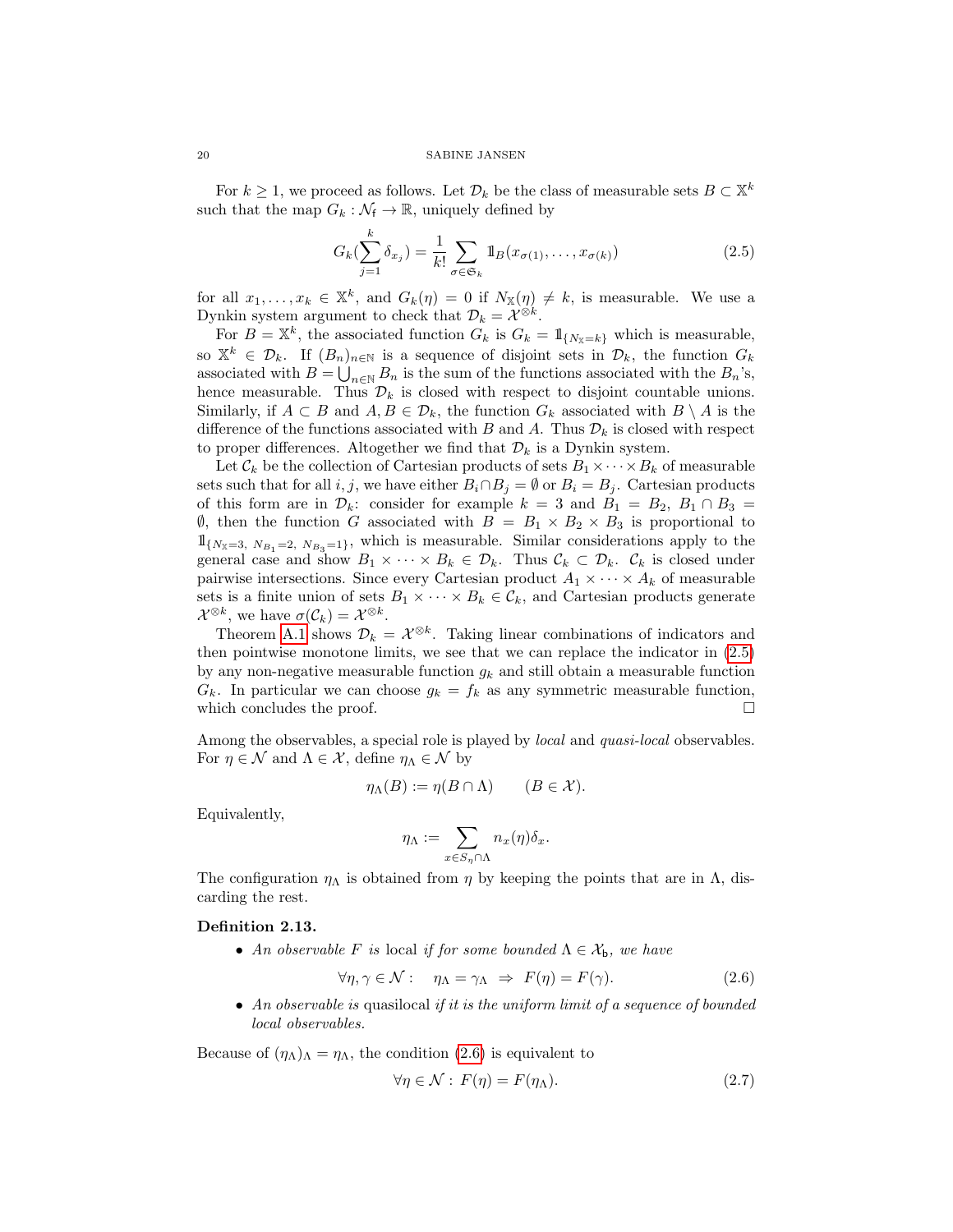Proposition [2.11](#page-18-1) with the observation  $\eta_{\Lambda} \in \mathcal{N}_f$  can be used to show that there is a one-to-one correspondence between local observables satisfying [\(2.6\)](#page-19-1) and sequences  $(f_n)_{n\in\mathbb{N}_0}$  of symmetric, measurable functions  $f_n: \Lambda^n \to \mathbb{R}$ .

Let  $A_{\Lambda}$  denote the set of bounded local observables that satisfy [\(2.6\)](#page-19-1),

$$
\mathcal{A}^{\rm loc}=\cup_{\Lambda\in\mathcal{X}_b}\mathcal{A}_\Lambda
$$

the set of local observables, and  $A$  the set of quasilocal observables.  $A$  is the closure of  $\mathcal{A}^{\text{loc}}$  with respect to the supremum norm  $\|\cdot\|_{\infty}$  in the space  $\mathscr{L}^{\infty}(\mathcal{N}, \mathfrak{N})$ of bounded observables:

<span id="page-20-2"></span>
$$
\mathcal{A}^{\text{loc}} \subset \overline{\mathcal{A}^{\text{loc}}}^{\|\cdot\|_{\infty}} = \mathcal{A} \subset \mathscr{L}^{\infty}(\mathcal{N}, \mathfrak{N}).
$$
\n(2.8)

We will often want to check that some property holds for all local observables, but prefer to check it for particularly simple subset of observables  $H$  only.

<span id="page-20-1"></span>**Proposition 2.14.** Let  $M \subset \mathcal{L}^{\infty}(\mathcal{N}, \mathfrak{N})$  and  $\mathcal{H} \subset \mathcal{M}$ . Suppose that:

- H is closed with respect to products  $(f, g \in \mathcal{H} \Rightarrow fg \in \mathcal{H})$  and  $\sigma(\mathcal{H}) = \mathfrak{N}$ .
- $1 \in \mathcal{M}$ .
- $M$  is a vector space.
- If  $(f_n)_{n\in\mathbb{N}}$  is a monotone-increasing sequence of non-negative functions in M such that  $f_n \nearrow f$  for some bounded function  $f : \mathcal{N} \to \mathbb{R}$ , then  $f \in \mathcal{M}$ .

Then  $\mathcal{M} = \mathscr{L}^{\infty}(\mathcal{N}, \mathfrak{N}).$ 

A typical choice for  $H$  could be the collection of indicator functions of cylinder sets  $\{N_{B_1} = k_1, \ldots, N_{B_\ell} = k_\ell\}$  with  $\ell \in \mathbb{N}, B_1, \ldots, B_\ell \in \mathcal{X}_b, k_1, \ldots, k_\ell \in \mathbb{N}_0$ . Other possible choices are  $\mathcal{H} = \mathcal{A}^{\text{loc}}$  or  $\mathcal{H} = \mathcal{A}$ ; for these choices Proposition [2.14](#page-20-1) characterizes the class of bounded observables as the smallest linear vector space M of bounded maps that contain the local observables and is closed with respect to pointwise monotone limits of uniformly bounded sequences. This information complements the inclusions [\(2.8\)](#page-20-2).

*Proof of Proposition [2.14.](#page-20-1)* The proposition is a direct consequence of the *functional* monotone class theorem, see Theorem [A.2.](#page-101-2) The latter ensures that M contains all bounded  $\sigma(\mathcal{H})$ -measurable functions. Since  $\sigma(\mathcal{H}) = \mathfrak{N}$  by our set of assumptions, we have  $\mathscr{L}^{\infty}(\mathcal{N}, \mathfrak{N}) \subset \mathcal{M}$ . We have assumed  $\mathcal{M} \subset \mathscr{L}^{\infty}(\mathcal{N}, \mathfrak{N})$  so we must have  $\mathcal{M} = \mathscr{L}^{\infty}(\mathcal{N}, \mathfrak{N}).$ 

### <span id="page-20-0"></span>2.4. Poisson point process.

<span id="page-20-3"></span>**Theorem 2.15.** Let v be locally finite measure on  $\mathbb{X}$  (i.e.,  $\nu(B) < \infty$  for every  $B \in \mathcal{X}_b$ ). There exists a uniquely defined probability measure P on  $(\mathcal{N}, \mathfrak{N})$  such that:

- (i)  $P(N_B = k) = \frac{1}{k!} \nu(B)^k \exp(-\nu(B)),$  for every  $k \in \mathbb{N}_0$  and  $B \in \mathcal{X}_b$ .
- (ii) For every  $m \in \mathbb{N}$  and all pairwise disjoint sets  $B_1, \ldots, B_m \in \mathcal{X}$ , the variables  $N_{B_1}, \ldots, N_{B_m}$  are independent.

**Definition 2.16.** Let  $\nu$  be a locally finite measure on X. A Poisson point process with intensity measure  $\nu$  is a point process whose distribution P satisfies the conditions (i) and (ii) from Theorem [2.15.](#page-20-3)

For later purpose we note that if P is the distribution of a Poisson point process with intensity measure  $\nu$ , then for all  $\Delta \in \mathcal{X}_b$ ,

<span id="page-20-4"></span>
$$
\mathsf{E}[N_{\Delta}] = \nu(\Delta). \tag{2.9}
$$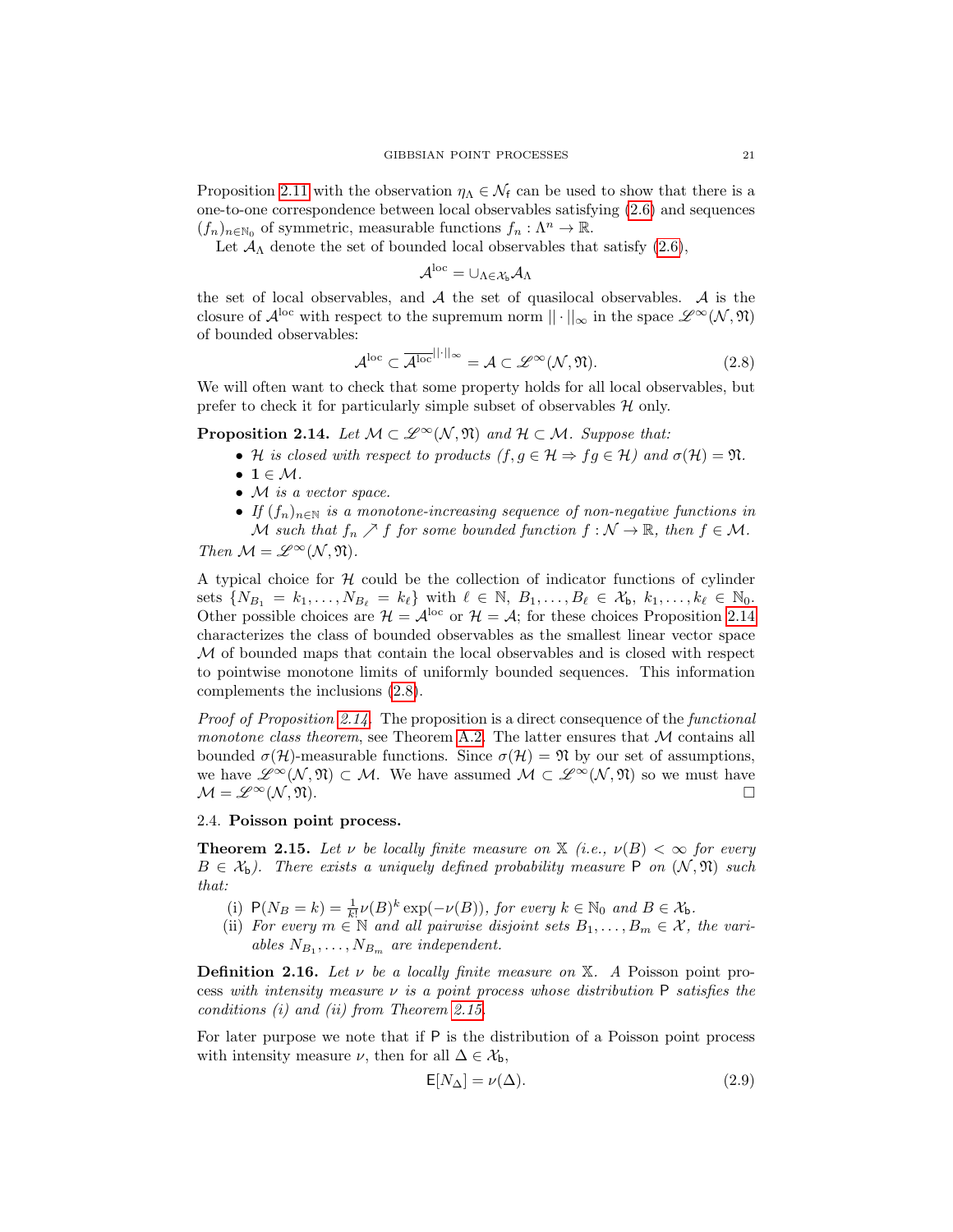#### 22 SABINE JANSEN

Before we come to the proof of Theorem [2.15,](#page-20-3) we give another characterization.

<span id="page-21-2"></span>**Theorem 2.17.** Let  $\nu$  be a locally finite measure on  $\mathbb{X}$  and  $P$  a probability measure on  $N$ . Then  $P$  is the distribution of a Poisson point process with intensity measure  $\nu$  if and only if for all  $\Lambda \in \mathcal{X}_{\mathsf{b}}$  and all  $F \in \mathscr{L}^{\infty}(\mathcal{N}, \mathfrak{N})$ 

<span id="page-21-3"></span>
$$
\mathsf{E}[F(\eta_{\Lambda})] = e^{-\nu(\Lambda)} \left( F(0) + \sum_{n=1}^{\infty} \frac{1}{n!} \int_{\Lambda^n} F(\delta_{x_1} + \dots + \delta_{x_n}) d\nu^n(\boldsymbol{x}) \right). \tag{2.10}
$$

The theorem is proven at the end of this section. It shows that expectations of local observables with respect to Poisson point processes can be computed by a fairly explicit formula, breaking things down to a series and integrals on  $\mathbb{X}^n$ . Moreover we recognize, for  $X = \mathbb{R}^d$  and  $\nu = z$  Leb, the type of sum encountered in Proposition [1.2](#page-5-0) for the ideal gas.

<span id="page-21-0"></span>**Proposition 2.18.** Let  $\nu$  be a finite, non-zero measure on X. Let M and  $(X_i)_{i\in\mathbb{N}}$  be independent random variables, defined on some common probability space  $(\Omega, \mathcal{F}, \mathbb{P}),$ such that M is integer-valued and has Poisson distribution with parameter  $\nu(\mathbb{X})$  and the  $X_j$ 's are i.i.d. with distribution  $\mathbb{P}(X_j \in B) = \nu(B)/\nu(\mathbb{X})$ . Then  $Z := \sum_{j=1}^M \delta_{X_j}$ is a Poisson point process with intensity measure  $\nu$ .

*Proof.* First we note that  $N_{\mathbb{X}}(Z) = M < \infty$  so Z takes values in  $\mathcal{N}_f \subset \mathcal{N}$ ; the measurability follows with the help of Corollary [2.6](#page-16-1) and the decomposition

$$
Z = \sum_{m=0}^{\infty} 1 \mathbb{1}_{\{M=m\}} \sum_{j=1}^{m} \delta_{X_j}.
$$
 (2.11)

So  $Z$  is indeed a point process, i.e., a  $\mathcal N$ -valued random variable.

Let  $m \in \mathbb{N}$  and  $B_1, \ldots, B_m \in \mathcal{X}$  be disjoint sets. Adding  $\mathbb{X} \setminus \cup_{j=1}^m B_j$  if necessary, we may assume without loss of generality that  $\cup_{j=1}^{m} B_j = \mathbb{X}$ . Pick  $k_1, \ldots, k_m \in \mathbb{N}_0$ . Set  $k := k_1 + \cdots + k_m$ . Then

$$
\mathbb{P}(N_{B_1}(Z) = k_1, ..., N_{B_m}(Z) = k_m)
$$
\n
$$
= \mathbb{P}\left(M = k, \sum_{j=1}^k 1\!\!1_{\{X_j \in B_1\}} = k_1, ..., \sum_{j=1}^k 1\!\!1_{\{X_j \in B_m\}} = k_m\right)
$$
\n
$$
= \frac{\nu(\mathbb{X})^k}{k!} e^{-\nu(\mathbb{X})} {k \choose k_1, ..., k_m} \left(\frac{\nu(B_1)}{\nu(\mathbb{X})}\right)^{k_1} \cdots \left(\frac{\nu(B_m)}{\nu(\mathbb{X})}\right)^{k_m}
$$
\n
$$
= \prod_{j=1}^m \frac{\nu(B_j)^{k_j}}{k_j!} e^{-\nu(B_j)}.
$$

It follows that  $N_{B_j}(Z), \ldots, N_{B_m}(Z)$  are independent Poisson variables with respective parameters  $\nu(B_i)$ , hence Z is a Poisson point process with intensity measure  $\nu$ .

Remark. Suppose that  $\nu$  has bounded support, i.e., there exists some  $\Lambda \in \mathcal{X}_b$  such that  $\nu(\mathbb{X} \setminus \Lambda) = 0$ . Then we can choose the random variables  $X_j$  in the proof of Proposition [2.18](#page-21-0) in such a way that  $X_j(\omega) \in \Lambda$  for all  $\omega \in \Omega$ , which then implies  $N_{\mathbb{X}\backslash\Lambda}(Z(\omega))=0$  for all  $\omega^2$  $\omega^2$ 

<span id="page-21-1"></span><sup>&</sup>lt;sup>2</sup>For general Poisson point process Z with intensity measure  $\nu$  supported in Λ, we can only say that  $N_{\mathbb{X}\setminus\Lambda}(Z)=0$  P-almost surely.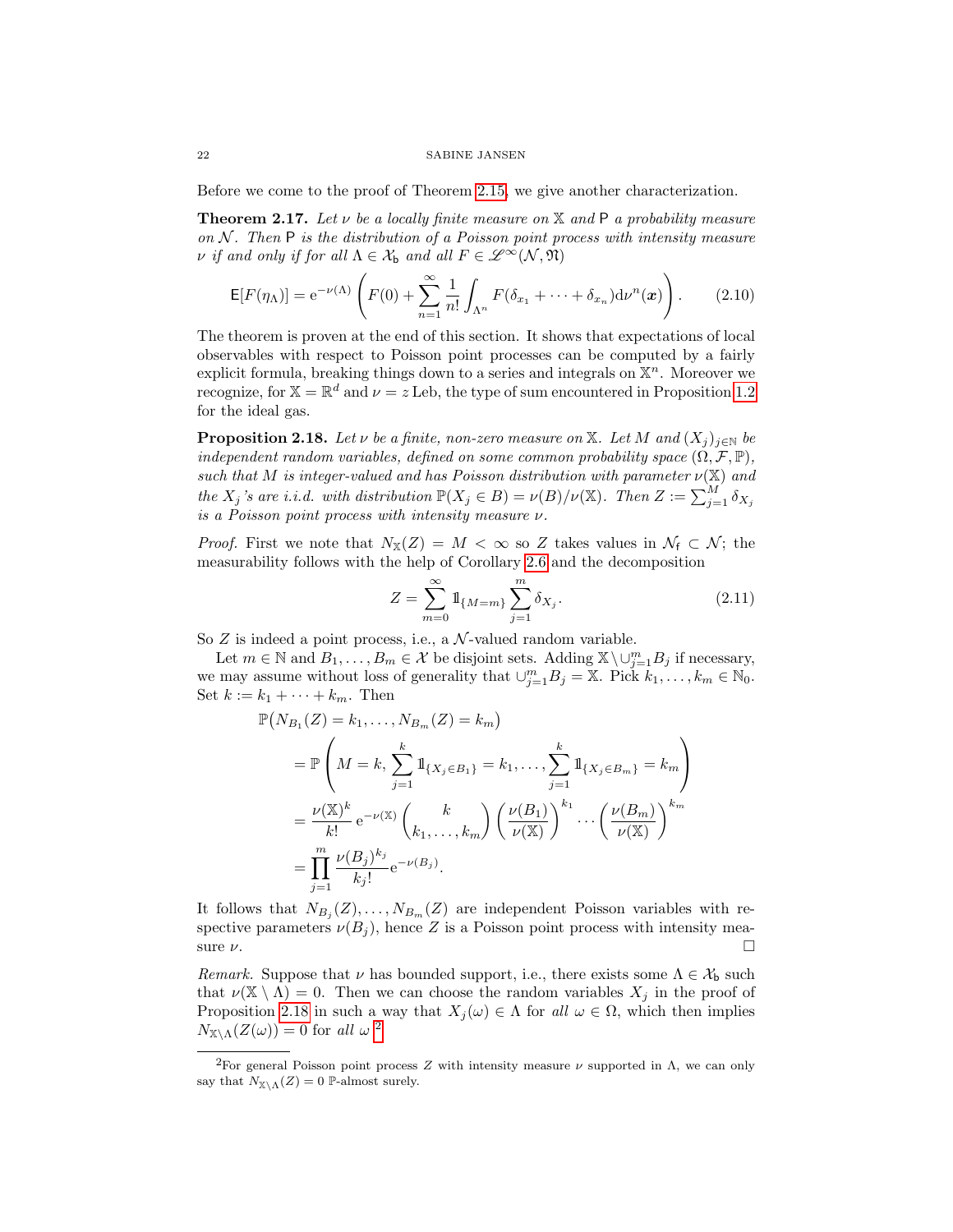Proof of Theorem [2.15.](#page-20-3) Uniqueness. Conditions (i) and (ii) determine the distributions of  $(N_{B_1},...,N_{B_m})$  with  $m \in \mathbb{N}, B_1,...,B_m \in \mathcal{X}_b$ , uniquely, so P is unique by Proposition [2.8.](#page-17-1)

*Existence.* For  $n \in \mathbb{N}$ , let  $\Lambda_n := B(0, n)$  be the closed ball with radius n centered at the origin, and  $\nu_n(A) := \nu(A \cap (\Lambda_n \setminus \Lambda_{n-1}))$ , with the convention  $\Lambda_0 := \emptyset$ . Notice  $\nu = \sum_{n=1}^{\infty} \nu_n$ . Each  $\nu_n$  is finite, so by Proposition [2.18,](#page-21-0) there is a Poisson point process  $Z_n$  with intensity measure  $\nu_n$ . We may take  $(Z_n)_{n\in\mathbb{N}}$  as independent variables defined on some common probability space  $(\Omega, \mathcal{F}, \mathbb{P})$ . Moreover we may assume  $N_{\mathbb{X}\backslash\Lambda_n}(Z_n(\omega))=0$  for all  $\omega \in \Omega$ .

We claim that  $Z := \sum_{n=1}^{\infty} Z_n$  is a Poisson point process with intensity measure  $\nu$ . For each  $\omega \in \Omega$ ,  $Z(\omega)$  is a measure on X, we need to check that it is a locally finite counting measure. Let  $B \in \mathcal{X}_b$  and k large enough so that  $B \subset \Lambda_k$ . Then  $N_{B_j}(Z(\omega)) = 0$  for all  $\omega \in \Omega$  and  $j \geq k+1$  and  $N_B(Z(\omega)) = \sum_{j=1}^k N_B(Z_j(\omega)) \in \mathbb{N}_0$ is finite. It follows that  $Z(\omega) \in \mathcal{N}$ , for every  $\omega \in \Omega$ . The measurability of  $Z : \Omega \to$  $\mathcal N$  is left as an exercise.

Let  $B \in \mathcal{X}_{\mathbf{b}}$  and  $k \in \mathbb{N}$  with  $B \subset \Lambda_k$ . By the previous paragraph,  $N_B(Z)$  =  $\sum_{j=1}^{k} N_B(Z_j)$ , so  $N_B(Z)$  is the sum of Poisson variables with parameters  $\nu_j(B)$ ,  $j = 1, \ldots, k$ , so it is itself a Poisson variable with parameter  $\sum_{j=1}^{k} \nu_j(B) =$  $\sum_{j=1}^{\infty} \nu_j(B) = \nu(B).$ 

Finally let  $m \in \mathbb{N}$  and  $B_1, \ldots, B_m \in \mathcal{X}$  be pairwise disjoint sets. Then  $N_{B_j}(Z_n)$ ,  $j = 1, \ldots, m, n \in \mathbb{N}$ , are independent. It follows that  $\sum_{n} N_{B_1}(Z_n), \ldots, \sum_{n} N_{B_m}(Z_n)$ are independent as well.

Consequently Z is a Poisson point process with intensity measure  $\nu$  and its distribution P satisfies the conditions (i) and (ii).  $\Box$ 

*Proof of Theorem [2.17.](#page-21-2)* " $\Leftarrow$ " Suppose that P satisfies Eq. [\(2.10\)](#page-21-3) for all bounded observables F and all  $\Lambda \in \mathcal{X}_{b}$ . Choosing  $\Lambda$ ,  $F = \mathbb{1}_{\{N_{\Lambda}=k\}}$  we find that  $N_{\Lambda} \sim$ Poi $(\nu(\Lambda))$ . Let  $m \in \mathbb{N}$  and  $B_1, \ldots, B_m \in \mathcal{X}_b$  be pairwise disjoint. Let  $\Lambda :=$  $\cup_{j=1}^m B_j \in \mathcal{X}_{\mathbf{b}}$ . Let  $k_1, \ldots, k_m \in \mathbb{N}_0$  and  $k = k_1 + \cdots + k_m$ . If  $k = 0$ , then  $k_1 = \cdots = k_m = 0$  and

$$
P(N_{B_1} = 0, ..., N_{B_m} = 0) = P(N_{\Lambda} = 0) = e^{-\nu(\Lambda)} = \prod_{j=1}^m e^{-\nu(B_j)} = \prod_{j=1}^m P(N_{B_j} = 0).
$$

If  $k \geq 1$ , then

<span id="page-22-0"></span>
$$
P(N_{B_1} = k_1, ..., N_{B_m} = k_m)
$$
  
=  $\frac{1}{k!} e^{-\nu(\Lambda)} \int_{\mathbb{X}^k} 1\!\!1_{\{N_{B_1} = k_1, ..., N_{B_m} = k_m\}} (\delta_{x_1} + \cdots + \delta_{x_k}) d\nu^k(\boldsymbol{x})$   
=  $\frac{1}{k!} e^{-\nu(\Lambda)} \binom{k}{k_1, ..., k_m} \prod_{j=1}^m \nu(B_j)^{k_j} = \prod_{j=1}^m P(N_{B_j} = k_j).$  (2.12)

It follows that  $N_{B_1}, \ldots, N_{B_m}$  are independent if the  $B_j$ 's are bounded. If  $B_1, \ldots, B_m \in$  $\mathcal{X}$ , let  $\Lambda_n = B(0, n)$  for  $n \in \mathbb{N}$ ,  $\Lambda_0 = \emptyset$ ,  $A_n = \Lambda_n \setminus \Lambda_{n-1}$ . Then the variables  $N_{B_j \cap A_n}$ with  $j = 1, ..., m$  and  $n \in \mathbb{N}$ , are independent; using  $N_{B_j} = \sum_{n=1}^{\infty} N_{B_j \cap A_n}$ , we deduce that  $N_{B_1}, \ldots, N_{B_m}$  are independent as well.

" $\Rightarrow$ " Suppose that P satisfies the conditions (i) and (ii). For  $F = 1\!\!1_{\{N_{B_1} = k_1, ..., N_{B_m} = k_m\}}$ with  $B_1, \ldots, B_m \in \mathcal{X}_b$  and  $k_1, \ldots, k_m \in \mathbb{N}_0$ , let  $k = k_1 + \cdots + k_m$  and  $\overline{\Lambda} = \bigcup_{j=1}^m \overline{B_j}$ .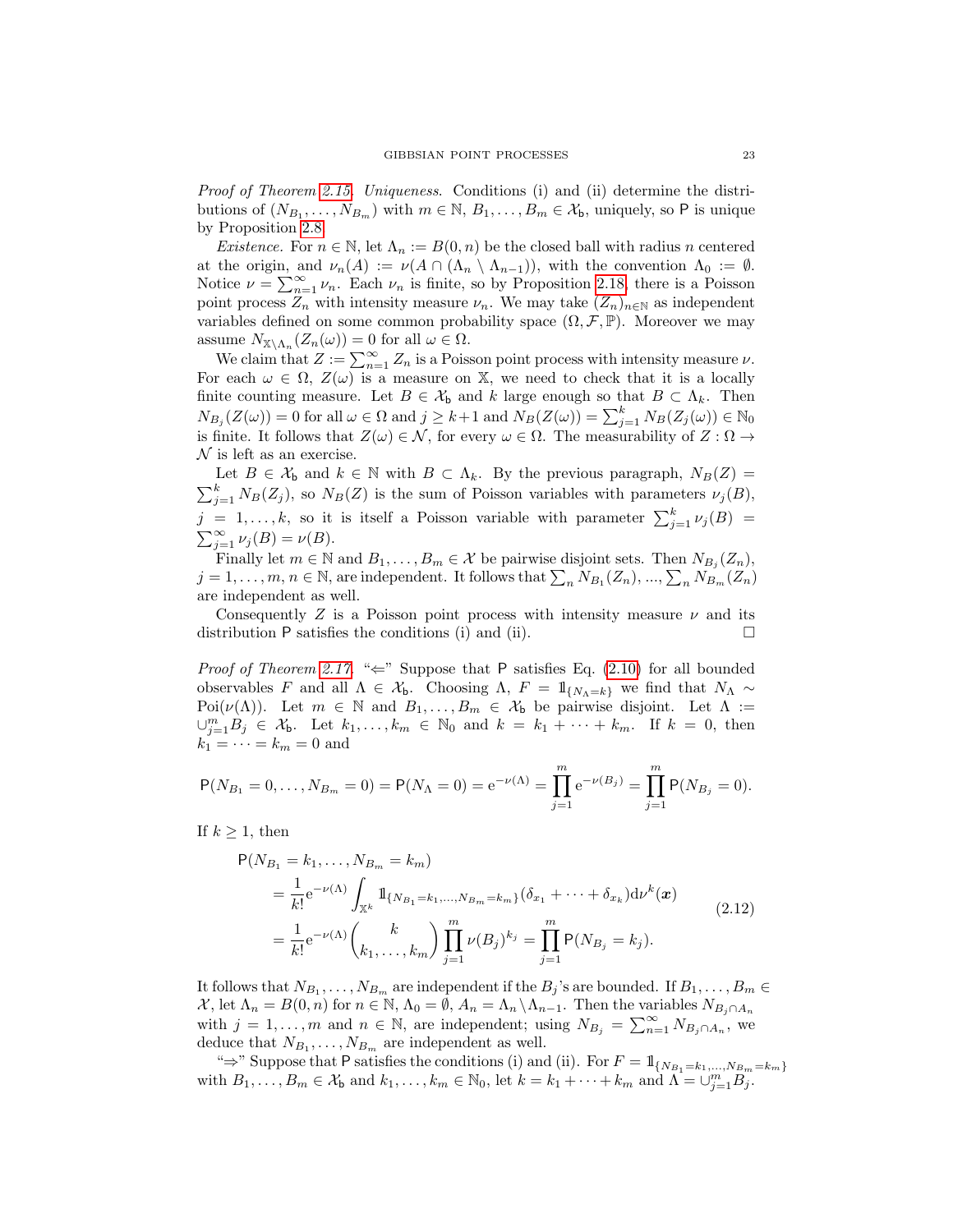Then

$$
\mathsf{E}[F(\eta_{\Lambda})] = \mathsf{P}(N_{B_1} = k_1, \ldots, N_{B_m} = k_m)
$$

which is equal to the right-hand side of Eq.  $(2.10)$  by a computation similar to  $(2.12)$ . Thus Eq. [\(2.10\)](#page-21-3) holds true for all indicator functions of sets of the given form. For general F the statement follows with a monotone class theorem.  $\Box$ 

<span id="page-23-0"></span>2.5. **Janossy densities.** Remember that  $X$  is equipped with a locally finite reference measure  $\lambda$ , for example, the Lebesgue measure on  $\mathbb{X} = \mathbb{R}^d$  or  $\lambda(B) = \#B$ on  $X = \mathbb{Z}^d$ . Write  $\lambda^n$  for the product measure on  $X^n$ . The *Janossy densities* play a role analogous to probability densities of real-valued random variables; they are called system of density distributions by Ruelle [\[49\]](#page-104-2).

<span id="page-23-3"></span>**Definition 2.19.** Let P be a probability measure on  $(\mathcal{N}, \mathfrak{N})$ . A family of functions  $(j_{n,\Lambda})_{n\in\mathbb{N},\Lambda\in\mathcal{X}_b}$  is a system of Janossy densities of P with respect to  $\lambda$  if they are symmetric and for every non-negative test function f with  $f(0) = 0$ , we have

<span id="page-23-4"></span>
$$
\mathsf{E}\big[f(\eta_{\Lambda})\big] = \sum_{n=1}^{\infty} \frac{1}{n!} \int_{\Lambda^n} f\big(\sum_{j=1}^n \delta_{x_j}\big) j_{n,\Lambda}(x_1,\ldots,x_n) \mathrm{d}\lambda^n(\boldsymbol{x}). \tag{2.13}
$$

The Janossy densities, if they exist, are unique up to  $\lambda^n$ -null sets, and they determine the measure P uniquely.

*Example* 2.20 (Homogeneous Poisson point process). Let  $\mathbb{X} = \mathbb{R}^d$  and  $\lambda$  the Lebesgue measure. Pick  $z > 0$ , and let  $P_z$  be the Poisson point process with intensity measure z  $\lambda$ . The functions  $j_{n,\Lambda}$  given by

$$
j_{n,\Lambda}(x_1,\ldots,x_n)=z^n\exp(-z|\Lambda|)
$$

form a system of Janossy densities. This follows from Theorem [2.17.](#page-21-2)

*Example* 2.21 (Binomial process). Take  $X = \mathbb{R}^d$ ,  $\lambda$  the Lebesgue measure, and  $\nu$  a probability measure on  $\mathbb{R}^d$  with probability density  $p(x)$ . Fix  $m \in \mathbb{N}$  and consider the binomial distribution P with sampling size m and sampling distribution  $\nu$ . Then P admits the Janossy densities

$$
j_{k,\Delta}(x_1,\ldots,x_k) = m(m-1)\cdots(m-k+1)(1-\nu(\Delta))^{m-k}\prod_{j=1}^k p(x_j),
$$

see Exercise [2.6.](#page-43-0)

Notice that the Janossy density  $j_{n,\Lambda}$  depends on the window  $\Lambda$ . For this reason it is often more convenient to work with other quantities, the correlation functions defined in Section [2.7.](#page-25-0)

<span id="page-23-1"></span>2.6. Intensity measure, one-particle density. Real-valued random variables come with a bunch of associated quantities, e.g., expected values  $\mathbb{E}[X]$ , moments  $\mathbb{E}[X^k]$  and generating functions, which have analogues for point processes. We start with the analogue of the expected value.

<span id="page-23-2"></span>**Lemma 2.22.** Let  $f : \mathbb{X} \to \mathbb{R}_+ \cup \{\infty\}$  be a measurable function. Then the map  $\mathcal{N} \to \mathbb{R}_+ \cup {\infty}$ ,  $\eta \mapsto \int_{\mathbb{X}} f d\eta = \sum_{x \in S_{\eta}} n_x(\eta) f(x)$  is measurable.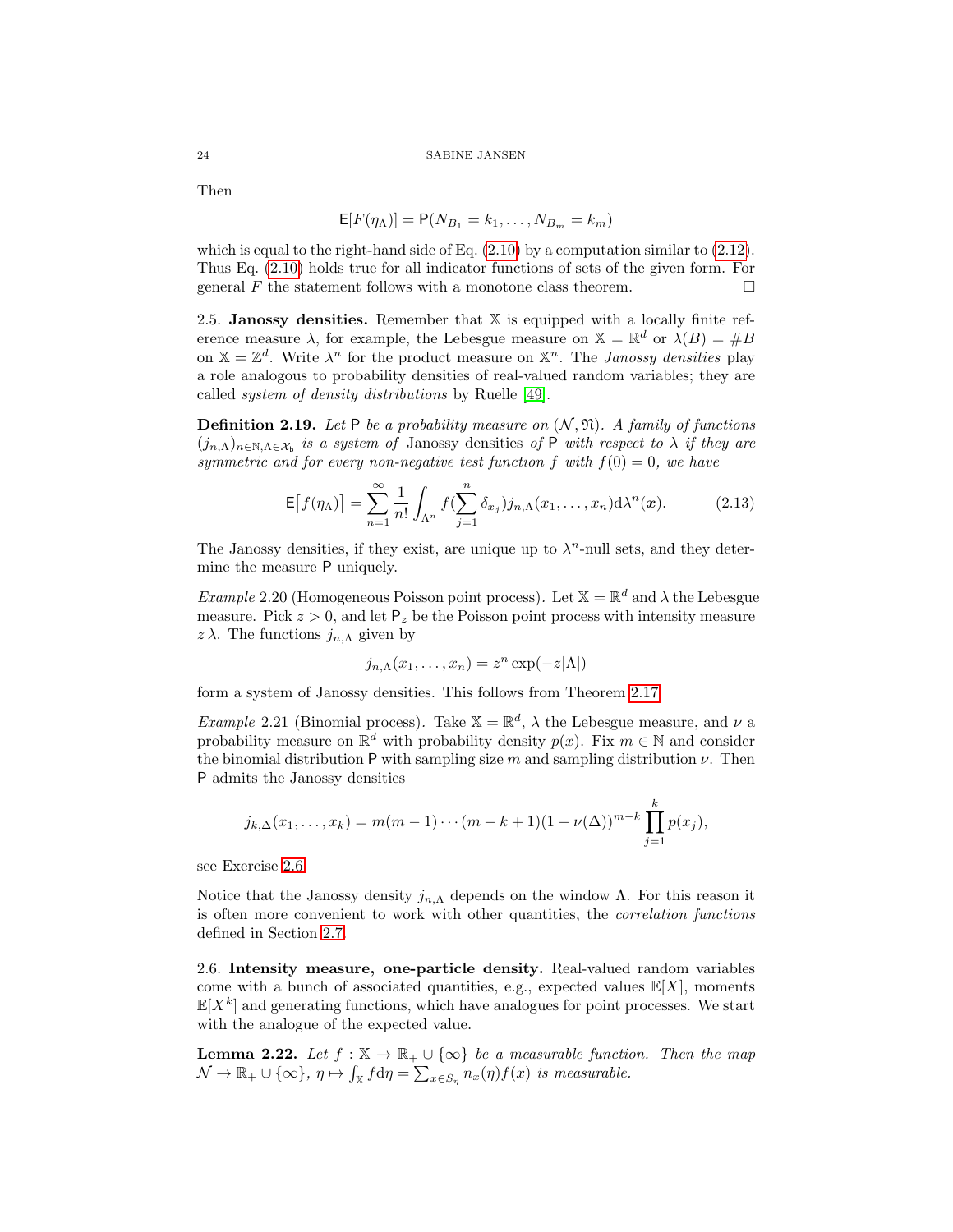*Proof.* Let  $I_f(\eta) := \sum_{x \in S_\eta} n_x(\eta) f(x)$ . If  $f = 1\!\!1_B$  for some  $B \in \mathcal{X}$ , then  $I_f = N_B$ is measurable by the definition of the  $\sigma$ -algebra  $\mathfrak{N}$ . Taking linear combinations of indicator functions and then monotone limits, we see that  $I_f$  is measurable for all non-negative measurable  $f$ .

<span id="page-24-2"></span>**Definition 2.23.** Let P be a probability measure on  $(N, \mathfrak{N})$ . The intensity measure of P is the unique measure  $\mu$  on  $(\mathbb{X}, \mathcal{X})$  such that

<span id="page-24-1"></span>
$$
\mathsf{E}\left[\sum_{x\in S_{\eta}}n_{x}(\eta)f(x)\right]=\int_{\mathbb{X}}f\mathrm{d}\mu\tag{2.14}
$$

for all measurable  $f : \mathbb{X} \to \mathbb{R}_+ \cup \{\infty\}$ . If  $\mu$  is absolutely continuous with respect to λ, the Radon-Nikodým derivative  $ρ_1 = \frac{dμ}{dλ}$  is called one-particle density.

The intensity measure of a point process  $Z$  is the intensity measure of its distribution P, similarly for the one-particle density.

The existence and uniqueness of the intensity measure are easily checked. Choosing  $f = 1$ <sub>B</sub> we find that  $\mu$  satisfies

<span id="page-24-0"></span>
$$
\forall B \in \mathcal{X} : \ \mu(B) = \mathsf{E}[N_B], \tag{2.15}
$$

which determines it uniquely. For the existence, one defines  $\mu$  by Eq. [\(2.15\)](#page-24-0) and checks that it is indeed a measure and that Eq. [\(2.14\)](#page-24-1) holds true, see [\[33,](#page-104-1) Chapter 2.2]. In fact Eq. [\(2.15\)](#page-24-0) is often taken as the definition of the intensity measure. Eq.  $(2.14)$  is *Campbell's formula*. It is usually written as

$$
\mathsf{E}\Big[\int_{\mathbb{X}} f(x) \mathrm{d}\eta\Big] = \int_{\mathbb{X}} f \mathrm{d}\mu. \tag{2.16}
$$

For Poisson point processes, Definition [2.23](#page-24-2) is consistent with the earlier terminology because of [\(2.9\)](#page-20-4).

Example 2.24. Let  $\mathbb{X} = \mathbb{Z}^d$  and  $\lambda(B) = \#B$ . Then the one-point correlation function exists and is given by  $\rho_1(x) = \mathsf{E}[n_x]$ . If in addition  $\mathsf{P}(n_x \geq 2) = 0$  for all  $x \in \mathbb{Z}^d$ , then  $\rho_1(x) = P(n_x = 1)$  is the probability that there is a point at x. However,  $\sum_{x \in \mathbb{Z}^d} \rho_1(x) = \mathsf{E}[N_{\mathbb{X}}]$  which is in general different from 1—the oneparticle density is not a probability density!

Example 2.25. Let  $X_1, \ldots, X_n$  be X-valued random variables. Let P be the distribution of  $Z = \sum_{j=1}^{n} \delta_{X_j}$ . Then for any non-negative measurable f, we have

$$
\mathsf{E}\left[\sum_{x\in S_{\eta}}n_x(\eta)f(x)\right]=\mathbb{E}\left[\sum_{j=1}^n f(X_j)\right].
$$

It follows that the intensity measure of Z is the sum of the distributions of the  $X_i$ 's. If the joint distribution  $(X_1, \ldots, X_n)$  has a Radon-Nikodým derivative  $p(x_1, \ldots, x_n)$ with respect to  $\lambda^n$ , the one-particle density exists and is given by

$$
\rho_1(x) = \sum_{j=1}^n \int_{\mathbb{X}^{n-1}} p(y_1, \dots, y_{j-1}, x, y_{j+1}, \dots, y_n) d\lambda^{n-1}(y_1, \dots, y_{j-1}, y_{j+1}, \dots, y_n).
$$

In particular, the one-particle density is a sum of one-dimensional marginals.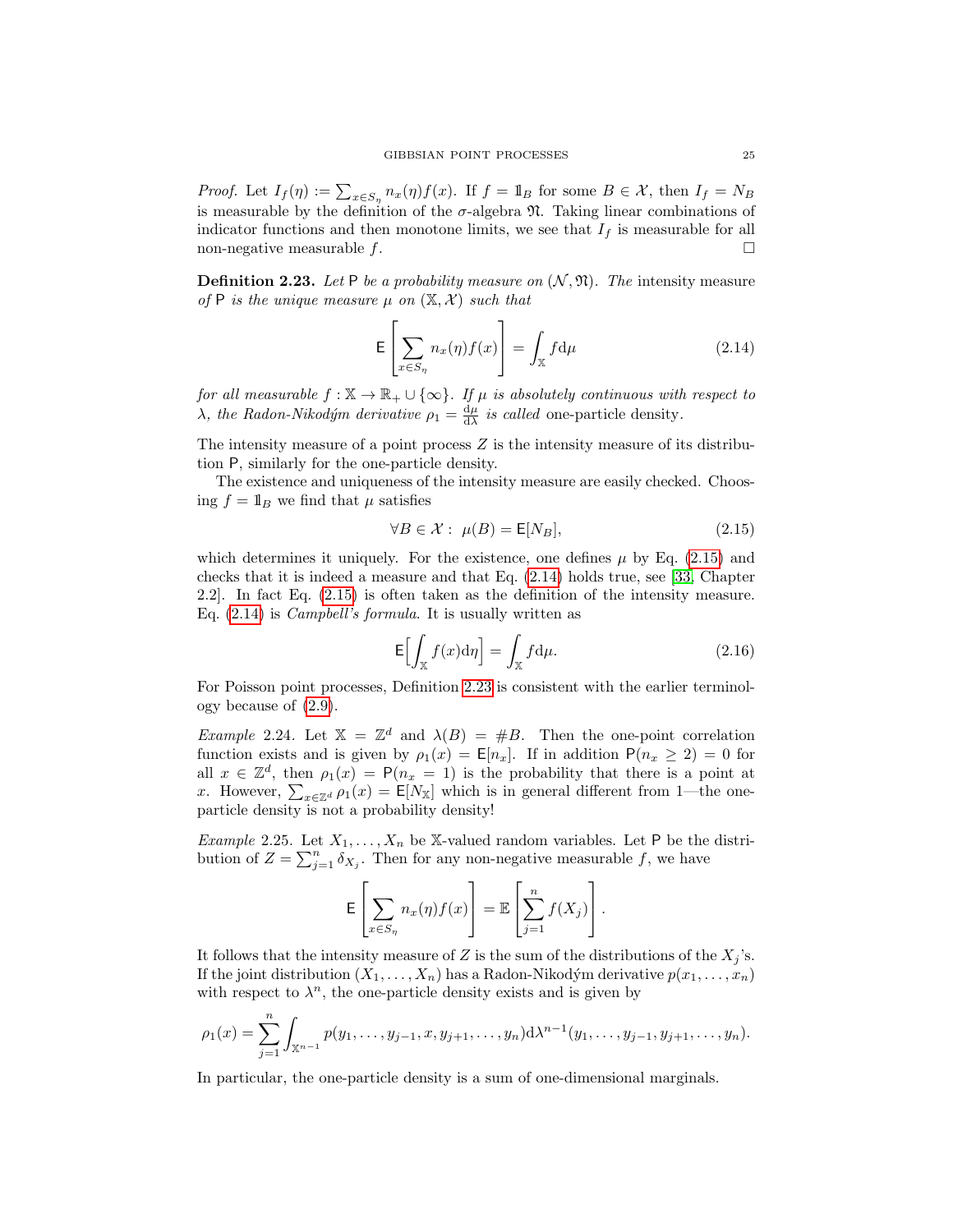#### 26 SABINE JANSEN

<span id="page-25-0"></span>2.7. Correlation functions. The Campbell equation [\(2.14\)](#page-24-1) allows us to express expectations of sums of one-particle functions in terms of the intensity measure or, if it exists, in terms of the one-particle density. We may ask for a similar representation of sums of functions associated with pairs or triplets of distinct particles, for example, the energy of a configuration given in terms of a sum of pair potentials as in [\(2.4\)](#page-18-3). We need to formalize first what we mean by "sum over n-tuples of distinct particles."

<span id="page-25-2"></span>**Lemma 2.26.** Let  $n \in \mathbb{N}$  and  $f : \mathbb{X}^n \to \mathbb{R}_+ \cup \{\infty\}$  be measurable. Then there is a uniquely defined, measurable map  $F : \mathcal{N} \to \mathbb{R}_+ \cup \{\infty\}$  such that for all  $k \in \mathbb{N}_0 \cup \{\infty\}$ and all  $x_1, x_2, \ldots \in \mathbb{X}$  (not necessarily distinct),

<span id="page-25-1"></span>
$$
F\left(\sum_{j=1}^{k} \delta_{x_j}\right) = \sum_{(i_1, \dots, i_n)} f(x_{i_1}, \dots, x_{i_n})
$$
\n(2.17)

where the sum is over n-tuples  $(i_1, \ldots, i_n)$  with pairwise distinct entries in  $\{1, \ldots, k\}$ if  $k \in \mathbb{N}$ , and pairwise distinct entries in  $\mathbb{N}$  if  $k = \infty$ .

We follow the convention that sums over empty sets are zero. If  $k \leq n-1$ , then there is no way to choose n distinct indices out of  $1, \ldots, n$  and the function F in [\(2.17\)](#page-25-1) vanishes.

A more intrinsic way of writing the map  $F$  from Lemma [2.26](#page-25-2) is the following. Given  $\eta = \sum_{j=1}^k \delta_{x_j} \in \mathcal{N}$  the *n*-th *factorial measure*  $\eta^{(n)}$  is the measure on  $\mathcal{X}^{\otimes n}$ defined by

$$
\eta^{(n)} = \sum_{(i_1, ..., i_n)}^{\neq} \delta_{(x_{i_1}, ..., x_{i_n})}.
$$

For example, for  $n = 2$  and  $A, B \in \mathcal{X}_b$ , we have  $\eta^{(2)}(A \times B) = \eta(A)\eta(B) - \eta(A \cap B)$ . Given  $f: \mathbb{X}^n \to \mathbb{R} \cup \infty$ , the map F from Lemma [2.26](#page-25-2) is given by

$$
F(\eta) = \int_{\mathbb{X}^n} f \mathrm{d}\eta^{(n)}.
$$
 (2.18)

*Example 2.27.* For  $n = 2$  and  $f : \mathbb{X} \times \mathbb{X} \to \mathbb{R}_+ \cup \{\infty\}$ , we have

$$
F(\eta) = \int_{\mathbb{X}^2} f d\eta^{(2)} = \sum_{x \in S_{\eta}} n_x(\eta)(n_x(\eta) - 1) f(x, x) + \sum_{\substack{x, y \in S_{\eta}: \\ x \neq y}} n_x(\eta) n_y(\eta) f(x, y).
$$

*Proof.* The function F, if it exists, is clearly unique. Let  $m \in \mathbb{N} \cup \{\infty\}$  and  $y_1, y_2, \ldots \in \mathbb{X}$  such that  $\sum_{j=1}^m \delta_{y_j} = \sum_{j=1}^k \delta_{x_j}$ . Then  $m = k$  and there exists a bijection  $\sigma : \mathbb{N} \to \mathbb{N}$  if  $m = k = \infty$ , or  $\sigma \in \mathfrak{S}_k$  if  $m = k < \infty$ , such that  $x_i = y_{\sigma(i)}$ for all  $i$ . Then

$$
\sum_{(j_1,...,j_n)} f(y_{j_1},...,y_{j_n}) = \sum_{(i_1,...,i_n)} f(y_{\sigma(i_1)},...,y_{\sigma(i_n)}) = \sum_{(i_1,...,i_n)} f(x_{i_1},...,x_{i_n})
$$

and it follows that  $F$  is well-defined.

The measurability for  $n = 1$  has already been checked in Lemma [2.22.](#page-23-2) For  $n = 2$ , consider first indicator functions  $f = \mathbb{1}_{A \times B}$  with  $A, B \in \mathcal{X}$ . If A and B are disjoint, then  $F = N_A N_B$ , which is measurable. If  $A = B$ , then  $F = N_A(N_A - 1)$ , which is again measurable. For general  $A, B$ , we note

$$
1\!\!1_{A\times B} = 1\!\!1_{(A\setminus B)\times (B\setminus A)} + 1\!\!1_{(A\setminus B)\times (A\cap B)} + 1\!\!1_{(A\cap B)\times (B\setminus A)} + 1\!\!1_{(A\cap B)\times (A\cap B)}
$$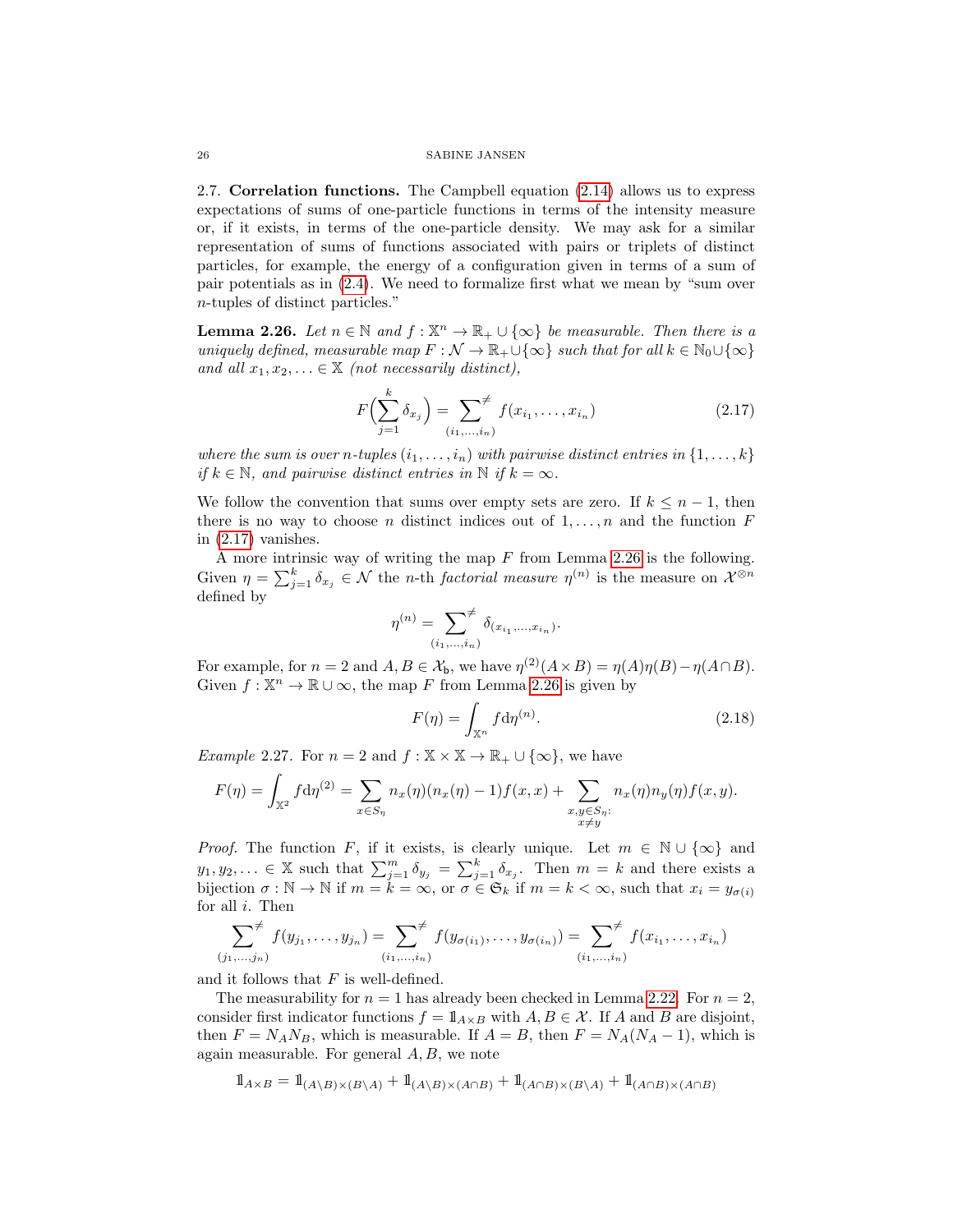hence the function F associated with  $1_{A\times B}$  is given by

$$
F = N_{A\setminus B} N_{B\setminus A} + N_{A\setminus B} N_{A\cap B} + N_{A\cap B} N_{B\setminus A} + N_{A\cap B} (N_{A\cap B} - 1)
$$
  
=  $N_A N_B - N_{A\cap B}$ .

which is again measurable. Note that the first line in the previous equation is always well-defined as a sum of non-negative terms, whereas the second line could be problematic if  $N_{A\cap B}$  is infinite.

Now fix  $\Lambda \in \mathcal{X}_{\mathsf{b}}$  and let  $\mathcal{D}_{\Lambda}$  consist of those  $D \in \mathcal{X}^{\otimes 2}$ ,  $D \subset \Lambda^2$ , for which the function  $F_D$  associated with  $f = 1_D$  is measurable. We have just checked that D contains all Cartesian products  $A \times B$  of measurable subsets  $A, B \subset \Lambda$ , hence in particular  $\Lambda \times \Lambda$ . If  $C, D \in \mathcal{D}_{\Lambda}$ , then  $F_C(\eta) \leq F_D(\eta) \leq N_D(\eta)^2 < \infty$  because  $D \subset \Lambda$ is bounded and  $\eta$  is locally finite. Therefore  $F_{D\setminus C} = F_D - F_C$  is well-defined and measurable, thus  $D \setminus C \in \mathcal{D}_\Lambda$ . Finally let  $(D_n)_{n \in \mathbb{N}}$  be a sequence of pairwise disjoint sets in  $\mathcal{D}_\Lambda$ . Given  $\eta = \sum_j \delta_{x_j}$ , let  $\eta^{(2)} = \sum_{i \neq j} \delta_{(x_i, x_j)}$ , then  $F_{D_n} = \int_{\mathbb{X}^2} \mathbb{1}_{D_n} d\eta^{(2)}$ and the  $\sigma$ -additivity of the measure  $\eta^{(2)}$  shows  $F_D = \sum_{n=1}^{\infty} F_{D_n}$ , hence  $D \in \mathcal{D}_{\Lambda}$ . Thus  $\mathcal{D}_{\Lambda}$  is a Dynkin system containing  $\mathcal{C}_{\Lambda}$  of Cartesian products of measurable subsets of  $\Lambda.$  It follows that  $\mathcal{D}_{\Lambda}$  contains all measurable subsets of  $\Lambda\times\Lambda.$ 

Every  $A \in \mathcal{X}$  is the countable union of disjoint bounded measurable sets (think  $A_n = A \cap (B(0, n+1) \setminus B(0, n)))$ , so invoking again the  $\sigma$ -additivity of the measure  $\eta^{(2)}$  from the previous paragraph, we find that the function  $F_A$  associated with  $A \in \mathcal{X}$  is measurable. To conclude the case  $n = 2$ , we take linear combinations and monotone increasing limits.

The proof in the general case is similar and based on the obervation that the function  $F$  associated with indicators of Cartesian sets is a sum of of polynomials of the form

<span id="page-26-1"></span>
$$
F = \prod_{k=1}^{r} N_{A_k} (N_{A_k} - 1) \cdots (N_{A_k} - n_k + 1)
$$
\n(2.19)

with  $A_1, \ldots, A_r \in \mathcal{X}$  pairwise disjoint,  $n_1, \ldots, n_r \in \mathbb{N}$ , and  $n_1 + \cdots + n_r = n$ .  $\Box$ 

**Definition 2.28** (Factorial moment measures / correlation functions). Let P be a probability measure on  $(N, \mathfrak{N})$ , and  $n \in \mathbb{N}$ . The n-th factorial moment measure is the uniquely defined measure  $\alpha_n$  on  $\mathbb{X}^n$  such that for all measurable  $f : \mathbb{X}^n \to [0, \infty]$ , and  $F$  given by  $(2.17)$ , we have

<span id="page-26-0"></span>
$$
\mathsf{E}[F] = \int_{\mathbb{X}^n} f \mathrm{d}\alpha_n. \tag{2.20}
$$

The n-point correlation function or n-th factorial moment density  $\rho_n$ , if it exists, is the Radon-Nikodým derivative of  $\alpha_n$  with respect to  $\lambda^n$ .

For  $n = 1$ , we recover the intensity measure and one-point correlation function. We can rewrite Eq. [\(2.20\)](#page-26-0) with the factorial measure  $\eta^{(n)}$  as

$$
\mathsf{E}\left[\int_{\mathbb{X}^n} f \mathrm{d} \eta^{(n)}\right] = \int_{\mathbb{X}^n} f \mathrm{d} \alpha_n = \int_{\mathbb{X}^n} f \rho_n \mathrm{d} \lambda^n.
$$

Example 2.29. If  $f = 1_{A \times \cdots \times A}$  is the indicator function of the *n*-th Cartesian product of  $A \in \mathcal{X}$ , then

$$
F = N_A(N_A - 1) \cdots (N_A - n + 1)
$$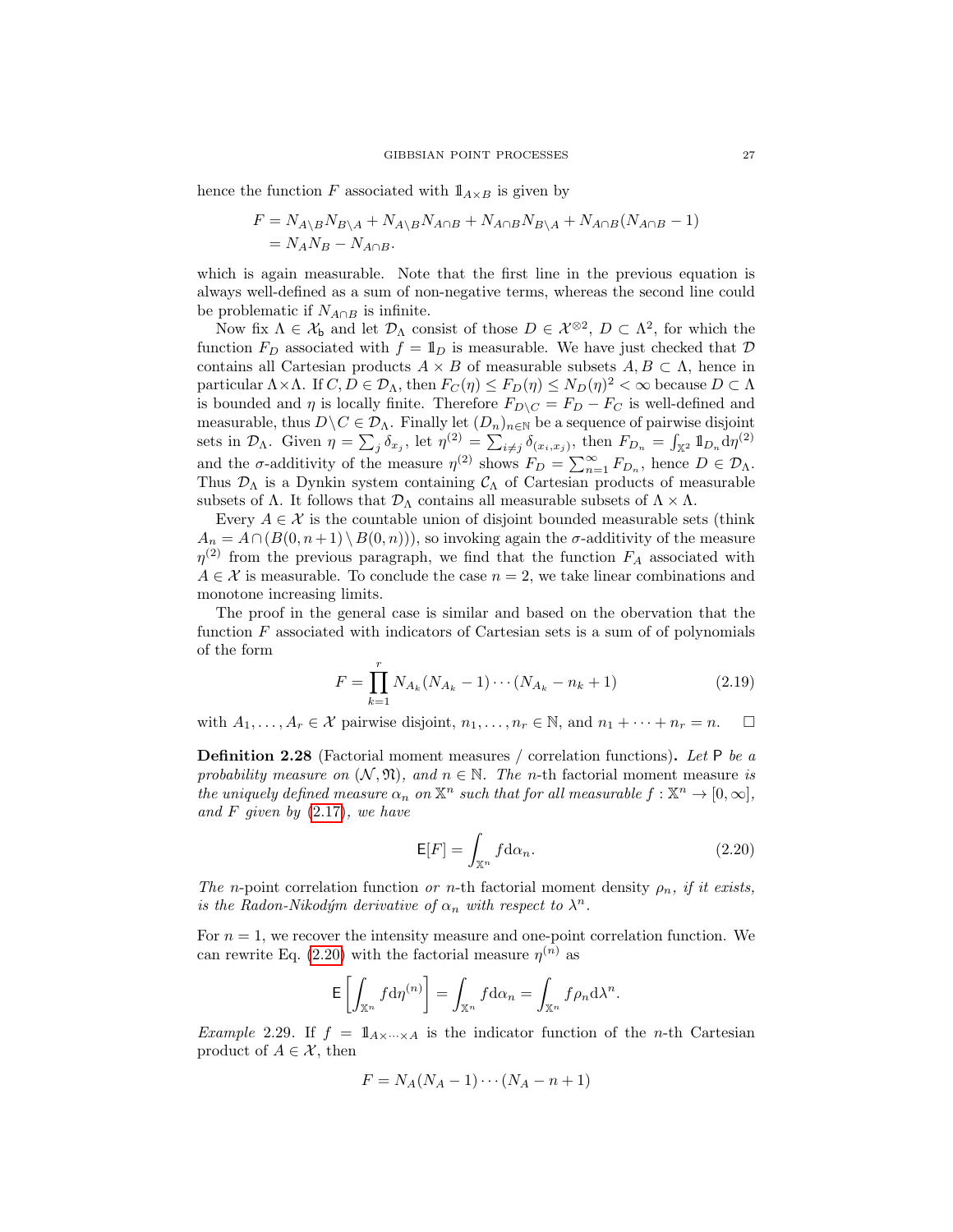and we find

$$
\alpha_n(A^n) = \int_{A^n} \rho_n d\lambda^n = \mathsf{E}\big[ N_A(N_A - 1) \cdots (N_A - n + 1) \big],
$$

whence the name factorial moment measure.

Example 2.30. Let  $n = 2$  and  $f = 1<sub>A\times B</sub>$  with disjoint  $A, B \in \mathcal{X}$ . Then  $F = N_A N_B$ and we find

$$
\alpha_2(A \times B) = \int_{A \times B} \rho_2(x, y) d\lambda(x) d\lambda(y) = \mathbb{E}[N_A N_B].
$$

Expectations of products are closely related to covariances and correlation coefficients, which explains the name correlation functions.

*Example* 2.31. Take  $X = \mathbb{Z}^d$  and  $\lambda(B) = \#B$ . Then the correlation functions exist and can be expressed as mixed factorial moments of occupation numbers  $n_x(\eta)$ similar to [\(2.19\)](#page-26-1). For example,

$$
\rho_2(x, y) = \begin{cases} \mathsf{E}[n_x(n_x - 1)], & x = y, \\ \mathsf{E}[n_x n_y], & x \neq y. \end{cases}
$$

<span id="page-27-1"></span>Proposition 2.32. Suppose that the probability measure P admits a system of Janossy densities  $(j_{n,\Lambda})_{n \in \mathbb{N}, \Lambda \in \mathcal{X}_b}$ . Then the correlation functions exist and for all  $n \in \mathbb{N}, \ \Lambda \in \mathcal{X}_{\mathsf{b}}, \ \lambda^n$ -almost all  $(x_1, \ldots, x_n) \in \Lambda^n$ , we have

<span id="page-27-0"></span>
$$
\rho_n(x_1,\ldots,x_n) = \sum_{m=n}^{\infty} \frac{1}{(m-n)!} \int_{\Lambda^{m-n}} j_{m,\Lambda}(x_1,\ldots,x_m) d\lambda(x_{n+1}) \cdots d\lambda(x_m)
$$
\n(2.21)

where the summand for  $m = n$  is interpreted as  $j_{n,\Lambda}(x_1,\ldots,x_n)$ .

Notice that the Janossy densities on the right-hand side depend on  $\Lambda$  but the correlations functions on the left-hand side do not.

*Proof.* Fix  $\Lambda \in \mathcal{X}_b$ ,  $n \in \mathbb{N}$ ,  $f : \mathbb{X}^n \to \mathbb{R}_+$  measurable, and define F by [\(2.17\)](#page-25-1). Assume that f vanishes on  $\mathbb{X} \setminus \Lambda$ . Then  $F(\eta) = F(\eta_\Lambda)$  for all  $\eta$ ,  $F(\eta) = 0$  for  $N_{\Lambda}(\eta) \leq n-1$ , and

$$
\mathsf{E}[F] = \sum_{m=n}^{\infty} \frac{1}{m!} \int_{\Lambda^m} F(\delta_{x_1} + \dots + \delta_{x_n}) j_{m,\Lambda}(\boldsymbol{x}) \mathrm{d}\lambda^k(\boldsymbol{x}) \n= \sum_{m=n}^{\infty} \frac{1}{m!} \int_{\Lambda^m} \sum_{1 \leq i_1, \dots, i_n \leq m} f(x_{i_1}, \dots, x_{i_n}) j_{m,\Lambda}(x_1, \dots, x_m) \mathrm{d}\lambda^m(\boldsymbol{x}).
$$

The inner sum is a sum over  $m(m-1)\cdots(m-n+1) = m!/(m-n)!$  terms. Since the Janossy densities are symmetric functions, the  $n$ -dimensional marginals are independent of the precise choice of indices  $i_1, \ldots, i_n$ . Thus

$$
\mathsf{E}[F] = \int_{\Lambda^n} f(x_1,\ldots,x_n) u_{n,\Lambda}(x_1,\ldots,x_n) \mathrm{d}\lambda^n(\boldsymbol{x})
$$

with  $u_{n,\Lambda}$  given by the right-hand side of [\(2.21\)](#page-27-0). It follows that

$$
\int_{\Lambda^n} f(x_1,\ldots,x_n)\rho_n(x_1,\ldots,x_n) d\lambda^n(\boldsymbol{x}) = \int_{\Lambda^n} f(x_1,\ldots,x_n) u_{n,\Lambda}(x_1,\ldots,x_n) d\lambda^n(\boldsymbol{x}).
$$
\n(2.22)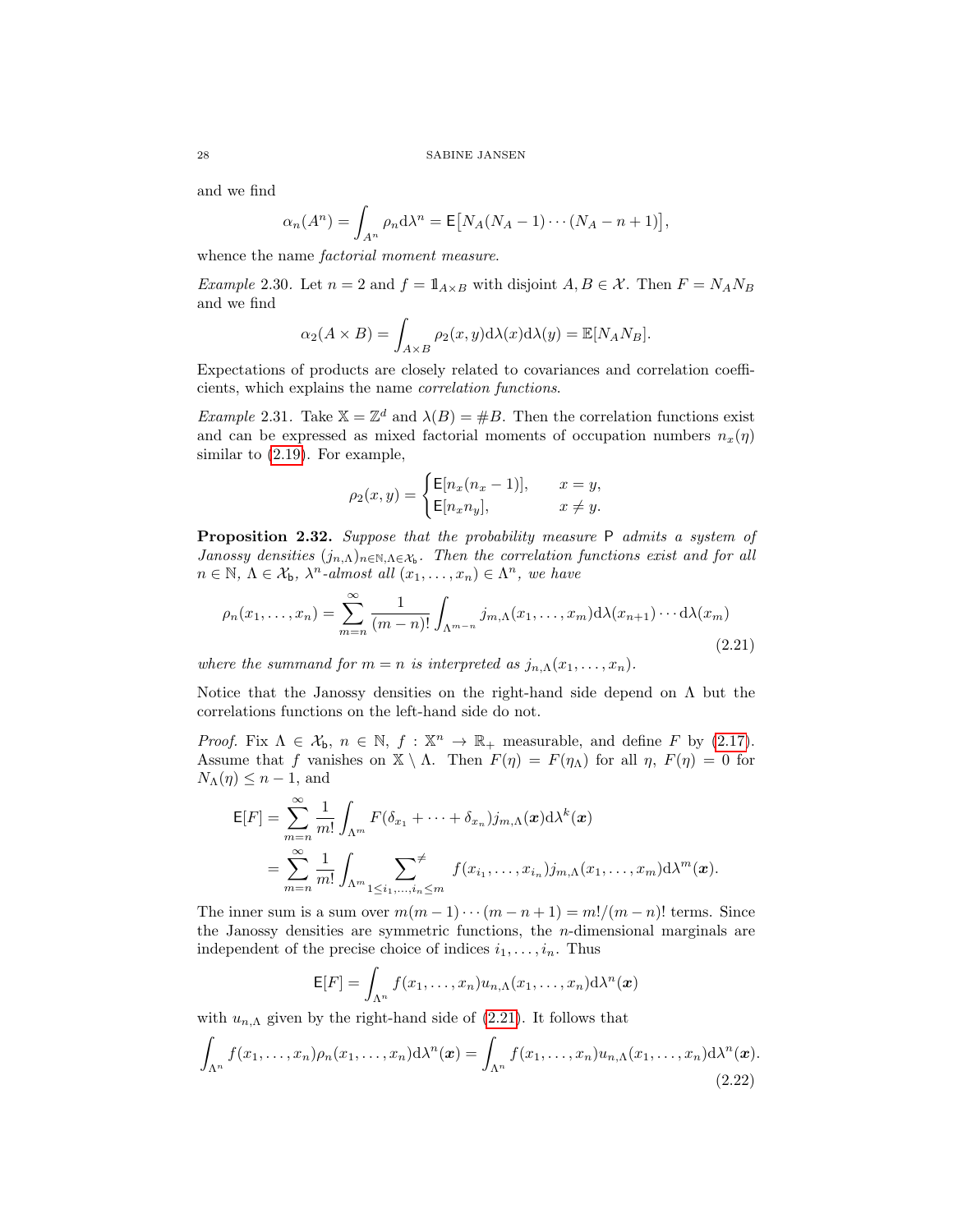This holds true for all non-negative measurable f, hence  $\rho_n = u_{n,\Lambda}$ ,  $\lambda^n$ -almost everywhere in  $\Lambda^n$ .

*Example* 2.33 (Homogeneous Poisson point process / ideal gas). Let  $\mathbb{X} = \mathbb{R}^d$ ,  $\lambda =$ Leb the Lebesgue measure,  $z > 0$ , and P the Poisson point process with intensity measure z Leb. Remember  $j_{n,\Lambda} = z^n \exp(-z\lambda(\Lambda))$ 

$$
\rho_n(x_1, ..., x_n) = \sum_{m=n}^{\infty} \frac{1}{(m-n)!} \int_{\mathbb{X}^{m-n}} z^m e^{-z|\Lambda|} dx_{m+1} \cdots dx_n
$$
  
=  $z^n e^{-z|\Lambda|} \sum_{m=n}^{\infty} \frac{1}{(m-n)!} (z|\Lambda|)^{m-n} = z^n.$ 

Proposition [2.32](#page-27-1) shows that  $\rho_n$  inherits the symmetry of the Janossy densities.

**Corollary 2.34.** Let P be a probability measure on  $(N, \mathfrak{N})$ . The correlation functions, if they exist, are symmetric functions, i.e.,

$$
\rho_n(x_{\sigma(1)}, \dots, x_{\sigma(n)}) = \rho_n(x_1, \dots, x_n) \tag{2.23}
$$

for all  $n \in \mathbb{N}$ ,  $\sigma \in \mathfrak{S}_n$ , and  $\lambda^n$ -almost all  $(x_1, \ldots, x_n) \in \mathbb{X}^n$ .

Finally we address signed observables. If in Lemma [2.26](#page-25-2) the function  $f(x_1, \ldots, x_n)$ takes both negative and positive values, we need to worry about the convergence of the sum in [\(2.17\)](#page-25-1).

<span id="page-28-1"></span>**Proposition 2.35.** Let P be a probability measure on  $(\mathcal{N}, \mathfrak{N})$ . Fix  $n \in \mathbb{N}$  and a measurable  $f: \mathbb{X}^n \to \mathbb{R}$ . Suppose that  $\int_{\mathbb{X}^n} |f| \, d\alpha_n < \infty$ . Then the right-hand side in [\(2.17\)](#page-25-1) is absolutely convergent for P-almost all  $\eta = \sum_j \delta_{x_j} \in \mathcal{N}$ . Moreover the function F defined by [\(2.17\)](#page-25-1) satisfies  $E|F| < \infty$  and  $E[F] = \int_{\mathbb{X}^n} f d\alpha_n$ .

*Proof.* Write  $f = f_{+} - f_{-}$  with  $f_{+} \geq 0$  the positive and negative parts of f. Let  $F_{\pm}: \mathcal{N} \to \mathbb{R}_{+} \cup {\infty}$  be the functions associated to  $f_{\pm}$  by Lemma [2.26.](#page-25-2) By the assumption of f, we have  $\mathsf{E}[F_+] = \int_{\mathbb{X}^n} f_+ \, \mathrm{d}a_n < \infty$ , hence  $F_+(\eta) < \infty$  for P-almost all  $\eta$ . A similar argument applies to F<sub>-</sub>. Thus  $F_+ + F_- < \infty$ , P-almost surely. The proposition then follows from  $F = F_+ - F_-$  and  $|F| = F_+ + F_-$ .

<span id="page-28-0"></span>2.8. Generating functionals and Ruelle bound. Let P be a probability measure on  $(\mathcal{N}, \mathfrak{N}).$ 

**Definition 2.36.** For  $f : \mathbb{X} \to [0, \infty) \cup \{\infty\}$  measurable, set

$$
\mathcal{L}_{\mathsf{P}}[f] := \mathsf{E}\Big[\exp\Big(-\sum_{x \in S_{\eta}} n_x(\eta) f(x)\Big)\Big] = \mathsf{E}\Big[\exp\Big(-\int_{\mathbb{X}} f \mathrm{d}\eta\Big)\Big]
$$

with the convention  $\exp(-\infty) = 0$ .  $\mathcal{L}_{\mathsf{P}}[\cdot]$  is the (extended) Laplace functional of P.

The qualificative "extended" is sometimes added to indicate that the domain of  $\mathcal{L}_{P}$ is chosen to include functions that may take the value  $\infty$ . If f takes some negative values but  $\mathsf{E}[\exp(-\sum_{x\in\mathbb{X}}n_x(\eta)f(x))]$  exists, by a slight abuse of notation we use the same letter  $\mathcal{L}_{\mathsf{P}}[f]$  in this situation as well.

**Definition 2.37.** For  $h : \mathbb{X} \to [0,1]$  measurable, set

$$
G_{\mathsf{P}}[h] := \mathsf{E} \Big[ \prod_{x \in S_{\eta}} h(x)^{n_x(\eta)} \Big].
$$

 $G_{\rm P}[\cdot]$  is the probability generating functional of P.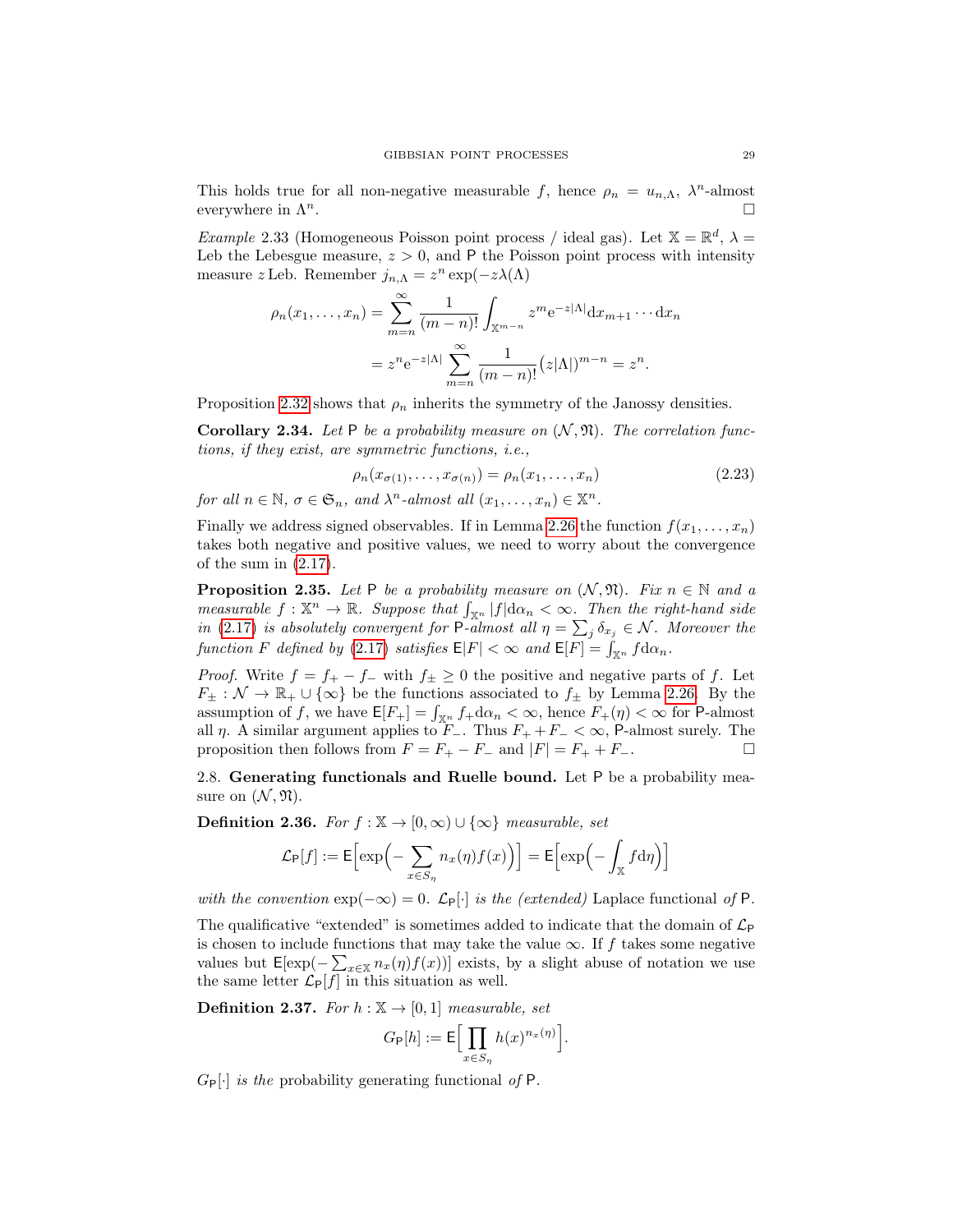Notice

$$
G_{\mathsf{P}}[h] = \mathcal{L}_{\mathsf{P}}[-\log h] \tag{2.24}
$$

with the convention  $-\log 0 = \infty$ .

Example 2.38. Let P be the distribution of a Poisson point process with intensity measure  $\nu$ . Then for all non-negative f, we have

$$
\mathcal{L}_{\mathsf{P}}[f] = \exp\left(-\int_{\mathbb{X}} (1 - e^{-f(x)}) \mathrm{d}\nu(x)\right)
$$

with the usual convention  $\exp(-\infty) = 0$ . Indeed, suppose first that f vanishes outside some bounded set  $\Lambda \in \mathcal{X}_{\mathbf{b}}$ . Then  $\eta \mapsto \exp(-\int_{\mathbb{X}} f d\eta)$  is in  $\mathcal{A}_{\Lambda}$  and by Theorem [2.17,](#page-21-2) we have

$$
\mathcal{L}_{\mathsf{P}}[f] = e^{-\nu(\Lambda)} \left( 1 + \sum_{n=1}^{\infty} \frac{1}{n!} \int_{\Lambda^n} e^{-\sum_{j=1}^n f(x_j)} \mathrm{d} \nu^n(\boldsymbol{x}) \right)
$$
  
=  $\exp \left( - \int_{\Lambda} (1 - e^{-f(x)}) \mathrm{d} \nu(x) \right) = \exp \left( - \int_{\mathbb{X}} (1 - e^{-f(x)}) \mathrm{d} \nu(x) \right)$ 

For general non-negative f, let  $f_n := f1_{B(0,n)}$ . Then

<span id="page-29-0"></span>
$$
\mathcal{L}_{\mathsf{P}}[f_n] = \exp\left(-\int_{\mathbb{X}} (1 - e^{-f_n(x)}) \mathrm{d}\nu(x)\right). \tag{2.25}
$$

Moreover  $f_n \nearrow f$  so by monotone convergence,  $\int_{\mathbb{X}} f_n d\eta \nearrow \int_{\mathbb{X}} f d\eta$  and by dominated convergence (note  $\exp(-\int_{\mathbb{X}} f_n d\eta) \leq 1$ ),  $\mathcal{L}_{\mathsf{P}}[f_n] \to \mathcal{L}_{\mathsf{P}}[f]$ . We also have  $0 \leq 1 - \exp(-f_n) \nearrow 1 - \exp(-f)$  so  $\int_{\mathbb{X}} (1 - \exp(-f_n)) \mathrm{d} \nu \to \int_{\mathbb{X}} (1 - \exp(-f)) \mathrm{d} \nu$  by monotone convergence. Passing to the limit in Eq. [\(2.25\)](#page-29-0) we obtain the expression for  $\mathcal{L}_{\mathsf{P}}[f]$ .

The functionals are the analogues of the Laplace transform and probability generating function of integer-valued random variables. The analogy proves helpful in understanding the relation between the Laplace functional and the correlation functions. Let N be a random variable with values in  $\mathbb{N}_0$ , defined on some probability space  $(\Omega, \mathcal{F}, \mathbb{P})$ . Let  $t \geq 0$  and  $s = \exp(-t) - 1$ . A formal computation yields

<span id="page-29-1"></span>
$$
\mathbb{E}\left[e^{-tN}\right] = \mathbb{E}[(1+s)^N] = \mathbb{E}\left[\sum_{k=0}^N \binom{N}{k} s^N\right] = \sum_{k=0}^\infty \frac{s^k}{k!} \mathbb{E}\left[N(N-1)\cdots(N-k+1)\right].\tag{2.26}
$$

Eq. [\(2.26\)](#page-29-1) shows how the Laplace transform might be expressed in terms of the factorial moments. However the computation is formal because the exchange of summation and expectations requires justification; in fact without assumptions on  $N$  the factorial moments might be infinite. A sufficient condition for  $(2.26)$  to hold true is that  $\mathbb{E}[N(N-1)\cdots(N-k+1)] \leq \xi^k$  for some  $\xi > 0$  and all  $k \in \mathbb{N}_0$ . The following is an analogue of this condition.

**Definition 2.39.** Let P be a probability measure on  $(\mathcal{N}, \mathfrak{N})$ . Then P satisfies Ruelle's bound if all its correlation functions  $\rho_n(x_1, \ldots, x_n)$  exist and satisfy the condition

<span id="page-29-3"></span><span id="page-29-2"></span>
$$
\rho_n(x_1,\ldots,x_n) \le \xi^n \tag{R_{\xi}}
$$

for some  $\xi > 0$ , all  $n \in \mathbb{N}$ , and  $\lambda^n$ -almost all  $(x_1, \ldots, x_n) \in \mathbb{X}^n$ .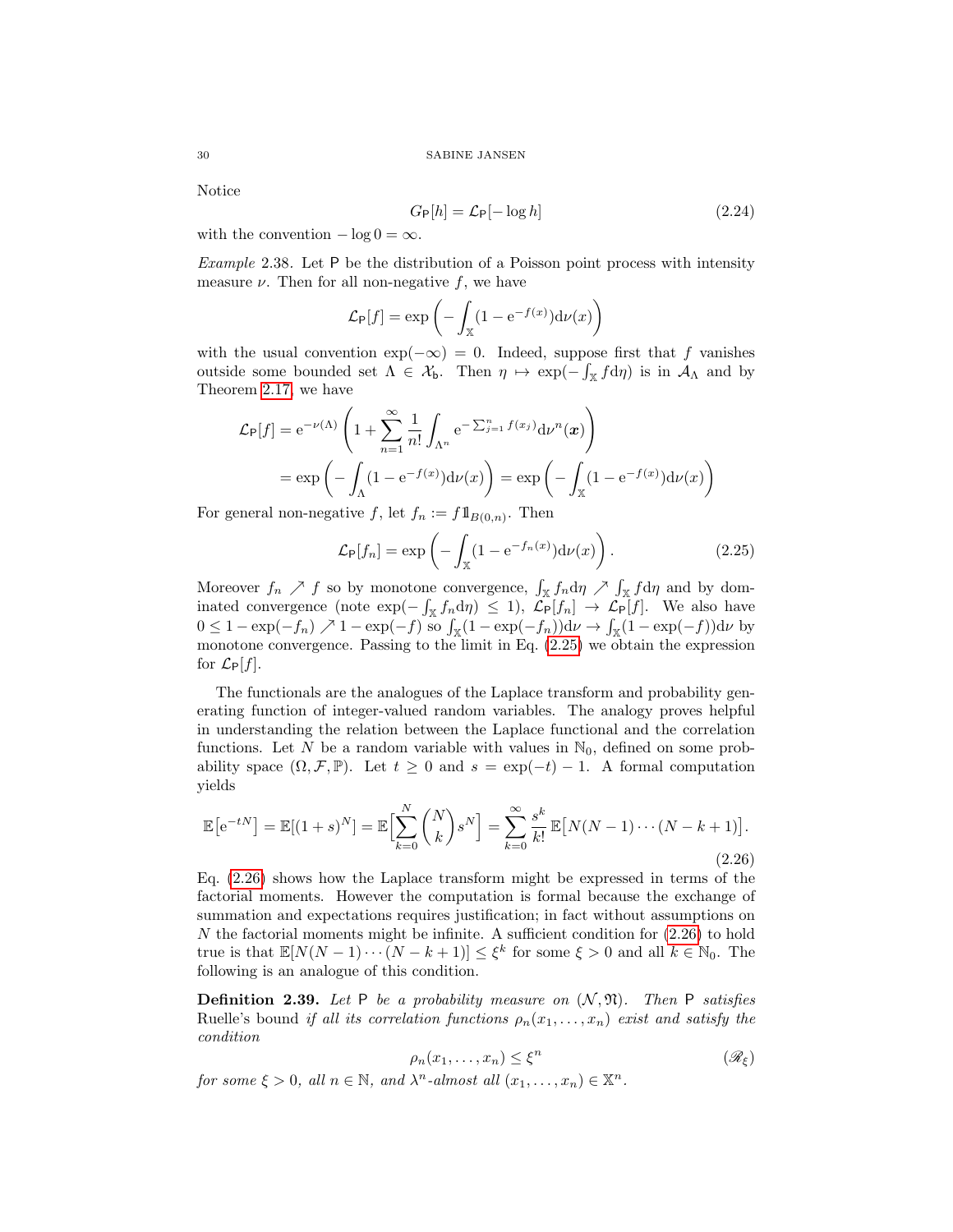Equivalently, if the factorial moment measures  $\alpha_n$  satisfy

$$
\alpha_n(B) \le \xi^n \lambda^n(B)
$$

for all  $n \in \mathbb{N}$  and all  $B \in \mathcal{X}^{\otimes n}$ .

<span id="page-30-0"></span>Theorem 2.40. Suppose that P satisfies Ruelle's bound. Then for all measurable  $f : \mathbb{X} \to \mathbb{R} \cup {\infty}$  with

$$
\int_{\mathbb{X}} |e^{-f(x)} - 1| d\lambda(x) < \infty,
$$

we have

$$
\mathcal{L}_{\mathsf{P}}[f] = 1 + \sum_{n=1}^{\infty} \frac{1}{n!} \int_{\mathbb{X}^n} \prod_{j=1}^n (e^{-f(x_j)} - 1) \rho_n(\boldsymbol{x}) d\lambda^n(\boldsymbol{x})
$$

with absolutely convergent integrals and sums.

Remark. From  $\exp(-f) - 1 \geq -f$  we get  $f_{-} \leq |\exp(-f) - 1|$  and under the condition of the theorem,  $\int_{\mathbb{X}} f_-(x) \rho_1(x) dx < \infty$ . Proposition [2.35](#page-28-1) then shows  $\int_{\mathbb{X}} f_{-} d\eta < \infty$  for P-almost all  $\eta$ . Therefore  $\int_{\mathbb{X}} f d\eta$  is well-defined, but it can be infinite; similarly,  $\exp(-\int_X f d\eta)$  is well-defined but can be zero.

Proof of Theorem [2.40.](#page-30-0) Let  $\Lambda \in \mathcal{X}_{\mathbf{b}}$  with  $f = 0$  on  $\mathbb{X} \setminus \Lambda$ . For  $|\rho_n| \leq \xi^n$ , we have

$$
1 + \sum_{n=1}^{\infty} \frac{1}{n!} \int_{\mathbb{X}^n} \prod_{j=1}^n \left| e^{-f(x_j)} - 1 \right| \rho_n(x) d\lambda^n(x)
$$
  
\$\leq\$ exp\$  $\left( \xi \int_{\mathbb{X}} \left| e^{-f(x)} - 1 \right| d\lambda(x) \right) < \infty$  (2.27)

which proves the absolute convergence. Write  $\eta = \sum_{j=1}^n \delta_{x_j}$  with  $n \in \mathbb{N}_0 \cup \{\infty\},\$  $x_1, \ldots, x_n \in \mathbb{X}$ . If  $n < \infty$ , we have

$$
\Phi(\eta) := e^{-\sum_{x \in S_{\eta}} n_x(\eta) f(x)} = \prod_{j=1}^n e^{-f(x_j)} = 1 + \sum_{\substack{J \subset [n]: \\ J \neq \emptyset}} \prod_{j \in J} (e^{-f(x_j)} - 1).
$$

If  $n = \infty$  we observe that  $\eta \in \mathcal{N}$  can only have finitely many particles in  $\Lambda$ . Let  $m \in \mathbb{N}_0$  be the number of those particles and assume without loss of generality that these are  $x_1, \ldots, x_m$ . Then

$$
\Phi(\eta) = \prod_{j=1}^{m} e^{-f(x_j)} = \sum_{J \subset [m]} \prod_{j \in J} (e^{-f(x_j)} - 1) = \sum_{J \subset \mathbb{N}} \prod_{j \in J} (e^{-f(x_j)} - 1)
$$

with the convention that the product over the empty set is 1. Only finitely many  $J \subset \mathbb{N}$  give a non-zero contribution to the sum. Instead of summing directly over subsets  $J$ , we can sum over integers  $k$  and then over subsets  $J$  with cardinality  $k$ , which gives

<span id="page-30-1"></span>
$$
\Phi\left(\sum_{j=1}^{n} \delta_{x_j}\right) = 1 + \sum_{k=1}^{\infty} \frac{1}{k!} \sum_{(i_1, \dots, i_k)} \prod_{r=1}^{k} (e^{-f(x_{i_r})} - 1).
$$
\n(2.28)

The factorial  $1/k!$  comes in because we sum over ordered k-tuples  $(i_1, \ldots, i_k)$  instead of sets  $J = \{i_1, \ldots, i_k\}$  of cardinality k. Only finitely many summands in [\(2.28\)](#page-30-1)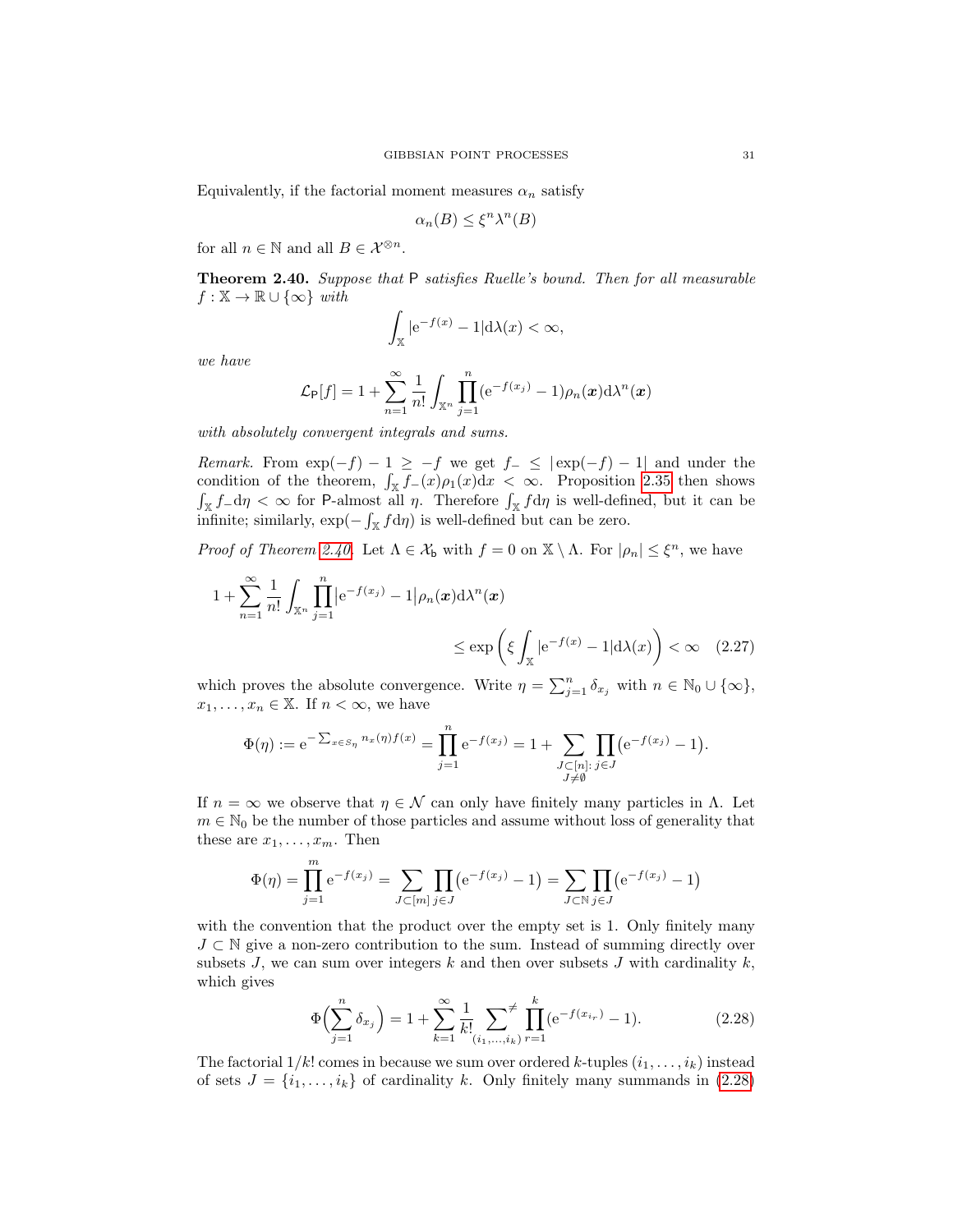are non-zero. Let

$$
G_k\left(\sum_{j=1}^n \delta_{x_j}\right) = \sum_{(i_1,\dots,i_k)} \prod_{r=1}^k \left(e^{-f(x_{i_r})} - 1\right)
$$
\n(2.29)

so that  $\Phi = 1 + \sum_{k=1}^{\infty} \frac{1}{k!} G_k$ . By Proposition [2.35](#page-28-1) and Eq. [\(2.27\)](#page-29-2), we have

$$
\mathsf{E}[G_k] = \int_{\mathbb{X}^k} \prod_{j=1}^k (\mathrm{e}^{-f(x_j)} - 1) \rho_k(\boldsymbol{x}) \mathrm{d}\lambda^k(\boldsymbol{x})
$$

with  $\sum_{k=1}^{\infty} \frac{1}{k!} \mathsf{E} |G_k| < \infty$ . Therefore we can exchange summation and expectation and find that

$$
\mathsf{E}[\Phi]=\sum_{k=1}^\infty \frac{1}{k!} \mathsf{E}[G_k]
$$

which concludes the proof if  $f$  has bounded support. If  $f$  has unbounded support, the bound [\(2.27\)](#page-29-2) and Proposition [2.35](#page-28-1) show that

$$
\sum_{J \subset \mathbb{N}} \left| \prod_{j=1}^{k} (e^{-f(x_j)} - 1) \right| < \infty
$$

for P-almost all  $\eta = \sum_{j=1}^{\infty} \delta_{x_j} \in \mathcal{N}$ . This together with Exercise [2.10](#page-43-1) shows that the identity  $\Phi = 1 + \sum_{k=1}^{\infty} G_k/k!$  stays true, up to P-null sets, and the proof is concluded as before.  $\Box$ 

[R](#page-29-3)uelle's bound  $(\mathcal{R}_{\xi})$  says that the correlation functions of P are bounded by those of a Poisson point process  $P_{\xi\lambda}$  with intensity measure  $\xi\lambda$ . Notice that as  $k \to \infty$ ,

$$
\mathsf{P}_{\xi\lambda}\big(N_B = k\big) = \frac{1}{k!}(\xi\lambda(B))^k e^{-\xi\lambda(B)} \sim \frac{1}{\sqrt{2\pi k}} e^{-k\log(k/e) + k\log(\lambda\xi(B)) - \xi\lambda(B)}
$$

by Stirling's formula. The next lemma provides a similar bound for  $P(N_B \ge k)$ , which shows that  $P(N_B \ge k)$  goes to zero as  $k \to \infty$  faster than any exponential: it is highly unlikely that many particles accumulate in  $B$ . This is the intuitive content of Ruelle's bound.

**Lemma 2.41.** Let P satisfy condition  $(\mathcal{R}_{\xi})$  $(\mathcal{R}_{\xi})$  $(\mathcal{R}_{\xi})$ . Then we have, for all  $B \in \mathcal{X}_{\mathbf{b}}$  and all  $k \in \mathbb{N}$ ,

$$
\mathsf{P}(N_B \ge k) \le \exp\left(-\left(k\log\frac{k}{\xi\lambda(B)} - k + \xi\lambda(B)\right)\right).
$$

Proof. We have

$$
\mathsf{E}\left[e^{tN_B}\right] = \mathsf{E}\left[1 + \sum_{n=1}^{\infty} \frac{1}{n!} N_B (N_B - 1) \cdots (N_B - n + 1)(e^t - 1)^n\right]
$$
  
 
$$
\leq 1 + \sum_{n=1}^{\infty} \frac{1}{n!} (e^t - 1) (\xi \lambda(B))^n = \exp\left(\xi (e^t - 1) \lambda(B)\right).
$$

In passing from the first to the second line, we have used that summation and expectations can because all terms are non-negative. (Alternatively, we may note that  $\mathsf{E}[\exp(tN_B)] = \mathcal{L}_{\mathsf{P}}[-t\mathbb{1}_B]$  and use Theorem [2.40\)](#page-30-0). By Markov's inequality, we have

$$
\mathsf{P}(N_B \ge k) \le e^{-tk} \mathsf{E}\left[e^{tN_B}\right] \le \exp\big(\xi(e^t-1)\lambda(B)-tk\big).
$$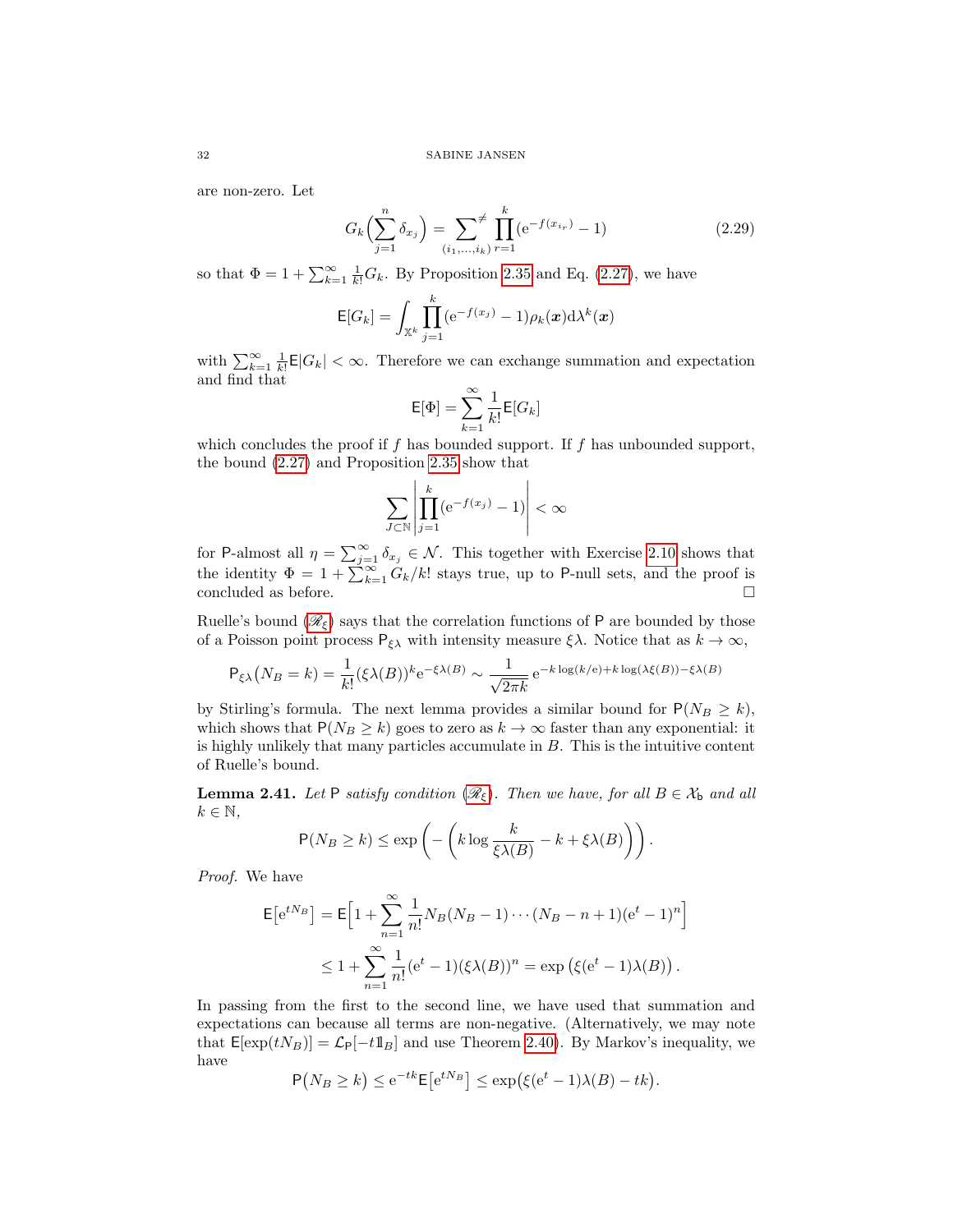This holds true for all  $t > 0$ , so we may take the infimum over t on the right-hand side. We evaluate

$$
\inf_{t>0} (\xi(e^t - 1)\lambda(B) - tk) = k - \xi \lambda(B) - k \log \frac{k}{\xi \lambda(B)}
$$

and obtain the required bound.  $\hfill \square$ 

<span id="page-32-0"></span>2.9. Moment problem. Inversion formulas. Mathematical physics often deals with correlations functions only and disregards probability measures entirely. It is therefore reassuring to know that, under some conditions, the correlation functions determine the measure uniquely. This is analogous to the uniqueness part in the moment problem of probability—is the probability distribution of a real-valued random variable X uniquely determined by its moments  $\mathbb{E}[X^n]$ ?<sup>[3](#page-32-1)</sup>

<span id="page-32-3"></span>**Theorem 2.42.** Let P, Q be two probability measures on  $(N, \mathfrak{N})$ . Suppose that P and Q have identical correlation functions and that P satisfies Ruelle's bound. Then  $P = Q$ .

The theorem follows from Theorem [2.40](#page-30-0) and the fact that the Laplace functional  $\mathcal{L}_{\mathsf{P}}$ determines the probability measure P uniquely, compare Propositions 2.10 and 4.12 in [\[33\]](#page-104-1). We provide an alternative proof based on an inversion of the relation between correlation functions and Janossy densities from Proposition [2.32.](#page-27-1)

<span id="page-32-4"></span>Theorem 2.43. Assume that P satisfies Ruelle's condition. Then it admits a system of Janossy densities  $(j_{n,\Lambda})$  and we have, for all non-empty  $\Lambda \in \mathcal{X}_{\mathsf{b}}$ ,  $n \in \mathbb{N}$ , and  $\lambda^n$ -almost all  $(x_1, \ldots, x_n) \in \mathbb{X}^n$ ,

<span id="page-32-2"></span>
$$
j_{n,\Lambda}(x_1,\ldots,x_n) = \sum_{k=0}^{\infty} \frac{(-1)^k}{k!} \int_{\Lambda^k} \rho_{n+k}(x_1,\ldots,x_{n+k}) \mathrm{d}\lambda(x_{n+1}) \cdots \mathrm{d}\lambda(x_{n+k}).
$$
\n(2.30)

Notice that Ruelle's condition is sufficient to guarantee the absolute convergence of the series in [\(2.30\)](#page-32-2). Theorems [2.42](#page-32-3) and [2.43](#page-32-4) are proven at the end of the section.

For the proof of Theorem [2.43,](#page-32-4) we try to invert the mapping from Lemma [2.26.](#page-25-2)

<span id="page-32-5"></span>**Lemma 2.44.** Let  $F, G: \mathcal{N}_f \to \mathbb{R}$ . The following two conditions are equivalent: (a)  $G(0) = F(0)$  and for all  $n \in \mathbb{N}$  and  $x_1, \ldots, x_n \in \mathbb{X}$ ,

<span id="page-32-7"></span>
$$
G\left(\sum_{j=1}^{n} \delta_{x_j}\right) = \sum_{J \subset [n]} F\left(\sum_{j \in J} \delta_{x_j}\right). \tag{2.31}
$$

(b)  $F(0) = G(0)$  and for all  $n \in \mathbb{N}$  and  $x_1, \ldots, x_n \in \mathbb{X}$ ,

<span id="page-32-6"></span>
$$
F\left(\sum_{j=1}^{n} \delta_{x_j}\right) = \sum_{J \subset [n]} (-1)^{n-\#J} G\left(\sum_{j \in J} \delta_{x_j}\right).
$$
 (2.32)

*Remark* (Möbius inversion). Let  $(M, \preceq)$  be a partially ordered set. Suppose that it has a minimal element and that for every  $b \in M$ , there are at most finitely many elements with  $a \preceq b$ . Then, given a weight function  $w : M \to \mathbb{R}$  we can define a new weight by

$$
\widehat{w}(b) = \sum_{a \preceq b} w(a).
$$

<span id="page-32-1"></span> ${}^{3}$ In general, the answer is no, see [\[9,](#page-103-6) Chapter 2.3.e] for counter-examples.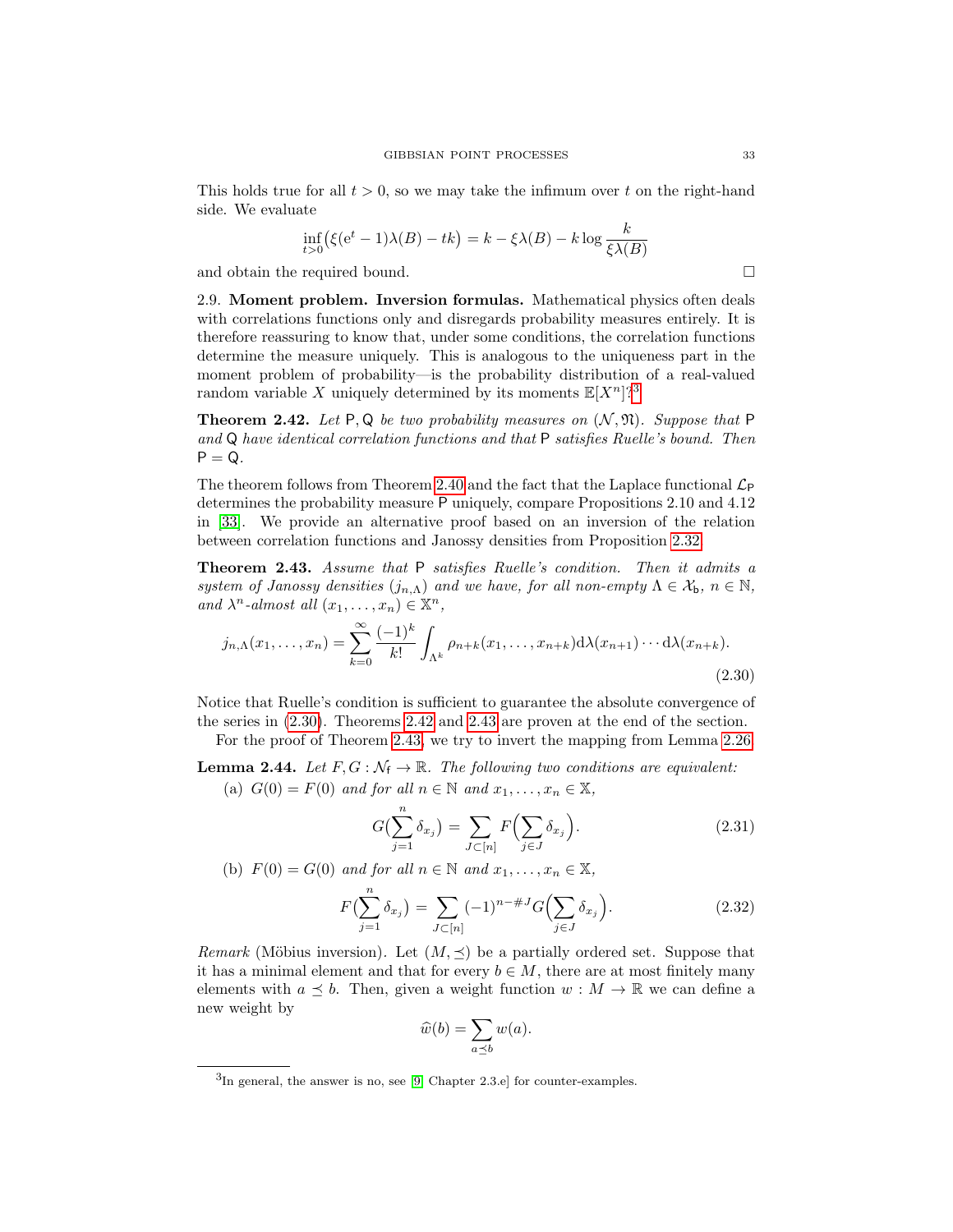The mapping  $w \mapsto \hat{w}$  can be inverted as

$$
w(b) = \sum_{a \preceq b} \widehat{w}(a) \mu(a, b)
$$

for some function  $\mu(a, b)$ , called Möbius function, that depends on  $(M, \preceq)$  only. Lemma [2.44](#page-32-5) corresponds to the special case  $(M, \preceq)$  the finite subsets of N ordered by inclusion (with minimal element the empty subset) and weights  $w(I)$  =  $F(\sum_{i\in I} \delta_{x_i})$  for some given  $x_1, x_2, \ldots \in \mathbb{X}$  and given F. The Möbius function in this example is  $\mu(I, J) = (-1)^{\#(J \setminus I)}$ .

*Proof of Lemma [2.44.](#page-32-5)* To simplify notation, let us write  $f_0 = F(0)$ ,  $f_n(x_1, \ldots, x_n)$  $F(\sum_{j=1}^{n} \delta_{x_j})$ , and define  $(g_n)_{n \in \mathbb{N}_0}$  in an analogous fashion.  $\mathbf{H}^{\mu}(\mathbf{a}) \Rightarrow (\mathbf{b})$ ": We evaluate

$$
\sum_{J \subset [n]} (-1)^{n-\#J} g_{\#J}((x_j)_{j \in J}) = (-1)^n \sum_{J \subset [n]} (-1)^{\#J} \sum_{I \subset J} f_n(x_I)
$$
  
= 
$$
(-1)^n \sum_{I \subset [n]} f_n(x_I) \sum_{\substack{J \subset [n]: \\ J \supset I}} (-1)^{\#J}.
$$

If  $I = [n]$ , the only contribution to the inner sum is from  $J = [n]$ , which is  $(-1)^n$ . If  $I \subseteq [n]$ , we may write (think  $K = J \setminus I$ )

$$
\sum_{\substack{J \subset [n]: \\ J \supset I}} (-1)^{\#J} = (-1)^{\#I} \sum_{K \subset [n] \setminus I} (-1)^{\#K} = (-1)^{\#I} \prod_{k \in [n] \setminus I} (1 + (-1)) = 0.
$$

It follows that

$$
f_n(x_1,...,x_n) = \sum_{J \subset [n]} (-1)^{n-\#J} g_{\#J}((x_j)_{j \in J})
$$

which yields (b). The proof of the reverse implication "(b)  $\Rightarrow$  (a)" is similar and therefore omitted.  $\Box$ 

For  $\Lambda \in \mathcal{X}_{\mathbf{b}}$ , let  $\mathcal{N}_{\Lambda} = \{ \eta \in \mathcal{N} \mid N_{\mathbb{X} \setminus \Lambda}(\eta) = 0 \}$ . Notice  $\mathcal{N}_{\Lambda} \subset \mathcal{N}_{\mathbf{f}}$ .

<span id="page-33-0"></span>**Lemma 2.45.** Let  $F, G : \mathcal{N}_f \to \mathbb{R}$  be related by  $F(0) = G(0)$  and Eqs. [\(2.32\)](#page-32-6) and [\(2.31\)](#page-32-7). Let  $\Lambda \in \mathcal{X}_{\mathsf{b}}$ . The following statements are equivalent:

- (a)  $F(\eta) = 0$  for all  $\eta \in \mathcal{N}_f \setminus \mathcal{N}_\Lambda$ .
- (b)  $G(\eta) = G(\eta_{\Lambda})$  for all  $\eta \in \mathcal{N}_{f}$ .

Moreover if F satisfies condition (a) we may extend G to N by setting for  $x_1, x_2, \ldots \in$ X,

<span id="page-33-1"></span>
$$
G\left(\sum_{j=1}^{\infty} \delta_{x_j}\right) = \sum_{\substack{J \subset \mathbb{N} \\ \#J < \infty}} F\left(\sum_{j \in J} \delta_{x_j}\right). \tag{2.33}
$$

The sum on the right-hand side is finite and the extended function  $G$  satisfies  $(b')$ :  $G(\eta_{\Lambda}) = G(\eta)$  for all  $\eta \in \mathcal{N}$ .

Consequently the mapping  $K : F \mapsto G$  is a bijection from the space of maps  $F: \mathcal{N}_f \to \mathbb{R}$  that are *locally supported*, meaning that they satisfy condition (a) of the previous lemma for some bounded  $\Lambda \in \mathcal{X}_b$ , to the space of local observables. We call  $G = KF$  the K-transform of F and note that Lemma [2.44\(](#page-32-5)b) provides a formula for  $K^{-1}G$ .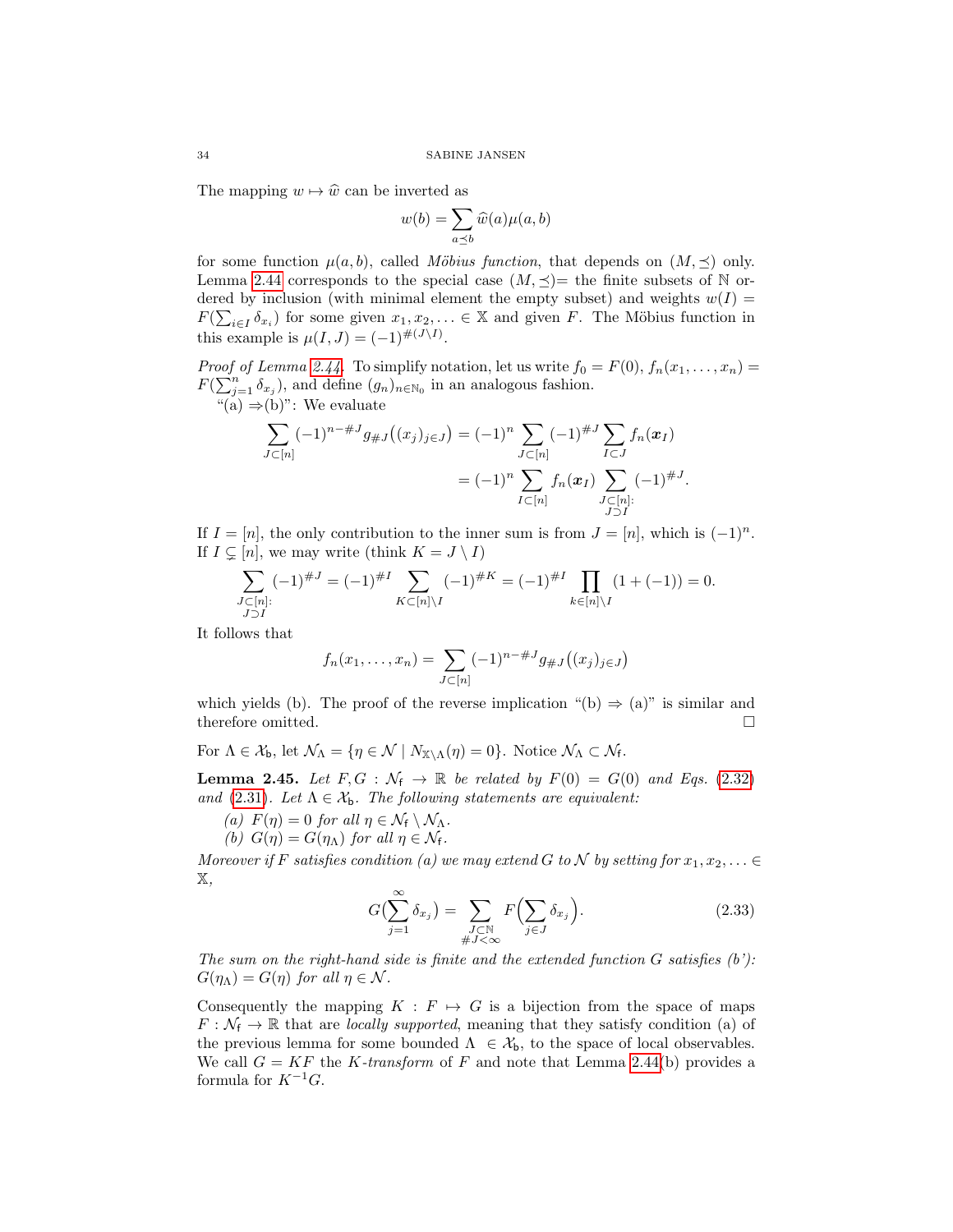*Proof of Lemma [2.45.](#page-33-0)* "(a) $\Rightarrow$  (b)": The only relevant contributions in the sum in [\(2.31\)](#page-32-7) are from label sets  $J \subset [n]$  such that  $x_j \in \Lambda$  for all  $j \in \Lambda$ . It follows that  $G(\eta_{\Lambda}) = G(\eta).$ 

 $\widetilde{\Phi}(b) \Rightarrow (a)$ <sup>n</sup> Let  $\eta = \sum_{j=1}^n \delta_{x_j} \in \mathcal{N} \setminus \mathcal{N}_\Lambda$ . Thus one of the  $x_j$ 's is in  $\mathbb{X} \setminus \Lambda$ . We may assume without loss of generality  $x_n \in \mathbb{X} \setminus \Lambda$ . Then

$$
F(\sum_{j=1}^{n} \delta_{x_j}) = \sum_{I \subset [n-1]} (-1)^{n-\#I} \Big( G(\sum_{j \in I} \delta_{x_j}) - G(\delta_{x_n} + \sum_{j \in I} \delta_{x_j}) \Big) = 0.
$$

Thus we have proven the equivalence (a)  $\Leftrightarrow$  (b). Now suppose F satisfies condition (a) and define G on  $\mathcal{N} \setminus \mathcal{N}_f$  by [\(2.33\)](#page-33-1). The only relevant contributions are from sets J such that  $x_j \in \Lambda$  for all  $j \in J$ . Since any configuration  $\eta = \sum_{j=1}^{\infty} \delta_{x_j}$  has at most finitely many particles in  $\Lambda$ , this leaves us with a finite amount of non-zero summands. Condition (b') is checked as in the implication (a) $\Rightarrow$  (b).

<span id="page-34-1"></span>**Lemma 2.46.** Let  $F : \mathcal{N}_f \to [0, \infty) \cup \{\infty\}$ . Define  $G : \mathcal{N} \to [0, \infty) \cup \{\infty\}$  by  $(2.31)$ and  $(2.33)$ ; thus  $G = KF$ . Then

$$
\mathsf{E}[G] = F(0) + \sum_{k=1}^{\infty} \frac{1}{k!} \int_{\mathbb{X}^k} F\left(\sum_{j=1}^k \delta_{x_j}\right) \rho_k(\boldsymbol{x}) \mathrm{d}\lambda^k(\boldsymbol{x}). \tag{2.34}
$$

The statement also holds true if  $F : \mathcal{N}_f \to \mathbb{R}$  is supported in  $\mathcal{N}_\Lambda$  for some  $\Lambda \in \mathcal{X}_b$ and if it satisfies

<span id="page-34-0"></span>
$$
\sum_{k=1}^{\infty} \frac{1}{k!} \int_{\mathbb{X}^k} \left| F\left(\sum_{j=1}^k \delta_{x_j}\right) \right| \rho_k(x) \mathrm{d}\lambda^k(x) < \infty,\tag{2.35}
$$

in which case we also have  $\mathsf{E}|G| < \infty$ .

*Proof.* Let  $n \in \mathbb{N} \cup \{\infty\}$  and  $x_1, x_2, \ldots \in \mathbb{X}$ . For  $k \in \mathbb{N}$ , set  $f_k(x_1, \ldots, x_k) =$  $F(\delta_{x_1} + \cdots + \delta_{x_k})$ . Eqs. [\(2.31\)](#page-32-7) and [\(2.33\)](#page-33-1) become (think  $\#J = k$ )

$$
G\left(\sum_{j=1}^{n} \delta_{x_j}\right) = F(0) + \sum_{k=1}^{n} \frac{1}{k!} \sum_{(i_1, \dots, i_k)}^{\neq} f_k(x_{i_1}, \dots, x_{i_k}).
$$
 (2.36)

For non-negative  $F$  we can exchange summation and integration. The lemma follows from the definition of the correlation functions.

If F is real-valued, supported in  $\mathcal{N}_\Lambda$ , and satisfies condition [\(2.35\)](#page-34-0), then for every  $m\in\mathbb{N},$ 

$$
\mathsf{E}[G1_{\{N_{\Lambda}\leq m\}}] = \mathsf{E}[G(\eta_{\Lambda})1_{\{N_{\Lambda}\leq m\}}] = F(0) + \sum_{k=1}^{m} \frac{1}{k!} \int_{\mathbb{X}^k} F(\delta_{x_1} + \dots + \delta_{x_k}) \rho_k(\boldsymbol{x}) \mathrm{d}\lambda^k(\boldsymbol{x})
$$

with absolutely convergent integrals. The passage to the limit  $m \to \infty$  is justified with dominated convergence: we have

$$
|G(\eta_{\Lambda})|\mathbb{1}_{\{N_{\Lambda}\leq m\}}(\eta) \leq |G(\eta_{\Lambda})| = |G(\eta)|.
$$

Since  $|G(\eta_{\Lambda})|$  is given by an expression similar to [\(2.31\)](#page-32-7) with F replaced with  $|F|$ , the first part of the lemma together with condition [\(2.35\)](#page-34-0) shows  $E[|G(\eta_{\Lambda})|] < \infty$ . Thus  $|G|$  is integrable and can be used as an m-independent majorizing function for the dominated convergence theorem.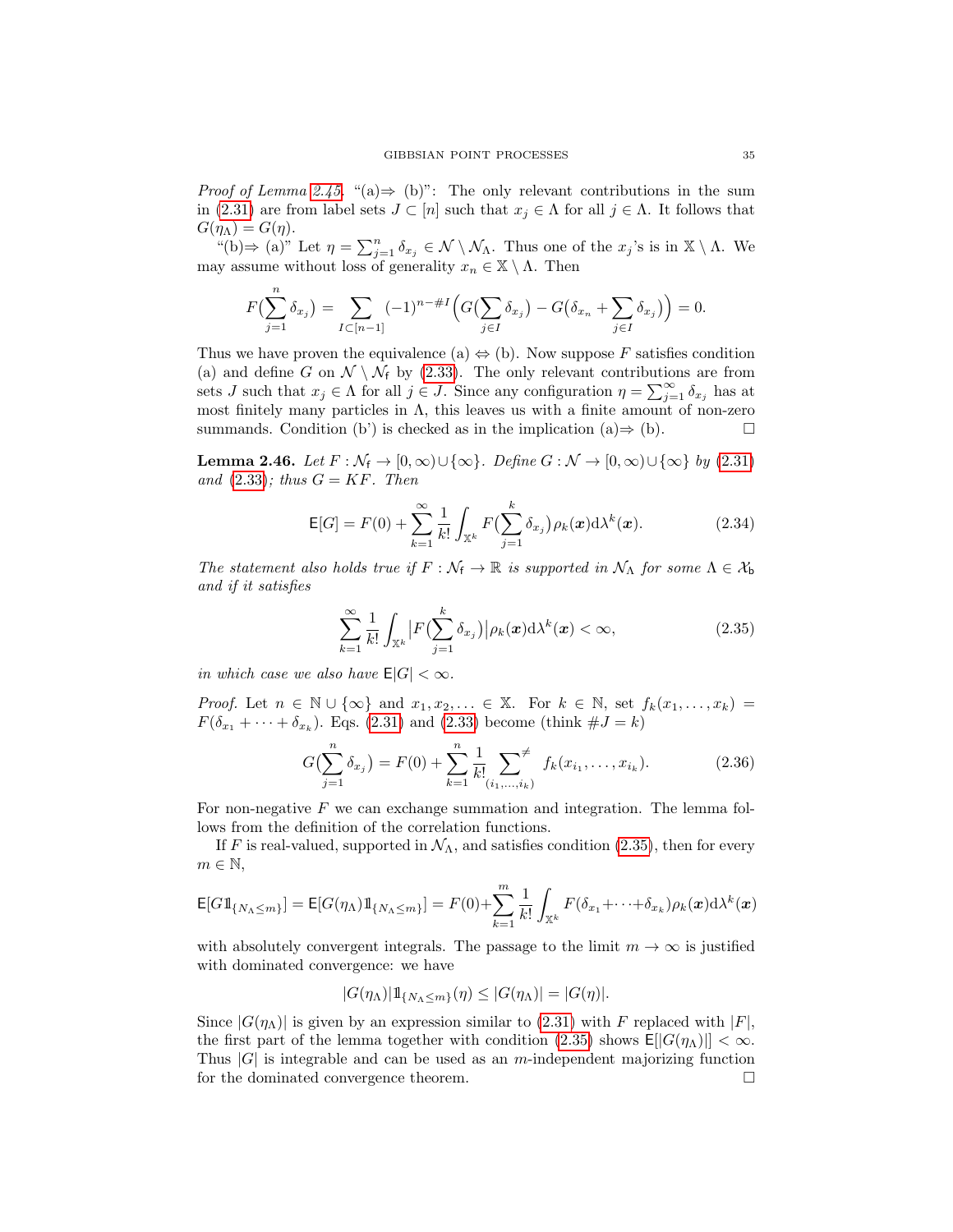*Proof of Theorem [2.43.](#page-32-4)* Let  $G \in A_{\Lambda}$  be a bounded local observable. Define F by [\(2.32\)](#page-32-6). Then for all  $n \in \mathbb{N}$  and  $x_1, \ldots, x_n \in \mathbb{X}$ ,

$$
|F(\sum_{j=1}^{n} \delta_{x_j})| \le \left(\sup_{\mathcal{N}} |G|\right) \sum_{J \subset [n]} 1 = \left(\sup_{\mathcal{N}} |G|\right) 2^n \tag{2.37}
$$

and  $F(\eta) = 0$  for  $\eta \in \mathcal{N} \setminus \mathcal{N}_{\Lambda}$ . If P satisfies [R](#page-29-3)uelle's moment bound  $(\mathcal{R}_{\xi})$ , then

$$
\sum_{n=1}^{\infty} \frac{1}{n!} \int_{\Lambda^n} |F(\sum_{j=1}^n \delta_{x_j})| \rho_n(\boldsymbol{x}) \mathrm{d}\lambda^n(\boldsymbol{x}) \leq \exp(2\xi \lambda(\Lambda)) < \infty.
$$

Hence Lemma [2.46](#page-34-1) applies and shows that  $E[G]$  is given by

$$
\mathsf{E}[G] = F(0) + \sum_{n=1}^{\infty} \frac{1}{n!} \int_{\Lambda^n} F(\sum_{j=1}^n \delta_{x_j}) \rho_n(\boldsymbol{x}) \mathrm{d}\lambda^n(\boldsymbol{x})
$$
  
=  $G(0) + \sum_{n=1}^{\infty} \frac{1}{n!} \int_{\Lambda^n} \sum_{J \subset [n]} (-1)^{n-\#J} G(\sum_{j \in J} \delta_{x_j}) \rho_n(\boldsymbol{x}) \mathrm{d}\lambda^n(\boldsymbol{x}).$ 

The sums and integrals are all absolutely convergent, so we can exchange the order of operations. Exploiting the symmetry of the correlation functions, we deduce

$$
\mathsf{E}[G] = G(0) + \sum_{n=1}^{\infty} \frac{1}{n!} \sum_{k=0}^{n} {n \choose k} (-1)^{n-k} \int_{\Lambda^k} G(\sum_{j=1}^k \delta_{x_j}) \rho_n(\boldsymbol{x}) \mathrm{d}\lambda^n(\boldsymbol{x})
$$
  
=  $G(0) \Big( 1 + \sum_{n=1}^{\infty} \frac{(-1)^n}{n!} \mathsf{E}[N_\Lambda(N_\Lambda - 1) \cdots (N_\Lambda - n + 1)] \Big)$   
+  $\sum_{k=1}^{\infty} \frac{1}{k!} \int_{\Lambda^k} G(\sum_{j=1}^k \delta_{x_j}) u_{k,\Lambda}(x_1, \ldots, x_k) \mathrm{d}\lambda(x_1) \cdots \mathrm{d}\lambda(x_k).$ 

with

$$
u_{k,\Lambda}(x_1,\ldots,x_k)=\sum_{n=k}^{\infty}\frac{(-1)^{n-k}}{(n-k)!}\int_{\Lambda^{n-k}}\rho_n(\boldsymbol{x})d\lambda(x_{k+1})\cdots d\lambda(x_n).
$$

Specializing to  $G \in A_{\Lambda}$  with  $G(0) = 0$  and comparing with Definition [2.19,](#page-23-3) we deduce that  $j_{k,\Lambda} := u_{k,\Lambda}$  forms a system of Janossy densities. (Note that it is enough to check  $(2.13)$  for bounded observables.)

Proof of Theorem [2.42.](#page-32-3) Let P and Q satisfy Ruelle's condition and have identical correlation functions. Theorem [2.43](#page-32-4) shows that P and Q admit a system of Janossy densities, and that their Janossy densities coincide. By the definition of Janossy densities, this shows  $\int_{\mathcal{N}} f dP = \int_{\mathcal{N}} f dQ$  for all  $f \in \mathcal{A}^{\text{loc}}$ , hence  $P = Q$ .

Finally we address the question of the existence of a probability measure that has a given family of functions as correlation functions.

**Theorem 2.47.** Let  $(\rho_n)_{n \in \mathbb{N}}$  be a family of symmetric functions  $\rho_n : \mathbb{X}^n \to \mathbb{R}_+$  with  $\rho_n \leq \xi^n$   $\lambda^n$ -a.e., for all  $n \in \mathbb{N}$  and some  $\xi > 0$ . Then the  $\rho_n$ 's are the correlation functions of some probability measure P on N if and only if for all  $\Lambda \in \mathcal{X}_{\mathsf{b}}$ , all  $n \in \mathbb{N}$ , and  $\lambda^n$ -almost all  $(x_1, \ldots, x_n) \in \Lambda^n$ , we have

$$
\sum_{k=0}^{\infty} \frac{(-1)^k}{k!} \int_{\Lambda^k} \rho_{n+k}(x_1,\ldots,x_{n+k}) \mathrm{d}\lambda(x_{n+1}) \cdots \mathrm{d}\lambda(x_{n+k}) \ge 0 \tag{2.38}
$$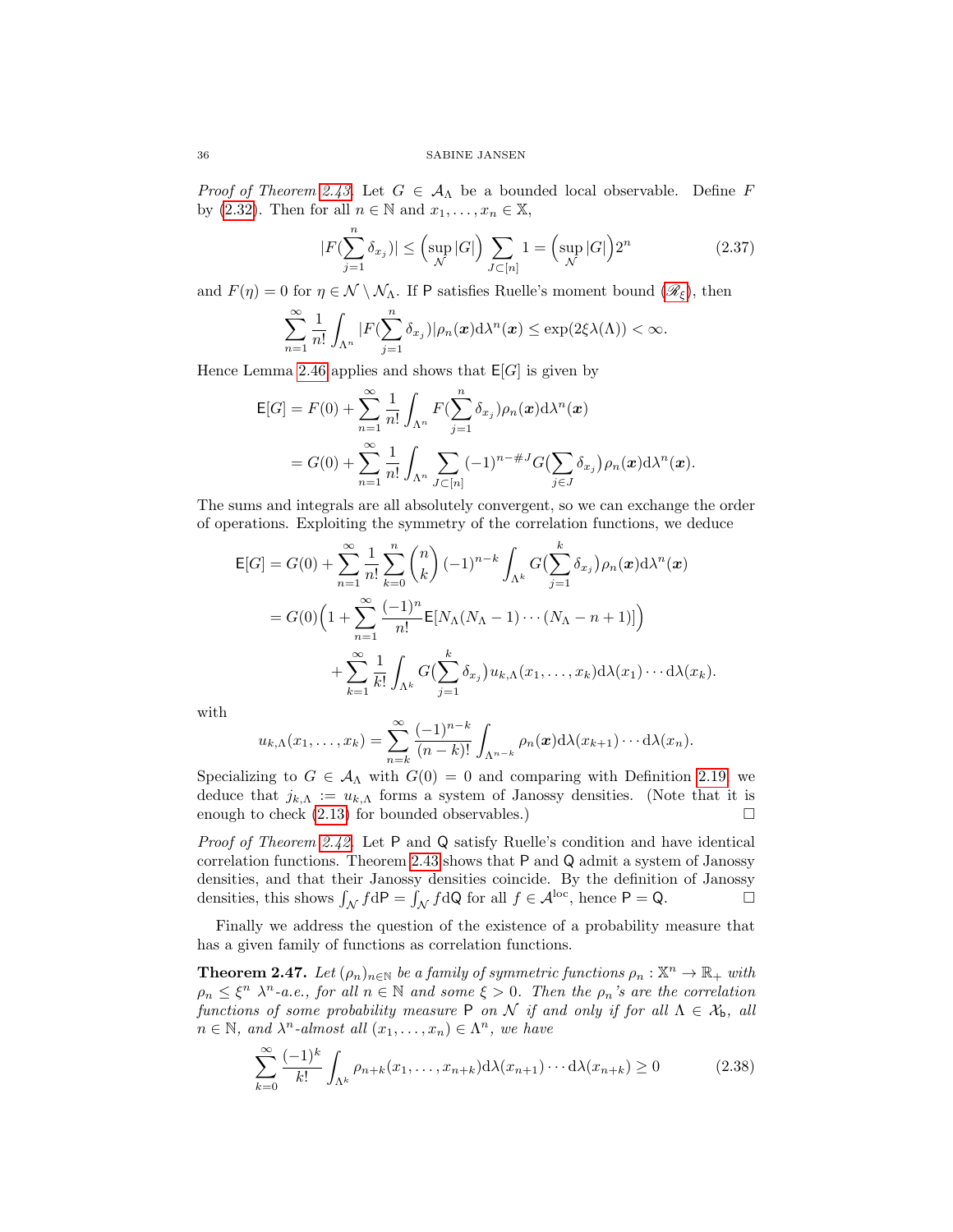and for all  $\Lambda \in \mathcal{X}_{\mathsf{b}}$ ,

<span id="page-36-1"></span>
$$
1 + \sum_{k=1}^{\infty} \frac{(-1)^k}{k!} \int_{\Lambda^k} \rho_k(x) d\lambda^k(x) \ge 0.
$$
 (2.39)

The non-negativity conditions are sometimes called Lenard positivity; they go back to [\[35\]](#page-104-0). It is instructive to work out an alternative formulation in terms of measures rather than densities: Given the family  $(\rho_n)_{n\in\mathbb{N}}$ , define a measure  $\alpha$  on  $\mathcal{N}_f$  by the requirement

<span id="page-36-2"></span>
$$
\int_{\mathcal{N}_{\mathsf{f}}} F \, \mathrm{d}\alpha = F(0) + \sum_{k=1}^{\infty} \frac{1}{k!} \int_{\mathbb{X}^k} F(\delta_{x_1} + \dots + \delta_{x_k}) \rho_k(\boldsymbol{x}) \mathrm{d}\lambda^k(\boldsymbol{x}) \tag{2.40}
$$

for all non-negative measurable  $F : \mathcal{N}_f \to \mathbb{R}_+ \cup \{ \infty \}$ . If the  $\rho_n$ 's are the correlation functions of some probability measure P, then  $\alpha$  is called the *correlation measure* of P and Lemma [2.46](#page-34-0) says that

$$
\int_{\mathcal{N}} (KF) d\mathsf{P} = \int_{\mathcal{N}_{\mathsf{f}}} F d\alpha.
$$
\n(2.41)

for every locally supported  $F : \mathcal{N}_f \to \mathbb{R} \cup \{\infty\}$  that is non-negative or satisfies  $\int_{\mathcal{N}_{\mathsf{f}}} |F| d\mathsf{P} < \infty$ . Choosing  $F = K^{-1}G$  with  $G \in \mathcal{A}^{\text{loc}}$ , we get

$$
\int_{\mathcal{N}} G \mathrm{d}P = \int_{\mathcal{N}_{\mathrm{f}}} (K^{-1}G) \, \mathrm{d}\alpha
$$

hence

<span id="page-36-0"></span>
$$
G \ge 0 \Rightarrow \int_{\mathcal{N}_f} (K^{-1}G) \, \mathrm{d}\alpha \ge 0. \tag{2.42}
$$

Lenard positivity amounts to asking that the implication [\(2.42\)](#page-36-0) holds true for all  $G \in \mathcal{A}^{\rm loc}.$ 

*Proof of Theorem [2.47.](#page-35-0)* " $\Rightarrow$ " If the  $\rho_n$ 's are the correlation functions of some probability measure P, then Eq. [\(2.38\)](#page-35-1) is the formula for the Janossy-densities, which must be non-negative (up to  $\lambda^n$ -null sets). The expression [\(2.39\)](#page-36-1) is treated with the help of Exercise [2.8.](#page-43-0)

" $\Leftarrow$ " Let  $j_{n,\Lambda}(x_1,\ldots,x_n)$  and  $j_{0,\Lambda}$  be the expressions from [\(2.38\)](#page-35-1) and [\(2.39\)](#page-36-1), respectively. The functions  $j_{n,\Lambda}$  are well-defined, symmetric, and non-negative, but we do not yet know that they are the Janossy densities of some measure P. For  $\Lambda \in \mathcal{X}_{\mathsf{b}}$  and  $A \in \mathfrak{N}$  with  $A \subset \mathcal{N}_{\Lambda}$ , set

$$
\mathsf{P}_{\Lambda}(A) := \mathbb{1}_{A}(0)j_{0,\Lambda} + \sum_{k=1}^{\infty} \frac{1}{k!} \int_{\Lambda^k} \mathbb{1}_{A}(\delta_{x_1} + \cdots + \delta_{x_k})j_{k,\Lambda}(\boldsymbol{x}) \mathrm{d}\lambda^k(\boldsymbol{x}).
$$

One easily checks that  $P_{\Lambda}$  defines a measure on  $\mathcal{N}_{\Lambda}$ . We claim that it is in fact a probability measure. Proceeding as in the proof of Theorem [2.43,](#page-32-0) one checks that

$$
\mathsf{P}_{\Lambda}(A) = \varphi(\mathbb{1}_A \circ \pi_{\Lambda})
$$

where  $\pi_{\Lambda}(\eta) = \eta_{\Lambda}$  and  $\varphi : A^{\text{loc}} \to \mathbb{R}$  is given by

$$
\varphi(g) = \int_{\mathcal{N}_f} (K^{-1}g) \mathrm{d}\alpha = (K^{-1}g)(0) + \sum_{k=1}^{\infty} \frac{1}{k!} \int_{\mathbb{X}^k} (K^{-1}g)(\delta_{x_1} + \cdots + \delta_{x_k}) \rho_k(\boldsymbol{x}) \mathrm{d}\lambda^k(\boldsymbol{x}).
$$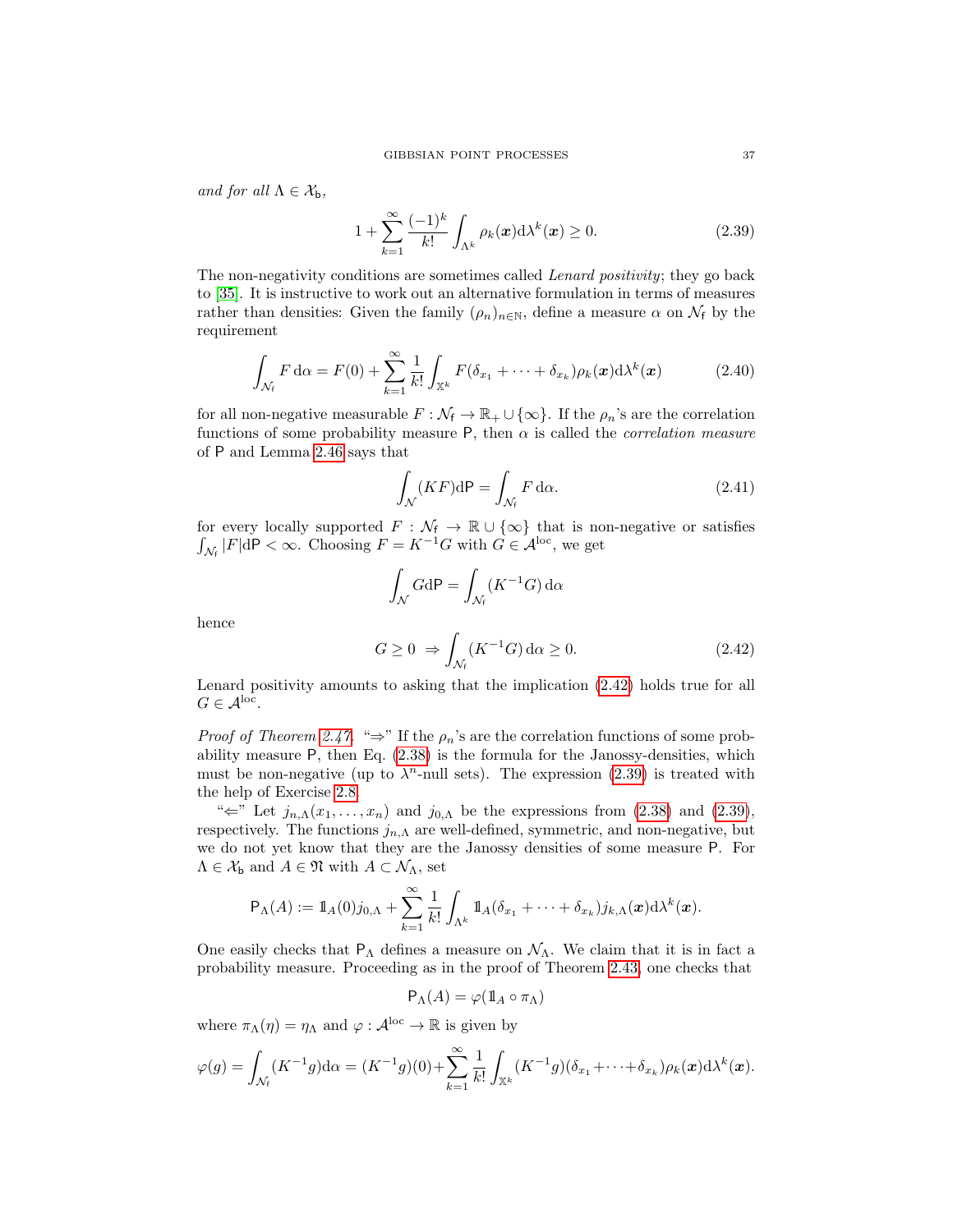In particular,  $P_{\Lambda}(\mathcal{N}_{\Lambda}) = \varphi(K^{-1}1)$ . For  $n \in \mathbb{N}$  and  $x_1, \ldots, x_n \in \mathbb{X}$ , we have

$$
(K^{-1}\mathbf{1})(\sum_{j=1}^{n} \delta_{x_j}) = \sum_{I \subset [n]} (-1)^{n-\#I} = (-1)^{n}(1+(-1))^{\#I} = 0.
$$

By definition of the K-transform, we also have  $K^{-1}1(0) = 1(0) = 1$ . Hence  $K^{-1}$ **1** = 1<sub>{Nx=0}</sub> and

$$
\mathsf{P}_{\Lambda}(\mathcal{N}_{\Lambda}) = \int_{\mathcal{N}_{\mathsf{f}}}(K^{-1}\mathbf{1})\mathrm{d}\alpha = 1.
$$

It follows that  $P_{\Lambda}$  is a probability measure. The family  $(P_{\Lambda})_{\Lambda \in \mathcal{X}_b}$  is a consistent family: let  $\Delta \subset \Lambda$  and  $p : \mathcal{N}_{\Lambda} \to \mathcal{N}_{\Delta}, \eta \mapsto \eta_{\Delta}$ , then we have, for measurable  $A \subset \mathcal{N}_{\Delta}$  and  $\eta \in \mathcal{N}$ ,

$$
\mathbb{1}_{p^{-1}(A)}(\eta_A) = \mathbb{1}_A(p(\eta_A)) = \mathbb{1}_A((\eta_A)_{\Delta}) = \mathbb{1}_A(\eta_{\Delta})
$$

hence

$$
\mathsf{P}_{\Lambda}(p^{-1}(A)) = \mathsf{P}_{\Delta}(A).
$$

By a variant of Kolmogorov's extension theorem,<sup>[4](#page-37-0)</sup> there exists a uniquely defined probability measure P on N such that  $P \circ \pi_{\Lambda}^{-1} = P_{\Lambda}$  for all  $\Lambda \in \mathcal{X}_{b}$ . The measure P has the system of Janossy densities  $(j_{n,\Lambda})_{n \in \mathbb{N}, \Lambda \in \mathcal{X}_{\mathbf{b}}}.$ 

To conclude, it remains to check that the  $\rho_n$ 's are indeed the correlation functions of P. This can be done with Proposition [2.32.](#page-27-0) Alternatively, we observe that

$$
\mathsf{E}[\mathbb{1}_B] = \mathsf{P}(B) = \varphi(\mathbb{1}_B) = \int_{\mathcal{N}_{\mathsf{f}}} \left( K^{-1} \mathbb{1}_B \right) \mathrm{d}\alpha
$$

for all events  $B \in \mathfrak{N}$  that are local, i.e.,  $\mathbb{1}_B \in \mathcal{A}^{\text{loc}}$ . The identity extends to all local observables  $g = Kf$  with  $\int_{\mathcal{N}_f} |f| d\alpha < \infty$ , which gives  $\mathsf{E}[Kf] = \int_{\mathcal{N}_f} f d\alpha$ . On the other hand  $E[Kf]$  is determined by the correlation functions by Lemma [2.46.](#page-34-0) Comparing the two expressions one deduces that the  $\rho_n$ 's are indeed the correlation functions of P.

Remark. Another way to organize the proof of the implication " $\Leftarrow$ ", especially if we take [\(2.42\)](#page-36-0) as a starting point (the reader should check that the latter readily follows from [\(2.38\)](#page-35-1) and [\(2.39\)](#page-36-1)), is as follows. Let  $\mathfrak{N}_{\Lambda}$  be the  $\sigma$ -algebra generated by the counting variables  $N_B$  with measurable  $B \subset \Lambda$ . It follows from Exercise [2.2](#page-42-0) that  $B \in \mathfrak{N}_{\Lambda}$  if and only if  $\mathbb{1}_B \in \mathcal{A}_{\Lambda}$ . Let

$$
\mathcal{Z} = \{B \in \mathfrak{N} \mid \mathbb{1}_B \in \mathcal{A}^{\rm loc}\} = \bigcup_{\Lambda \in \mathcal{X}_{\rm b}} \mathfrak{N}_{\Lambda}
$$

be the collection of *local events*. Note that  $Z$  is an *algebra*: it contains  $N$  and is closed with respect to complements and finite unions. For  $B \in \mathcal{Z}$ , set

<span id="page-37-1"></span>
$$
P(B) = \int_{\mathcal{N}_f} (K^{-1} \mathbb{1}_B) d\alpha.
$$
 (2.43)

 $K^{-1} \mathbb{1}_B$  is well-defined because  $\mathbb{1}_B$  is local, and  $\int_{\mathcal{N}_f} |K^{-1} \mathbb{1}_B| d\alpha < \infty$  because of Ruelle's bound and because  $K^{-1} \mathbb{1}_B$  is locally supported. We have  $P(B) \geq 0$  because of Eq. [\(2.42\)](#page-36-0),  $P(\mathcal{N}) = 1$  because of  $1\mathcal{N} = 1$  and  $K^{-1}1 = 1\mathcal{N}_{N^*=0}$ , and P is clearly

<span id="page-37-0"></span><sup>&</sup>lt;sup>4</sup>See [\[42,](#page-104-1) Proposition 1.3]. Note that the space  $(N, \mathfrak{N})$  is a *standard Borel space*: there exists a metric d on N such that (i)  $(N, d)$  is a complete, separable metric space, and (ii)  $\mathfrak{N}$  is precisely the associated Borel- $\sigma$ -algebra. See for example [\[8,](#page-103-0) Appendix A.2.6]. Extension theorems for inverse limits of standard Borel spaces are discussed in [\[39,](#page-104-2) Chapter 3].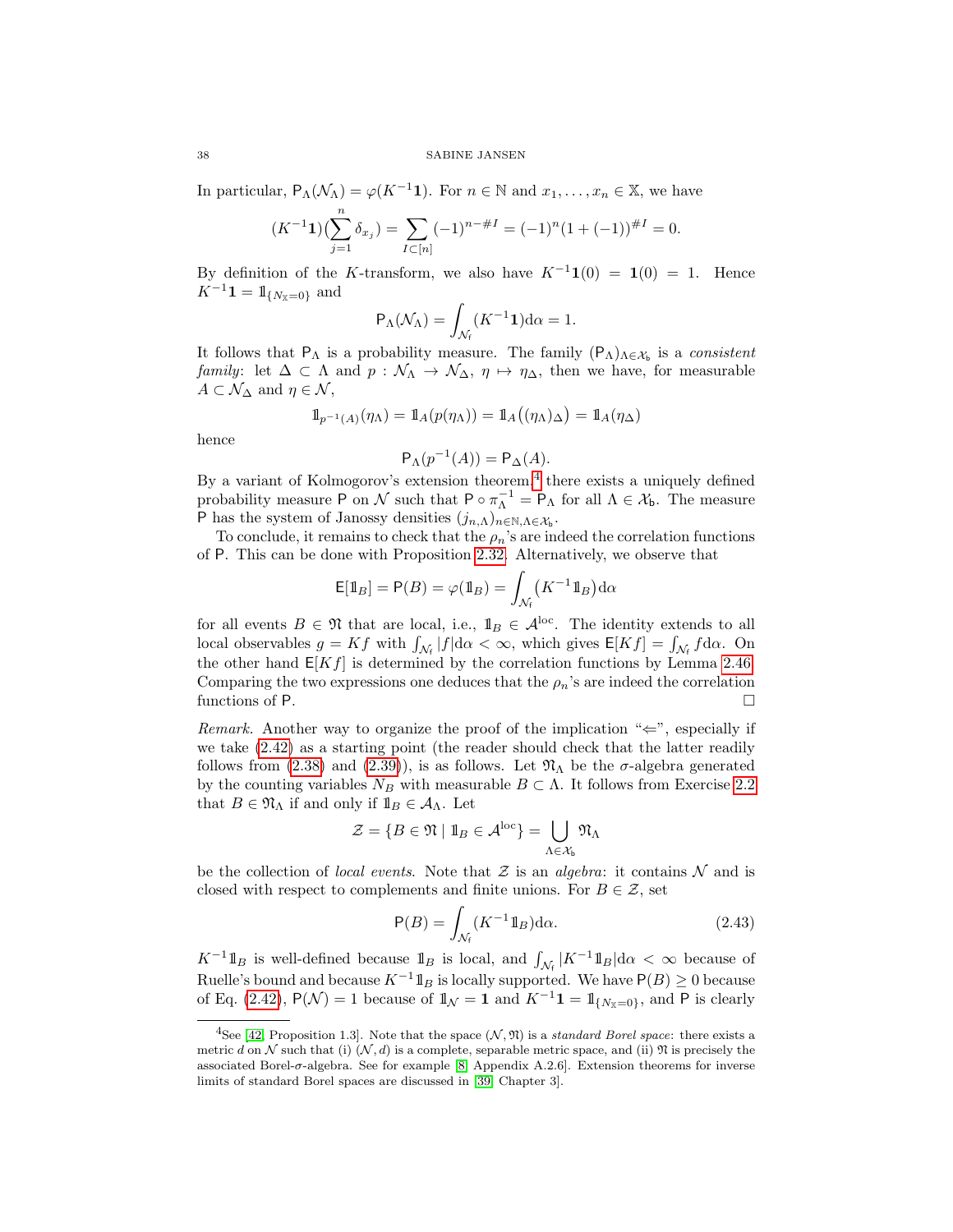finitely additive. If we knew that P is continuous in the sense that  $\lim_{n\to\infty} P(A_n)$  = 0 for every decreasing sequence  $(A_n)_{n\in\mathbb{N}}$  in Z with  $\cap_{n\in\mathbb{N}} A_n = \emptyset$ , then we would conclude that P is in fact countably additive and extends to a probability measure P on  $\sigma(\mathcal{Z}) = \mathcal{N}$  by Carathéodory's extension theorem. Eq. [\(2.43\)](#page-37-1) then shows that  $\alpha$ ist the correlation measure of P, or equivalently, the  $\rho_n$ 's are indeed the correlation functions of P.

Now, for each  $\Lambda \in \mathcal{X}_b$ , the restriction of P to the  $\sigma$ -algebra  $\mathfrak{N}_{\Lambda}$  is countably additive and continuous: indeed if  $A_n \in \mathfrak{N}_\Lambda$  and  $A_n \searrow \emptyset$ , then  $K^{-1}1_{A_n} \searrow 0$  and  $|K^{-1}1_{A_n}| \leq 1_{\{N_{\mathbb{X}\backslash \Lambda}=0\}} 2^{N_{\Lambda}},$  which is integrable against  $\alpha$ , and one concludes with dominated convergence.

So the missing link is to go from continuity (or  $\sigma$ -additivity) on  $\mathfrak{N}_\Lambda$  to continuity on N. This is exactly the non-trivial step taken care of in the proof of Kolmogorovtype extension theorems [\[39,](#page-104-2) Chapter 3]. The step requires additional properties from the measure spaces, which are inherited from the completeness and separability of the metric space  $(\mathbb{X}, \text{dist})$ .

## 2.10. Local convergence.

**Definition 2.48** (Local convergence). A sequence  $(P_n)_{n\in\mathbb{N}}$  of probability measures on  $(\mathcal{N}, \mathfrak{N})$  converges locally to a probability measure P, written  $P_n \stackrel{\text{loc}}{\longrightarrow} P$ , if

<span id="page-38-0"></span>
$$
\forall f \in \mathcal{A}^{\text{loc}}: \quad \lim_{n \to \infty} \int_{\mathcal{N}} f \, d\mathsf{P}_n = \int_{\mathcal{N}} f \, d\mathsf{P}. \tag{2.44}
$$

A straightforward  $\varepsilon/3$ -argument shows that if  $P_n \stackrel{\text{loc}}{\longrightarrow} P$ , then the convergence in Eq. [\(2.44\)](#page-38-0) extends to all quasi-local observables  $f \in \mathcal{A}$ .

Example 2.49 (Binomial and Poisson point process). Let  $(\Lambda_n)_{n\in\mathbb{N}}$  be an increasing sequence in  $\mathcal{X}_b$  such for every  $B \in \mathcal{X}_b$  and all sufficiently large  $n$ , we have  $B \subset \Lambda_n$ ; for example,  $\Lambda_n = B(0, n)$ . Let  $Z_n$  be a binomial point process with sample size n and sampling distribution  $\nu_n(B) = \lambda(B \cap \Lambda_n)/\lambda(\Lambda_n)$ . Fix  $\rho > 0$  and suppose that  $n/\lambda(\Lambda_n) \to \rho$ . Proceeding as in the proof of Proposition [1.2,](#page-5-0) one can show that  $Z_n$ converges locally to a Poisson point process with intensity measure  $\rho \lambda$ .

<span id="page-38-1"></span>**Proposition 2.50.** Let  $(P_n)_{n\in\mathbb{N}}$  be a sequence of probability measures that satisfy the [R](#page-29-0)uelle bound  $(\mathscr{R}_{\xi})$  for some n-independent  $\xi > 0$ . Suppose that  $(\mathsf{P}_n)_{n \in \mathbb{N}}$  converges locally to some probability measure P as  $n \to \infty$ . Then P satisfies  $(\mathcal{R}_{\xi})$  $(\mathcal{R}_{\xi})$  $(\mathcal{R}_{\xi})$  as well.

*Proof.* Let  $\alpha_k^{(n)}$  $\kappa^{(n)}$  and  $\alpha_k$  be the factorial moment measures of  $P_n$  and P, respectively. For  $B \in \mathcal{X}^{\otimes k}$ , let  $f : \mathcal{N} \to [0, \infty) \cup \{\infty\}$  be the observable defined by the requirement  $\mathcal{O}$ 

$$
f(\sum_{j=1}^{k} \delta_{x_j}) = \sum_{(i_1, ..., i_k)}^{\neq} \mathbb{1}_{B}(x_{i_1}, ..., x_{i_k})
$$

for all  $\ell \in \mathbb{N}_0 \cup \{\infty\}$  and  $x_1, x_2, \ldots \in \mathbb{X}$ , so that  $\mathsf{E}[f] = \alpha_k(B)$  and  $\mathsf{E}_n[f] = \alpha_k^{(n)}$  $_{k}^{(n)}(B).$ Suppose that  $B \subset \Lambda^k$  for some  $\Lambda \in \mathcal{X}_b$ . Then f is local but in general unbounded, so the convergence  $(2.44)$  applies, a priori, to truncated versions of  $f$  only. For  $m \in \mathbb{N}$ , we have

$$
\mathsf{E}\big[f1\!\!1_{\{N_\Lambda\leq m\}}\big] = \lim_{n\to\infty} \mathsf{E}_n\big[f1\!\!1_{\{N_\Lambda\leq m\}}\big] \leq \limsup_{n\to\infty} \alpha_k^{(n)}(B) \leq \xi^k \lambda^k(B).
$$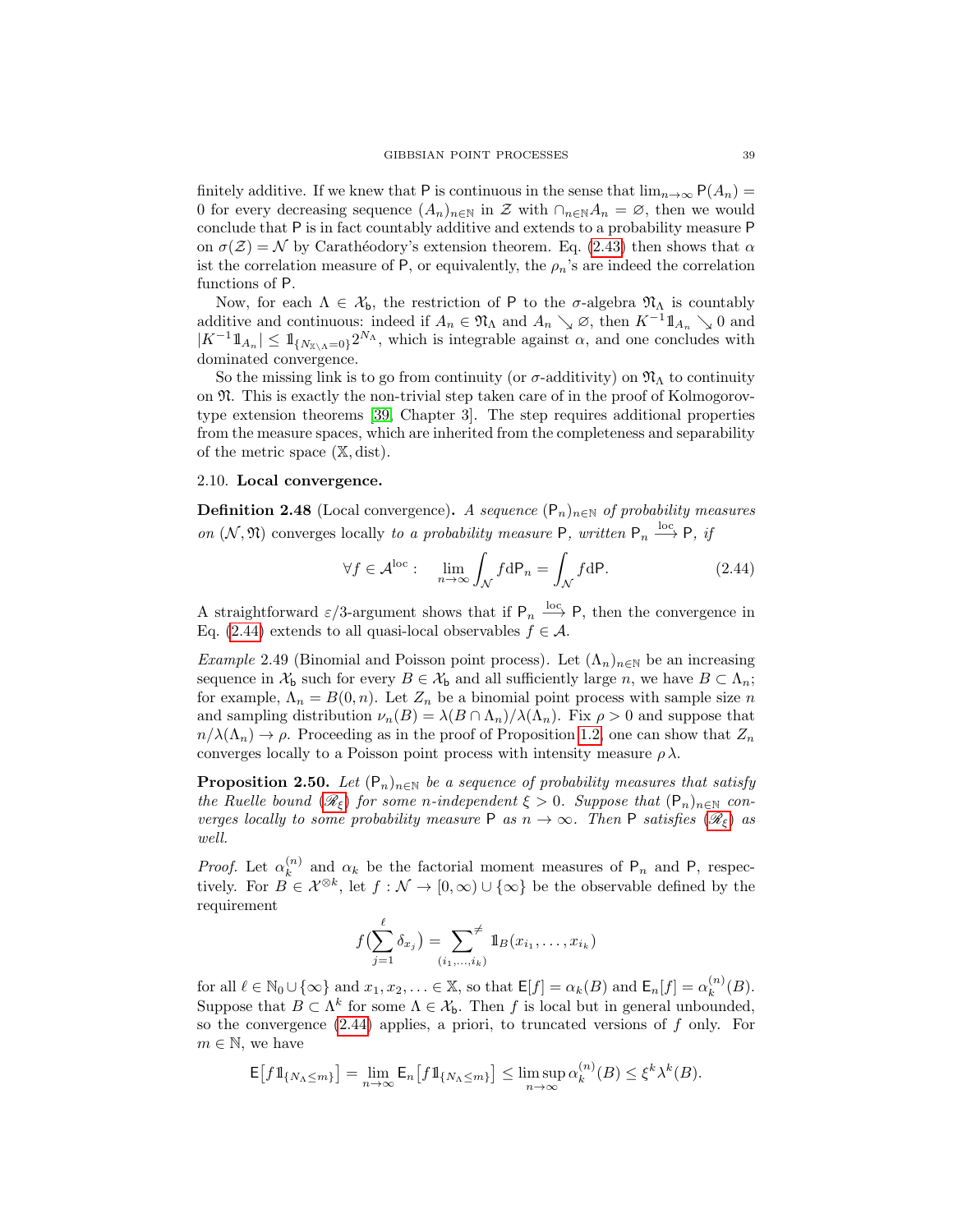By monotone convergence,  $\mathsf{E}[f 1\mathbb{1}_{\{N_{\Lambda} \leq m\}}]$  converges to  $\mathsf{E}[f] = \alpha_k(B)$  as  $m \to \infty$ . Thus  $\alpha_k(B) \leq \xi^k \lambda^k(B)$ . The lemma follows.

The next theorem states that under [R](#page-29-0)uelle's condition  $(\mathcal{R}_{\xi})$ , local convergence of probability measures is equivalent to a suitably defined weak convergence of the correlation functions.

<span id="page-39-1"></span>**Theorem 2.51.** Let P and  $P_n$ ,  $n \in \mathbb{N}$ , be probability measures on  $(\mathcal{N}, \mathfrak{N})$  that satisfy condition  $(\mathcal{R}_{\xi})$  $(\mathcal{R}_{\xi})$  $(\mathcal{R}_{\xi})$ . Let  $\rho_k^{(n)}$  $\binom{n}{k}$  and  $\rho_k$  be their respective correlation functions. Then  $(P_n)_{n\in\mathbb{N}}$  converges locally to P if and only if, for all  $k \in \mathbb{N}$  and all  $f \in$  $L^1(\mathbb{X}^k,\lambda^k)$ , we have

<span id="page-39-0"></span>
$$
\lim_{n \to \infty} \int_{\mathbb{X}^k} f \rho_k^{(n)} \mathrm{d} \lambda^k = \int_{\mathbb{X}^k} f \rho_k \mathrm{d} \lambda^k. \tag{2.45}
$$

Remark. It is not needed to explicitly ask that P satisfies Ruelle's bound. Indeed if  $(P_n)_{n\in\mathbb{N}}$  converges locally to P, then P inherits Ruelle's bound by Proposition [2.50.](#page-38-1) Conversely, if we merely know that the correlation functions  $\rho_k$  of P exist and [\(2.45\)](#page-39-0) holds true for all  $f \in L^1(\mathbb{X}^k, \lambda^k)$ , then  $\rho_k^{(n)} \leq \xi^k$  implies

$$
\int_{\mathbb{X}^k} f \rho_k \mathrm{d}\lambda^k = \lim_{n \to \infty} \int_{\mathbb{X}^k} f \rho_k^{(n)} \mathrm{d}\lambda^k \le \int_{\mathbb{X}^k} f \xi^k \mathrm{d}\lambda^k
$$

for all non-negative  $f \in L^1(\mathbb{X}^k, \lambda^k)$ , hence  $\rho_k \leq \xi^k \lambda^k$ -a.e.

*Proof of Theorem [2.51.](#page-39-1)* "⇒" Suppose that  $(P_n)$  converges to P locally. Fix  $k \in \mathbb{N}$ and  $f \in L^1(\mathbb{X}^k, \lambda^k)$ . Let  $(\Lambda_m)_{m \in \mathbb{N}}$  be a sequence in  $\mathcal{X}_b$  such that  $\Lambda_m \nearrow \mathbb{R}^d$ . Set  $f_m := f1_{\{|f| \le m\}} 1_{\Lambda_m}$  and let  $F_m$  be the associated local observable from Lemma [2.26,](#page-25-0)

$$
F_m\left(\sum_{j=1}^{\ell} \delta_{x_j}\right) = \sum_{(i_1,...,i_k)} \# f_m(x_{i_1},...,x_{i_k}).
$$

Similarly, let F be the observable associated with  $f$ ; by Proposition [2.35,](#page-28-0) it is defined up to  $P_n$ -null sets and P-null sets.  $F_m$  is local and satisfies

$$
|F_m| \le mN_{\Lambda}(N_{\Lambda} - 1) \cdots (N_{\Lambda} - k + 1) \le mN_{\Lambda}^k.
$$

We claim that  $\lim_{n\to\infty} \mathsf{E}_n[F_m] = \mathsf{E}[F_m]$  even though  $F_m$  is not bounded. Indeed for every  $p \in \mathbb{N}$ , we have

$$
|\mathsf{E}_{n}[F_{m}] - \mathsf{E}[F_{m}]| \leq |\mathsf{E}_{n}[F_{m}1_{\{N_{\Lambda} \leq p\}}] - \mathsf{E}_{n}[F_{m}1_{\{N_{\Lambda} \leq p\}}]| + m\mathsf{E}_{n}[N_{\Lambda}^{k}1_{\{N_{\Lambda} > p\}}] + m\mathsf{E}[N_{\Lambda}^{k}1_{\{N_{\Lambda} > p\}}].
$$
 (2.46)

By the Cauchy-Schwarz inequality,

<span id="page-39-2"></span>
$$
\mathsf{E}\big[N_{\Lambda}^k 1\!\!1_{\{N_{\Lambda} > p\}}\big] \le (\mathsf{E}_n \big[N_{\Lambda}^{2k}\big])^{1/2} \big(\mathsf{P}_n (N_{\Lambda} > p)\big)^{1/2}.
$$

 $N_{\Lambda}^{2k}$  can be written as a linear combination of factorial moments  $N_{\Lambda}(N_{\Lambda}-1)\cdots(N_{\Lambda}-1)$  $r+1$ , Ruelle's bound therefore implies that  $\mathsf{E}_n[N_\Lambda^k] \leq q(\xi)$  for some *n*-independent polynomial  $q(\xi)$ . By Lemma [2.41,](#page-31-0) we have  $(P_n(N_\Lambda > p) \leq \delta_p(\xi)$  for some  $\delta_p$  that depends on  $\xi$  and p only and satisfies  $\lim_{p\to\infty} \delta_p(\xi) = 0$ . Similar bounds apply if E is replaced with  $\mathsf{E}_n$ . Consequently given  $\varepsilon > 0$ , we can find  $p \in \mathbb{N}$  such that

$$
m\mathsf{E}_n\big[N_\Lambda^k1\!\!1_{\{N_\Lambda>p\}}\big]\le\varepsilon/3,\quad m\mathsf{E}_n\big[N_\Lambda^k1\!\!1_{\{N_\Lambda>p\}}\big]\le\varepsilon/3.
$$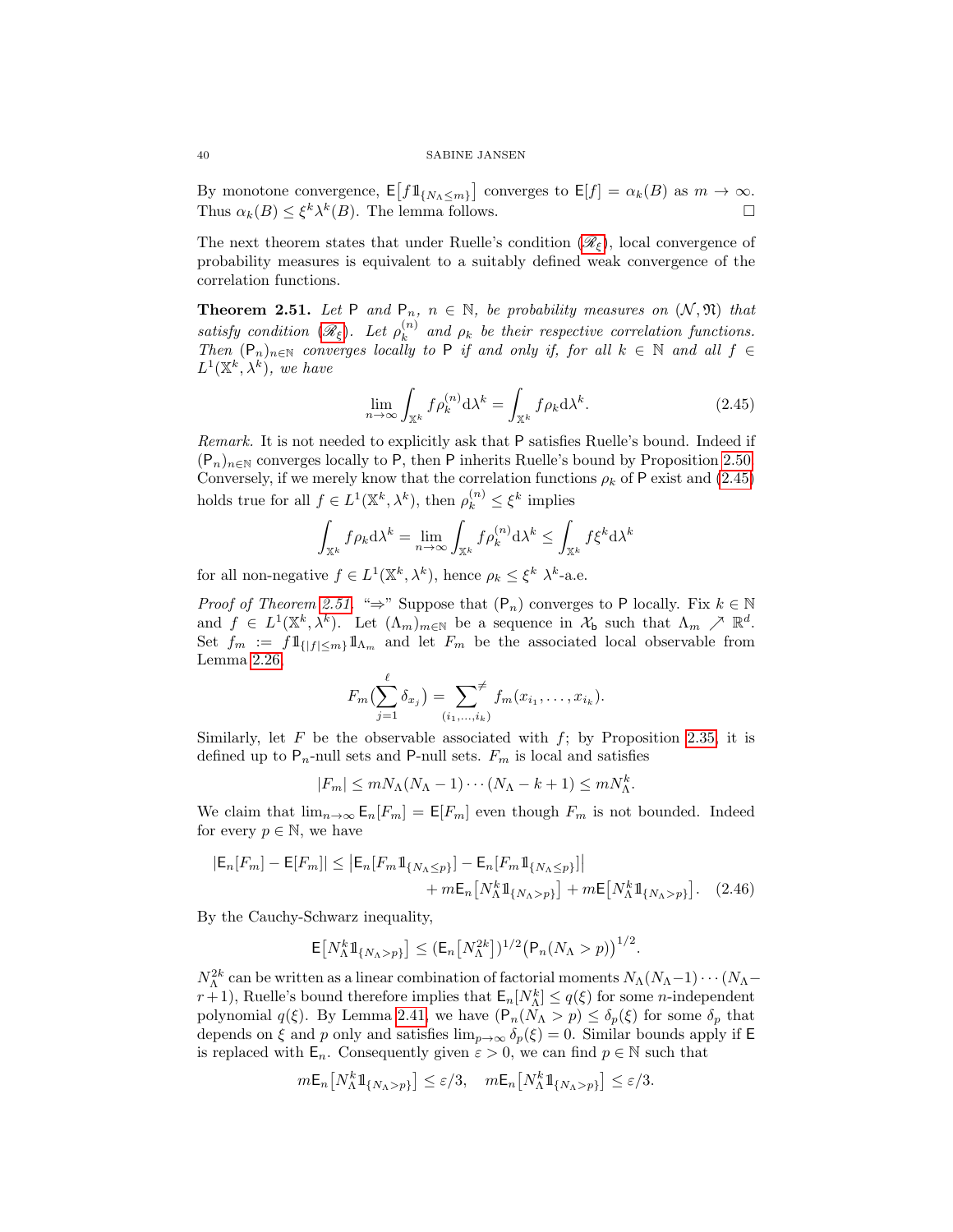In [\(2.46\)](#page-39-2)  $F_m 1_{\{N_\Lambda \leq p\}}$  is local and bounded so given  $\varepsilon$  and p, we can find  $n_0$  such that for all  $n \geq n_0$ ,

$$
\left|\mathsf{E}_n[F_m1\!\!1_{\{N_\Lambda\leq p\}}]-\mathsf{E}_n[F_m1\!\!1_{\{N_\Lambda\leq p\}}]\right|\leq \varepsilon/3.
$$

Altogether for all  $n \geq n_0$ , we have  $|\mathsf{E}_n[F_m] - \mathsf{E}[F_m]| \leq \varepsilon$ . This proves  $\mathsf{E}_n[F_m] \to$  $E[F_m]$  as  $n \to \infty$  at fixed m.

Next we observe

$$
\mathsf{E}_n\big[|F - F_m|\big] = \int_{\mathbb{X}^k} |f - f_m|\rho_k^{(n)} \mathrm{d}\lambda^k \le \int_{\mathbb{X}^k} |f - f_m|\xi^k \mathrm{d}\lambda^k =: \varepsilon_m
$$

where  $\varepsilon_m$  is independent of n and goes to zero as  $m \to \infty$ . A similar bound applies to  $\mathsf{E}[|F - F_m|]$ , and an  $\varepsilon/3$ -argument then shows  $\mathsf{E}_n[F] \to \mathsf{E}[F]$  which proves [\(2.45\)](#page-39-0).

" $\Leftarrow$ " Let  $G \in \mathcal{A}_{\Lambda}$  for some  $\Lambda \in \mathcal{X}_{\mathbf{b}}$ . Define  $F = K^{-1}G$ . Then  $|F| \leq 2^{N_{\Lambda}} \sup |G|$ and F vanishes on  $\mathcal{N}_f \setminus \mathcal{N}_\Lambda$ . It follows that

$$
|F(0)| + \sum_{k=1}^{\infty} \frac{1}{k!} \int_{\mathbb{X}^k} |F(\delta_{x_1} + \dots + \delta_{x_k} | \rho_k(x) d\lambda^k(x) \leq \sum_{k=0}^{\infty} \frac{1}{k!} (2\xi \lambda(\Lambda)))^k \sup |G| \leq e^{2\xi \lambda(\Lambda)} < \infty.
$$

Lemma [2.46](#page-34-0) yields

<span id="page-40-0"></span>
$$
\mathsf{E}_n[G] = \mathsf{E}_n[KF] = F(0) + \sum_{k=1}^{\infty} \frac{1}{k!} \int_{\mathbb{X}^k} F\left(\sum_{j=1}^k \delta_{x_j}\right) \rho_k^{(n)}(\boldsymbol{x}) \mathrm{d}\lambda^k(\boldsymbol{x}). \tag{2.47}
$$

A similar formula holds for  $E[G]$ . By [\(2.45\)](#page-39-0), each integral in the sum in [\(2.47\)](#page-40-0) converges to  $\int_{\mathbb{X}^k} f_k \rho_k d\lambda^k$  with  $f_k(\boldsymbol{x}) = F(\delta_{x_1} + \cdots + \delta_{x_k})$ . An  $\varepsilon/3$ -argument based on

$$
\left|\mathsf{E}_n[G] - \mathsf{E}[G]\right| \le \left|\sum_{k=1}^p \frac{1}{k!} \right| \int_{\mathbb{X}^k} f_k(\rho_k^{(n)} - \rho_k) \mathrm{d}\lambda^k(\boldsymbol{x}) \right| + 2 \sup |G| \sum_{k=p+1}^\infty \frac{1}{k!} (2\xi \lambda(\Lambda))^k
$$
\n
$$
\text{shows } \mathsf{E}_n[G] \to \mathsf{E}[G]. \qquad \qquad \Box
$$

The theorem has the following corollary (use dominated convergence):

Corollary 2.52. Let  $P_n$ , P,  $\rho_k^{(n)}$  $\binom{n}{k}$ ,  $\rho_k$  be as in Theorem [2.51.](#page-39-1) Suppose that

$$
\lim_{n \to \infty} \rho_k^{(n)}(x_1, \dots, x_k) = \rho_k(x_1, \dots, x_k)
$$
\n(2.48)

for all  $k \in \mathbb{N}$  and  $\lambda^k$ -almost all  $(x_1, \ldots, x_k) \in \mathbb{X}^k$ . Then  $\mathsf{P}_n \stackrel{\text{loc}}{\longrightarrow} \mathsf{P}$ .

Finally we show that the set of probability measures that satisfy  $(\mathscr{R}_{\xi})$  $(\mathscr{R}_{\xi})$  $(\mathscr{R}_{\xi})$  for a given  $\xi > 0$  is sequentially compact.

**Theorem 2.53.** Let  $P_n$ ,  $n \in \mathbb{N}$  be probability measures on  $(\mathcal{N}, \mathfrak{N})$  that satisfy condition  $(\mathscr{R}_{\xi})$  $(\mathscr{R}_{\xi})$  $(\mathscr{R}_{\xi})$  for some n-independent  $\xi > 0$ . Then  $(\mathsf{P}_n)_{n \in \mathbb{N}}$  has a locally convergent subsequence.

The proof is based on diagonal sequences and the Banach-Alaoglu theorem from functional analysis, which says that the unit ball in the dual of a Banach space is compact in the weak<sup>\*</sup>-topology. Applied to the Banach space  $L^1(\mathbb{X}^k, \mathcal{X}^{\otimes k}, \lambda^k)$ with its dual  $L^{\infty}(\mathbb{X}^k, \mathcal{X}^{\otimes k}, \lambda^k)$ , this shows that every bounded sequence  $(\varphi_n)$  in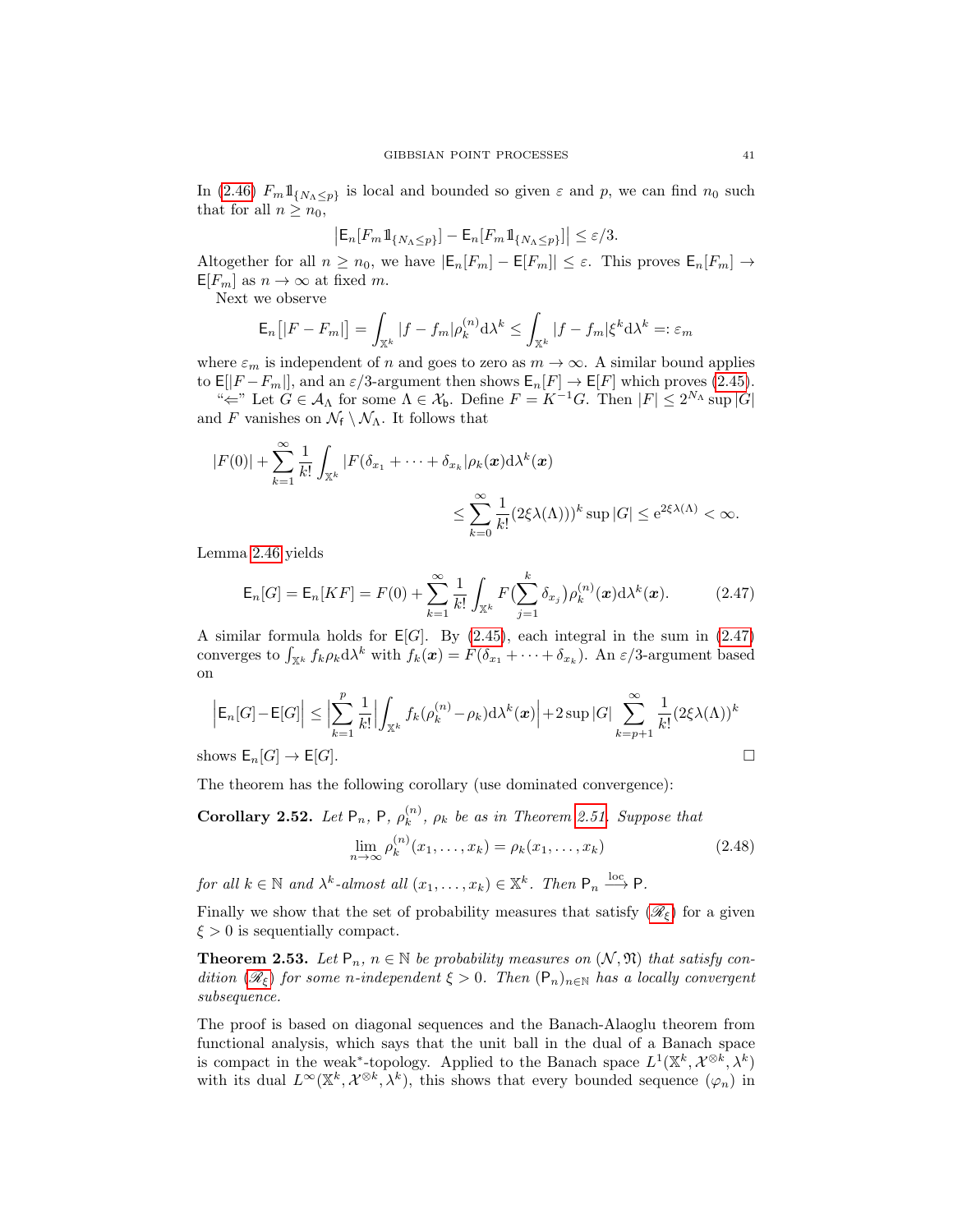$L^{\infty}(\mathbb{X}^k, \mathcal{X}^{\otimes k}, \lambda^k)$  has a subsequence  $(\varphi_{n_j})_{j \in \mathbb{N}}$  that converges in the weak\* sense, i.e.,

$$
\int_{\mathbb{X}^k} g \varphi_{n_j} \mathrm{d}\lambda^k \to \int_{\mathbb{X}^k} g \varphi \mathrm{d}\lambda^k
$$

for some bounded measurable  $\varphi : \mathbb{X}^k \to \mathbb{R}$  and all  $g \in L^1(\mathbb{X}^k, \mathcal{X}^{\otimes k}, \lambda^k)$ .

*Proof.* Let  $\rho_k^{(n)}$  $\lambda_k^{(n)}$  be the correlation functions of P. Since  $\rho_k^{(n)} \leq \xi^k$ , the Banach-Alaoglu theorem in the form recalled above applies. For  $k = 1$ , it yields the existence of a subsequence  $(\rho_1^{(n_j)})_{j\in\mathbb{N}}$  and function  $\rho_1:\mathbb{X}\to\mathbb{R}_+$  with  $||\rho_1||_{\infty}\leq\xi$  such that

$$
\lim_{j \to \infty} \int_{\mathbb{X}} f \rho_1^{(n_j)} \mathrm{d}\lambda = \int_{\mathbb{X}} f \rho_1 \mathrm{d}\lambda
$$

for every  $f \in L^1(\mathbb{X}, \lambda)$ . Taking successive subsequences, we see that there are limit functions  $\rho_k : \mathbb{X}^k \to \mathbb{R}_+$  with  $||\rho_k||_{\infty} \leq \xi^k$  and injective maps  $\psi_k : \mathbb{N} \to \mathbb{N}$  such that

$$
\lim_{j \to \infty} \int_{\mathbb{X}^k} f \rho_k^{(\psi_k \circ \cdots \circ \psi_1(j))} \mathrm{d}\lambda^k = \int_{\mathbb{X}^k} f \rho_k \mathrm{d}\lambda^k
$$

for all  $f \in L^1(\mathbb{X}^k, \lambda^k)$ . Set  $m_j := \psi_j \circ \cdots \circ \psi_1(j)$ , then we have for all  $k \in \mathbb{N}$  and all  $f \in L^1(\mathbb{X}^k, \lambda^k)$ ,

$$
\lim_{j \to \infty} \int_{\mathbb{X}^k} f \rho_k^{(m_j)} \mathrm{d}\lambda^k = \int_{\mathbb{X}^k} f \rho_k \mathrm{d}\lambda^k. \tag{2.49}
$$

In view of Theorem [2.51,](#page-39-1) it remains to check that there is a probability measure P such that the functions  $\rho_k$  are the correlation functions of P. Let  $\alpha_n$  and  $\alpha$  be the measures on  $\mathcal{N}_{f}$  associated with the families  $(\rho_k^{(n)})$  $(k^{(n)}_k)_{k \in \mathbb{N}}$  and  $(\rho_k)_{k \in \mathbb{N}}$  via  $(2.40)$ . As noted in [\(2.42\)](#page-36-0), we have  $\int_{\mathcal{N}_f} (K^{-1}g) d\alpha_n \geq 0$  for all  $n \in \mathbb{N}$  and all non-negative  $g \in \mathcal{A}^{\text{loc}}$ . It follows that

$$
\int_{\mathcal{N}_{\mathsf{f}}} K^{-1} g \mathrm{d} \alpha = \lim_{n \to \infty} \int_{\mathcal{N}_{\mathsf{f}}} K^{-1} g \mathrm{d} \alpha_n \ge 0.
$$

Proceeding as in the proof of Theorem [2.43](#page-32-0) or Theorem [2.47,](#page-35-0) one checks that for all  $g \in A_{\Lambda}$ , we have

<span id="page-41-0"></span>
$$
\int_{\mathcal{N}_{\mathsf{f}}} K^{-1} g \mathrm{d} \alpha = g(0) j_{0,\Lambda} + \sum_{k=1}^{\infty} \frac{1}{k!} \int_{\mathbb{X}^k} g(\delta_{x_1} + \dots + \delta_{x_k}) j_{k,\Lambda}(\boldsymbol{x}) \mathrm{d} \lambda^k(\boldsymbol{x}) \qquad (2.50)
$$

where  $j_{k,\Lambda}(x_1,\ldots,x_k)$  and  $j_{0,\Lambda}$  given by [\(2.38\)](#page-35-1) and [\(2.39\)](#page-36-1). For [\(2.50\)](#page-41-0) to be nonnegative for all non-negative  $g \in A_{\Lambda}$ , it is necessary that  $j_{k,\Lambda} \geq 0$  for all  $k \in \mathbb{N}_0$ ,  $\lambda^k$ -a.e. Consequently the  $\rho_k$ 's satify the criteria of Theorem [2.47](#page-35-0) and are the correlation functions of some probability measure P.

## 2.11. Summary.

- Configurations are modelled by locally finite counting measures  $\eta$  on  $(\mathbb{X}, \mathcal{X})$ . The space N of configurations is equipped with the smallest  $\sigma$ -algebra  $\mathfrak N$ generated by sets of the form  $\{N_B = n\}$  with  $B \in \mathcal{X}$ .
- Probability measures on  $(N, \mathfrak{N})$  are uniquely determined by the joint distributions of the counting variables  $N_B$ . The system of Janossy densities, if it exists, plays a role analogous to the probability density of a real-valued random variable.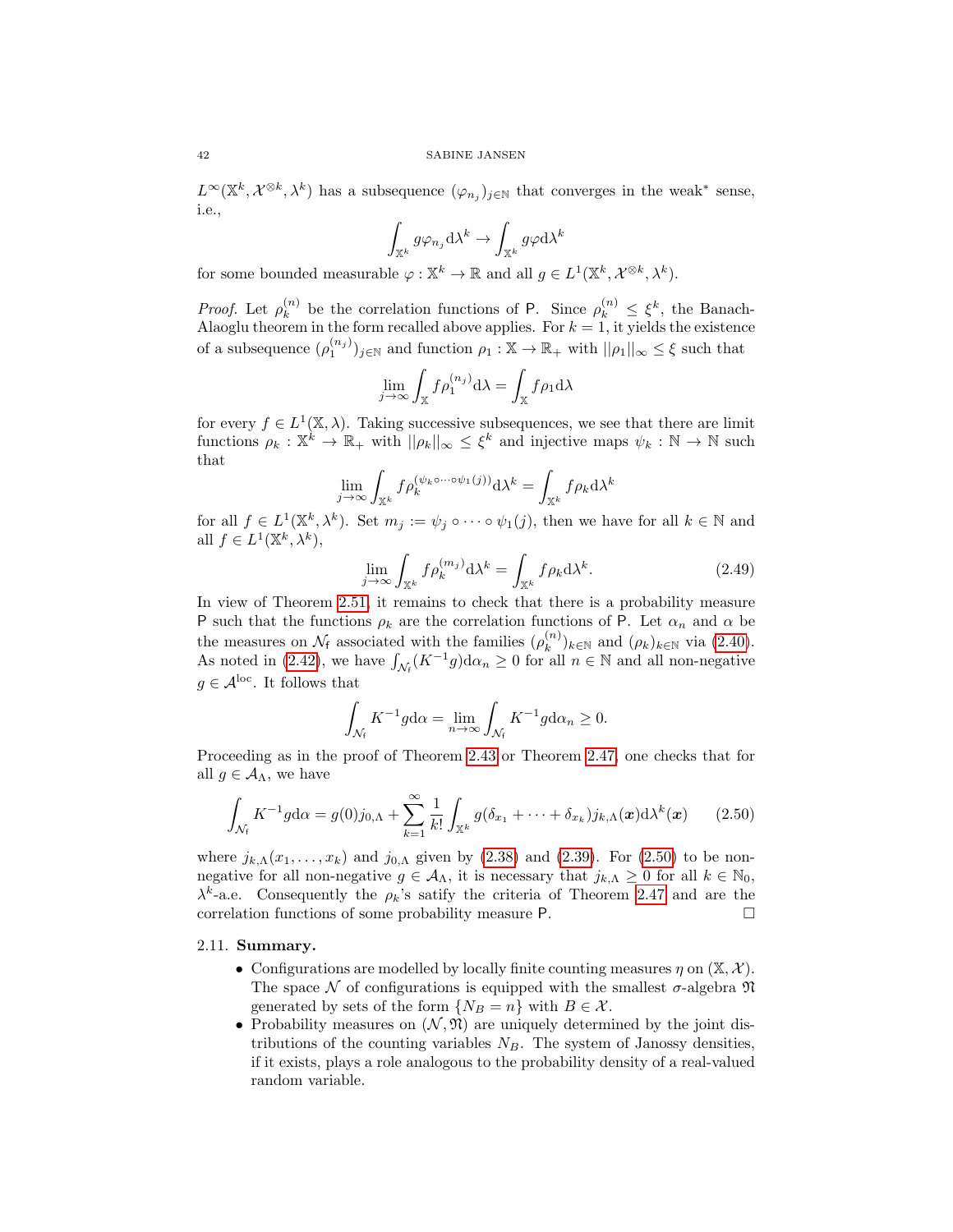- Among the observables (measurable maps), we have singled out local observables and quasi-local observables. There is a one-to-one correspondence between bounded local observables  $f \in A_{\Lambda}$  and families  $(f_n)_{n \in \mathbb{N}_0}$  of measurable symmetric functions  $f_n: \Lambda^n \to \mathbb{R}$  with  $\sup_n ||f_n||_{\infty} < \infty$ .
- The intensity measure and factorial moment measure (or the one-particle density and the correlation functions) are analogous to the expected value and factorial moments of a random variable. If a probability measure P satisfies [R](#page-29-0)uelle's moment bound  $(\mathcal{R}_{\xi})$ , then it is uniquely determined by its correlation functions.
- The Poisson point processes form an important class of probability measures, for which the correlation functions and Laplace functional can be computed explicitly.
- We work with the notion of local convergence of probability measures. If a sequence  $(P_n)_{n\in\mathbb{N}}$  satisfies [R](#page-29-0)uelle's bound  $(\mathscr{R}_{\xi})$  for some *n*-independent  $\xi > 0$ , then:
	- It has a locally convergent subsequence, and every accumulation point satisfies  $(\mathcal{R}_{\xi})$  $(\mathcal{R}_{\xi})$  $(\mathcal{R}_{\xi})$  too.
	- Local convergence of  $(P_n)_{n\in\mathbb{N}}$  is equivalent to a suitably defined weak convergence of the correlation functions.

## 2.12. Exercises.

Exercise 2.1. Let  $\mathbb{X} = \mathbb{R}$ . Consider the set F of sets that are either countable or have countable complement. Define  $\eta(A) = 0$  if A is countable, and 1 if A is not countable. Show that (a) F is a  $\sigma$ -algebra, (b)  $\eta$  is a measure, (c)  $\eta$  cannot be written as  $\sum_{x \in S} n_x \delta_x$  with S countable and  $n_x \in \mathbb{N}$ .

<span id="page-42-0"></span>*Exercise* 2.2. Fix a non-empty set  $\Lambda \in \mathcal{X}_b$  and let  $\mathfrak{N}_{\Lambda} := \sigma(N_B : B \in \mathcal{X}$  and  $B \subset$  $Λ$ ). Let  $F: \mathcal{N} \to \mathbb{R}$  be  $\mathfrak{N}$ -measurable. Consider the following conditions:

- (i)  $F(\eta) = F(\eta_\Lambda)$  for all  $\eta \in \mathcal{N}$ , where  $\eta_\Lambda(B) := \eta(B \cap \Lambda)$ .
- (ii) F is  $\mathfrak{N}_{\Lambda}$ -measurable.

The purpose of this exercise is to check that (i) and (ii) are equivalent.

- (a) Let  $\varphi_{\Lambda}: \mathcal{N} \to \mathcal{N}, \eta \mapsto \eta_{\Lambda}$ . Show that for every  $A \in \mathfrak{N}, \varphi_{\Lambda}^{-1}(A) \in \mathfrak{N}_{\Lambda}$ .
- (b) Show that  $\mathfrak{N}_{\Lambda}$  is the smallest  $\sigma$ -algebra among the  $\sigma$ -algebras  $\mathcal F$  such that  $\varphi_{\Lambda}$ , as a map from  $(\mathcal{N}, \mathcal{F})$  to  $(\mathcal{N}, \mathfrak{N})$ , is measurable.
- (c) Prove (i)  $\Leftrightarrow$  (ii).

Hint: you can use the factorization theorem [\[33,](#page-104-3) Theorem A.3].

*Exercise* 2.3. Let  $f : \mathbb{X} \to [0, \infty)$  be measurable and  $F(\eta) := \sum_{x \in S_{\eta}} f(x) n_x(\eta)$ .

- (a) Provide a sufficient condition on f so that F is local. (You don't need to prove the measurability of  $F$ .)
- (b) For  $\mathbb{X} = \mathbb{R}^d$ , Euclidean distance,  $\Lambda_n := B(0, n)$ , prove or disprove the following claim: if  $\lim_{|x|\to\infty} f(x) = 0$ , then  $F_n$  defined by  $F_n(\eta) := F(\eta_{\Lambda_n})$ converges uniformly to F.

Exercise 2.4.

- (a) Let  $A \in \mathfrak{N}$ . Show that if  $\mathbb{1}_A$  is quasi-local, then it is local.
- (b) Assume that X is unbounded. Show that  $1_{\{N_{\mathbb{X}}\geq 1\}} \in \mathcal{L}^{\infty}(\mathcal{N}, \mathfrak{N}) \setminus \mathcal{A}$ , where A is the set of bounded quasi-local observables.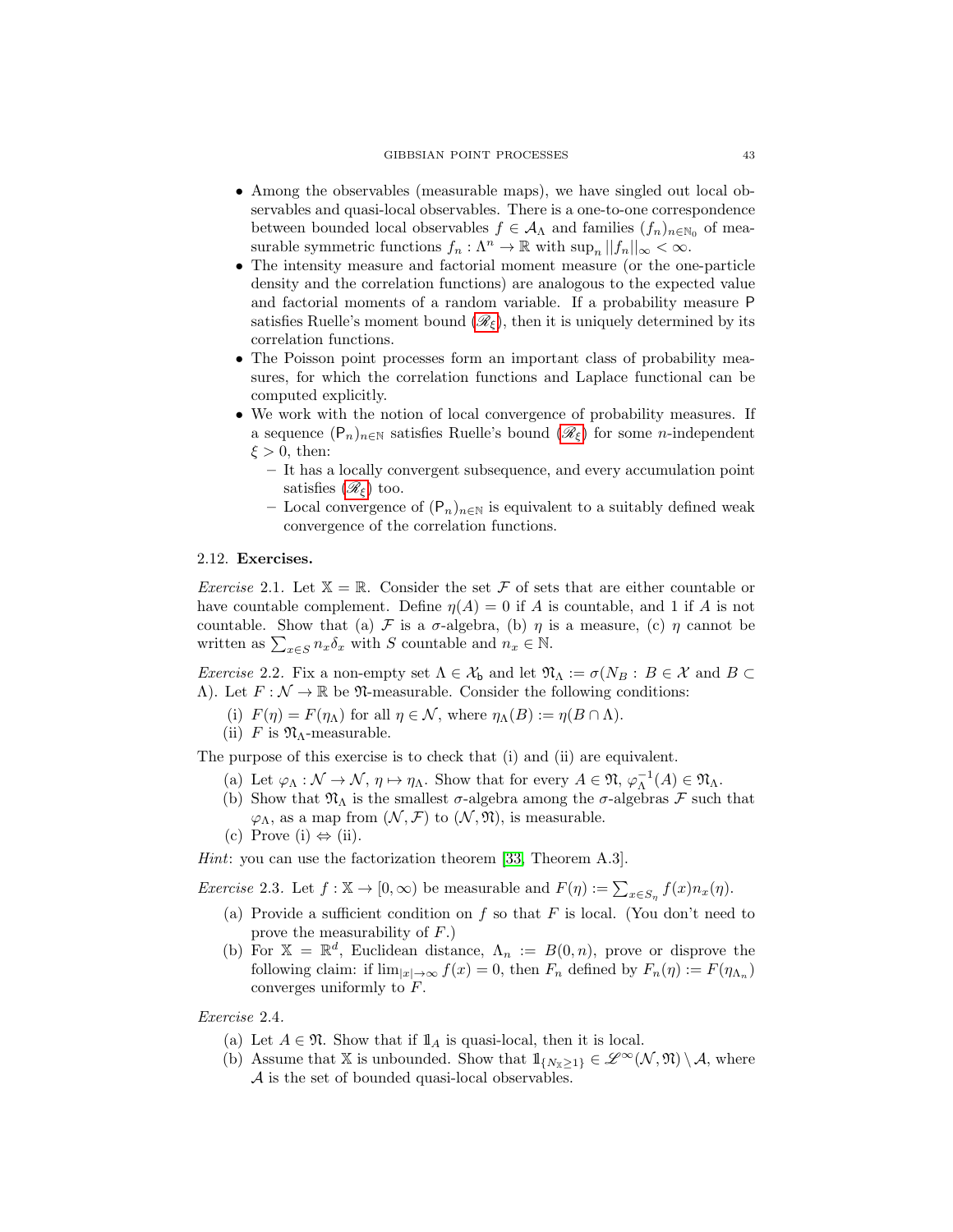#### 44 SABINE JANSEN

*Exercise* 2.5. Let  $Z_j : \Omega \to \mathcal{N}, j \in \mathbb{N}$ , be a family of point processes defined on some common probability space  $(0, \mathcal{F}, \mathbb{P})$ . Suppose that  $\sum_{j=1}^{\infty} N_B(Z_j(\omega)) < \infty$  for all  $B \in \mathcal{X}_{\mathsf{b}}$  and  $\omega \in \Omega$ . Show that  $Z := \sum_{j=1}^{\infty} Z_j$  is a a point process.

Exercise 2.6. Check the expression for the Janossy densities of the binomial point process from Example [2.21.](#page-23-0)

*Exercise* 2.7. Let P be a probability measure on  $\mathcal N$  with correlation functions  $\rho_n(x_1,\ldots,x_n).$ 

- (a) Show that if  $\rho_2(x, y) = \rho_1(x)\rho_1(y)$  for all  $x, y \in \mathbb{X}$  with  $x \neq y$ , then for all disjoint  $A, B \in \mathcal{X}_b$ , the variables  $N_A$  and  $N_B$  are uncorrelated.
- (b) Suppose that P is the distribution of a Poisson point process. Prove or disprove: for all  $n \in \mathbb{N}$  and  $\lambda^n$ -almost all  $(x_1, \ldots, x_n) \in \mathbb{X}^n$ , we have  $\rho_n(x_1, ..., x_n) = \rho_1(x_1) \cdots \rho_n(x_n).$
- (c) Let  $A, B \in \mathcal{X}_b$  be two disjoint sets. Suppose that the random variables  $\eta_A$ and  $\eta_B$  are independent. Show that for all  $m, n \in \mathbb{N}$  and  $\lambda^{m+n}$ -almost all  $(x_1, \ldots, x_{m+n}) \in A^m \times B^n$ ,

 $\rho_{m+n}(x_1,\ldots,x_{m+n}) = \rho_m(x_1,\ldots,x_m)\rho_n(x_{m+1},\ldots,x_{m+n}).$ 

<span id="page-43-0"></span>*Exercise* 2.8. Let P be a probability distribution on  $N$ . Suppose that the reference measure  $\lambda$  is atom-free, i.e.,  $\lambda({x}) = 0$  for all  $x \in \mathbb{X}$ , and that the two-point correlation function  $\rho_2(x, y)$  exists. Show that  $P(\exists x \in \mathbb{X} : n_x(\eta) \geq 2) = 0$ .

Exercise 2.9. Let P be a probability distribution on  $\mathcal N$  and  $B \in \mathcal X_{\rm b}$ . Suppose that P satisfies [R](#page-29-0)uelle's bound ( $\mathcal{R}_{\epsilon}$ ). Show that the avoidance probability  $P(N_B = 0)$ can be expressed as a series involving the correlation functions  $\rho_n$ .

Exercise 2.10. Let  $(a_n)_{n\in\mathbb{N}}$  be a sequence of real numbers.

(a) Suppose that  $\sum_{J \subset \mathbb{N}, \# J \leq \infty} \prod_{j \in J} |a_j| < \infty$ . Show that

$$
\lim_{n \to \infty} \prod_{j=1}^{n} (1 + a_j) = 1 + \sum_{\substack{J \subset \mathbb{N}: \\ \#J < \infty}} \prod_{j \in J} a_j.
$$

(b) Prove or disprove: in (a) it is actually enough to assume  $\sum_{j=1}^{\infty} |a_j| < \infty$ .

*Exercise* 2.11. Let P be a probability measure on  $\mathcal N$  and Q the distribution of the Poisson point process on X with intensity measure  $\lambda$ . Let  $P_{\Lambda}$ ,  $Q_{\Lambda}$  be the images of P, Q under the projection  $\mathcal{N} \to \mathcal{N}_{\Lambda}$ ,  $\eta \mapsto \eta_{\Lambda}$ .

- (a) P admits a system of Janossy densities  $(j_{n,\Lambda})$  if and only if each  $P_{\Lambda}$ ,  $\Lambda \in \mathcal{X}_{\mathbf{b}}$ , is absolutely continuous with respect to  $\mathsf{Q}_{\Lambda}$ .
- (b) Suppose that P admits a system of Janossy densities. Let  $(\rho_k)_{k\in\mathbb{N}}$  be the correlation functions of P. Find functions  $\varphi_{\Lambda}: \mathcal{N}_{\Lambda} \to \mathbb{R}_+$  such that

$$
\rho_k(x_1,\ldots,x_k)=\int_{\mathcal{N}_{\Lambda}}\varphi_{\Lambda}(\delta_{x_1}+\cdots+\delta_{x_k}+\eta)dQ_{\Lambda}(\eta),
$$

for all  $\Lambda \in \mathcal{X}_{\mathbf{b}}, k \in \mathbb{N}$ , and  $x_1, \ldots, x_k \in \Lambda$ .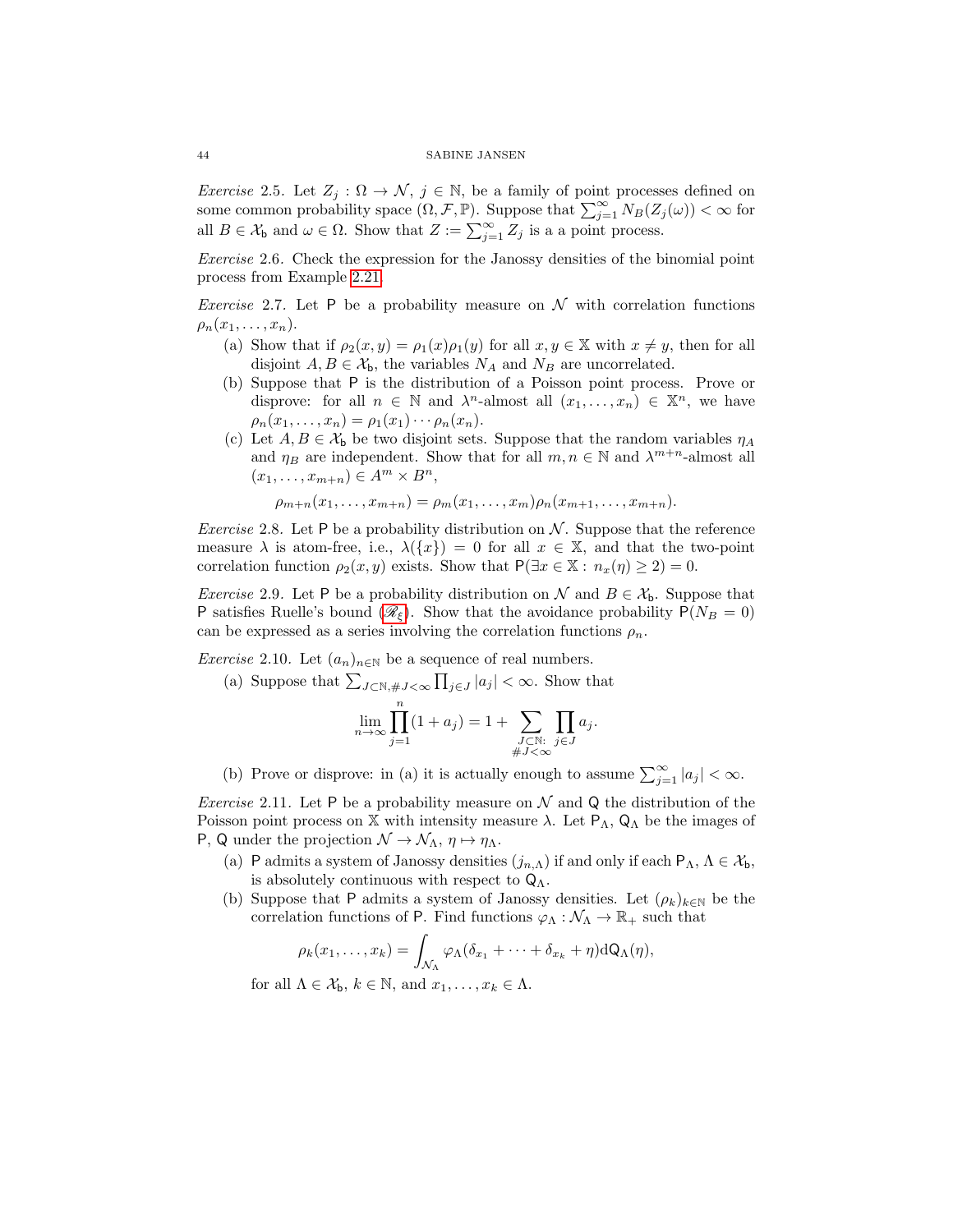#### 3. Gibbs measures in finite volume

The grand-canonical Gibbs measure in a finite volume  $\Lambda \in \mathcal{X}_{b}$ ,  $\Lambda \neq \emptyset$  (with empty boundary conditions), is a probability measure on  $\mathcal{N}_{\Lambda} = \{N_{\mathbb{X}\setminus\Lambda} = 0\}$  that depends on two parameters  $\beta$ ,  $z > 0$  and an energy function H. The quantities enter in the combination  $z^{N_{\Lambda}} \exp(-\beta H)$ .

In statistical mechanics,  $\beta$ ,  $z$ ,  $H$  are physical quantities, called inverse temperature, activity, and (potential) energy, and the grand-canonical Gibbs measure models a system that can exchange particles and energy with its environment.

In stochastic geometry and spatial statistics, the Gibbs measure is one of several models used to model random configurations. The function  $H$  is a way to encode dependencies and deviations from the Poisson distribution—large values of H correspond to unlikely configurations,  $H = \infty$  to forbidden configurations. The parameter  $\beta$  controls how strongly the preferences encoded in H affect the probability measure (not at all for  $\beta = 0$ , very much for large  $\beta$ ). The parameter z controls the number of particles per unit volume.

3.1. Energy functions and interaction potentials. Remember that by Propo-sition [2.11](#page-18-0) there is a one-to-one correspondence between measurable maps  $H$ :  $\mathcal{N}_f \to \mathbb{R} \cup {\infty}$  and families  $(H_n)_{n \in \mathbb{N}_0}$  of measurable symmetric functions  $H_n$ :  $\mathbb{X}^n \to \mathbb{R} \cup {\infty}$ . We formulate definitions in terms of  $H(\eta)$  but the reader who prefers to do so might reformulate them in terms of  $H_n(x_1, \ldots, x_n)$ .

<span id="page-44-1"></span>**Definition 3.1.** An energy function H is a measurable map  $H : \mathcal{N}_f \to \mathbb{R} \cup \{\infty\}$ with the following properties:

- (i)  $H(0) = 0$ .
- (ii) If  $H(\eta) < \infty$  and  $x \in S_n$ , then  $H(\eta \delta_x) < \infty$ .
- (iii) For some  $B \geq 0$  and all  $\eta \in \mathcal{N}_{f}$ , we have

$$
H(\eta) \ge -BN_{\mathbb{X}}(\eta). \tag{3.1}
$$

Condition (i) says that empty configuration have zero energy. It is natural for statistical mechanics but could be relaxed to  $H(0) < \infty$ , a non-degeneracy condition. Condition (ii) says that if a configuration has finite energy, then any configuration obtained by removing a particle has finite energy as well. This property is sometimes called *hereditarity*. Condition (iii) is called *stability*.

<span id="page-44-0"></span>*Example* 3.2 (Pair potentials). Take  $X = \mathbb{R}^d$ . Let  $v : [0, \infty) \to \mathbb{R} \cup \{\infty\}$ . Suppose that either  $v(r) \geq 0$  for all  $r \geq 0$ , or

- v has a hard core: for some  $r_{\text{hc}} > 0$  and all  $r < r_{\text{hc}}$ ,  $v(r) = \infty$ .
- v is lower regular: there exists a monotone-decreasing function  $\psi : \mathbb{R}_+ \to$  $\mathbb{R}_+$  with  $\int_0^\infty r^{d-1}\psi(r)\mathrm{d}r < \infty$  such that  $v(r) \geq -\psi(r)$  for all  $r \geq 0$ .

Define  $H_0 = 0$ ,  $H_1(x_1) \equiv 0$ , and  $H_n : \mathbb{X}^n \to \mathbb{R} \cup {\infty}$  by

$$
H_n(x_1,...,x_n) = \sum_{1 \leq i < j \leq n} v(|x_i - x_j|).
$$

Then the associated map  $H : \mathcal{N}_f \to \mathbb{R} \cup \{\infty\}$  is an energy function. Conditions (i) and (ii) are trivial. For the stability, let  $n \geq 2$  and  $x_1, \ldots, x_n \in \mathbb{X}$ . If  $H_n(x_1, \ldots, x_n) < \infty$ , then  $|x_i - x_j| \ge r$ <sub>hc</sub> for all  $i \ne j$  and we have, for every fixed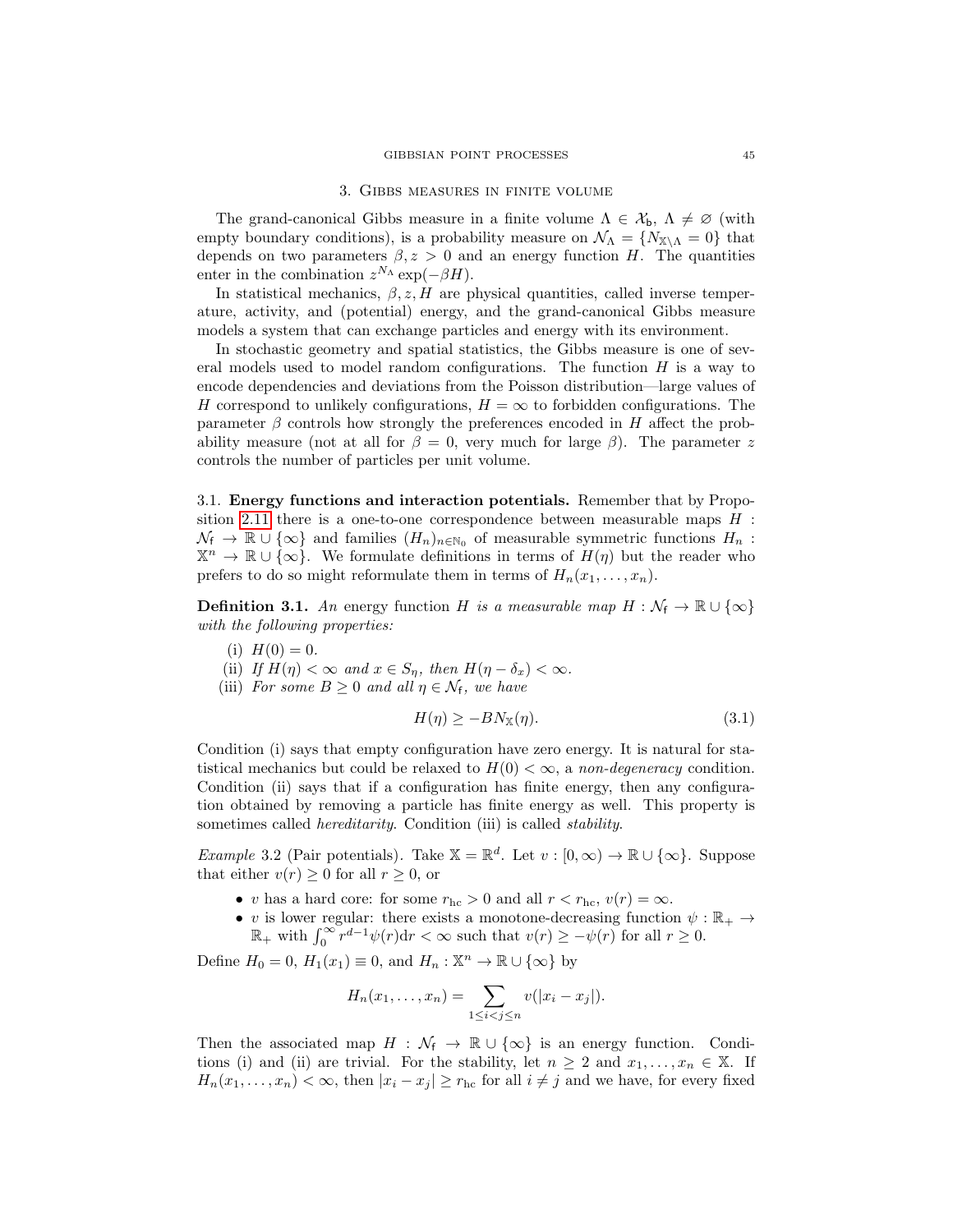i and some constant  $C > 0$ ,

$$
\sum_{\substack{j \in [n]: \\ j \neq i}} v(|x_i - x_j|) \ge -\sum_{n=0}^{\infty} \varphi(n) \# \{ j \mid n \le |x_j - x_i| \le n+1 \}
$$

$$
\ge -C \sum_{n=0}^{\infty} \varphi(n) \frac{(n+1)^{d-1}}{r_{\text{hc}}^d} =: -2B.
$$

Our assumptions on  $\varphi$  imply that  $B < \infty$ . It follows that

$$
H_n(x_1,\ldots,x_n) = \frac{1}{2} \sum_{\substack{i=1 \ j \in [n]: \\ j \neq i}}^n v(|x_i - x_j|) \ge -Bn.
$$

For  $H_n(x_1,\ldots,x_n)=\infty$  or  $n=1$ , the inequality holds true as well, and we have checked that  $H$  is stable.

Example 3.3 (Widom-Rowlinson model). Define  $H_0 = 0$  and for  $n \in \mathbb{N}, x_1, \ldots, x_n \in$ X,

$$
H_n(x_1, \dots, x_n) = |\bigcup_{j=1}^n B(x_j, 1)| - n|B(0, 1)|. \tag{3.2}
$$

Then the associated map  $H : \mathcal{N}_f \to \mathbb{R} \cup {\infty}$  is an energy function. By the inclusion-exclusion principle, we have

$$
H_n(x_1,\ldots,x_n) = \sum_{\substack{I \subset [n] \\ \#I \ge 2}} (-1)^{\#I-1} \left| \bigcap_{j=1}^n B(x_j,1) \right|.
$$
 (3.3)

Thus the energy of the Widom-Rowlinson model is not a sum of pair potentials, but instead of multi-body potentials. In fact any energy function can be written in this way.

**Proposition 3.4.** Let  $H : \mathcal{N}_f \to \mathbb{R} \cup \{\infty\}$  be an energy function. Then there exists a measurable function  $V : \mathcal{N}_{f} \to \mathbb{R} \cup \{\infty\}$  with  $V(0) = 0$  such that for all  $n \in \mathbb{N}$ and  $x_1, \ldots, x_n \in \mathbb{X}$ , we have

<span id="page-45-0"></span>
$$
H\left(\sum_{j=1}^{n} \delta_{x_j}\right) = \sum_{I \subset [n]} V\left(\sum_{i \in I} \delta_{x_i}\right). \tag{3.4}
$$

If V and W satisfy [\(3.4\)](#page-45-0) with  $V(0) = W(0) = 0$ , then then  $V(\eta) = W(\eta)$  for every finite-energy configuration η.

We call  $V$  a multi-body potential or interaction potential compatible with  $H$ . If H is everywhere finite, the interaction potential is uniquely determined, otherwise there are some ambiguities due to the convention that  $\infty + x = \infty$  for all  $x \in \mathbb{R}$ .

*Proof.* The proposition is a variant of Lemma [2.44.](#page-32-1) Set  $V(0) = 0$ . For  $\eta = \delta_{x_1} + \cdots + \delta_{x_n}$  $\delta_{x_n}$  with  $n \in \mathbb{N}$  and  $x_1, \ldots, x_n \in \mathbb{X}$ , we distinguish two cases. If  $H\left(\sum_{i \in I} \delta_{x_i}\right) = \infty$ for some  $I \subsetneq [n]$ , we set  $V(\eta) = 0$ . If  $H(\sum_{i \in I} \delta_{x_i}) < \infty$  for all  $I \subsetneq [n]$ , we set

<span id="page-45-1"></span>
$$
V\left(\sum_{j=1}^{n} \delta_{x_j}\right) := \sum_{I \subset [n]} (-1)^{n-\#I} H\left(\sum_{i \in I} \delta_{x_i}\right). \tag{3.5}
$$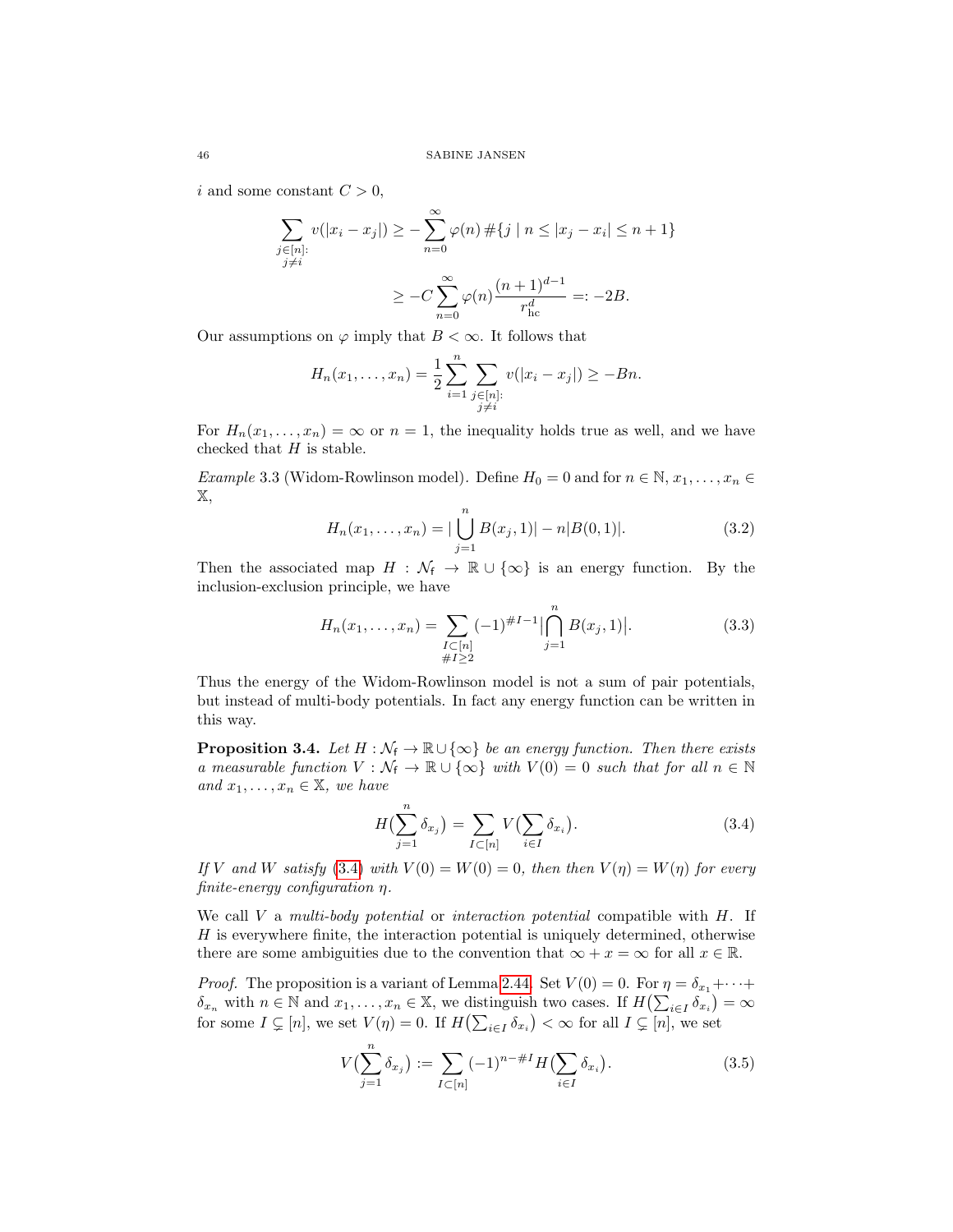If  $H(\delta_{x_1} + \cdots + \delta_{x_n}) < \infty$ , then [\(3.4\)](#page-45-0) is proven as in Lemma [2.44.](#page-32-1) If  $H(\delta_{x_1} + \cdots + \delta_{x_n})$  $\delta_{x_n}$  =  $\infty$ , there is at least one subset  $I \subset [n]$  such that  $H(\sum_{i \in I} \delta_{x_i}) = \infty$  and  $H(\sum_{i\in J}\delta_{x_i}) < \infty$  for all  $J \subsetneq I$ . Then  $V(\sum_{i\in I}\delta_{x_i}) = \infty$  and  $(3.4)$  holds true as well.

Next let  $\eta = \sum_{j=1}^n \delta_{x_j} \in \mathcal{N}_{\mathsf{f}}$  be a finite-energy configuration and  $V, W$  two multibody potentials compatible with  $H$ . Proceeding as in Lemma [2.44,](#page-32-1) one checks that both  $V(\eta)$  and  $W(\eta)$  are equal to the right-hand side of [\(3.5\)](#page-45-1), which shows  $V(\eta) = W(\eta).$ 

A particularly simple class of energy functions and interaction potentials is the following.

# Definition 3.5.

- (a) An interaction potential V has finite range if for some  $R \geq 0$ , we have  $V(\eta) = 0$  whenever diam $(S_{\eta}) > R$ .
- (b) An energy function has finite range if it has a compatible interaction potential V with finite range.

For example, the energy of the Widom-Rowlinson model has finite range. For rotationally invariant pair potentials  $v(r)$  as in Example [3.2,](#page-44-0) if v has bounded support supp  $v \subset [0, R]$ , then the interaction has finite range.

From now on we assume that we are given an interaction potential  $V$  and that  $H$ is the energy function associated with it (note that the stability condition imposes conditions on  $V$ ).

3.2. Boundary conditions. Next we introduce a notion of energy in a bounded volume with boundary conditions, which is needed to deal with Gibbs measures in infinite volume. Fix  $\Delta \in \mathcal{X}_b$ . We want to define a function

$$
H_{\Delta}: \mathcal{N}_{\Delta} \times \mathcal{N} \to \mathbb{R} \cup \{\infty\}, \quad (\eta, \gamma) \mapsto H_{\Delta}(\eta \mid \gamma),
$$

with  $H_{\Delta}(\eta \mid \gamma)$  the energy of  $\eta$  given the boundary condition  $\gamma$ . If  $\gamma$  is a finite configuration with  $H(\gamma_{\mathbb{X}\setminus\Delta}) < \infty$ , we define

<span id="page-46-0"></span>
$$
H_{\Delta}(\eta \mid \gamma) := H(\eta + \gamma_{\mathbb{X}\backslash \Delta}) - H(\gamma_{\mathbb{X}\backslash \Delta}). \tag{3.6}
$$

Clearly

$$
H_{\Delta}(0 \mid \gamma) = 0, \quad H_{\Delta}(\eta \mid 0) = H(\eta), \quad H_{\Lambda}(\eta \mid \gamma) = H_{\Lambda}(\eta \mid \gamma_{\mathbb{X} \backslash \Delta}).
$$

Furthermore,

$$
H_{\Delta}\left(\sum_{i=1}^{n} \delta_{x_i} \mid \sum_{i=n+1}^{n+k} \delta_{y_j}\right) = \sum_{\substack{I \subset [n+k] \\ I \cap [n] \neq \emptyset}} V\left(\sum_{i \in I \cap [n]} \delta_{x_i} + \sum_{i \in I \setminus [n]} \delta_{y_i}\right) \tag{3.7}
$$

for all  $n \in \mathbb{N}$ ,  $k \in \mathbb{N}_0$ ,  $x_1, \ldots, x_n \in \Delta$ , and  $y_{n+1}, \ldots, y_{n+k} \in \mathbb{X} \setminus \Delta$  with  $H(\delta_{y_{n+1}} +$  $\cdots + \delta_{y_n}$  <  $\infty$  and  $k \in \mathbb{N}_0 \cup \{\infty\}$ . Thus  $H_{\Delta}(\eta | \gamma)$  collects all interactions of points in  $\eta$  and  $\gamma_{\mathbb{X}\setminus\Delta}$  that involve at least one particle from  $\eta$  and discards interactions between particles of  $\gamma_{\mathbb{X}\setminus\Delta}$ .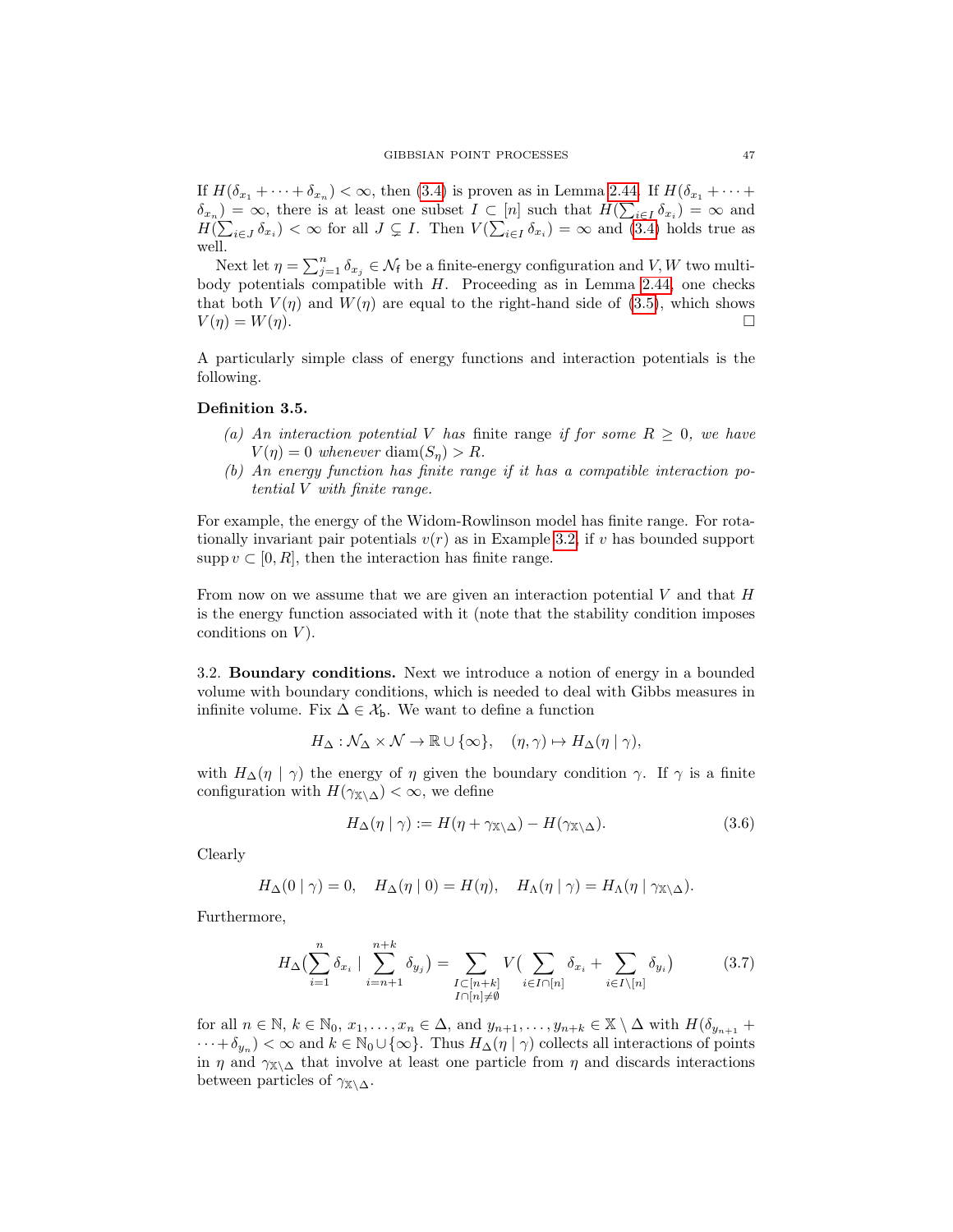Eq. [\(3.6\)](#page-46-0) allows us to extend the definition of the conditional energy as follows. Let  $\eta \in \mathcal{N}_{\Delta}, \gamma \in \mathcal{N}$ . Write

$$
\eta = \sum_{j=1}^n \delta_{x_j}, \quad \gamma_{\mathbb{X} \setminus \Delta} = \sum_{j=n+1}^{n+k} \delta_{y_j}
$$

with  $n \in \mathbb{N}_0$ ,  $k \in \mathbb{N}_0 \cup \{\infty\}$  and the convention  $\eta = 0$  if  $n = 0$  and  $\gamma = 0$  if  $k = 0$ . Write  $\sum'$  for the sum over subsets I such that  $I \subset [n+k]$  if  $k \in \mathbb{N}$ , and  $I \subset \mathbb{N}$ ,  $#I < \infty$  if  $k = \infty$ . We set

$$
H_{\Delta}(\eta \mid \gamma) = \sum_{I \cap [n] \neq \emptyset} 'V \left( \sum_{i \in I \cap [n]} \delta_{x_i} + \sum_{i \in I \setminus [n]} \delta_{y_i} \right) \tag{3.8}
$$

if the sum is absolutely convergent, and  $\infty$  otherwise. The extended function  $H_{\Delta}: \mathcal{N}_{\Delta} \times \mathcal{N} \to \mathbb{R} \cup \{\infty\}$  satisfies [\(3.2\)](#page-46-0) as well.

Suppose that V has finite range  $R > 0$ . Fix  $\Delta \in \mathcal{X}_{\mathsf{b}}$  and let

$$
\Delta_R = \{ x \in \mathbb{X} \mid \text{dist}(x, \Delta) \le R \}.
$$

Then for all  $\eta \in \mathcal{N}_{\Delta}$  and  $\gamma \in N$ , we have

$$
H_{\Delta}(\eta \mid \gamma) = H_{\Delta}(\eta \mid \gamma_{\Delta_R}).
$$

3.3. Grand-canonical Gibbs measure. Remember that we are given a locally finite reference measure  $\lambda$  on  $\mathbb{X}$  (e.g., Lebesgue measure on  $\mathbb{X} = \mathbb{R}^d$ ).

**Definition 3.6.** Fix  $\beta$ ,  $z > 0$  and a non-empty set  $\Lambda \in \mathcal{X}_{\mathbf{b}}$ . Let  $\gamma \in \mathcal{N}$ . The grand-canonical partition function with boundary condition  $\gamma$  is

<span id="page-47-0"></span>
$$
\Xi_{\Lambda|\gamma} = \Xi_{\Lambda|\gamma}(\beta, z) = 1 + \sum_{n=1}^{\infty} \frac{z^n}{n!} \int_{\mathbb{X}^n} \exp\left(-\beta H_{\Lambda}(\sum_{j=1}^n \delta_{x_j} \mid \gamma)\right) d\lambda^n(\boldsymbol{x}). \tag{3.9}
$$

For  $\gamma = 0$  (empty boundary conditions), we write  $\Xi_{\Lambda}$  instead of  $\Xi_{\Lambda}$ . The parameters  $\beta$  and z are called inverse temperature and activity, respectively.

Integrals such as [\(3.9\)](#page-47-0) can be cumbersome to write. A more compact form is possible if we introduce a new measure  $\tilde{\lambda}$  on  $\mathcal{N}_{f}$ , defined by

$$
\int_{\mathcal{N}_{\mathsf{f}}} f(\eta) \mathrm{d}\tilde{\lambda}(\eta) = f(0) + \sum_{n=1}^{\infty} \frac{1}{n!} \int_{\mathbb{X}^n} f(\delta_{x_1} + \dots + \delta_{x_n}) \mathrm{d}\lambda^n(\boldsymbol{x}) \tag{3.10}
$$

for all non-negative f. When  $\mathbb{X} = \mathbb{R}^d$  and  $\lambda =$  Leb, the measure  $\tilde{\lambda}$  is often called Poisson-Lebesgue measure. Notice that it is not a probability measure—in general, we have  $\lambda(\mathcal{N}_f) = \infty$  whenever  $\lambda(\mathbb{X}) = \infty$ . The grand-canonical partition function can now be rewritten as

$$
\Xi_{\Lambda|\gamma} = \int_{\mathcal{N}_{\Lambda}} z^{N_{\Lambda}(\eta)} e^{-\beta H_{\Lambda}(\eta|\gamma)} d\tilde{\lambda}(\eta).
$$

Notice that for the empty boundary condition,

$$
1 \leq \Xi_{\Lambda} \leq \exp\left(ze^{\beta B}\lambda(\Lambda)\right) < \infty.
$$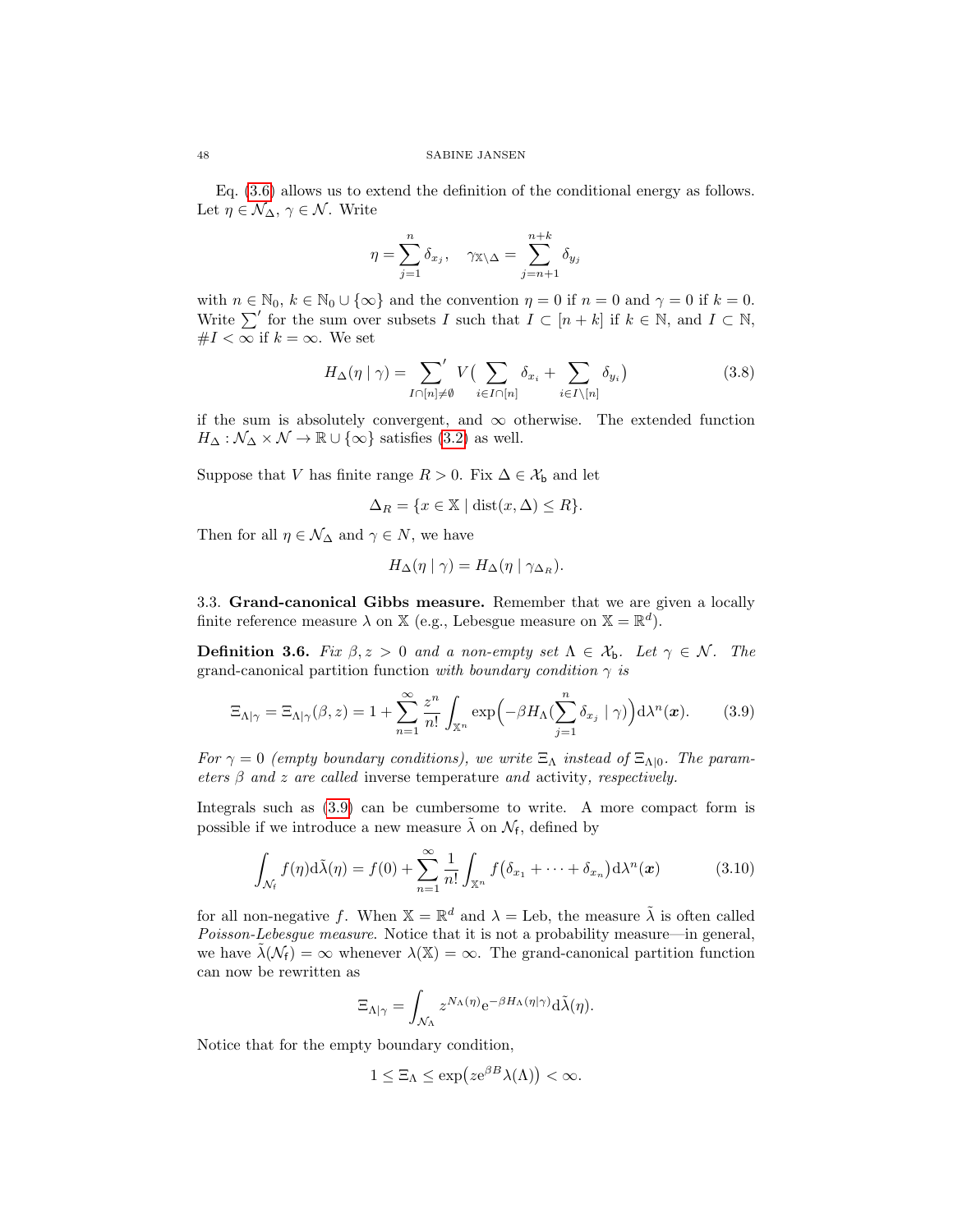**Definition 3.7.** Fix  $\beta$ , z > 0 and a non-empty set  $\Lambda \in \mathcal{X}_{\mathbf{b}}$ . Let  $\gamma \in \mathcal{N}$  with  $\Xi_{\Lambda|\gamma} < \infty$ . The grand-canonical Gibbs measure is the probability measure  $P_{\Lambda|\gamma}$  on  $\mathcal{N}_{\Lambda}$  uniquely defined by the requirement that

$$
\int_{\mathcal{N}_{\Lambda}} f \mathrm{d}P_{\Lambda|\gamma} = \frac{1}{\Xi_{\Lambda|\gamma}} \int_{\mathcal{N}_{\Lambda}} f(\eta) z^{N_{\Lambda}(\eta)} e^{-\beta H_{\Lambda}(\eta|\gamma)} \mathrm{d}\tilde{\lambda}(\eta)
$$

for all measurable  $f : \mathcal{N}_\Lambda \to [0, \infty)$ .

Equivalently,

$$
\int_{\mathcal{N}_{\Lambda}} f \, dP_{\Lambda|\gamma} = \frac{1}{\Xi_{\Lambda|\gamma}} \left( f(0) + \sum_{n=1}^{\infty} \frac{z^n}{n!} \int_{\Lambda^n} f_n(\delta_{x_1} + \dots + \delta_{x_n}) \exp\left(-\beta H_{\Lambda}(\sum_{j=1}^n \delta_{x_j} \mid \gamma)\right) d\lambda^n(x) \right).
$$

Remark. Let  $\mathsf{Q}_{\Lambda}$  be the distribution of the Poisson point process on  $\Lambda$  with intensity measure  $\lambda$  (more precisely,  $\lambda$  restricted to  $\Lambda$ ). The Gibbs measure  $P_{\Lambda|\gamma}$  is absolutely continuous with respect to  $\mathsf{Q}_{\Lambda}$ , with Radon-Nikodým derivative

$$
\frac{\mathrm{d}P_{\Lambda|\gamma}}{\mathrm{d}Q_{\Lambda}}(\eta) = \frac{\mathrm{e}^{\lambda(\Lambda)}}{\Xi_{\Lambda|\gamma}} z^{N_{\Lambda}(\eta)} \mathrm{e}^{-\beta H_{\Lambda}(\eta|\gamma)} =: u(\eta).
$$

The density  $u(\eta)$  has the property that if  $u(\eta) = 0$ , then  $u(\zeta) = 0$  whenever  $\zeta \geq \eta$ . Such densities are called hereditary. In the probabilistic literature, the existence of a hereditary density is sometimes adopted as a definition of Gibbs point processes in finite volume.

3.4. The pressure and its derivatives. The grand-canonical partition function  $\Xi_{\Lambda|\gamma}(\beta, z)$  enters the stage as a rather modest normalization constant. However a much better probabilistic analogy is to view it as a generating function. Indeed, as we explain in this section, taking derivatives with respect to  $\beta$  and z one obtains information on expected values of the energy and particle numbers, variances, etc.

We assume throughout this section that we are given an energy function and a fixed finite reference volume  $\Lambda \in \mathcal{X}_{b}$ . For simplicity we restrict to empty boundary conditions. The finite volume pressure is

$$
p_{\Lambda}(\beta, z) := \frac{1}{\beta \lambda(\Lambda)} \log \Xi_{\Lambda}(\beta, z). \tag{3.11}
$$

Sometimes it is more convenient to work with the chemical potential  $\mu$  instead of the activity  $z = \exp(\beta \mu)$ , so we also define

$$
\bar{p}_{\Lambda}(\beta,\mu) := p_{\Lambda}(\beta, e^{\beta \mu}). \tag{3.12}
$$

Notice that

$$
\frac{\partial \bar{p}_{\Lambda}}{\partial \mu}(\beta, \mu) = z \frac{\partial \beta p_{\Lambda}}{\partial z}(\beta, z) \Big|_{z = \exp(\beta \mu)}.
$$
\n(3.13)

Write  $\langle f \rangle = \int_{\mathcal{N}_{\Lambda}} f dP_{\Lambda}$  for the expected value with respect to the finite volume Gibbs measure.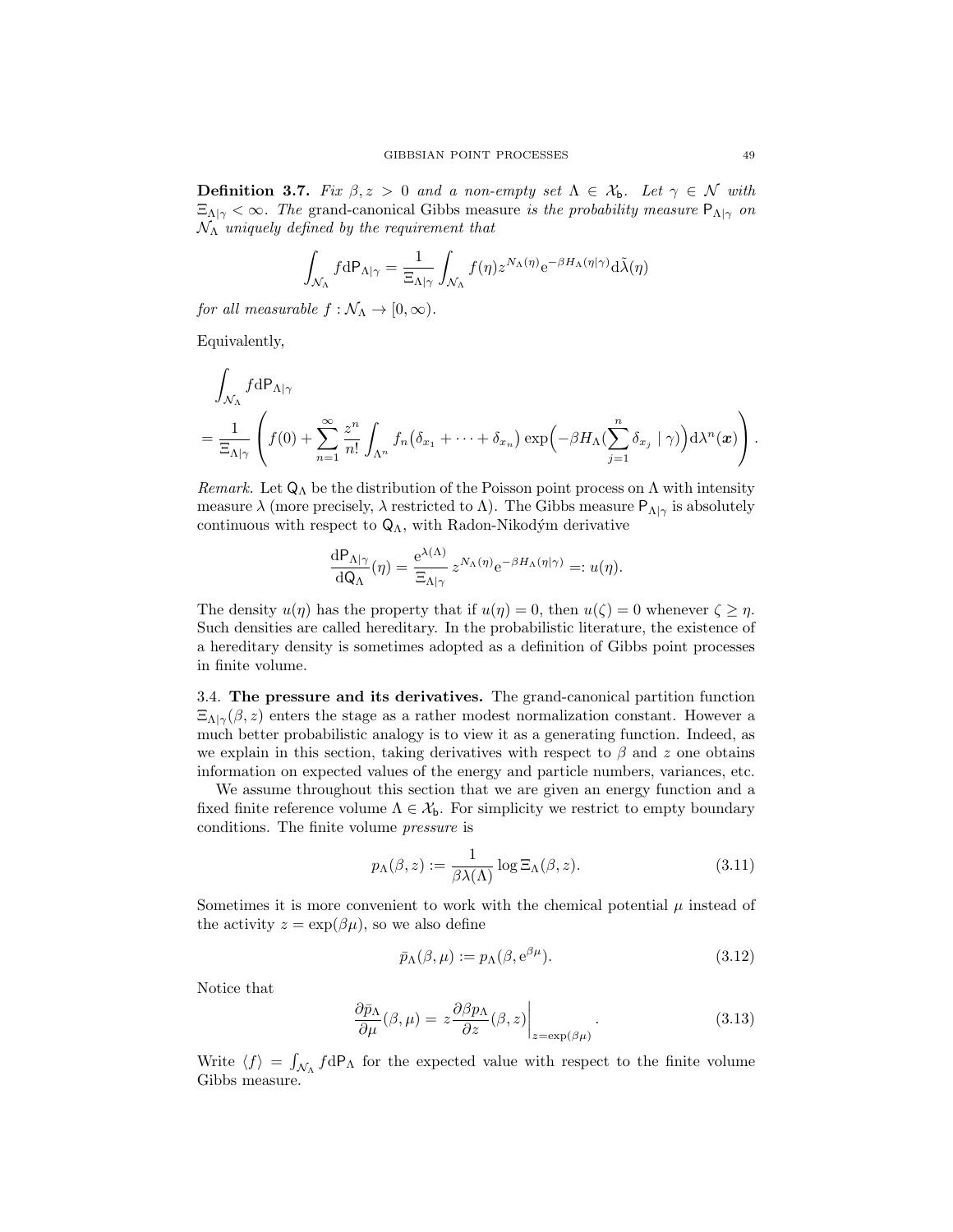<span id="page-49-0"></span>**Proposition 3.8.** Suppose that  $X = \mathbb{R}^d$  and  $\lambda =$  Leb. Then

$$
\frac{\partial}{\partial \beta} \beta p_{\Lambda}(\beta, z) = -\Big\langle \frac{H}{|\Lambda|} \Big\rangle, \qquad \qquad \frac{\partial^2}{\partial \beta^2} \beta p_{\Lambda}(\beta, z) = \Big\langle \frac{(H - \langle H \rangle)^2}{|\Lambda|} \Big\rangle
$$
  

$$
z \frac{\partial}{\partial z} \beta p_{\Lambda}(\beta, z) = \Big\langle \frac{N_{\Lambda}}{|\Lambda|} \Big\rangle, \qquad \qquad \Big(z \frac{\partial}{\partial z}\Big)^2 \beta p_{\Lambda}(\beta, z) = \Big\langle \frac{(N_{\Lambda} - \langle N_{\Lambda} \rangle)^2}{|\Lambda|} \Big\rangle.
$$

For general  $\mathbb X$  and  $\lambda$ , the formulas hold true if we replace  $|\Lambda|$  with  $\lambda(\Lambda)$ .

Example 3.9. For the ideal gas  $(H \equiv 0)$ , we have  $\beta p_{\Lambda}(\beta, z) = z$  and  $\langle \frac{N_{\Lambda}}{|\Lambda|} \rangle = z$ , hence  $\beta p_{\Lambda}(\beta, z) = \langle \frac{N_{\Lambda}}{|\Lambda|} \rangle$ . The reader with knowledge in thermodynamics should recognize the *ideal gas law*  $pV = Nk_BT$ .

*Proof of Proposition [3.8.](#page-49-0)* We treat the case  $\mathbb{X} = \mathbb{R}^d$  and the  $\beta$ -derivatives only, the general case and the  $z$ -derivatives are similar. Let us check first that  $H$  has finite expectation and variance. Fix  $\varepsilon \in (0, \beta/2)$ . In view of  $\exp(\varepsilon|H|) \leq \exp(\varepsilon H)$  +  $\exp(-\varepsilon H)$ , we get

$$
\int_{\mathcal{N}_{\Lambda}} e^{\varepsilon|H|} z^{N_{\Lambda}} e^{-\beta H} d\tilde{\lambda} \leq \Xi_{\Lambda}(\beta + \varepsilon, z) + \Xi_{\Lambda}(\beta - \varepsilon, z) < \infty.
$$

With the inequality  $x \exp(-x) \leq 1/e$  for all  $x > 0$ , we get

$$
|H|^k \leq \frac{1}{(\delta \mathbf{e})^k} \, \mathbf{e}^{\delta k |H|}
$$

for all  $k \in \mathbb{N}$  and  $\delta > 0$ . Choosing  $\delta = \delta(k, \varepsilon, \beta)$  small enough, we find that

$$
\int_{\mathcal{N}_{\Lambda}} |H|^k \mathrm{e}^{\varepsilon|H|} z^{N_{\Lambda}} \mathrm{e}^{-\beta H} \mathrm{d}\tilde{\lambda} < \infty.
$$

for all  $k \in \mathbb{N}_0$ . In particular, all moments of |H| with respect to  $P_\Lambda$  are finite. Next we note that we can exchange differentiation and integration. Indeed for  $t \neq 0$  with  $|t| \leq \varepsilon$ , we have

$$
\frac{1}{t}\Big(\Xi_{\Lambda}(\beta+t,z)-\Xi_{\Lambda}(\beta,z)\Big)=\int_{\mathcal{N}_{\Lambda}}\frac{1}{t}(e^{-tH}-1)z^{N_{\Lambda}}e^{-\beta H}d\tilde{\lambda}.
$$

The integrand on the right-hand side converges pointwise to  $-H \exp(-\beta H)$  as  $t \rightarrow 0$ . Furthermore

$$
\left| \frac{1}{t} (e^{-tH} - 1) \right| = \frac{1}{|t|} \left| \int_0^t H e^{-sH} ds \right| \le |H| e^{\varepsilon |H|}
$$

.

Dominated convergence shows that we can pass to the limit  $t \to 0$  and we get

$$
\frac{\partial}{\partial \beta} \Xi_{\Lambda} = -\int_{\mathcal{N}_{\Lambda}} H z^{N_{\Lambda}(\eta)} e^{-\beta H} d\tilde{\lambda}.
$$

Similar arguments work for the second derivative. It follows that

$$
\frac{\partial}{\partial \beta} \beta p_{\Lambda}(\beta, z) = \frac{1}{|\Lambda|} \frac{1}{\Xi_{\Lambda}} \frac{\partial}{\partial \beta} \Xi_{\Lambda} = -\frac{1}{\Xi_{\Lambda}} \int_{\mathcal{N}_{\Lambda}} \frac{H}{|\Lambda|} z^{N_{\Lambda}} e^{-\beta H} d\tilde{\lambda} = -\left\langle \frac{H}{|\Lambda|} \right\rangle
$$

and

$$
\frac{\partial}{\partial \beta} \beta p_{\Lambda}(\beta, z) = \frac{1}{\Xi_{\Lambda}} \int_{\mathcal{N}_{\Lambda}} \frac{H^2}{|\Lambda|} z^{N_{\Lambda}} e^{-\beta H} d\tilde{\lambda} - \frac{1}{|\Lambda| \Xi_{\Lambda}^2} \left( \int_{\mathcal{N}_{\Lambda}} H z^{N_{\Lambda}} e^{-\beta H} d\tilde{\lambda} \right)^2
$$

$$
= \frac{\langle H^2 \rangle - \langle H \rangle^2}{|\Lambda|} = \left\langle \frac{(H - \langle H \rangle)^2}{|\Lambda|} \right\rangle.
$$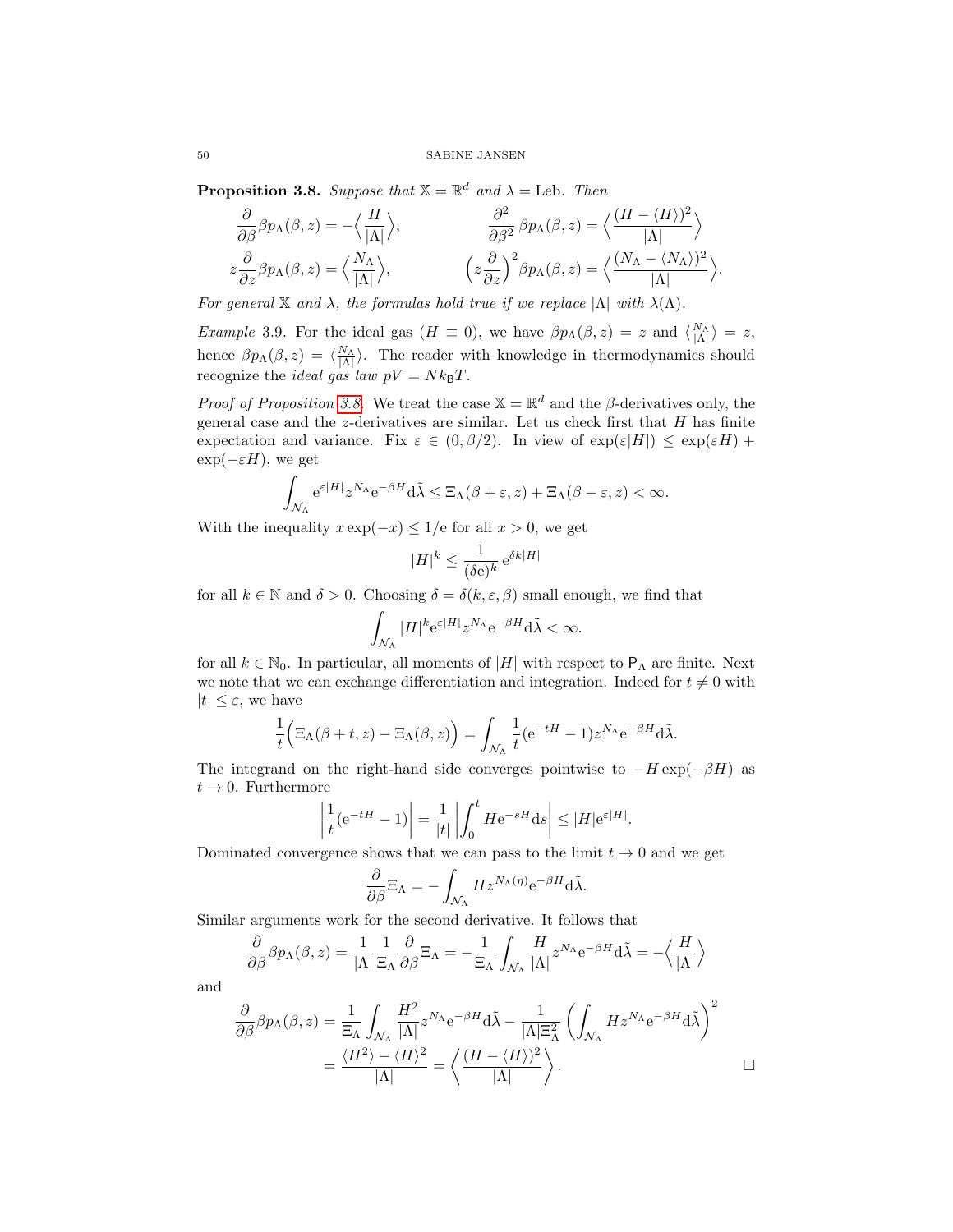Proposition [3.8](#page-49-0) brings in the variances of H and  $N_\Lambda$ . Since variances are always non-negative, we obtain as a first corollary a statement on the monotonicity of the energy and particle densities. Let us make the  $\beta$ , z,  $\Lambda$ -dependence of  $\langle f \rangle$  explicit and write  $\langle f \rangle_{\beta,z,\Lambda}$  instead.

# Corollary 3.10.

- (a) The energy density  $\langle \frac{H}{\vert \Lambda \vert} \rangle_{\beta,z,\Lambda}$  is a monotone increasing function of  $1/\beta$ .
- (b) The particle density  $\langle \frac{N_{\Lambda}}{|\Lambda|} \rangle_{\beta,z,\Lambda}$  is a monotone increasing function of z.

Thus if the temperature increases, the energy increases; and if the activity (or the chemical potential) increases, then the particle density increases.

Functions of a real variable defined on some interval that have a non-negative second derivative are convex, so we have a second corollary on convexity (which one could have checked directly using Hölder's or Jensen's inequality).

## Corollary 3.11.

- (a) The map  $\mathbb{R} \ni \mu \mapsto \bar{p}_{\Lambda}(\beta, \mu)$  is convex, for every  $\beta > 0$ .
- (b) The map  $(0, \infty) \ni \beta \mapsto \beta p_{\Lambda}(\beta, z)$  is convex, for every  $z > 0$ .

Remark. The pressure is analogous to the cumulant generating function

$$
\varphi(t) = \log \mathbb{E}[\exp(tX)]
$$

of real-valued random variable X: Suppose that  $\mathbb{E}[\exp(tX)] < \infty$  for all t in some neighborhood  $(-\varepsilon, \varepsilon)$  of the origin, then

$$
\varphi'(0) = \mathbb{E}[X], \quad \varphi''(0) = \mathbb{E}\big[(X - \mathbb{E}[X])^2\big].
$$

Derivatives at  $t \neq 0$  give the expectation and variance of *tilted* random variables  $\hat{X}_t$ with law  $\mathbb{P}(\hat{X}_t \in B) = \mathbb{E}[\mathbb{1}_B(X) \exp(tX)] / \mathbb{E}[\exp(tX)].$  The cumulant generating function  $\varphi(t)$  is convex.

3.5. Correlation functions. Fix  $\beta$ ,  $z > 0$ ,  $\Lambda \in \mathcal{X}_{\mathsf{b}}$ , and  $\gamma \in \mathcal{N}$  with  $\Xi_{\Lambda|\gamma} < \infty$ . Proceeding as in Proposition [2.32,](#page-27-0) we see that for all  $k \in \mathbb{N}$  and  $\lambda^k$ -almost all  $(x_1, \ldots, x_k) \in \Lambda^k$ ,

<span id="page-50-0"></span>
$$
\rho_k(x_1,\ldots,x_k) = \frac{1}{\Xi_{\Lambda|\gamma}} \sum_{n=0}^{\infty} \frac{z^n}{n!} \int_{\Lambda^n} z^k e^{-\beta H_{\Lambda}(\delta_{x_1} + \cdots + \delta_{x_{k+n}}|\gamma)} d\lambda(x_{k+1}) \cdots d\lambda(x_{k+n}).
$$
\n(3.14)

In statistical mechanics Eq. [\(3.14\)](#page-50-0) is usually adopted as the definition of the correlation function, thus removing indeterminacies on null sets from the definition as a Radon-Nikodým derivative. We adopt this modified definition in the remainder of this section.

We would like to know whether [R](#page-29-0)uelle's bound  $(\mathcal{R}_{\xi})$  holds true. To that purpose we note that  $\rho_k(x_1, \ldots, x_k)$  can be written as an expectation of a certain function with respect to the Gibbs measure  $P_{\Lambda|\gamma}$ : For  $\eta = \sum_{j=1}^k \delta_{x_j} \in \mathcal{N}_f$  and  $\zeta = \sum_{j=k+1}^{k+m} \delta_{x_j} \in \mathcal{N}$  we define, in analogy with  $H_{\Delta}(\eta | \gamma)$ ,

$$
H\left(\sum_{j=1}^k \delta_{x_j}\Big| \sum_{j=k+1}^{k+m} \delta_{x_j}\right) = \sum_{I\cap[k]\neq\varnothing} V\left(\sum_{i\in I} \delta_{x_i}\right)
$$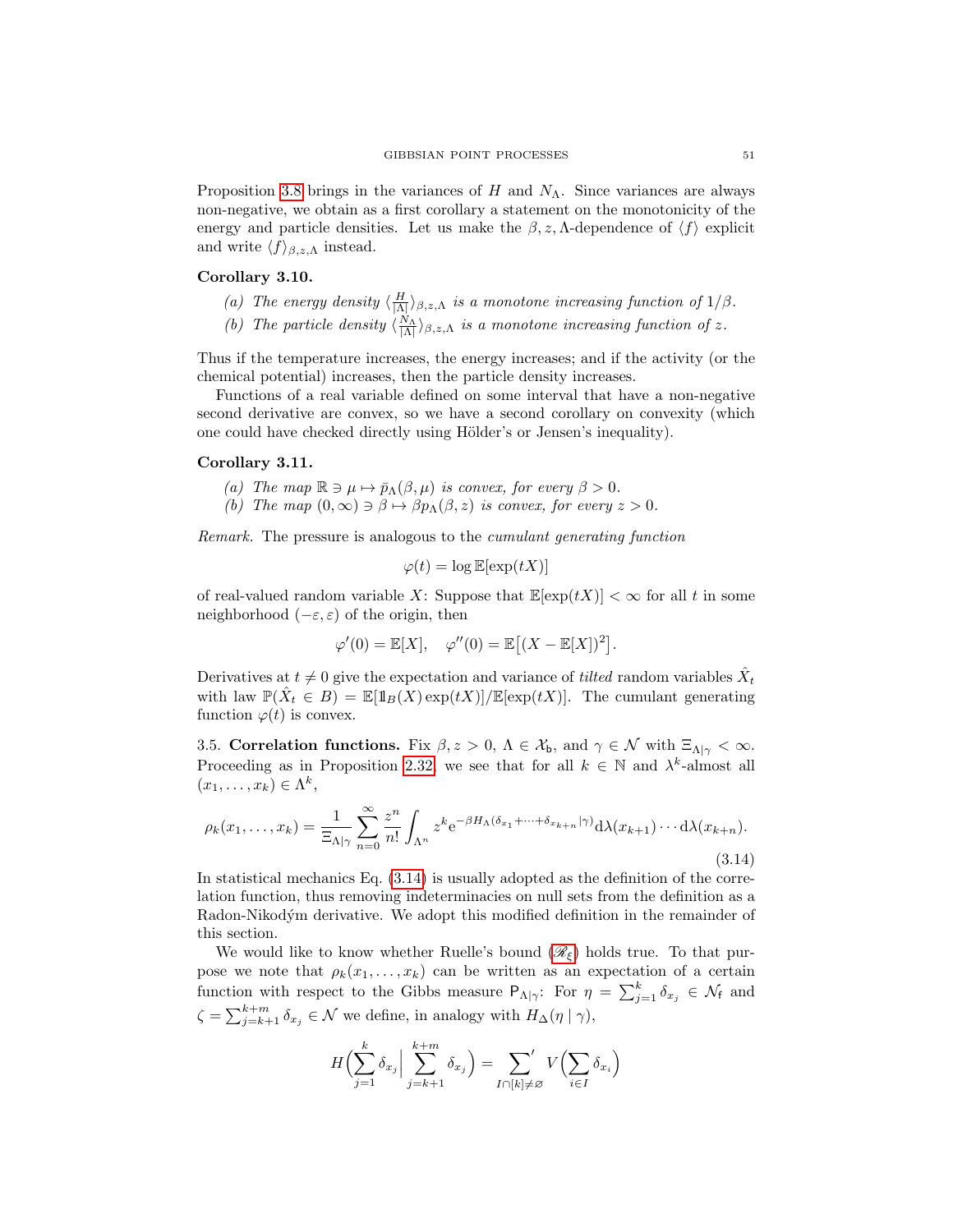if the sum is absolutely convergent, and  $\infty$  otherwise. Again the prime refers to summation over finite subsets of  $[k+m]$  if m is finite and N if m is infinite. If  $\eta$ , are finite configuations with  $H(\zeta) < \infty$ , then

$$
H(\eta \mid \zeta) = H(\eta + \zeta) - H(\zeta).
$$

Notice  $H_{\Delta}(\eta \mid \zeta) = H(\eta \mid \zeta_{\mathbb{X}\setminus \Delta})$ . We observe that for all  $\chi, \eta \in \mathcal{N}_{\Lambda}$  and all  $\gamma \in N$ , we have

$$
H(\chi + \eta \mid \gamma_{\mathbb{X}\backslash \Lambda}) = H(\chi \mid \eta + \gamma_{\mathbb{X}\backslash \Lambda}) + H(\eta \mid \gamma_{\mathbb{X}\backslash \Lambda})
$$

or equivalently,

$$
H_{\Lambda}(\chi + \eta \mid \gamma) = H(\chi \mid \eta + \gamma_{\mathbb{X} \setminus \Lambda}) + H_{\Lambda}(\eta \mid \gamma).
$$

The identity applied to  $\chi = \delta_{x_1} + \cdots + \delta_{x_k}$  and  $\eta = \delta_{x_{k+1}} + \cdots + \delta_{x_n}$  in [\(3.14\)](#page-50-0) yields the following lemma.

**Lemma 3.12.** Let  $\gamma \in \mathcal{N}$  with  $\Xi_{\Lambda|\gamma} < \infty$ . The k-point correlation function satisfies

<span id="page-51-0"></span>
$$
\rho_k(x_1,\ldots,x_k) = \int_{\mathcal{N}_{\Lambda}} z^k e^{-\beta H(\delta_{x_1} + \cdots + \delta_{x_k} |\eta + \gamma_{\mathbb{X}\setminus\Lambda})} dP_{\Lambda|\gamma}(\eta)
$$
(3.15)

for all  $(x_1, \ldots, x_k) \in \Lambda^k$ .

For  $H = 0$ , we recover the expression  $\rho_k = z^k$  from the ideal gas (Poisson point process with intensity measure  $z\lambda$ ). Eq. [\(3.15\)](#page-51-0) replaces this explicit formula when there are non-zero interactions.

**Definition 3.13.** An energy function H is locally stable if for some  $C \geq 0$ , all  $x \in \mathbb{X}$ , and all finite-energy configurations  $\eta \in \mathcal{N}_f$ , we have

$$
H(\eta + \delta_x) - H(\eta) \ge -C.
$$

An interaction potential  $V$  is locally stable if the associated energy function  $H$  is locally stable.

For example, the sum of pair potentials from Example [3.2](#page-44-0) is locally stable. The energy of the Widom-Rowlinson model is strongly stable as well, since for all  $n \geq 1$ and  $x_1, \ldots, x_n$  we have

$$
\left( |\cup_{j=1}^n B(x_j,1)| - n|B(0,1)| \right) - \left( |\cup_{j=1}^{n-1} B(x_j,1)| - (n-1)|B(0,1)| \right) \geq -|B(0,1)|.
$$

The telescope identity

<span id="page-51-1"></span>
$$
H(\delta_{x_1} + \dots + \delta_{x_n}) = \sum_{k=1}^n [H(\delta_{x_1} + \dots + \delta_{x_k}) - H(\delta_{x_1} + \dots + \delta_{x_{k-1}})] \tag{3.16}
$$

shows that local stability implies the stability condition (iii) from Definition [3.1.](#page-44-1) More generally, we have the following:

<span id="page-51-2"></span>**Lemma 3.14.** Suppose that V is locally stable with constant C. Let  $\gamma \in \mathcal{N}$  be such that  $H(\zeta) < \infty$  for all  $\zeta \in \mathcal{N}_f$  with  $\zeta \leq \gamma$ . Then

$$
H(\eta \mid \gamma) \geq -CN_{\mathbb{X}}(\eta)
$$

for all  $\eta \in \mathcal{N}_{f}$ .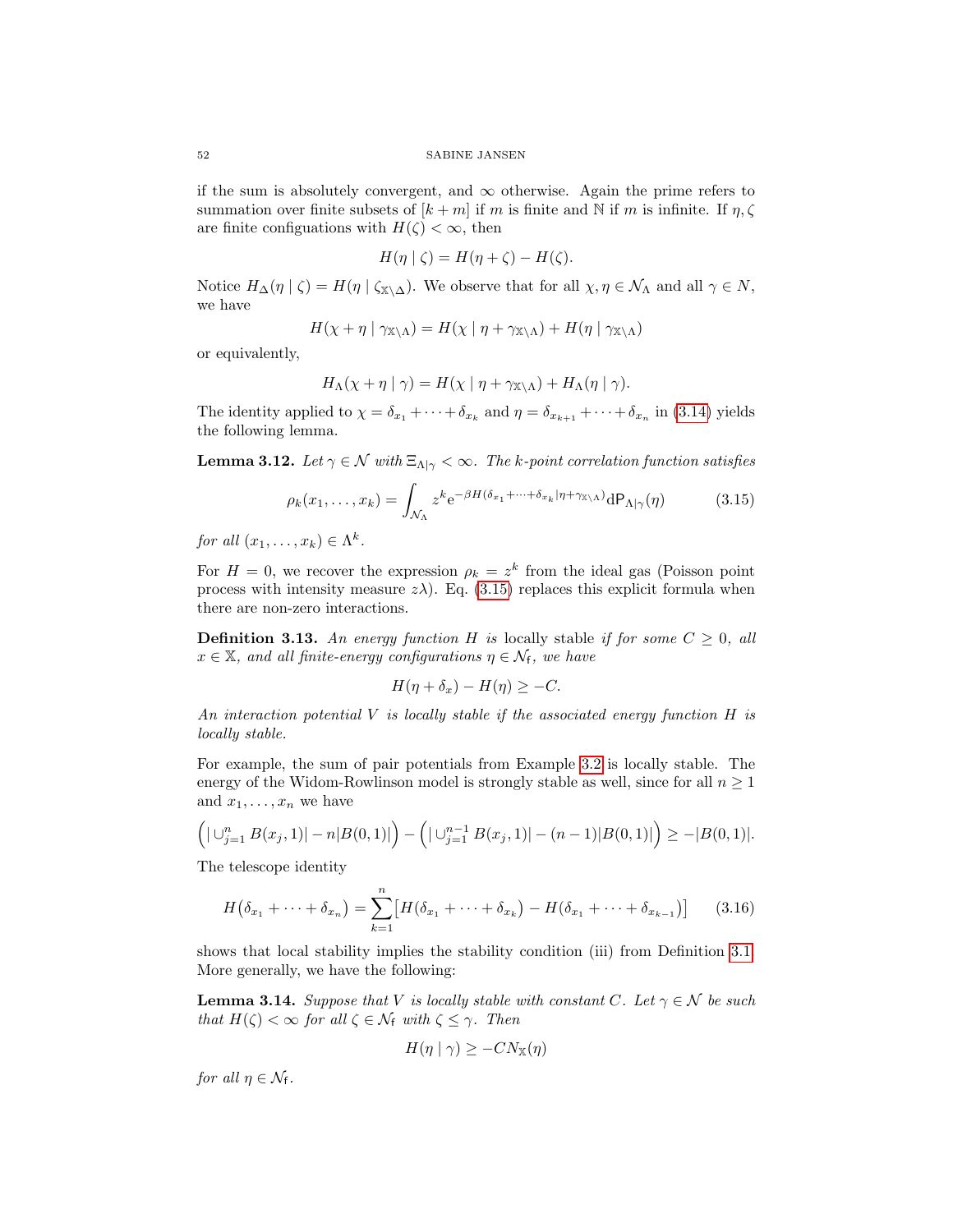*Proof.* If  $H(\eta | \gamma) = \infty$ , there is nothing to prove. If  $H(\eta | \gamma) < \infty$ , set  $\Lambda_n :=$  $B(0, n)$  and observe

$$
H(\eta \mid \gamma) = \lim_{n \to \infty} H(\eta \mid \gamma_{\Lambda_n}).
$$

Since  $\gamma_{\Lambda_n}$  is a finite configuration and smaller than  $\gamma$ , the assumption on  $\gamma$  guarantees  $H(\gamma_n) < \infty$ . A telescope sum analogous to [\(3.16\)](#page-51-1) shows that

$$
H(\eta \mid \gamma_{\Lambda_n}) = H(\eta + \gamma_{\Lambda_n}) - H(\gamma_{\Lambda_n}) \geq -CN_{\mathbb{X}}(\eta).
$$

Passing to the limit  $n \to \infty$ , we obtain the required inequality.

**Proposition 3.15.** Suppose that V is locally stable with constant C. Let  $\gamma \in \mathcal{N}$ be such that  $H(\zeta) < \infty$  for all  $\zeta \in \mathcal{N}_{f}$  with  $\zeta \leq \gamma_{\mathbb{X}\setminus\Delta}$ . Set  $\xi = z \exp(\beta C)$ . Then  $\Xi_{\Lambda|\gamma} < \infty$  and for all  $k \in \mathbb{N}$ , we have  $\rho_k \leq \xi^k$  on  $\Lambda^k$ .

Proof. Lemma [3.14](#page-51-2) implies that

$$
H_{\Lambda}(\eta \mid \gamma) = H(\eta \mid \gamma_{\mathbb{X} \setminus \Lambda}) \geq -CN_{\mathbb{X}}(\eta)
$$

for all  $\eta \in \mathcal{N}_{\Lambda}$ . It follows that  $\Xi_{\Lambda|\gamma} \leq \exp(z e^{\beta C} \lambda(\Lambda)) < \infty$ .

The only relevant contributions to the representations [\(3.14\)](#page-50-0) and [\(3.15\)](#page-51-0) of the correlation function  $\rho_k(x_1,\ldots,x_k)$  come from configurations  $\eta \in \mathcal{N}_\Lambda$  such that  $H(\delta_{x_1} + \cdots + \delta_{x_k} + \eta \mid \gamma_{\mathbb{X}\backslash \Lambda}) < \infty$ . For such configurations, we have  $H(\zeta) < \infty$  for all finite configurations  $\zeta$  with  $\zeta \leq \eta + \gamma_{\mathbb{X}\setminus\Lambda}$ , hence

$$
H(\delta_{x_1} + \cdots + \delta_{x_k} \mid \eta + \gamma_{\mathbb{X} \setminus \Lambda}) = -Ck
$$

by Lemma [3.14.](#page-51-2) We insert the inequality into [\(3.15\)](#page-51-0) and find that  $\rho_k(x_1, \ldots, x_k) \leq$  $z^k$  $\exp(\beta Ck)$ .

Remark. Ruelle's bound can be proven for a broader class of potentials or energies, for example, superstable potentials, see [\[49\]](#page-104-4). Superstability estimates allow for pair potentials  $v(r)$  that do not have a hard core.

## 3.6. Summary.

- The key ingredient to the definition of a Gibbs measure is an energy function H. Energy functions are required to be stable and hereditary, and the vacuum  $\eta = 0$  has zero energy. Every energy function can be written as a sum of pair or multi-body interactions, the associated interaction potential V is essentially unique.
- The grand-canonical Gibbs measure in a finite volume Λ depends, in addition to H, on two positive parameters  $\beta$ ,  $z > 0$ . For empty boundary conditions  $\beta, z, H$  enter the definition of the Gibbs measure in the combination  $z^{N_{\Lambda}} \exp(-\beta H)$ .
- The pressure is proportional to the logarithm of a normalization constant. It is a function of  $\beta$ , z whose partial derivatives encode information on the expected value and variance of the energy and particle number, and it has some convexity properties.
- We have introduced additional functions derived from the energy  $H$ :
	- $H(\eta | \gamma)$  is the sum of the energy of  $\eta$  and the interactions of points in  $\eta$  with points in  $\gamma$ .
	- $-H_{\Lambda}(\eta | \gamma) = H(\eta | \gamma_{\mathbb{X}\setminus\Lambda})$  enters the definition of the Gibbs measure with boundary condition  $\gamma$ .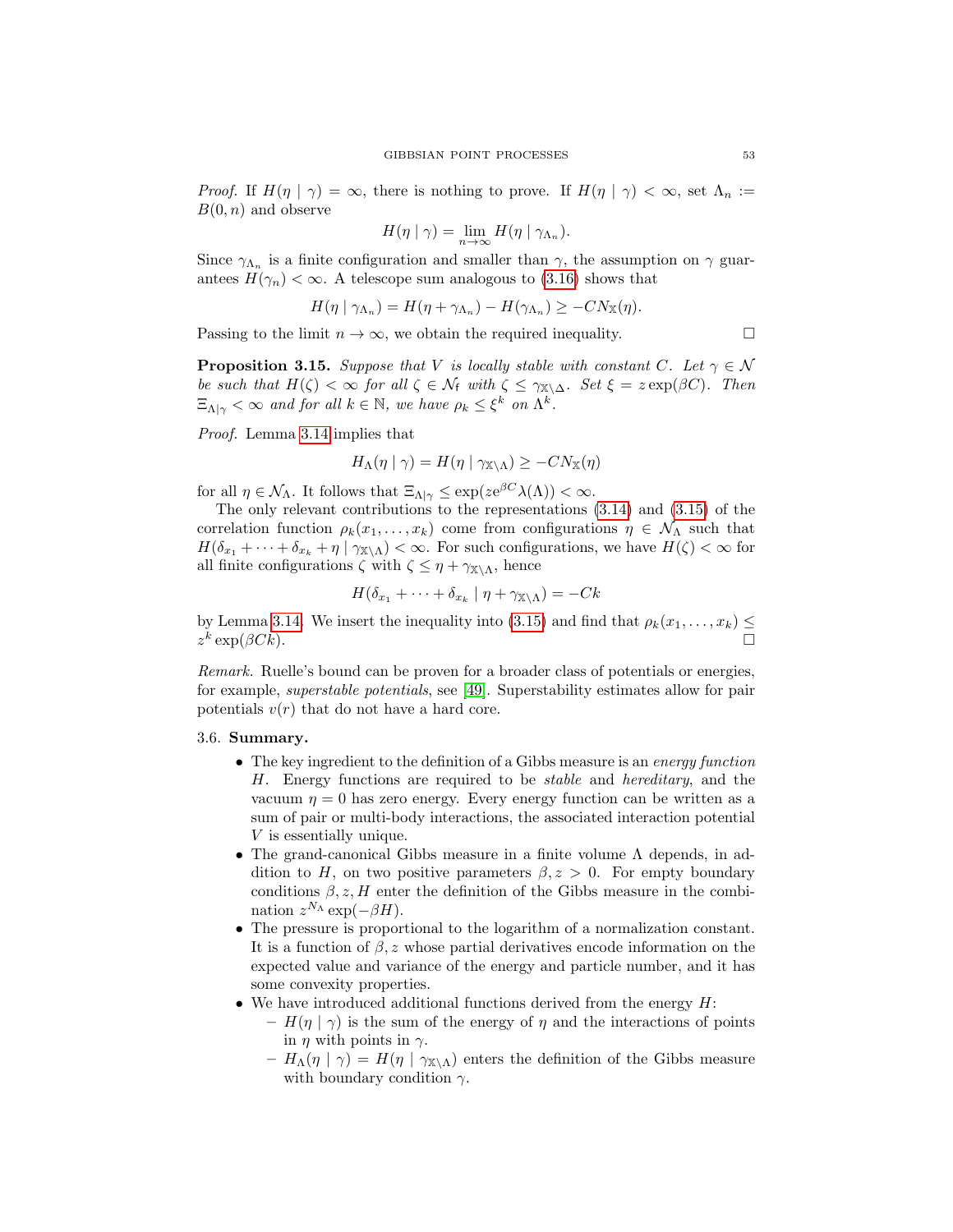#### 54 SABINE JANSEN

• For the ideal gas  $(H = 0)$ , the k-point correlation function is equal to  $z<sup>k</sup>$ . For general H, it is equal to  $z^k$  times the expected value of the exponential of an interaction term. Under additional assumptions on the energy, the correlation functions satisfy [R](#page-29-0)uelle's moment bound  $(\mathcal{R}_{\xi})$ .

## 3.7. Exercises.

*Exercise* 3.1. Fix  $z_1, z_2 > 0$  and  $\Lambda \in \mathcal{X}_b$ . Let  $Z_1, Z_2 : \Omega \to \mathcal{N}_{\Lambda}$  be independent Poisson processes on  $\Lambda$ , defined on some common probability space  $(\Omega, \mathcal{F}, \mathbb{P})$ , with respective intensity measures  $z_1\lambda$ ,  $z_2\lambda$  (or more precisely  $z_j\lambda_\Lambda$  with  $\lambda_\Lambda$  the restriction of  $\lambda$  to  $\Lambda$ ). We may think of points of  $Z_1$  as blue and points of  $Z_2$  as red. Consider the event C that no two points of different colors can have distance  $\leq 1$ . Find a function  $H : \mathcal{N}_{\Lambda} \to \mathbb{R}$  and parameters  $\beta, z > 0$  such that

$$
\mathbb{P}(Z_1 \in A \mid C) = \frac{1}{\Xi} \int_{\mathcal{N}_{\Lambda}} \mathbb{1}_A z^{N_{\Lambda}} e^{-\beta H} d\tilde{\lambda}.
$$

for some normalization constant Ξ.

*Exercise* 3.2. Let  $V, H : \mathcal{N}_f \to \mathbb{R} \cup {\infty}$  with  $V(0) = 0$  and  $H(\delta_{x_1} + \cdots + \delta_{x_n}) =$  $\sum_{I \subset [n]} V(\sum_{i \in I} \delta_{x_i})$ . Suppose that for some  $C \geq 0$  and all  $n \in \mathbb{N}, x_1, \ldots, x_n$ , and  $i_0 \in [n]$ , we have

$$
\sum_{\substack{I \subset [n] \\ I \ni i_0}} \frac{1}{\#I} \ V\Big(\sum_{i \in I} \delta_{x_i}\Big) \ge -C.
$$

Show that  $H$  is an energy function.

*Exercise* 3.3. Fix  $\Lambda \in \mathcal{X}_{b}$ . Let  $Q_{\Lambda}$  be the distribution of a Poisson point process on  $\Lambda$  with intensity measure  $\lambda$  (more precisely,  $\lambda$  restricted to  $\Lambda$ ). Let  $P_{\Lambda}$  be a probability measure on  $\mathcal{N}_{\Lambda}$ . Suppose that  $P_{\Lambda}$  is absolutely continuous with respect to  $Q_{\Lambda}$ , and that it has a Radon-Nikodým derivative  $u = dP_{\Lambda}/dQ_{\Lambda}$  such that

$$
u(\eta) = 0 \Rightarrow \forall x \in \Lambda : u(\eta + \delta_x) = 0.
$$

Show that there exists a function  $H : \mathcal{N}_\Lambda \to \mathbb{R} \cup {\infty}$  that satisfies conditions (i) and (ii) from the definition of energy functions and

$$
u(\eta) = c \exp(-H(\eta))
$$

for some  $c > 0$  and all  $\eta \in \mathcal{N}_{\Lambda}$ .

*Exercise* 3.4. Take  $\mathbb{X} = \mathbb{R}^d$ . Let  $\varphi : \mathbb{R}^d \to \mathbb{R}$  be an absolutely integrable function with

$$
\int_{\mathbb{R}^d} \varphi(x) \mathrm{d} x < 0.
$$

Let  $H_n(x_1,\ldots,x_n) = \sum_{1 \leq i < j \leq n} \varphi(x_i - x_j)$ . Show that we can choose  $\Lambda \in \mathcal{X}_b$  so that for all  $\beta$ ,  $z > 0$ ,

$$
1+\sum_{n=1}^{\infty}\frac{z^n}{n!}\int_{\Lambda^n}e^{-\beta H_n(\boldsymbol{x})}d\boldsymbol{x}=\infty.
$$

Hint: use Jensen's inequality.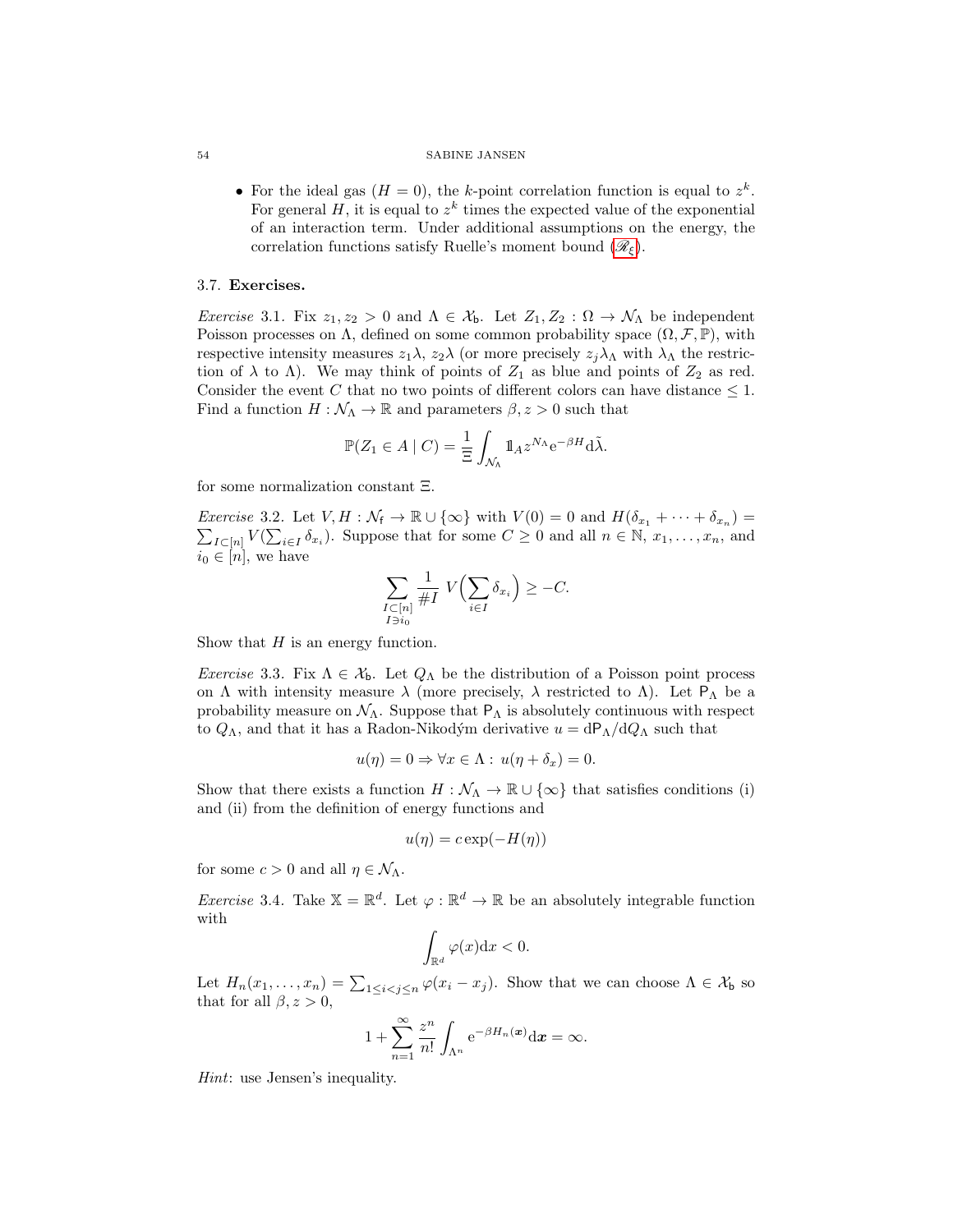# 4. The infinite-volume limit of the pressure

Here we show that the limit  $\lim_{n\to\infty} p_{\Lambda_n}(\beta, z)$  along so-called van Hove sequences  $(\Lambda_n)_{n\in\mathbb{N}}$  exists, and deduce a number of consequences. We specialize to  $\mathbb{X} = \mathbb{R}^d$ ,  $\lambda =$  Leb, and pair potentials  $v(x - y)$  that are either non-negative or are lower regular with a hard core as in Example [3.2.](#page-44-0) As noted earlier, one of the reasons to be interested in the pressure is its analogy with cumulant generating functions. In fact we have, for every  $t \in \mathbb{R}$ ,

$$
\frac{1}{\beta|\Lambda|}\log\mathsf{E}_{\Lambda}^{(\beta,z)}\big[e^{\beta t N_{\Lambda}}\big]=\bar{p}_{\Lambda}(\beta,\mu+t)-\bar{p}_{\Lambda}(\beta,\mu)
$$

where  $z = \exp(\beta \mu)$ . The existence of the infinite-volume limit of the pressure hence translates into pointwise convergence of rescaled cumulant generating functions. We start with a few probabilistic consequences.

4.1. An intermezzo on real-valued random variables. Let  $(X_n)_{n\in\mathbb{N}}$  be sequence of real-valued random variables defined on some probability space  $(\Omega, \mathcal{F}, \mathbb{P}),$ and  $(s_n)_{n\in\mathbb{N}}$  a sequence of positive numbers with  $s_n \to \infty$  as  $n \to \infty$ ; think  $s_n = \beta |\Lambda_n|$  and  $X_n$  a variable whose law is the distribution of  $N_{\Lambda_n}/|\Lambda_n|$  under  $P_{\Lambda}^{(\beta,z)}$  $\Lambda_n^{(\rho,z)}$ , where  $(\Lambda_n)_{n\in\mathbb{N}}$  is a sequence of bounded Borel sets with  $|\Lambda_n|\to\infty$ . Suppose that the pointwise limit

$$
\varphi(t)=\lim_{n\to\infty}\frac{1}{s_n}\log\mathbb{E}\big[\mathrm{e}^{ts_nX_n}\big]\in\mathbb{R}\cup\{\infty\}
$$

exists for all  $t \in \mathbb{R}$ . Then  $\varphi : \mathbb{R} \to \mathbb{R} \cup {\infty}$  is a convex function with  $\varphi(0) = 0$ . Therefore its effective domain  $D := \{t \in \mathbb{R} \mid \varphi(t) < \infty\}$  is non-empty and convex; let us assume that it has non-empty interior and that  $0 \in$  Int  $(D)$ . By general facts on convex functions,  $\varphi$  is continuous in  $Int(D)$  and the left and right derivatives

$$
\varphi'(t\pm) = \lim_{h \searrow 0} \frac{\varphi(t \pm h) - \varphi(t)}{\pm h}
$$

exist for all  $t \in Int(D)$ . Moreover they have the monotonicity property

$$
\varphi'(a-) \le \varphi'(a+) \le \varphi'(b-) \le \varphi'(b+)
$$

for all  $a, b \in \text{Int}(D)$  with  $a < b$ .

<span id="page-54-0"></span>**Proposition 4.1.** Suppose that the pointwise limit  $\varphi(t)$  exists on R and is finite in some neighborhood of the origin. Then:

- (a) If  $\varphi$  is differentiable in 0, then  $X_n \to \varphi'(0)$  in probability.
- (b) More generally, set  $x_{\pm} := \varphi'(0\pm)$ . We have for every  $\delta > 0$ ,

$$
\lim_{n \to \infty} \mathbb{P}\big(X_n \in [x_- - \delta, x_+ + \delta]\big) = 1.
$$

<span id="page-54-1"></span>**Proposition 4.2.** Suppose that the pointwise limit  $\varphi(t)$  exists on R and is finite in some neighborhood of the origin. Then:

- (a) If  $\varphi$  is differentiable in 0, then  $\lim_{n\to\infty} \mathbb{E}[X_n] = \varphi'(0)$ .
- (b) More generally, set  $x_{\pm} = \varphi'(0+)$ . Then

$$
x_- \le \liminf_{n \to \infty} \mathbb{E}[X_n] \le \limsup_{n \to \infty} \mathbb{E}[X_n] \le x_+.
$$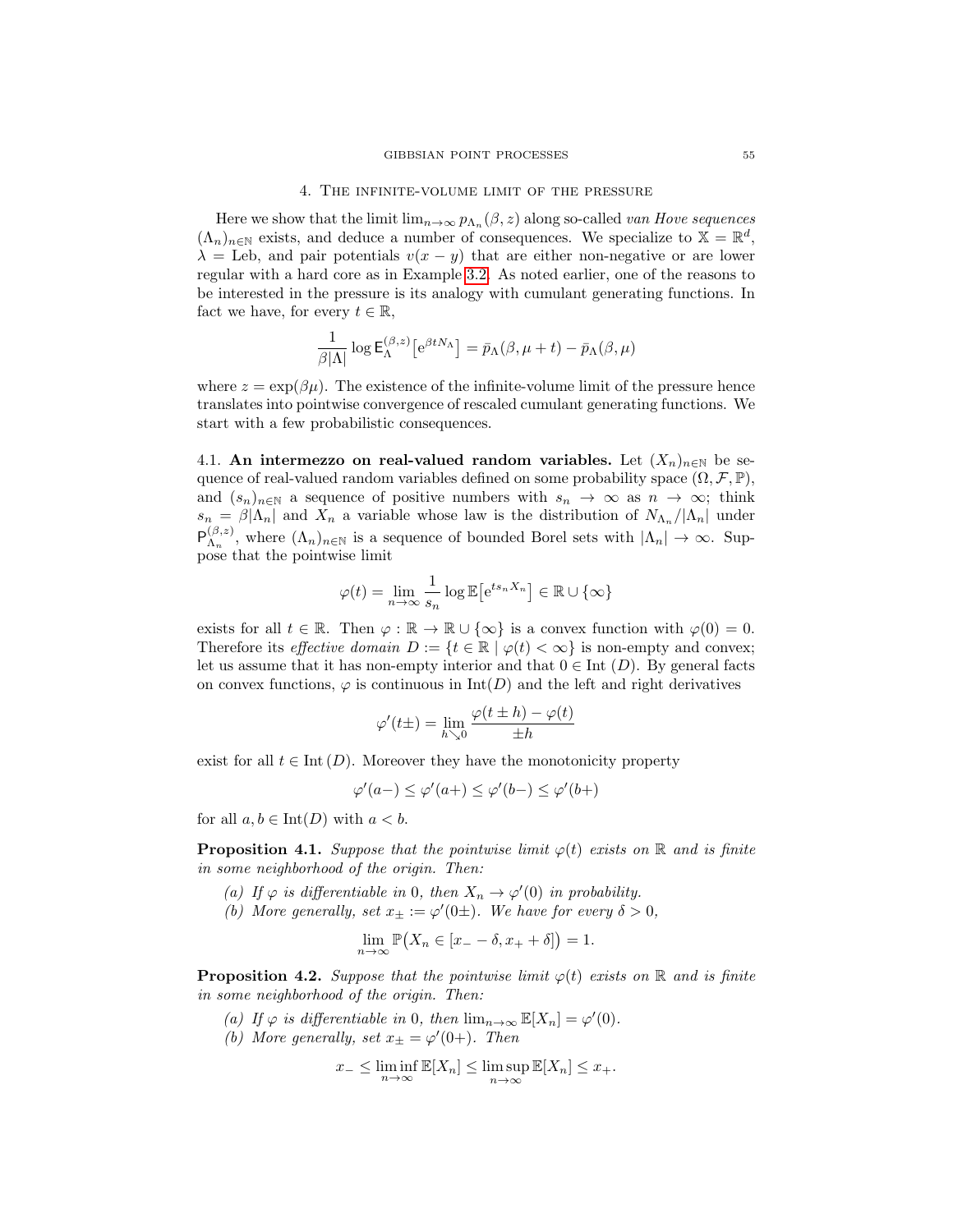*Proof of Proposition [4.1](#page-54-0)* . Fix  $\delta > 0$ . Set  $x_{\pm} := \varphi'(0) \pm \varphi$  and

<span id="page-55-1"></span><span id="page-55-0"></span>
$$
\varphi^*(x) := \sup_{t \in \mathbb{R}} \big( tx - \varphi(t) \big) \qquad (x \in \mathbb{R}).
$$

(The function  $\varphi^* : \mathbb{R} \to \mathbb{R}_+ \cup {\infty}$ ) is the *Legendre transform* of  $\varphi$ .) We show

$$
\limsup_{n \to \infty} \frac{1}{s_n} \log \mathbb{P}\Big(X_n \ge x_+ + \delta\Big) \le -\varphi^*(x_+ + \delta) < 0,\tag{4.1}
$$

$$
\limsup_{n \to \infty} \frac{1}{s_n} \log \mathbb{P}\Big(X_n \le x_- - \delta\Big) \le -\varphi^*(x_- - \delta) < 0. \tag{4.2}
$$

We have, for every  $t > 0$ ,

$$
\mathbb{P}\Big(X_n \ge x_+ + \delta\Big) \le e^{-s_n t [x_+ + \delta]} \mathbb{E}\Big[e^{s_n t X_n}\Big]
$$

hence

$$
\limsup_{n \to \infty} \frac{1}{s_n} \log \mathbb{P}\Big(X_n \geq x_+ + \delta\Big) \leq -\sup_{t > 0} \left(t(x_+ + \delta) - \varphi(t)\right).
$$

Similarly,

$$
\limsup_{n \to \infty} \frac{1}{s_n} \log \mathbb{P}\Big(X_n \leq x_- - \delta\Big) \leq \sup_{t < 0} \left(t(x_+ + \delta) - \varphi(t)\right).
$$

Because of the convexity of  $\varphi$ , we have  $\varphi(t) \geq \varphi(0) + tx_{\pm} = tx_{\pm}$  for all t, hence for  $t < 0$ ,

$$
t(x_+ + \delta) - \varphi(t) \le t\delta < 0 = 0(x_+ + \delta) - \varphi(0).
$$

Therefore

$$
\sup_{t>0} (t(x_+ + \delta) - \varphi(t)) = \sup_{t \in \mathbb{R}} (t(x_+ + \delta) - \varphi(t)) = \varphi^*(x_+ + \delta).
$$

Since

$$
x_{+} + \delta = \delta + \lim_{t \searrow 0} \frac{\varphi(t) - \varphi(0)}{t}
$$

and  $\varphi(0) = 0$ , there exists some  $t > 0$ 

$$
\varphi^*(x_+ + \delta) \ge t_0(x_+ + \delta) - \varphi(t_0) > 0.
$$

Thus we have proven [\(4.1\)](#page-55-0). The proof of [\(4.2\)](#page-55-1) is similar. Part (b) now follows and part (a) is an immediate consequence of part (a).  $\Box$ 

*Proof of Proposition [4.2.](#page-54-1)* Let  $\varphi_n(t) := s_n^{-1} \log \mathbb{E}[\exp(\beta t s_n X_n)]$ . Pick  $\varepsilon > 0$  so that  $\varphi < \infty$  on  $[-\varepsilon, \varepsilon]$ . Taking *n* large enough, we may assume that  $\varphi_n(\pm \varepsilon) < \infty$  hence for all  $t \in [-\varepsilon, \varepsilon],$ 

$$
\mathbb{E}[e^{s_n t |X_n|}] \leq \mathbb{E}[e^{s_n \varepsilon X_n}] + \mathbb{E}[e^{-s_n \varepsilon X_n}] = \varphi_n(\varepsilon) + \varphi_n(-\varepsilon) < \infty.
$$

It follows that  $\varphi_n < \infty$  on  $(-\varepsilon, \varepsilon)$  and, by an argument similar to the proof of Proposition [3.8,](#page-49-0)

$$
\varphi_n'(t) = \frac{1}{s_n} \frac{\mathbb{E}[s_n X_n \exp(s_n t X_n)]}{\mathbb{E}[\exp(s_n t X_n)]}
$$

for all  $t \in (-\varepsilon, \varepsilon)$ . In particular  $\varphi'_n(0) = \mathbb{E}[X_n]$ . Moreover  $\varphi_n$  is convex, hence

$$
\varphi_n(t) \ge \varphi_n(0) + \varphi'_n(0)t.
$$

It follows that for all  $t \in (0, \varepsilon)$ ,

$$
\frac{\varphi(t) - \varphi(0)}{t} = \lim_{n \to \infty} \frac{\varphi'_n(t) - \varphi'_n(0)}{t} \ge \limsup_{n \to \infty} \varphi'_n(0).
$$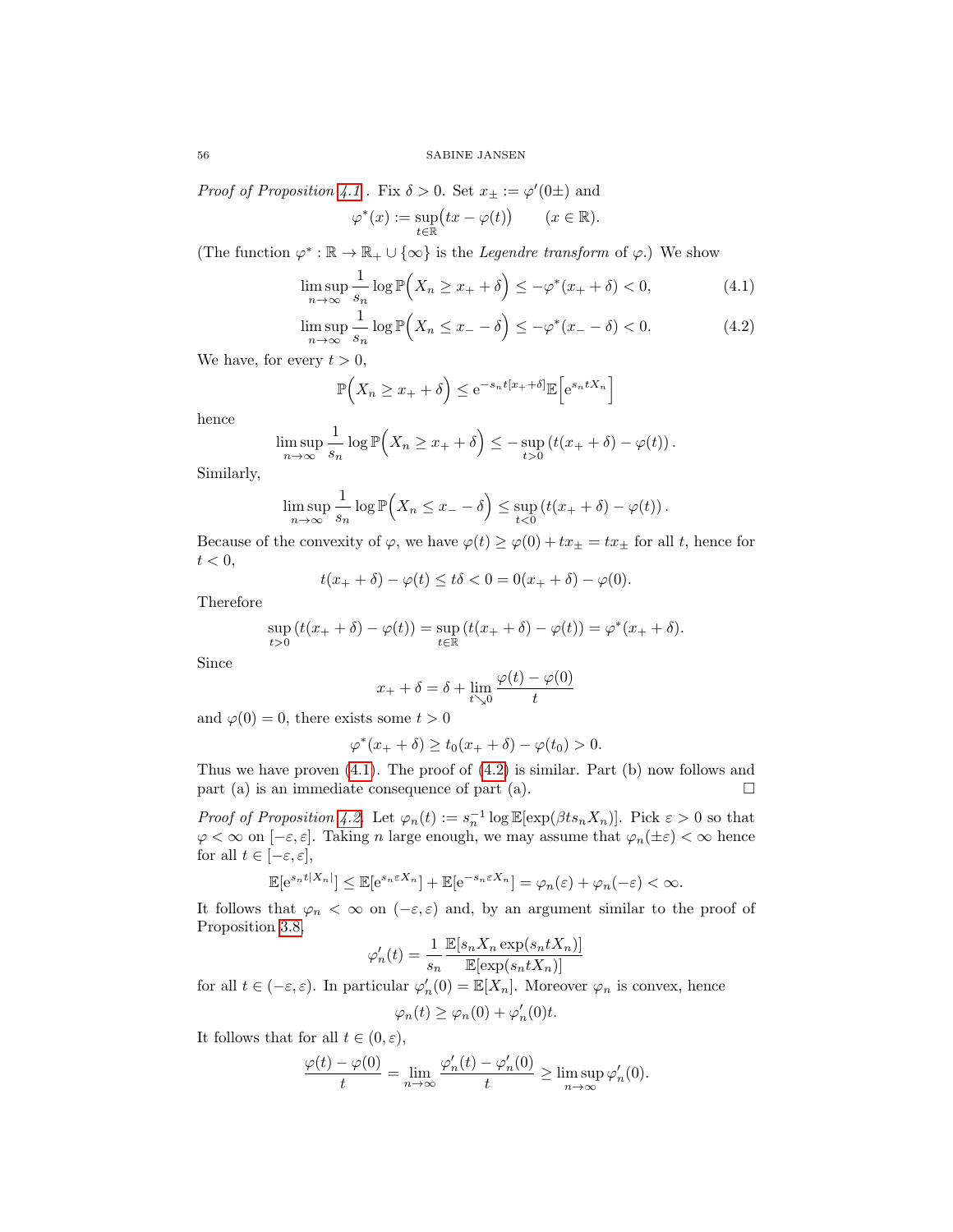Passing to the limit  $t \searrow 0$  we get

$$
\varphi'(0+) \ge \limsup_{n \to \infty} \varphi'_n(0) = \limsup_{n \to \infty} \mathbb{E}[X_n].
$$

Similarly, for every  $t \in (-\varepsilon, 0)$ ,

$$
\frac{\varphi(t)-\varphi(0)}{t}=\lim_{n\rightarrow\infty}\frac{\varphi_n'(t)-\varphi_n'(0)}{t}\leq \liminf_{n\rightarrow\infty}\varphi_n'(0)
$$

hence  $\varphi'(0-) \leq \liminf_{n \to \infty} \mathbb{E}[X_n]$ . This proves the first part of the lemma. If  $\varphi$ is differentiable in 0, then  $\varphi'(0-) = \varphi'(0+) = \varphi'(0)$  and the previous inequalities yield  $\lim_{n\to\infty} \mathbb{E}[X_n] = \varphi'$ (0).

Remark. A close look at the proof shows: if  $f: I \to \mathbb{R}$  is the pointwise limit of a sequence of convex, differentiable functions  $f_n: I \to \mathbb{R}$  in some open interval I and if f is differentiable, then  $f' = \lim_{n \to \infty} f'_n$ .

Next we mention a central limit theorem. For  $t \in \mathbb{C}$  we have  $|\exp(ts_n X_n)| =$  $\exp((\mathrm{Re} t)s_nX_n)$ , so if  $\mathbb{E}[\exp(\pm \varepsilon s_nX_n)] < \infty$ , then  $\mathbb{E}[\exp(ts_nX_n)] \in \mathbb{C}$  is welldefined for all  $t \in \mathbb{C}$  with  $|\text{Re } t| \leq \varepsilon$ . Moreover  $t \mapsto \mathbb{E}[\exp(ts_nX_n)]$  is holomorphic in the open strip  $|\text{Re } t| < \varepsilon$ . Now suppose that  $\mathbb{E}[\exp(ts_n X_n)]$  is non-zero for all t in some open, connected set  $U \subset \mathbb{C}$  containing 0. Then there exists a uniquely defined function  $\varphi_n: U \to \mathbb{C}$  such that  $\varphi_n(0) = 0$ ,  $\varphi_n$  is holomorphic in U, and

<span id="page-56-0"></span>
$$
\mathbb{E}\left[e^{ts_n X_n}\right] = e^{s_n \varphi_n(t)} \qquad (t \in U \subset \mathbb{C}).
$$

$$
\varphi_n(t) = \frac{1}{s_n} \log \mathbb{E}\left[e^{ts_n X_n}\right]. \tag{4.3}
$$

We write

<span id="page-56-3"></span>**Theorem 4.3** (Bryc [\[4\]](#page-103-1)). Suppose that there exists some open neighborhood  $U_{\varepsilon} =$  ${t \in \mathbb{C} \mid |t| < \varepsilon}$  such that (i)  $\mathbb{E}[\exp(ts_n X_n)] \neq 0$  for all  $t \in U_{\varepsilon}$ , and (ii) the pointwise limit

$$
\lim_{n \to \infty} \frac{1}{s_n} \log \mathbb{E} \Big[ e^{ts_n X_n} \Big] \in \mathbb{C}
$$

exists for all  $t \in U_{\varepsilon}$ . Then  $\varphi'(0)$  and  $\sigma^2 := \varphi''(0) \geq 0$  exist, and the distribution of exists for an  $t \in \mathcal{C}_{\varepsilon}$ . Then  $\varphi$  (c) and  $\varphi \to \varphi$  (c)  $\geq \varphi$  exist, and  $\sqrt{s_n}(X_n - \mathbb{E}[X_n])$  converges weakly to the normal law  $\mathcal{N}(0, \sigma^2)$ .

Proof sketch. For  $|t| < \varepsilon$ , let  $\varphi_n(t)$  be as in [\(4.3\)](#page-56-0) and  $\varphi(t) = \lim_{n \to \infty} \varphi_n(t)$ . Fix  $\delta \in (0, \varepsilon/2)$ . As a first step, we show that

<span id="page-56-2"></span>
$$
\sup_{n \in \mathbb{N}} \sup_{\substack{t \in \mathbb{C}: \\ |t| \le \delta}} |\varphi_n(t)| < \infty. \tag{4.4}
$$

By assumption, the sequences  $(\varphi_n(\pm 2\delta))_{n\in\mathbb{N}}$  have finite limits and therefore they are bounded; let  $M > 0$  be a common upper bound for  $|\varphi_n(\pm 2\delta)|, n \in \mathbb{N}$ . Consequently

$$
\frac{1}{s_n} \log \mathbb{E}\Big[e^{2\delta s_n |X_n|}\Big] \le \frac{1}{s_n} \log \mathbb{E}\Big[e^{2\delta s_n X_n} + e^{-2\delta s_n X_n}\Big] \le \frac{1}{s_n} \log 2 + M.
$$

which is bounded. Remembering that Re  $\log f = \log |f|$  for all  $f^5$  $f^5$ , we have for  $|t| \leq 2\delta$ 

$$
\operatorname{Re}\varphi_n(t)=\frac{1}{s_n}\log\big|\mathbb{E}[\mathrm{e}^{ts_nX_n}]\big|\leq \frac{1}{s_n}\log\mathbb{E}[\mathrm{e}^{2\delta s_n|X_n|}]
$$

<span id="page-56-1"></span> ${}^{5}f = \exp(\log f) = \exp(\text{Re}\log f + i\text{Im}\log f)$  yields  $|f| = \exp(\text{Re}\log f)$ .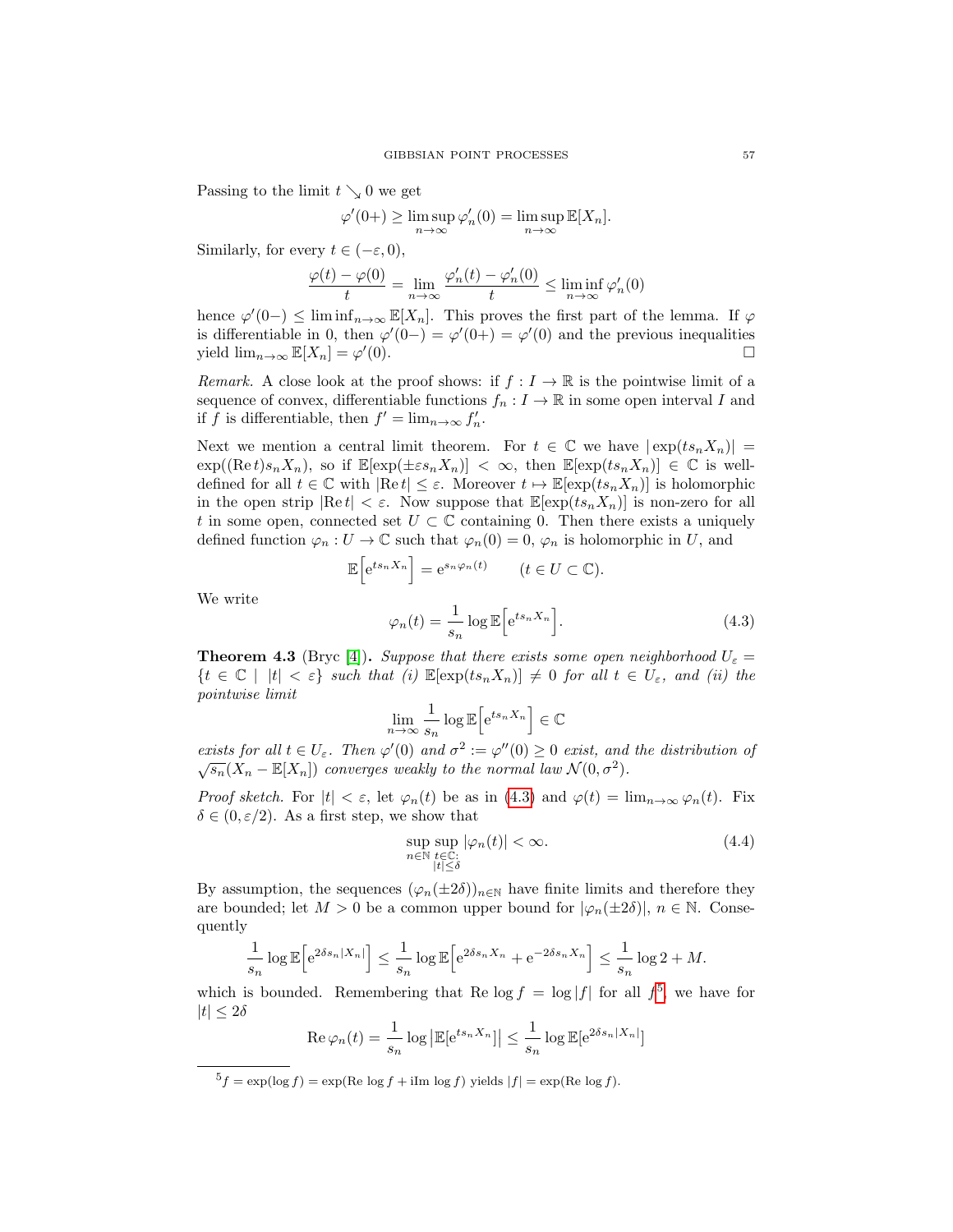hence  $(Re \varphi_n(t))_{n \in \mathbb{N}}$  is uniformly bounded from above in  $B(0, 2\delta)$ . An extra argument is needed for a bound from below. The Borel-Carath´eodory theorem from complex analysis allows us to pass from the real part to the function itself, in a smaller ball, and  $(4.4)$  follows.

In a second step, one notes that the functions  $\varphi_n(t)$  are holomorphic in  $B(0, 2\delta)$ , therefore by general theorems from complex analysis, pointwise convergence and the uniform bound [\(4.4\)](#page-56-2) actually imply uniform convergence of  $\varphi_n$  and its derivatives in  $B(0, \delta/2)$ , moreover the limit function  $\varphi(t)$  is holomorphic and limits and differentiation can be exchanged.

Third, we have for  $|t| \leq \delta \sqrt{s_n/2}$ 

$$
\mathbb{E}\left[e^{t\sqrt{s_n}(X_n - \mathbb{E}[X_n])}\right] = \exp\left(s_n\left(\varphi_n\left(\frac{t}{\sqrt{s_n}}\right) - \varphi'_n(0)\frac{t}{\sqrt{s_n}}\right)\right)
$$
  
\n
$$
= \exp\left(\frac{1}{2}\varphi''(0)t^2 + s_n \sup_{u \in B(0,\delta/2), \atop n \in \mathbb{N}} |\varphi_n^{(3)}(u)|O\left(s_n^{-3/2}\right)\right)
$$
  
\n
$$
\to \exp\left(\frac{1}{2}\varphi''(0)t^2\right).
$$

It follows that

$$
\mathbb{E}\left[e^{\mathrm{i}\tau\sqrt{s_n}(X_n - \mathbb{E}[X_n])}\right] \to \exp\left(-\frac{1}{2}\sigma^2\tau^2\right)
$$

pointwise on  $\mathbb{R}$ . Lévy's continuity theorem then yields the required convergence in distribution.

Theorem [4.3](#page-56-3) provides an incentive for studying the pressure and the partition function at complex activities  $z \in \mathbb{C}$ ; the zeros of the partition functions are related to condition (i) of the theorem.

# 4.2. Existence of the limit of the pressure. For  $\Lambda \in \mathcal{X}_{\mathsf{b}}$  and  $h > 0$ , let

$$
\partial_h \Lambda := \{ x \in \mathbb{R}^d \mid \text{dist}(x, \partial \Lambda) \le h \}
$$

**Definition 4.4.** A sequence  $(\Lambda_n)_{n\in\mathbb{N}}$  of bounded Borel sets is a van Hove sequence if  $|\Lambda_n| \to \infty$  and for all  $h > 0$ ,

$$
\lim_{n \to \infty} \frac{|\partial_h \Lambda_n|}{|\Lambda_n|} = 0.
$$

We specialize to translationally invariant pair interactions

$$
V(\eta) = \begin{cases} v(x - y), & \eta = \delta_x + \delta_y, \\ 0, & N_{\mathbb{X}}(\eta) \neq 2. \end{cases}
$$

The pair potential  $v : \mathbb{R}^d \to \mathbb{R} \cup {\infty}$  has a hard core  $r_{\text{hc}}$  if  $v(x) = \infty$  for  $|x| <$  $r_{\text{hc}}$ , it is lower regular if  $v(x) \geq -\psi(|x|)$  for some monotone decreasing function  $\psi$ :  $\mathbb{R} \to \mathbb{R}_+$  with  $\int_0^\infty r^{d-1} \psi(r) dr < \infty$ , and it is upper regular if  $v(x) \leq \psi(|x|)$ whenever  $|x| \geq b$ , for some  $b > 0$  and  $\psi(r)$  as before. The potential is two-sided regular if it is upper and lower regular.

<span id="page-57-0"></span>**Theorem 4.5.** Let  $X = \mathbb{R}^d$ ,  $\lambda =$  Leb, and V a translationally invariant pair interaction. Assume that the pair potential has a hard core and is two-sided regular. Then the limit

$$
p(\beta, z) = \lim_{n \to \infty} p_{\Lambda_n}(\beta, z) \in \mathbb{R}
$$

exists, for all  $\beta, z > 0$  and every van Hove sequence  $(\Lambda_n)_{n \in \mathbb{N}}$ . Moreover the limit does not depend on the van Hove sequence.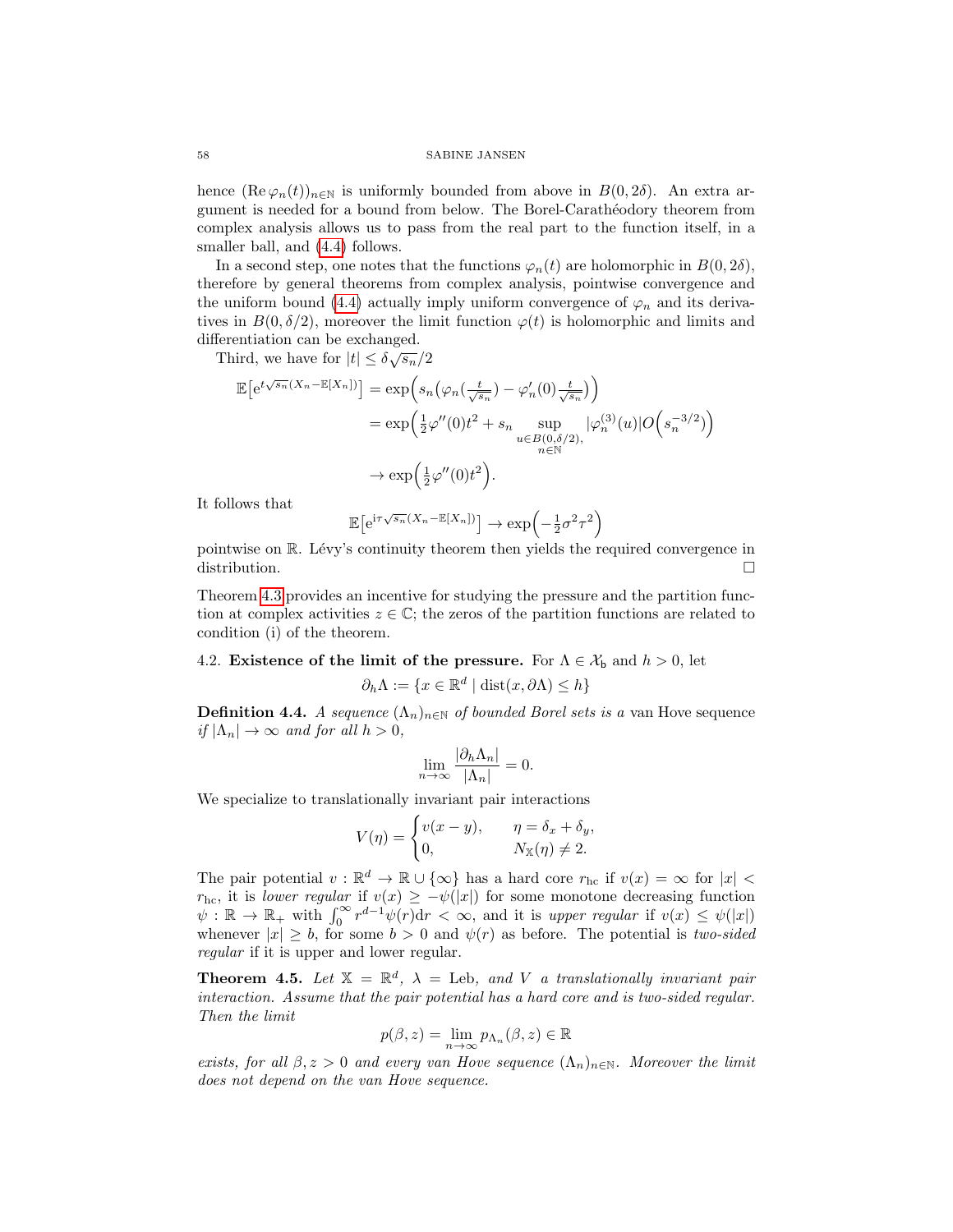By Propositions [4.1](#page-54-0) and [4.2,](#page-54-1) Theorem [4.5](#page-57-0) implies limit theorems for the particle density  $N_{\Lambda_n}/|\Lambda_n|$ . Set

$$
\rho(\beta, z) = z \frac{\partial}{\partial z} \beta p(\beta, z) = \frac{\partial}{\partial \mu} p(\beta, e^{\beta \mu}) \Big|_{\mu = \beta^{-1} \log z}
$$

if the partial derivative exists.

**Corollary 4.6.** Let v be as in Theorem [4.5.](#page-57-0) Fix  $\beta$ ,  $z > 0$ . Suppose that the partial derivative of  $p(\beta, z)$  with respect to z exists. Then for every van Hove sequence  $(\Lambda_n)_{n\in\mathbb{N}}$ , we have

$$
\lim_{n \to \infty} \mathsf{E}^{(\beta, z)}_{\Lambda_n} \left[ \frac{N_{\Lambda_n}}{|\Lambda_n|} \right] = \rho(\beta, z)
$$

and for all  $\varepsilon > 0$ ,

$$
\lim_{n \to \infty} \mathsf{P}_{\Lambda_n}^{(\beta, z)} \left( \left| \frac{N_{\Lambda_n}}{|\Lambda_n|} - \rho(\beta, z) \right| \geq \varepsilon \right) = 0.
$$

If the partial derivative  $\partial_z p(\beta, z)$  does not exist, then in the limit  $n \to \infty$  we only know that the density  $N_{\Lambda_n}/|\Lambda_n|$  concentrates on an interval  $[\rho_-(\beta, z), \rho_+(\beta, z)]$ where  $\rho_{\pm}(\beta, z)$  are the right and left derivatives of  $\bar{p}_{\Lambda}(\beta, \cdot)$  at  $\mu = \beta^{-1} \log z$ ; we leave the precise formulation to the reader. In addition, there are analogous statements for the energy density  $H_{\Lambda}/|\Lambda|$  related to the  $\beta$ -derivatives of  $\beta \mapsto \beta p(\beta, z)$ .

The key ingredient to the proof of the theorem is a form of subadditivity. Remember that if a real-valued sequence  $(a_n)_{n\in\mathbb{N}}$  is sub-additive, i.e.,  $a_{m+n} \le a_m + a_n$  for all  $m, n \in \mathbb{N}$ , then the limit  $\lim_{n \to \infty} a_n/n$  exists in  $\mathbb{R} \cup \{-\infty\}$  and is equal to  $\inf_{\mathbb{N}} (a_n/n)$ . Now, if the pair potential is non-negative and  $\Lambda_1$ ,  $\Lambda_2$  are two disjoint sets, it is not difficult to check that

<span id="page-58-0"></span>
$$
\log \Xi_{\Lambda_1 \cup \Lambda_2} \le \log \Xi_{\Lambda_1} + \log \Xi_{\Lambda_2}.\tag{4.5}
$$

We look first at the limit along cubes

$$
Q_n = [0, 2^n L_0]^d \quad (n \in \mathbb{N}_0)
$$

with fixed  $L_0 > 0$ . For non-negative interactions, the inequality [\(4.5\)](#page-58-0) together with the translational invariance of the interaction leads to the monotonicity

$$
\frac{1}{|Q_{n+1}|}\log \Xi_{Q_{n+1}}\leq \frac{2^d}{|Q_{n+1}|}\log \Xi_{Q_n}=\frac{1}{|Q_n|}\log \Xi_{Q_n}
$$

and the existence of the limit along  $(Q_n)$  follows. For general pair potentials, we need to estimate error terms coming from the interaction between disjoint regions.

Let  $r_{\text{hc}} > 0$  be the hard core of the pair potential, if it has one, and  $r_{\text{hc}} = 0$  if v has no hard core. Set

$$
\mathcal{N}^* := \{ \eta = \sum_{j=1}^{\kappa} \delta_{x_j} \in \mathcal{N} \mid \forall i \neq j : |x_i - x_j| \ge r_{\text{hc}} \}
$$

and  $\mathcal{N}_{\Lambda}^* := \mathcal{N}^* \cap \mathcal{N}_{\Lambda}$ . Let

<span id="page-58-1"></span>
$$
W\left(\sum_{i=1}^{n} \delta_{x_i}; \sum_{j=1}^{n} \delta_{y_j}\right) = \sum_{i=1}^{n} \sum_{j=1}^{n} v(x_i - y_j) \in \mathbb{R} \cup \{\infty\}
$$
 (4.6)

be the interaction between a finite configuration  $\eta = \sum_{j=1}^n \delta_{x_j} \in \mathcal{N}_{f}$  and a possibly infinite configuration  $\gamma = \sum_{j=1}^{\kappa} \delta_{y_j} \in \mathcal{N}^*$ . Proceeding as in Example [3.2,](#page-44-0) one can

.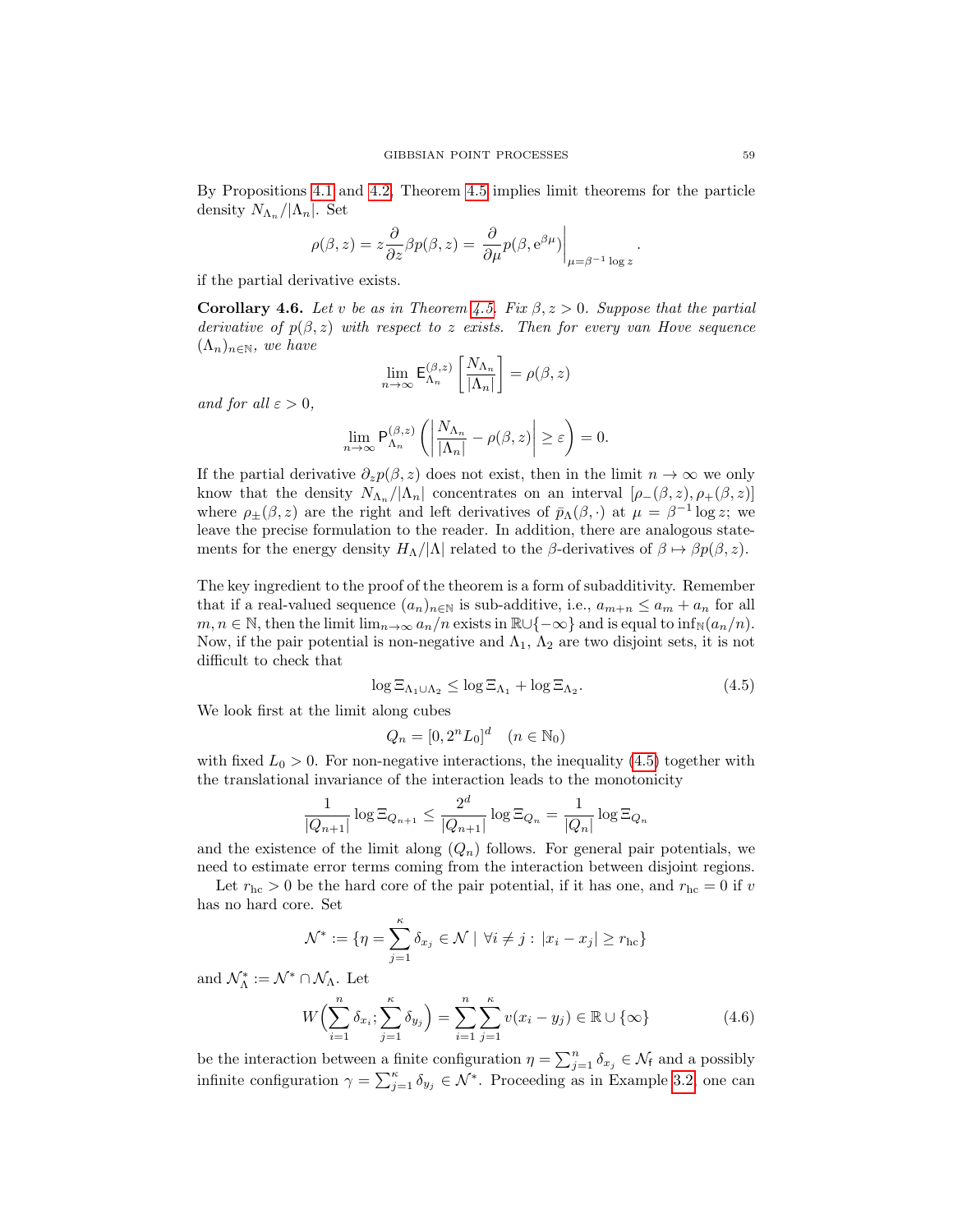check that for non-negative pair potentials or pair potentials with a hard core, we have

<span id="page-59-0"></span>
$$
\sum_{j=1}^{\kappa} v_{-}(x_i; y_j) \le C \tag{4.7}
$$

for some constant  $C$  that depends only on the pair potential  $v$ . As a consequence the sum [\(4.6\)](#page-58-1) is well-defined even if  $\kappa = \infty$ , for all  $\sum_{j=1}^{\kappa} \delta_{y_j} \in \mathcal{N}^*$ .

<span id="page-59-2"></span>**Lemma 4.7.** Assume that  $v$  is non-negative or lower regular with a hard core. Then for every  $\varepsilon > 0$ , there exists a constant  $C_{\varepsilon} \geq 0$  such that for all  $L \geq 1$ , all  $\eta \in \mathcal{N}_{[0,L]^d}^*$  and  $\gamma \in \mathcal{N}^*$ , we have

$$
W(\eta; \gamma_{\mathbb{X}\setminus [0,L]^d}) \ge -C_{\varepsilon}L^{d-1} - \varepsilon L^d.
$$

*Proof.* If  $v$  is non-negative, then  $W$  is non-negative too and the inequality is trivial. If v is lower regular with a hard core, let  $r_{\text{hc}} > 0$  and  $\psi(r)$  be as in Example [3.2.](#page-44-0) Write  $\eta = \sum_{i=1}^n \delta_{x_i}$  and  $\gamma_{\mathbb{X}\backslash{[0,L]^d}} = \sum_{j=1}^k \delta_{y_j}$ . We have  $|x_i - x_j| \ge r_{\text{hc}}$  and  $|y_i - y_j| \ge$  $r_{\text{hc}}$  for all  $i \neq j$ . Fix  $\varepsilon > 0$ . For  $M > 0$ , we split the interaction as

<span id="page-59-1"></span>
$$
W(\eta; \gamma_{\mathbb{X}\backslash [0,L]^d}) = \sum_{i=1}^n \sum_{j=1}^{\kappa} v(|x_i - y_j|) 1_{\{|x_i - y_j| \le M\}} + \sum_{i=1}^n \sum_{j=1}^{\kappa} v(|x_i - y_j|) 1_{\{|x_i - y_j| \ge M\}}.
$$
\n(4.8)

The only points  $x_i$  contributing to the first sum are those that have distance smaller or equal to M to the boundary of the cube  $[0, L]^d$ ; the number of such points is bounded by some constant  $c_1$  times  $ML^{d-1}$ . Each such point contributes an interaction energy larger or equal to  $-C$  with C as in [\(4.7\)](#page-59-0), so altogether the first sum on the right-hand side of [\(4.8\)](#page-59-1) is bounded from below by  $-CMc<sub>1</sub>L<sup>d-1</sup>$ . The second sum is bounded from below by a term of the order of  $-c_2L^d\int_M^{\infty}r^{d-1}\psi(r)\mathrm{d}r$ with  $c_2 > 0$  some constant. It can be made smaller than  $\varepsilon L^d$  if we choose  $M = M_{\varepsilon}$ large enough. We set  $C_{\varepsilon} = -CM_{\varepsilon}c_1L^{d-1}$  and the proof is complete.

<span id="page-59-4"></span>**Lemma 4.8.** Assume that  $v$  is non-negative or lower regular with a hard core. Then for every  $\varepsilon > 0$ , there exists a constant  $C_{\varepsilon} \geq 0$  such that for all  $n, k \in \mathbb{N}_0$ , we have

$$
\Xi_{Q_{n+k}} \leq (\Xi_{Q_k})^{2^{nd}} e^{\beta 2^{nd} [C_{\varepsilon} L_k^{d-1} + \varepsilon L_k^d]}.
$$

*Proof.*  $Q_{n+k}$  is the union of  $2^{kd}$  shifted copies  $Q_k^{(j)}$  $\chi_k^{(j)}$  of  $Q_k$ . For  $\eta \in \mathcal{N}_{Q_{n+k}}$  we decompose

$$
H(\eta)=\sum_{j=1}^{2^{nd}}H(\eta_{Q_n^{(j)}})+\sum_{1\leq i
$$

If  $v$  is non-negative, we deduce

<span id="page-59-3"></span>
$$
\Xi_{Q_{n+k}} \leq \int_{N_{Q_{n+k}}} z^{N_{Q_{n+k}}(\eta)} e^{-\beta \sum_{j=1}^{2^{nd}} H(\eta_{Q_k^{(j)}})} d\tilde{\lambda}(\eta)
$$
  
\n
$$
= \prod_{j=1}^{2^{nd}} \int_{N_{Q_k}} z^{N_{Q_k^{(j)}}} e^{-\beta H} d\tilde{\lambda}
$$
  
\n
$$
= \prod_{j=1}^{2^{nd}} \Xi_{Q_k^{(j)}} = (\Xi_{Q_k})^{2^{nd}}.
$$
\n(4.9)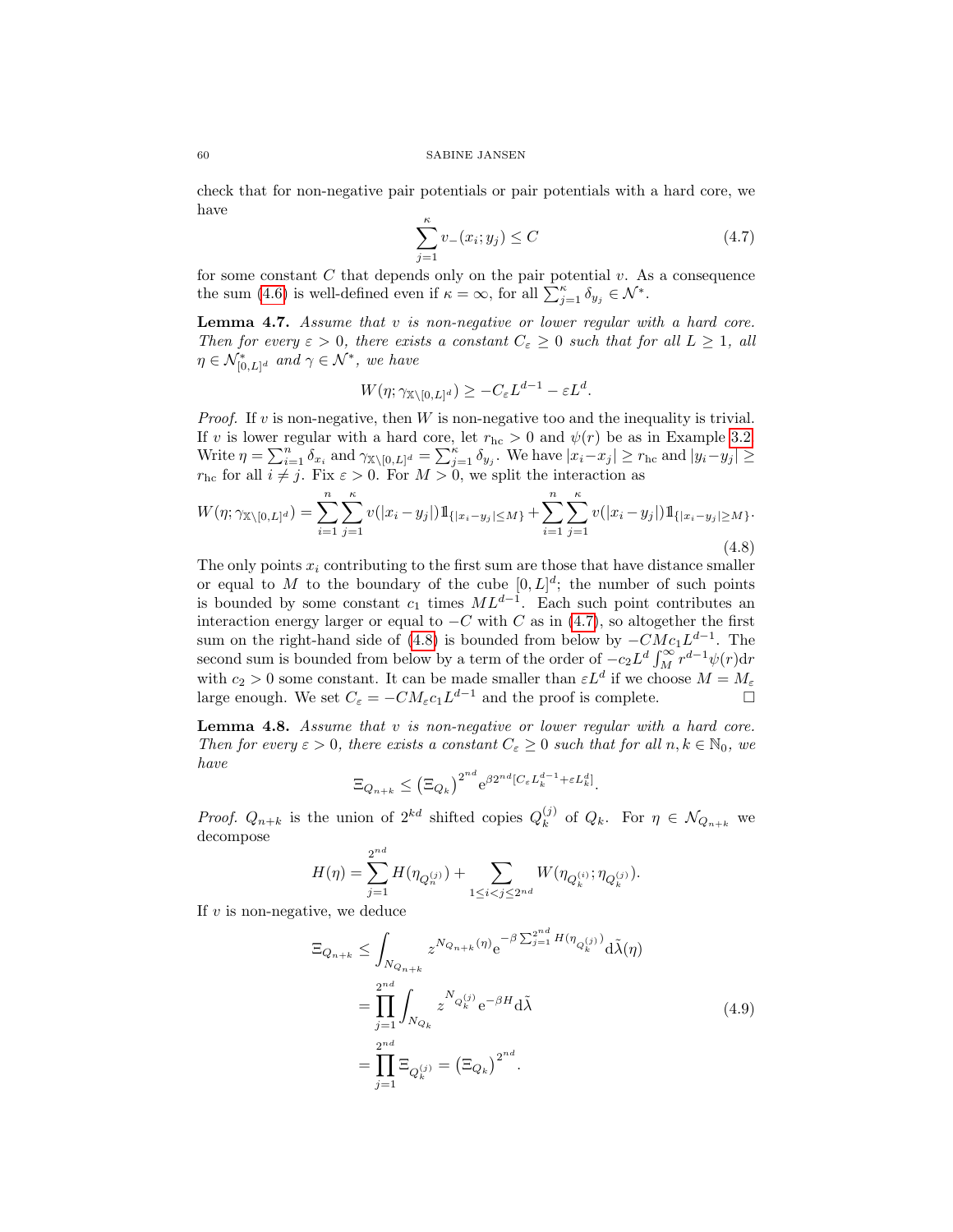If  $v$  is lower regular with a hard core, we note that the only relevant contributions to  $\Xi_{Q_{n+k}}$  come from configurations  $\eta \in \mathcal{N}_{Q_{n+k}}^*$ . For such  $\eta$  we can estimate interactions between sub-cubes  $Q_n^{(j)}$  in a way similar to Lemma [4.7,](#page-59-2) and we find

$$
\sum_{1 \le i < j \le 2^{nd}} W(\eta_{Q_k^{(i)}}; \eta_{Q_k^{(j)}}) \le 2^{nd} (C_{\varepsilon} L_k^{d-1} + \varepsilon L_k)
$$

for every  $\varepsilon > 0$  and some constant  $C_{\varepsilon} \geq 0$ . From here the proof is completed by a chain of inequalities similar to  $(4.9)$ .

Lemma 4.9. Assume that v is non-negative or lower regular with a hard core. The limit

$$
\beta p(\beta, z) = \lim_{n \to \infty} \frac{1}{|Q_n|} \log \Xi_{Q_n} \in [0, \infty)
$$

exists.

*Proof.* Fix  $\varepsilon > 0$  and let  $C_{\varepsilon} \geq 0$  be as in Lemma [4.8.](#page-59-4) Keeping in mind that  $L_{n+k}=2^nL_k$  and  $\vert Q_{n+k}\vert=2^{nd}\vert Q_k\vert,$  we have

$$
\frac{1}{|Q_{n+k}|}\log \Xi_{Q_{n+k}} \leq \frac{1}{|Q_k|}\log \Xi_{Q_k} + \beta \Big(\frac{C_{\varepsilon}}{L_k} + \varepsilon\Big).
$$

We take the limit  $m = n + k \rightarrow \infty$  and deduce

$$
\limsup_{m \to \infty} \frac{1}{|Q_m|} \log \Xi_{Q_m} \le \frac{1}{|Q_k|} \log \Xi_{Q_k} + \beta \Big( \frac{C_{\varepsilon}}{L_k} + \varepsilon \Big).
$$

Next we take the limit  $k \to \infty$  and get

 $1$ 

$$
\limsup_{m \to \infty} \frac{1}{|Q_m|} \log \Xi_{Q_m} \le \liminf_{k \to \infty} \frac{1}{|Q_k|} \log \Xi_{Q_k} + \beta \varepsilon.
$$

Finally the limit  $\varepsilon \searrow 0$  shows that

$$
\limsup_{m \to \infty} \frac{1}{|Q_m|} \log \Xi_{Q_m} \le \liminf_{k \to \infty} \frac{1}{|Q_k|} \log \Xi_{Q_k}
$$

which shows that the limsup and the liminf have to be equal, and the limit  $\beta p(\beta, z)$ exists. It is a non-negative finite number because of the bound  $1 \leq \Xi_{\Lambda} \leq \exp(z e^{\beta B} |\Lambda|)$ .  $\Box$ 

*Proof of Theorem [4.5.](#page-57-0)* The main idea is to approximate domains  $\Lambda$  by unions of cubes. For  $\mathbf{k} \in \mathbb{Z}^d$  and  $a > 0$ , let  $Q(\mathbf{k}, a) = [k_1 a, (k_1 + 1)a) \times \cdots \times [k_d a, (k_d + 1)a]$ . For  $\Lambda \in \mathcal{X}_{\mathsf{b}}$ , let

$$
N^{-}(\Lambda, a) := \#\{\mathbf{k} \in \mathbb{Z}^d \mid Q(\mathbf{k}, a) \subset \Lambda\}
$$
  

$$
N^{+}(\Lambda, a) := \#\{\mathbf{k} \in \mathbb{Z}^d \mid Q(\mathbf{k}, a) \cap \Lambda \neq \varnothing\}.
$$

Note

$$
\bigcup_{\substack{\pmb k\in\mathbb Z^d:\\Q(\pmb k,a)\subset\Lambda}} Q(\pmb k,a)\subset\Lambda\subset\bigcup_{\substack{\pmb k\in\mathbb Z^d:\\Q(\pmb k,a)\cap\Lambda\neq\varnothing}} Q(\pmb k,a)
$$

Write  $\Lambda^{-}(a)$  and  $\Lambda^{+}(a)$  for the previous unions of cubes, so that  $\Lambda^{-}(a) \subset \Lambda \subset$  $\Lambda^+(a)$ . If  $x \in \Lambda^+(a) \setminus \Lambda^-(a)$ , then  $dist(x, \partial \Lambda) \leq \sqrt{d}a$ . It follows that along every van Hove sequence,

$$
\lim_{n \to \infty} \frac{|\Lambda_n^+(a) \setminus \Lambda_n^-(a)|}{|\Lambda_n|} \to 0.
$$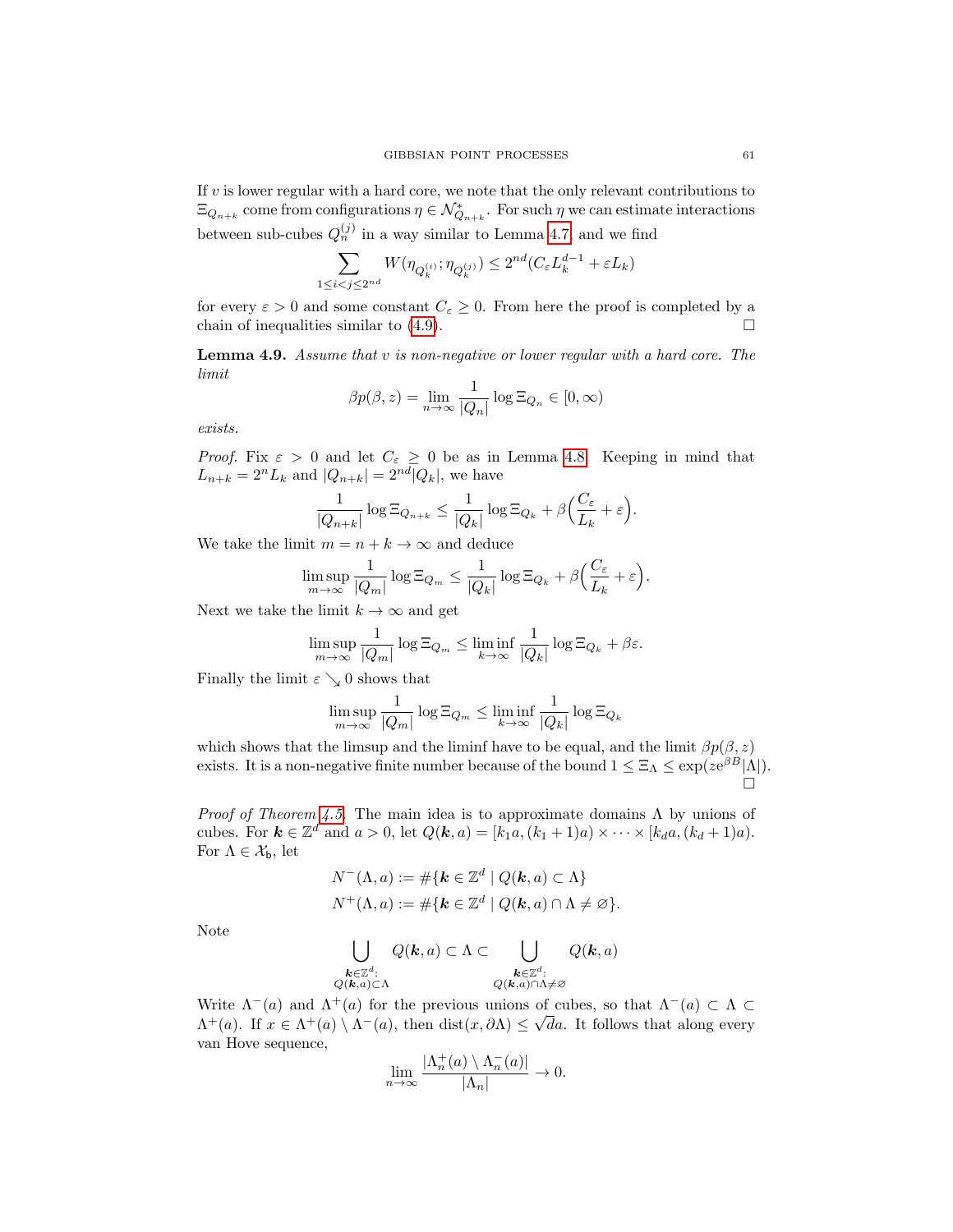62 SABINE JANSEN

Put differently,  $|\Lambda_n^+(a)| - |\Lambda_n^-(a)| = o(|\Lambda_n|) = o(|\Lambda_n^+(a)|)$ . Therefore for every fixed  $a > 0$ ,

$$
\lim_{n \to \infty} \frac{|\Lambda_n^-(a)|}{|\Lambda_n|} = \lim_{n \to \infty} \frac{|\Lambda_n^+(a)|}{|\Lambda_n|} = 1.
$$

Next we note

$$
\Xi_{\Lambda_n^-(a)} \leq \Xi_{\Lambda_n} \leq \Xi_{\Lambda_n^+(a)}.
$$

Proceeding as in Lemma [4.8,](#page-59-4) we see that for every  $\varepsilon > 0$ , some  $C_{\varepsilon} \geq 0$ , and all  $n \in \mathbb{N}, a > 0$ , we have

$$
\Xi_{\Lambda_n^+(a)} \le \exp(\beta N^+(\Lambda_n, a)(C_{\varepsilon}a^{d-1} + \varepsilon a^d))\Xi_{[0,a]^d}^{N^+(\Lambda_n, a)}.
$$

We can choose  $a = L_m = 2^m L_0$ . Taking first the limit  $n \to \infty$ , then the limit  $m \to \infty$ , and finally the limit  $\varepsilon \searrow 0$ , we get

$$
\limsup_{n \to \infty} \frac{1}{|\Lambda_n|} \log \Xi_{\Lambda_n} \le \beta p(\beta, z).
$$

For a lower bound we exploit the upper regularity of the pair potential. Fix  $m \in \mathbb{N}$ . Let us pick  $a = L_m + b$  where  $|v(r)| \le \psi(r)$  on  $r \ge b$ . For  $k \in \mathbb{Z}^d$ , let

$$
Q_b(\mathbf{k}, a) = \{x \in Q(\mathbf{k}, a) \mid \text{dist}(x, \partial Q(\mathbf{k}, a) \ge b/2)\}
$$
  
=  $\times_{j=1}^d [k_i a + b/2, (k_i + 1) - b/2].$ 

We have

<span id="page-61-0"></span>
$$
\bigcup_{\substack{\mathbf{k}\in\mathbb{Z}^d:\\Q(\mathbf{k},a)\subset\Lambda_n}} Q_b(\mathbf{k},a) \subset \Lambda_n^-(a) \subset \Lambda_n.
$$
 (4.10)

We bound the partition function  $\Xi_{\Lambda_n}$  from below by the partition function for the union of cubes  $Q_b(\mathbf{k}, a)$  as on the left-most side of [\(4.10\)](#page-61-0). If  $x_i, x_j$  are in two distinct sub-cube interiors, then they have distance larger or equal to b and therefore  $|v(x_i - x_j)| \leq \psi(r)$ . Arguments similar to Lemmas [4.7](#page-59-2) and [4.8](#page-59-4) show that

$$
\frac{1}{|\Lambda_n|} \log \Xi_{\Lambda_n} \geq \frac{N^-(\Lambda_n, L_m + b)L_m^d}{|\Lambda_n|} \times \frac{1}{L_m^d} \log \Xi_{Q_m} - \beta(C_{\varepsilon}L_m^{-1} + \varepsilon).
$$

Therefore

$$
\liminf_{n \to \infty} \frac{1}{n} \log \Xi_{\Lambda_n} \ge \frac{L_m^d}{(L_m + b)^d} \times \frac{1}{L_m^d} \log \Xi_{Q_m} - \beta (C_{\varepsilon} L_m^{-1} + \varepsilon).
$$

We take first the limit  $m \to \infty$ , then  $\varepsilon \searrow 0$ , and obtain

$$
\liminf_{n \to \infty} \frac{1}{n} \log \Xi_{\Lambda_n} \ge \beta p(\beta, z).
$$

Altogether we have shown that the limit along any van Hove sequence exists and is equal to the limit along the cubes  $Q_n$ .

The result extends to multi-body interactions provided we can bound the interaction between distinct regions of space. Consider for example the energy of the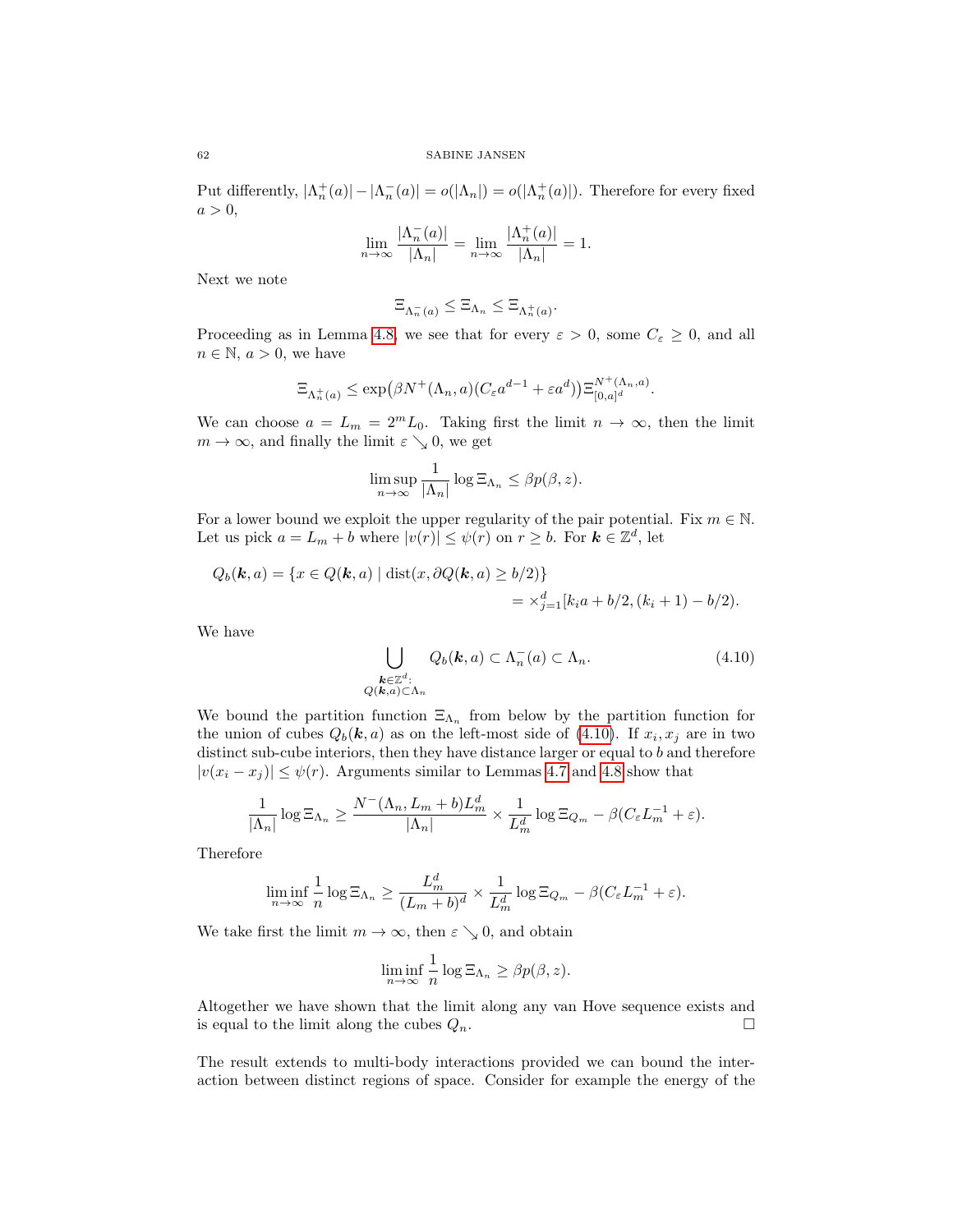Widom-Rowlinson model. Let  $\Lambda = [0, L]^d$ ,  $\eta = \sum_{j=1}^n \delta_{x_j} \in \mathcal{N}_{\Lambda}$ , and  $\gamma \in \mathcal{N}_{\mathsf{f}}$  with  $\gamma_{\mathbb{X}\setminus\Lambda} = \sum_{j=1}^{\kappa} \delta_{y_j}$ . Then

$$
H_{\Lambda}(\eta \mid \gamma) - H(\eta) = H(\eta + \gamma_{\mathbb{X} \setminus \Lambda}) - H(\eta) - H(\gamma_{\mathbb{X} \setminus \Lambda})
$$
  
\n
$$
= \left| \left( \bigcup_{i=1}^{n} B(x_i, 1) \right) \cup \left( \bigcup_{j=1}^{k} B(y_j, 1) \right) \right| - \left| \bigcup_{i=1}^{n} B(x_i, 1) \right| - \left| \bigcup_{j=1}^{k} B(y_j, 1) \right|
$$
  
\n
$$
= - \left| \left( \bigcup_{i=1}^{n} B(x_i, 1) \right) \cap \left( \bigcup_{j=1}^{k} B(y_j, 1) \right) \right| \ge - \left( (L+1)^{d} - (L-1)^{d} \right).
$$

It follows that for some constant  $C > 0$  and all  $L \geq 1$ ,

$$
-CL^{d-1} \le H_{\Lambda}(\eta \mid \gamma) - H(\eta) \le 0.
$$

The inequality extends to infinite  $\gamma \in \mathcal{N}$  because the interaction potential of the Widom-Rowlinson model has finite range and  $H_{\Lambda}(\eta | \gamma)$  depends only on  $\gamma_{[-1,L+1]^d}$ . The inequality replaces Lemma [4.7](#page-59-2) and the upper regularity of the pair potential.

**Theorem 4.10.** Let  $X = \mathbb{R}^d$ ,  $\lambda =$  Leb, and H the energy of the Widom-Rowlinson model. Then the limit

$$
p(\beta, z) = \lim_{n \to \infty} p_{\Lambda_n}(\beta, z) \in \mathbb{R}
$$

exists, for all  $\beta$ ,  $z > 0$  and every van Hove sequence  $(\Lambda_n)_{n \in \mathbb{N}}$ . Moreover the limit does not depend on the van Hove sequence.

The proof is similar to the proof of Theorem [4.5](#page-57-0) and therefore omitted.

4.3. A first look at cluster expansions. For the ideal gas, the pressure can be computed explicitly and is given by  $\beta p(\beta, z) = z$ . For general pair potentials, there is in general no closed-form expression, however we may hope for a Taylor expansion for small z. Indeed the pressure in finite volume

$$
\beta p_{\Lambda}(\beta, z) = \frac{1}{|\Lambda|} \log \left( 1 + z|\Lambda| + \frac{z^2}{2} \int_{\Lambda^2} e^{-\beta v(x_1 - x_2)} dx_1 dx_2 + \cdots \right)
$$

is the logarithm of a power series, so it should have an expansion itself. In this section we show that such an expansion is indeed possible, and the expansion can be organized in a "graphical" way. In a later chapter we discuss expansions of the correlation functions as well, which is a way of estimating differences between the Gibbs measure and the Poisson point process with intensity measure z Leb (ideal gas at activity z).

The key trick is to expand the Boltzmann weight  $\exp(-\beta H)$  in terms of *Mayer's* f-function

$$
f(x, y) = e^{-\beta v(x-y)} - 1
$$
  $(x, y \in \mathbb{R}^d)$ 

(to lighten notation we suppress the  $\beta$ -dependence of f). We have

$$
e^{-\beta \sum_{1 \le i < j \le n} v(x_i - x_j)} = \prod_{1 \le i < j \le n} (1 + f(x_i, x_j)) = \sum_{E} \prod_{\{i, j\} \in E} f(x_i, x_j)
$$

where sum runs over collections  $E \subset \{\{i,j\} \mid i,j \in [n], i \neq j\}$  and the product over the empty set  $E = \emptyset$  is 1. The sum is interpreted as a sum over graphs.

Definition 4.11.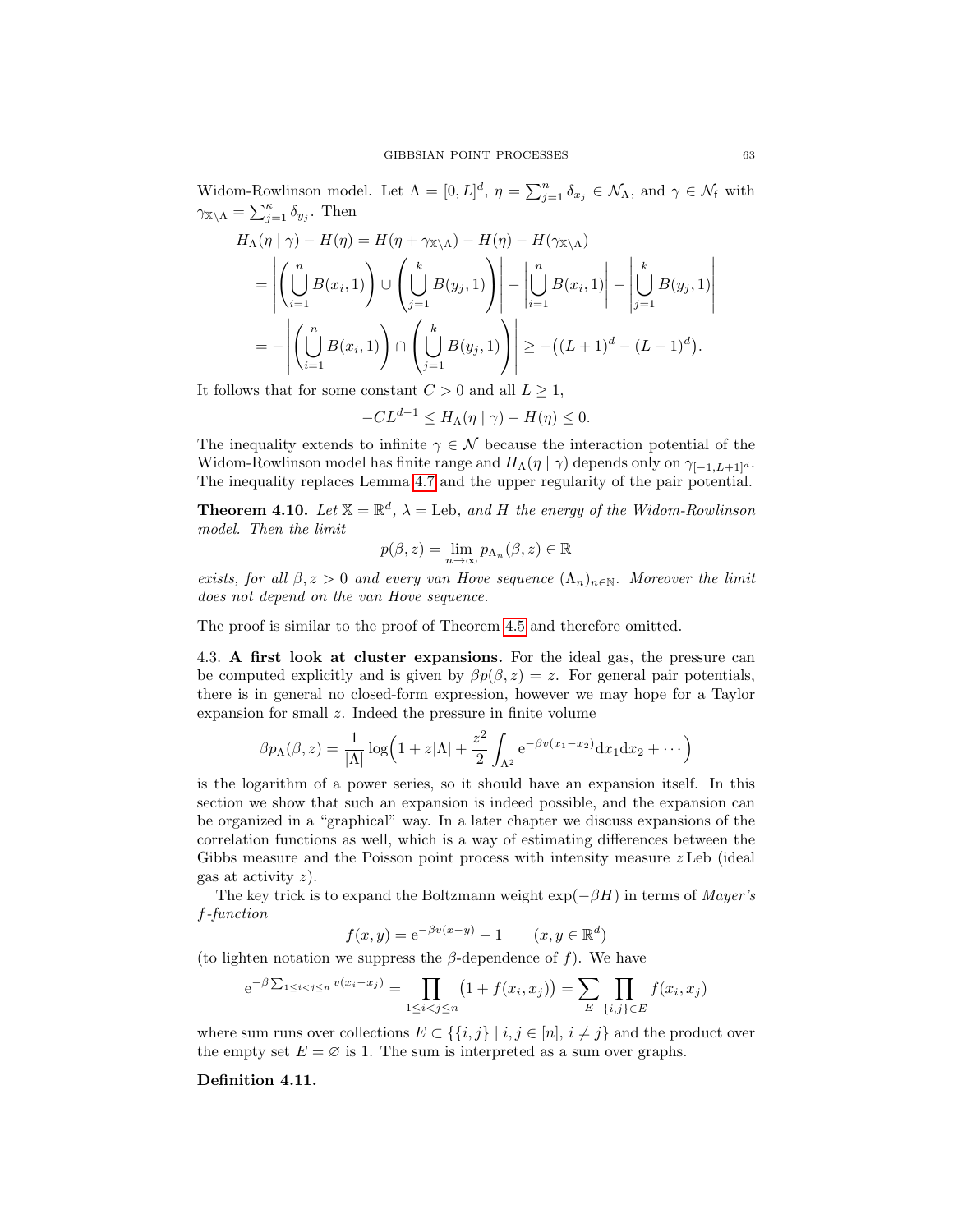#### 64 SABINE JANSEN

- (a) A graph (undirected, no self-edges, no multiple edges) is a pair  $G = (V, E)$ consisting of a set V and a subset  $E \subset \{\{v, w\} \mid v, w \in V, v \neq w\}$ . Elements of  $V$  are called vertices, elements of  $E$  are edges.
- (b) A graph  $G = (V, W)$  is connected if for all  $v, w \in V$  with  $v \neq w$  there exist  $v_1, \ldots, v_n \in V$  such that  $\{v, v_1\}, \{v_1, v_2\}, \ldots, \{v_n, w\}$  are in E.

We write  $\mathcal{G}(V)$  and  $\mathcal{C}(V)$  for the collections of graphs and connected graphs with vertex set V. For  $V = [n]$  we abbreviate  $\mathcal{G}_n = \mathcal{G}([n])$  and  $\mathcal{C}_n = \mathcal{C}([n])$ . For V a finite set,  $G = (V, E)$  a graph with vertex set V, and  $x \in \mathbb{X}^V$ , we define

$$
w(G; (x_i)_{i \in V}) = \prod_{\{i,j\} \in E} f(x_i, x_j)
$$

and

$$
w_{\Lambda}(G) = \int_{\Lambda^n} w(G; x_1, \ldots, x_n) \mathrm{d}x_1 \cdots \mathrm{d}x_n.
$$

Then

$$
\prod_{1 \leq i < j \leq n} (1 + f(x_i, x_j)) = \sum_{G \in \mathcal{G}_n} w(G; x_1, \dots, x_n)
$$

and

<span id="page-63-1"></span>
$$
\Xi_{\Lambda}(\beta, z) = 1 + \sum_{n=1}^{\infty} \frac{z^n}{n!} \sum_{G \in \mathcal{G}_n} w_{\Lambda}(G).
$$
 (4.11)

The partition function, as a function of  $z$ , is the *exponential generating function* for the family of weighted graphs. Taking the logarithm of  $\Xi_{\Lambda}(\beta, z)$  eliminates graphs that are not connected.

<span id="page-63-0"></span>**Theorem 4.12.** The power series  $\sum_{n} \frac{z^n}{n!}$  $\frac{z^n}{n!}|\sum_{G\in\mathcal{C}_n} w_\Lambda(G)|$  has a strictly positive radius of convergence  $R_{\Lambda}(\beta)$ , and we have, for all  $z \in \mathbb{C}$  with  $|z| < R_{\Lambda}(\beta)$ ,

$$
\log \Xi_{\Lambda}(\beta, z) = \sum_{n=1}^{\infty} \frac{z^n}{n!} \sum_{G \in \mathcal{C}_n} w_{\Lambda}(G).
$$

Remark. Suppose that the pair potential vanishes when  $|x| \ge R$ . Then  $f(x_i, x_j) = 0$ for  $|x_i - x_j| \ge R$  and for every connected graph  $G \in \mathcal{C}_n$ , if  $w(G; x_1, \ldots, x_n) \neq 0$ , then  $x_1, \ldots, x_n$  is R-connected in the sense that for all  $i \neq j$ , either  $|x_i - x_j| \leq R$ or we can find a sequence  $i_1, \ldots, i_k$  such that for all  $\ell \in 1, \ldots, k, |x_{i_{\ell}} - x_{i_{\ell-1}}| \leq R$ , where  $i_0 = i$  and  $i_{k+1} = j$ . So the only relevant contribution to  $w_\Lambda(G)$  comes from connected configurations or "clusters". The expansion of  $\log \Xi_{\Lambda}(\beta, z)$  is a *cluster* expansion.

The proof of Theorem [4.12](#page-63-0) starts from the observation that every graph  $G \in$  $\mathcal{G}(V)$  splits into connected components  $G_1, \ldots, G_r$ . Their vertex sets  $V_1, \ldots, V_r$ form a partition of  $V$ , and the weights satisfy

$$
w(G; \boldsymbol{x}_V) = \prod_{j=1}^r w(G_j; \boldsymbol{x}_{V_j}), \quad w_{\Lambda}(G) = \prod_{j=1}^r w_{\Lambda}(G_j).
$$

Let  $\mathcal{P}_n$  be the collection of set partitions of [n], i.e.,

$$
\mathcal{P}_n = \Big\{ \{V_1, \ldots, V_r\} \mid r \in \mathbb{N}, V_1, \ldots, V_r \subset [n] \text{ non-empty and disjoint}, \cup_{i=1}^r V_i = [n] \Big\}.
$$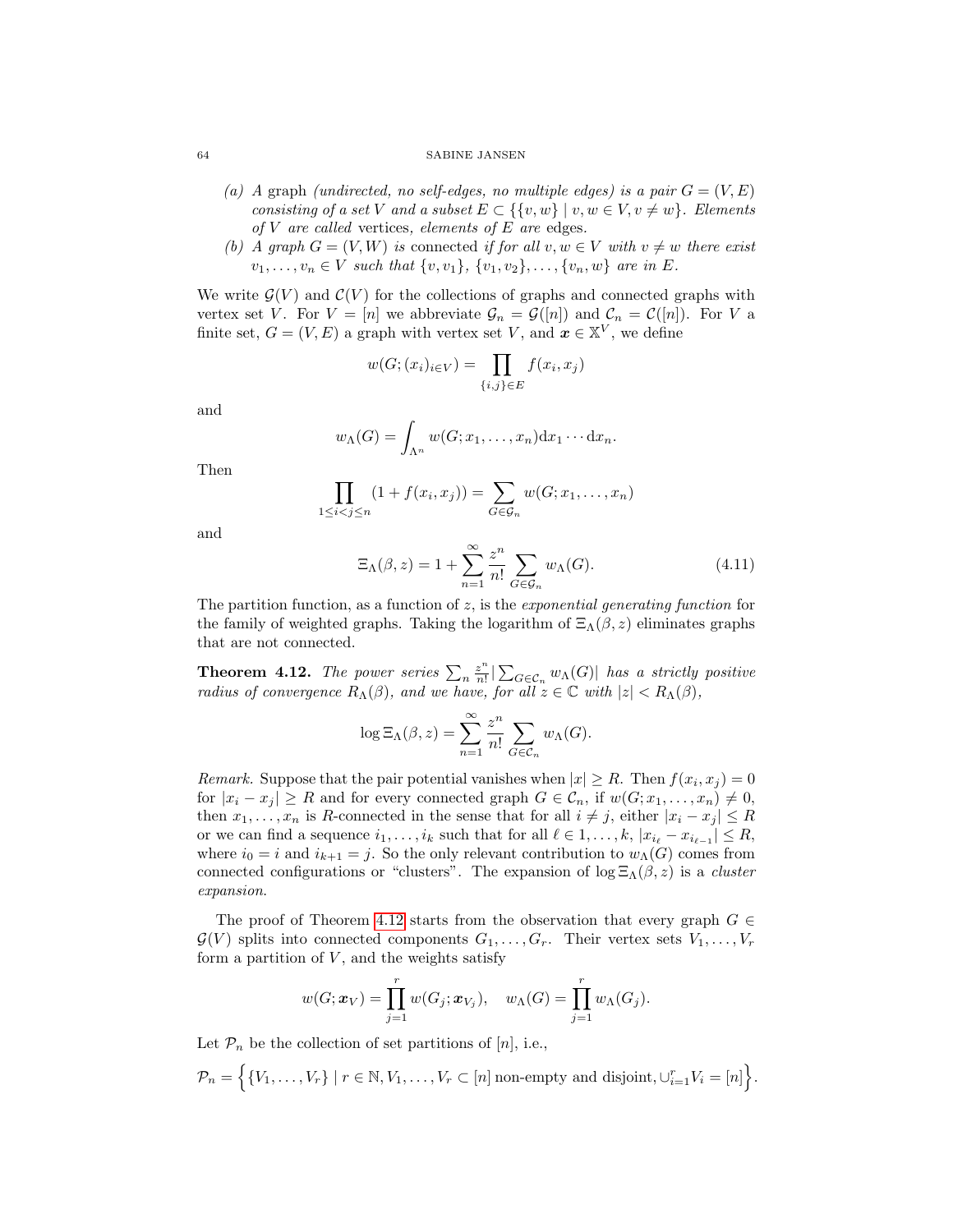Set

$$
\Phi(V) = \sum_{G \in \mathcal{C}(V)} w_{\Lambda}(G).
$$

Then

<span id="page-64-0"></span>
$$
\sum_{G \in \mathcal{G}_n} w_{\Lambda}(G) = \sum_{r=1}^n \sum_{\{V_1, \dots, V_r\} \in \mathcal{P}_n} \Phi(V_1) \cdots \Phi(V_r). \tag{4.12}
$$

<span id="page-64-2"></span>**Lemma 4.13.** The weight  $\Phi(V)$  depends on #V alone.

*Proof.* Let V and V' be finite sets with  $\#V = \#V'$  and  $\sigma$  a bijection from V onto V'. The bijection  $\sigma$  induces a bijection from  $\mathcal{C}(V)$  onto  $\mathcal{C}(V')$  via

$$
G = (V, E) \mapsto G_{\sigma} = (V', \{ \{\sigma(v), \sigma(w)\} \mid \{v, w\} \in E \} ).
$$

The graph  $G_{\sigma}$  is obtained from G by relabelling the vertices of G via  $v \mapsto \sigma(v)$ . To each  $\mathbf{x} \in \mathbb{X}^V$  we assign  $\mathbf{x}_{\sigma} \in V'$  by defining  $(x_{\sigma})_j = x_{\sigma^{-1}(j)}$ . Then

$$
w(G_{\sigma}; \mathbf{x}_{\sigma})=w(G; \mathbf{x}).
$$

It follows that  $w_{\Lambda}(G_{\sigma}) = w_{\Lambda}(G)$  and then  $\Phi(V) = \Phi(V')$ ).  $\qquad \qquad \Box$ 

*Proof of Theorem [4.12.](#page-63-0)* We write  $\log \Xi_{\Lambda} = \log[1 + (\Xi_{\Lambda} - 1)].$  Let

<span id="page-64-1"></span>
$$
|z| < (\log 2)e^{-\beta B}/|\Lambda|.\tag{4.13}
$$

We estimate

$$
\left|\Xi_{\Lambda}(\beta,z)-1\right| \leq \sum_{n=1}^{\infty} \frac{|z|^n}{n!} (e^{\beta B} |\Lambda|)^n = \exp(|z| e^{\beta B} |\Lambda|) - 1 < 1.
$$

For  $u \in (-1, 1)$ , the series  $\log(1 + u) = \sum_{n=1}^{\infty} \frac{(-1)^{n-1}}{n}$  $\frac{1}{n}$ <sup>n-1</sup> is absolutely convergent. The statement extends to complex  $u \in \mathbb{C}$  with  $|u| < 1$ , then  $\log(1+u) = \text{Log}(1+u)$ is the principal branch of the logarithm Log  $z = \log |z| + iArg z$  with  $Arg z \in (-\pi, \pi]$ . As a consequence

$$
\log \Xi_{\Lambda}(\beta, z) = \sum_{n=1}^{\infty} \frac{(-1)^{n-1}}{n} \left( \sum_{k=1}^{\infty} \frac{z^k}{k!} \int_{\Lambda^k} e^{-\beta H_k} dx \right)^n
$$

with

$$
\sum_{n=1}^{\infty} \frac{1}{n} \left( \sum_{k=1}^{\infty} \frac{|z|^k}{k!} \int_{\Lambda^k} e^{-\beta H_k} d\boldsymbol{x} \right)^n < \infty.
$$

Because of the absolute convergence, we can change the order of summation and get

$$
\log \Xi_{\Lambda}(\beta, z) = \sum_{n=1}^{\infty} \frac{z^n}{n!} A_n
$$

with

<span id="page-64-3"></span>
$$
A_n = \sum_{r=1}^n \sum_{\substack{(k_1,\ldots,k_r)\in\mathbb{N}^r\\k_1+\cdots+k_r=n}} (-1)^{r-1} \frac{n!}{k_1!\cdots k_r!} \prod_{j=1}^r \left( \int_{\Lambda^{k_j}} e^{-\beta H_{k_j}(x)} dx \right).
$$
 (4.14)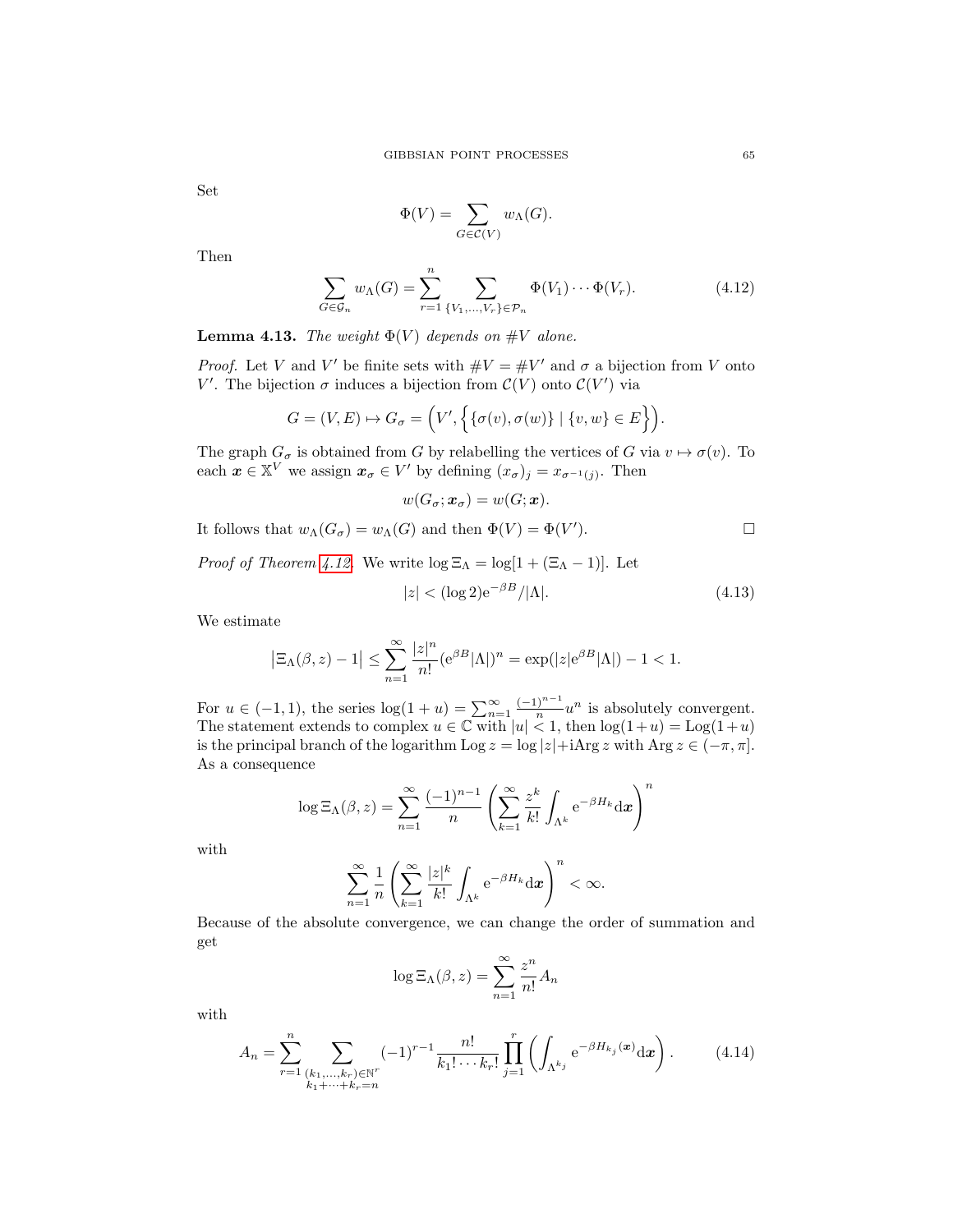In order to show that  $A_n = \Phi(n)$ , we show that it satisfies a set of equations similar to [\(4.12\)](#page-64-0). We have

<span id="page-65-0"></span>
$$
\exp\left(\sum_{n=1}^{\infty} \frac{z^n}{n!} A_n\right) = 1 + \sum_{r=1}^{\infty} \frac{1}{r!} \left(\sum_{k=1}^{\infty} \frac{z^k}{k!} A_k\right)^r
$$
  
=  $1 + \sum_{r=1}^{\infty} \frac{1}{r!} \sum_{k_1, ..., k_r \in \mathbb{N}} \prod_{j=1}^r \left(\frac{z^{k_j}}{k_j!} A_{k_j}\right)$   
=  $1 + \sum_{n=1}^{\infty} \frac{z^n}{n!} \sum_{\substack{r, k_1, ..., k_r \in \mathbb{N}:\\k_1 + ... + k_r = n}} \frac{n!}{r! k_1! \cdots k_r!} A_{k_1} \cdots A_{k_r}.$  (4.15)

The inner sum is a sum over set partitions, since

$$
\sum_{r \in \mathbb{N}, \{V_1, \ldots, V_r\} \in \mathcal{P}_n} \prod_{j=1}^r A_{\# V_j} = \sum_{r=1}^n \frac{1}{r!} \sum_{\substack{(V_1, \ldots, V_r):\\ \{V_1, \ldots, V_r\} \in \mathcal{P}_n}} \prod_{j=1}^r A_{\# V_j}
$$
\n
$$
= \sum_{r=1}^n \frac{1}{r!} \sum_{\substack{(k_1, \ldots, k_r) \in \mathbb{N}^r:\ (V_1, \ldots, V_r):\\ k_1 + \cdots + k_r = n}} \sum_{\substack{(V_1, \ldots, V_r):\\ \{V_1, \ldots, V_r\} \in \mathcal{P}_n}} \mathbb{1}_{\{\forall j: \# V_j = k_j\}} \prod_{j=1}^r A_{k_j}
$$
\n
$$
= \sum_{r=1}^n \frac{1}{r!} \sum_{\substack{(k_1, \ldots, k_r) \in \mathbb{N}^r:\ (k_1, \ldots, k_r) \in \mathbb{N}^r:\ (k_1, \ldots, k_r)\\ k_1 + \cdots + k_r = n}} \binom{n}{k_1, \ldots, k_r} \prod_{j=1}^r A_{k_j}.
$$

Comparing with [\(4.15\)](#page-65-0) we get

$$
\Xi_{\Lambda}(\beta, z) = \exp\left(\sum_{n=1}^{\infty} \frac{z^n}{n!} A_n\right) = \sum_{n=1}^{\infty} \frac{z^n}{n!} \sum_{\{V_1, \dots, V_r\} \in \mathcal{P}_n} \prod_{j=1}^r A_{\# V_j},
$$

moreover  $\sum_{n=1}^{\infty} |z|^n |A_n|/n! < \infty$  for z as in [\(4.13\)](#page-64-1). Expansion coefficients are unique, so Eq. [\(4.11\)](#page-63-1) yields

$$
\sum_{G \in \mathcal{G}_n} w_{\Lambda}(G) = \sum_{r=1}^n \sum_{\{V_1, \dots, V_r\} \in \mathcal{P}_n} \prod_{j=1}^r A_{\# V_j} = A_n + \sum_{r=2}^n \sum_{\{V_1, \dots, V_r\} \in \mathcal{P}_n} \prod_{j=1}^r A_{\# V_j}
$$

for all  $n \in \mathbb{N}$ . A simple induction over n shows that given the  $w_{\Lambda}(G)$ 's, the set of equations has a unique solution. By Eq. [\(4.12\)](#page-64-0) and Lemma [4.13,](#page-64-2) the numbers  $\Phi([k])$  solve the system of equations as well, therefore  $A_n = \Phi([n])$  for all n.  $\square$ 

Remark (Möbius inversion). Let  $p = \{W_1, \ldots, W_m\}$  and  $q = \{V_1, \ldots, V_r\}$  be two partitions of some finite set  $V \subset \mathbb{N}$ . We say  $p \preceq q$  if p is a refinement of q, i.e., if we can label the sets in p as  $W'_{k,j}$ ,  $k = 1, \ldots, r, j = 1, \ldots, n_k$ , in such a way that for each k,  $\{W'_{k,1},\ldots,W'_{k,n_k}\}$  is a partition of  $V_k$ . Suppose we are given a family of weights  $a(V)$  on finite subsets  $V \subset \mathbb{N}$ . We can extend it to partitions as  $A(p) = \prod_{V \in p} a(V)$ . Let us define

$$
B(q) = \sum_{q \preceq p} A(q)
$$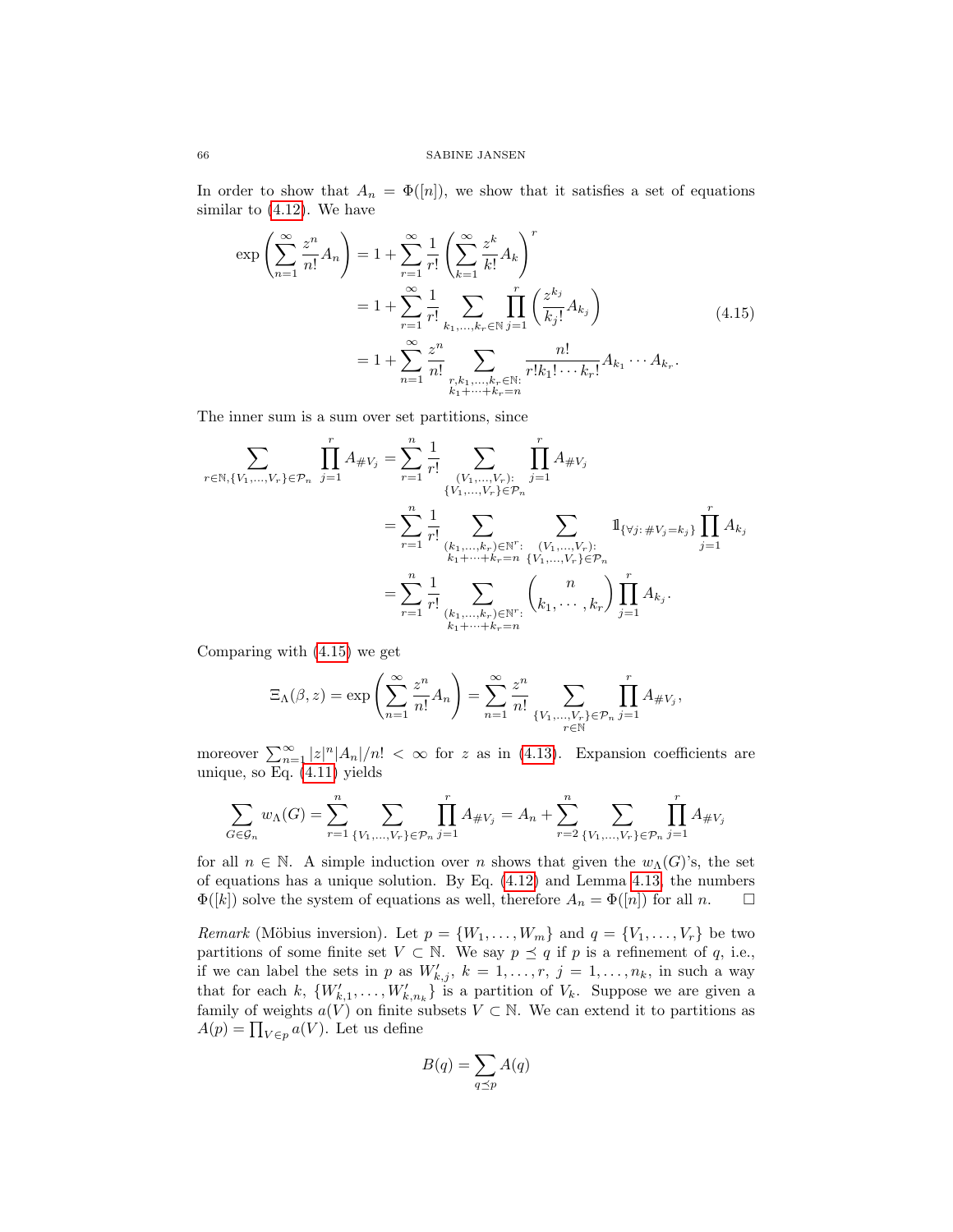and  $b(V) = B({V}$ , then

$$
b([n]) = \sum_{r=1}^{n} \sum_{\{V_1, ..., V_r\} \in \mathcal{P}_n} a(V_1) \cdots a(V_r)
$$

which is precisely the type of relation from  $(4.12)$ . Eq.  $(4.14)$  is related to a Möbius inversion.

In Theorem [4.12](#page-63-0) one would like to pass to the limit  $|\Lambda| \to \infty$  along van Hove sequences  $(\Lambda_n)_{n\in\mathbb{N}}$ . In a later chapter we show that for small |z|, this is indeed possible, and that

$$
\liminf_{n \to \infty} R_{\Lambda_n}(\beta) > 0.
$$

In Theorem [4.12](#page-63-0) we had only proven the crude bound  $R_{\Lambda_n} \geq \text{const}/|\Lambda_n|$ , which is clearly not enough. Here we content ourselves with the observation that the expansion coefficients converge in the infinite-volume limit.

<span id="page-66-0"></span>**Lemma 4.14.** Suppose that  $\int_{\mathbb{R}^d} |\exp(-\beta v(x)) - 1| dx < \infty$ . Then for all  $n \in \mathbb{N}$ and  $G \in \mathcal{C}_n$ ,

$$
\int_{(\mathbb{R}^d)^{n-1}} |w(G; 0, x_2, \dots, x_n)| \mathrm{d} x_2 \cdots \mathrm{d} x_n < \infty.
$$

Furthermore for all  $n \in \mathbb{N}$  and every van Hove sequence  $(\Lambda_k)_{k \in \mathbb{N}}$ , we have

$$
\lim_{k \to \infty} \frac{1}{|\Lambda_k|} \sum_{G \in \mathcal{C}_n} w_{\Lambda_k}(G) = \sum_{G \in \mathcal{C}_n} \int_{(\mathbb{R}^d)^{n-1}} w(G; 0, x_2, \dots, x_n) \mathrm{d}x_2 \cdots \mathrm{d}x_n.
$$

Lemma [4.14](#page-66-0) suggests the formula

<span id="page-66-1"></span>
$$
\beta p(\beta, z) = z + \sum_{n=2}^{\infty} \frac{z^n}{n!} \sum_{G \in \mathcal{C}_n} \int_{(\mathbb{R}^d)^{n-1}} w(G; 0, x_2, \dots, x_n) \mathrm{d}x_2 \cdots \mathrm{d}x_n, \qquad (4.16)
$$

at least for small z, but for now we don't even know that the series  $(4.16)$  has a positive radius of convergence.

*Proof.* Given  $G = ([n], E)$ , by removing edges if needed, we can find a subgraph T that is a tree, i.e.,  $T = ([n], E')$  with  $E' \subset E$  and T has no cycles. Stable pair potentials satisfy  $v(x - y) \ge -2B$ , so we can estimate

$$
|w(G; 0, x_2, \dots, x_n)| \le (e^{2\beta B} - 1)^{n^2} w(T; 0, x_2, \dots, x_n).
$$

The  $n^2$  is a rough upper bound for the number of edges that have to be removed from the graph to obtain a tree. It is a general result from graph theory that the number of edges in a tree on n vertices has  $n - 1$  edges. We get

$$
\int_{(\mathbb{R}^d)^{n-1}} |w(G; 0, x_2, \dots, x_n)| dx_2 \cdots dx_n \le (e^{2\beta B} - 1)^{n^2} \left( \int_{\mathbb{R}^d} |e^{-\beta v(x)} - 1| dx \right)^{n-1} < \infty.
$$

Next we note that for each van Hove sequence  $(\Lambda_k)$  and each fixed  $n, G$ 

$$
\frac{1}{|\Lambda_k|} \int_{\Lambda_k^n} w(G; x_1, \dots, x_n) \mathrm{d} \mathbf{x} = \frac{1}{|\Lambda_k|} \int_{\Lambda_k^n} w(G; 0, x_2 - x_1, \dots, x_n - x_1) \mathrm{d} \mathbf{x}
$$

$$
= \int_{(\mathbb{R}^d)^{n-1}} \alpha_k(\mathbf{x}') w(G; 0, x'_2, \dots, x'_n) \mathrm{d} \mathbf{x}'
$$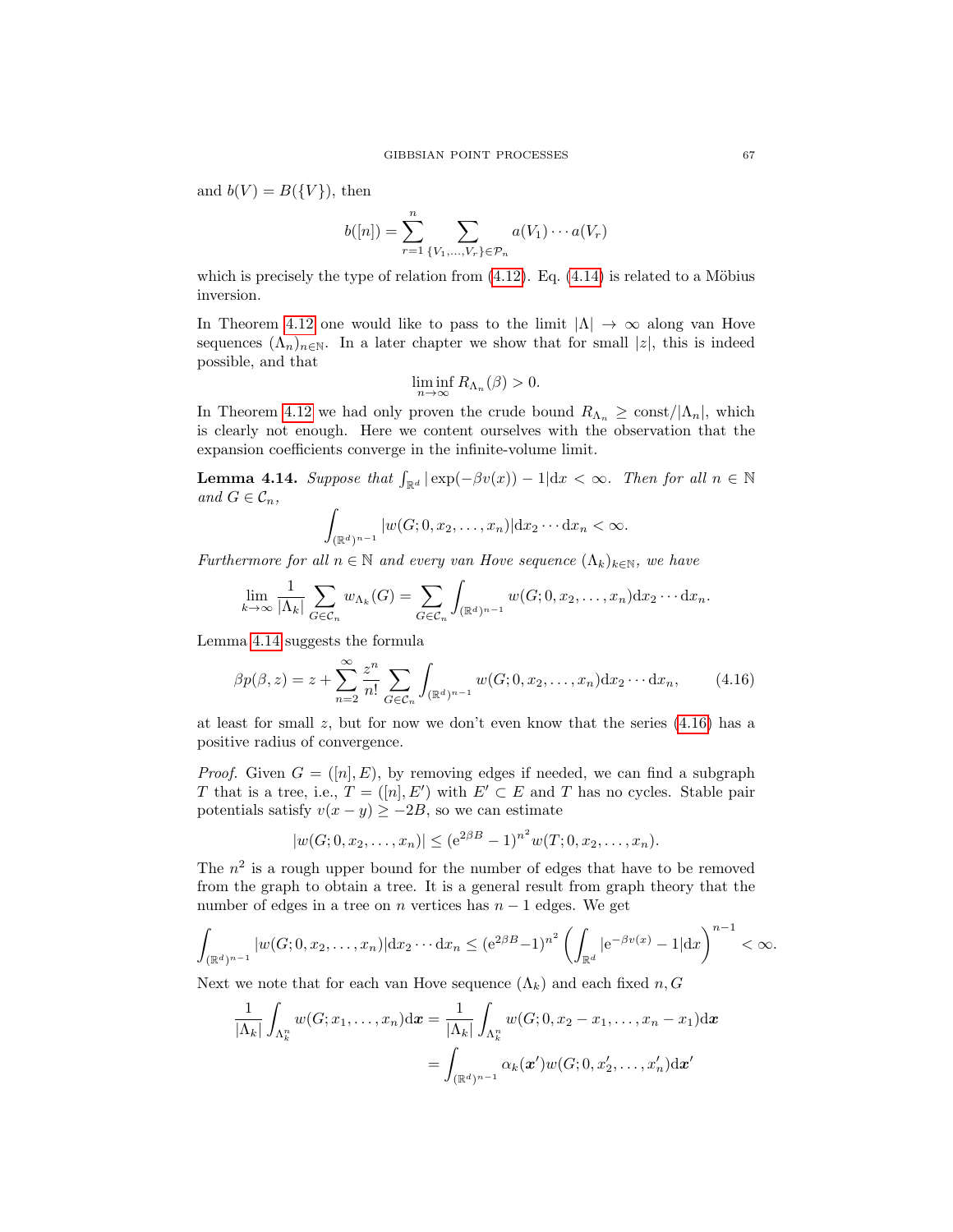with

$$
\alpha_k(\boldsymbol{x}') = \frac{1}{|\Lambda_k|} \int_{\Lambda_k} \mathbb{1}_{\Lambda_k^n}(x_1, x_1 + x_2', \dots, x_1 + x_n') \mathrm{d}x_1
$$

$$
= \frac{1}{|\Lambda_k|} |\Lambda_k \cap (\Lambda_k - x_2') \cap \dots \cap (\Lambda_k - x_n')|
$$

$$
\to 1 \qquad (k \to \infty).
$$

Clearly  $0 \le \alpha_k(\boldsymbol{x}') \le 1$  for all  $\boldsymbol{x}' \in (\mathbb{R}^d)^{n-1}$ . Dominated convergence yields

$$
\lim_{k\to\infty}\frac{1}{|\Lambda_k|}w_{\Lambda_k}(G)=\int_{(\mathbb{R}^d)^{n-1}}w(G;0,\boldsymbol{x}')\mathrm{d}\boldsymbol{x}'.
$$

#### 4.4. Summary.

- We take infinite-volume limits along van Hove sequences, for which the boundary is negligible compared to the bulk.
- Under suitable assumptions on the interaction, the infinite-volume limit of the pressure along van Hove sequences exists and the value of the limit is independent of the precise choice of sequences—it doesn't matter whether we take limits along disks or cubes.
- The existence of the limit of the pressure implies the existence of the limit of rescaled cumulant generating functions for the particle density with respect to the Gibbs measure. By general results on real-valued random variables, we get limit laws for the particle density: if  $\partial_z p$  exists at  $(\beta, z)$ , then the particle density converges in probability, otherwise we only know that it concentrates on some interval defined in terms of left and right partial derivatives.
- In general, there is no explicit formula for the pressure. However for small z, pair potentials, in finite volume, we can give an expansion in powers of z. The expansion coefficients are expressed as sums over connected graphs, the expansion is an example of a cluster expansion.

## 4.5. Exercises.

Exercise 4.1. Let  $(a_n)_{n\in\mathbb{N}}$  be a sequence in  $\mathbb R$  with  $a_{m+n} \le a_m + a_n$  for all  $m, n \in \mathbb{R}$ . Show that  $\lim_{n\to\infty} a_n/n = \inf_{n\in\mathbb{N}} a_n/n$ .

*Hint*: for  $p \in \mathbb{N}$  and  $k = mp + q$ , compare  $a_k/k$  and  $a_p/p$ .

Exercise 4.2. Let I be a non-empty open interval and  $f: I \to \mathbb{R}$  a convex function, i.e.,

$$
f(tx + (1 - t)y) \le tf(x) + (1 - t)f(y)
$$

for all  $x, y \in I$  and  $t \in [0, 1]$ . Show that:

(a) For all  $a, b, c \in I$  with  $a < b < c$ ,

$$
\frac{f(b) - f(a)}{b - a} \le \frac{f(c) - f(a)}{c - a} \le \frac{f(c) - f(b)}{c - b}.
$$

- (b) The limits  $f'(x+) = \lim_{h \searrow 0} [f(x+h) f(x)]/h$ ,  $f'(x-) = \lim_{h \searrow 0} [f(x-h) f(x)]/h$  $h - f(x)/(-h)$  exist, for each  $x \in I$ .
- (c) For all  $a, b \in I$  with  $a < b$ , we have  $f'(a-) \le f'(a+) \le f'(b-) \le f'(b+)$ .
- (d) For all  $x_0, x \in I$ , we have

$$
f(x) \ge f(x_0) + f'(x_0 +)(x - x_0), \quad f(x) \ge f(x_0) + f'(x_0 -)(x - x_0).
$$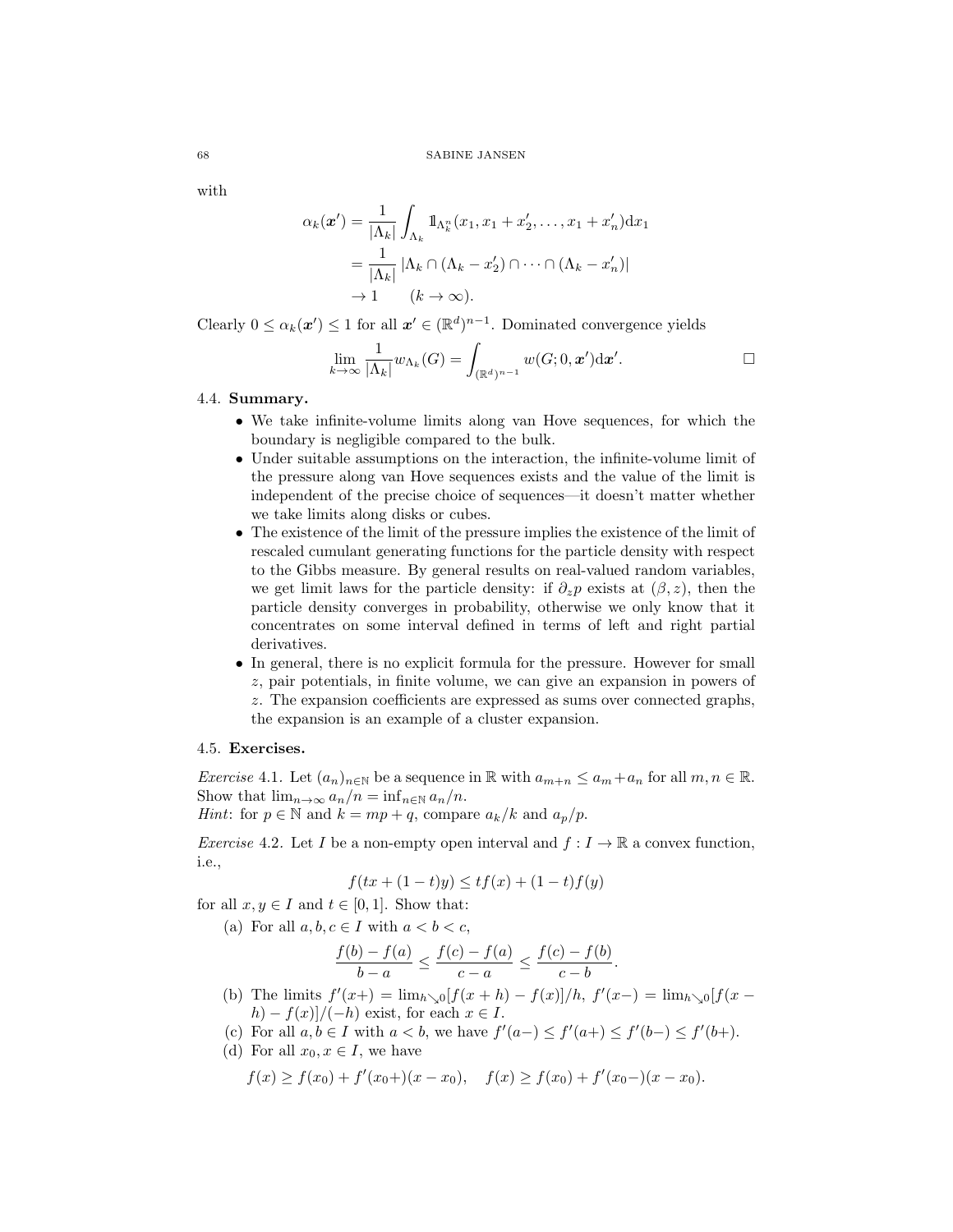*Exercise* 4.3. A sequence  $(\Lambda_n)_{n\in\mathbb{N}}$  of bounded Borel sets in  $\mathbb{R}^d$  is a *Fisher sequence* if there exist a non-negative function  $s(\alpha)$  with  $\lim_{\alpha \to 0} s(\alpha) = 0$  and some  $\alpha_0 > 0$ such that for all sufficiently small  $\alpha$  and all sufficiently large n,

$$
\frac{|\partial_{\alpha \text{ diam}(\Lambda_n)} \Lambda_n|}{|\Lambda_n|} \le s(\alpha).
$$

 $(s(\alpha))$  is called *shape function*.) Let  $d = 2$  and  $\Lambda_n := [0, n^2] \times [0, n]$ . Show that  $(\Lambda_n)_{n\in\mathbb{N}}$  is a van Hove sequence but not a Fisher sequence.

<span id="page-68-0"></span>*Exercise* 4.4. Fix  $a > 0$ . For  $n \in \mathbb{N}$  and  $L > 0$ , define

$$
Z_n(L) := \frac{1}{n!} \int_{[0,L]^n} \prod_{1 \le i < j \le n} \mathbb{1}_{\{|x_i - x_j| > a\}} \mathrm{d} x.
$$

- (a) Show that  $Z_n(L) = \frac{1}{n!}(L (n-1)a)^n$  for all  $n \in \mathbb{N}$  and  $L > (n-1)a$ .
- (b) Let  $\rho \in (0, 1/a)$  and  $(L_n)_{n \in \mathbb{N}}$  a sequence with  $n/L_n \to \rho$ . Compute

$$
f(\rho) := -\lim_{n \to \infty} \frac{1}{L_n} \log Z_n(L).
$$

(c) Set  $a = 1$ . Let  $p(z) := \sup_{\rho > 0} (\rho \log z - f(\rho))$ . Show that (i)  $\rho \mapsto (\rho \log z$  $f(\rho)$  has a unique maximizer  $\rho(z)$ , (ii)  $zp'(z) = \rho(z)$ , and (iii)

$$
p(z) = \frac{\rho(z)}{1 - \rho(z)}.
$$

*Exercise* 4.5. Let  $Z_n(L)$  and  $f(\rho)$  be as in Exercise [4.4,](#page-68-0) with  $a = 1$ . Show that

$$
\lim_{L \to \infty} \frac{1}{L} \log \left( 1 + \sum_{n=1}^{\infty} z^n Z_n(L) \right) = \sup_{\rho > 0} (\rho \log z - f(\rho)).
$$

*Hint:* with the help of the inequality  $n! > (n/e)^n$  and Exercise [4.4,](#page-68-0) check that

$$
Z_n(L) \le e^{-(L+1)f\left(\frac{n}{L+1}\right)}
$$

,

then show that contributions from those n for which  $n/L$  is far from  $\rho(z)$  are negligible.

*Exercise* 4.6. Let  $X = \mathbb{R}^d$ ,  $\lambda =$  Leb, and  $v : \mathbb{R}^d \to \mathbb{R} \cup {\infty}$  a pair potential that has a hard core and is two-sided regular. Let  $p(\beta, z)$  be the pressure from Theorem [4.5;](#page-57-0) remember that it was defined starting from empty boundary conditions. Show that for all  $\gamma \in \mathcal{N}^*$  and every van Hove sequence  $(\Lambda_n)_{n \in \mathbb{N}},$ 

$$
\lim_{n \to \infty} \frac{1}{|\Lambda_n|} \log \Xi_{\Lambda_n|\gamma}(\beta, z) = \beta p(\beta, z).
$$

*Hint:* Compare  $\Xi_{\Lambda_n|\gamma}$  and  $\Xi_{\Lambda'_n|0} = \Xi_{\Lambda'_n|0}$ , where  $\Lambda'_n$  is equal to  $\Lambda_n$  or slightly different, using a suitable adaptation of Lemma [4.7.](#page-59-2)

Exercise 4.7.

(a) Let  $\mathfrak{S}_n$  be the set of permutations on  $\{1,\ldots,n\}$  and

$$
S(z) = 1 + \sum_{n=1}^{\infty} \frac{z^n}{n!} \# \mathfrak{S}_n, \quad C(z) = \sum_{n=1}^{\infty} \frac{z^n}{n!} \# \{ \sigma \in \mathfrak{S}_n \mid \sigma \text{ is a cycle} \}
$$

the exponential generating functions of permutations and cycles. Show that  $S(z) = \exp(C(z)).$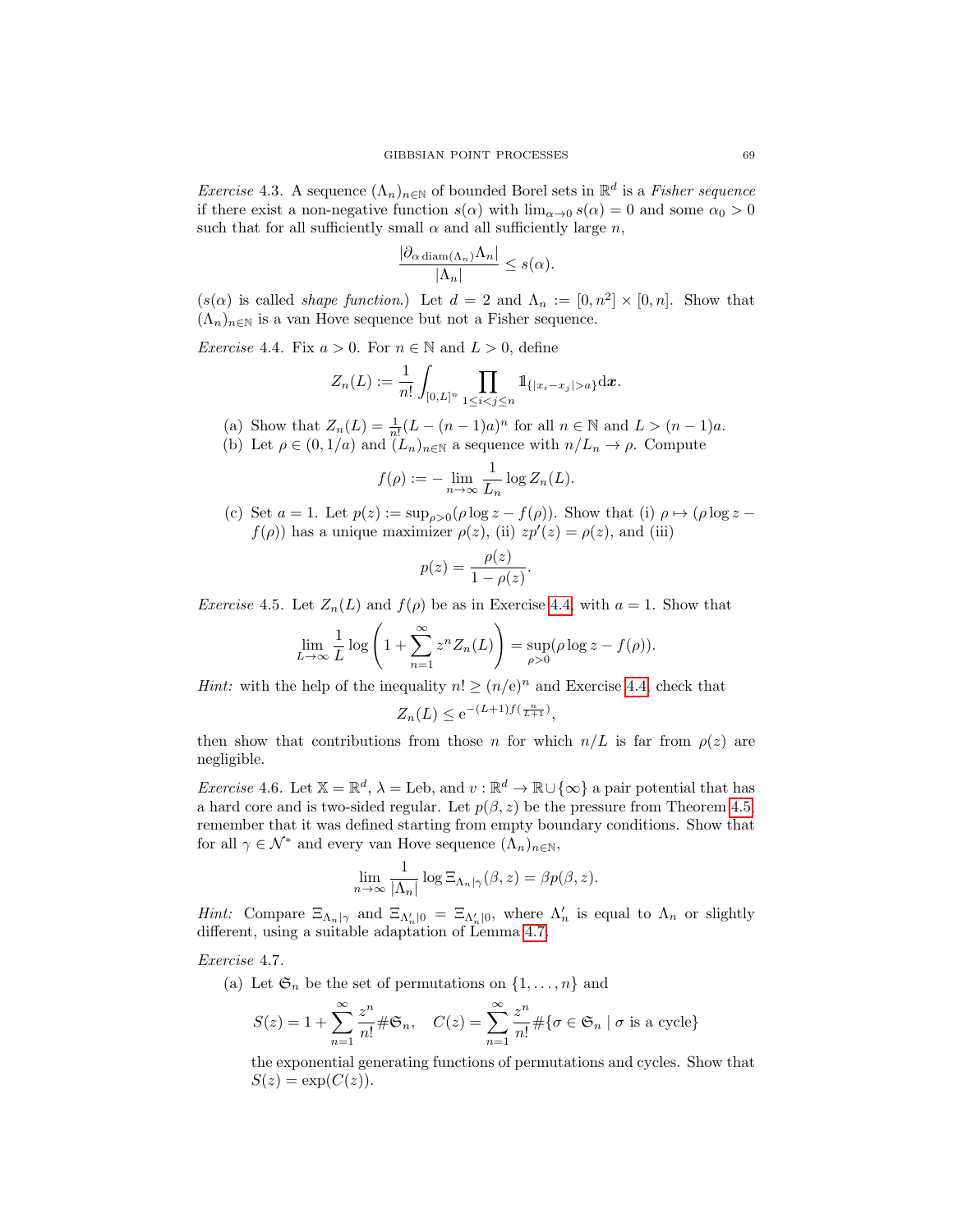(b) Let X be a real-valued random variable such that  $\mathbb{E}[e^{tX}] < \infty$  for all  $t \in (-\varepsilon, \varepsilon)$  and some  $\varepsilon > 0$ . The j-th cumulants is given as

$$
\kappa_j = \left. \frac{\mathrm{d}^j}{\mathrm{d}t^j} \log \mathbb{E}[\mathrm{e}^{tX}] \right|_{t=0}.
$$

Show that for all  $n\in\mathbb{N},$  we have

$$
\mathbb{E}[X^n] = \sum_{r=1}^n \sum_{\{V_1,\ldots,V_r\} \in \mathcal{P}_n} \kappa_{\#V_1} \cdots \kappa_{\#V_r}
$$

where  $\mathcal{P}_n$  is the collection of set partitions of  $[n] = \{1, \ldots, n\}.$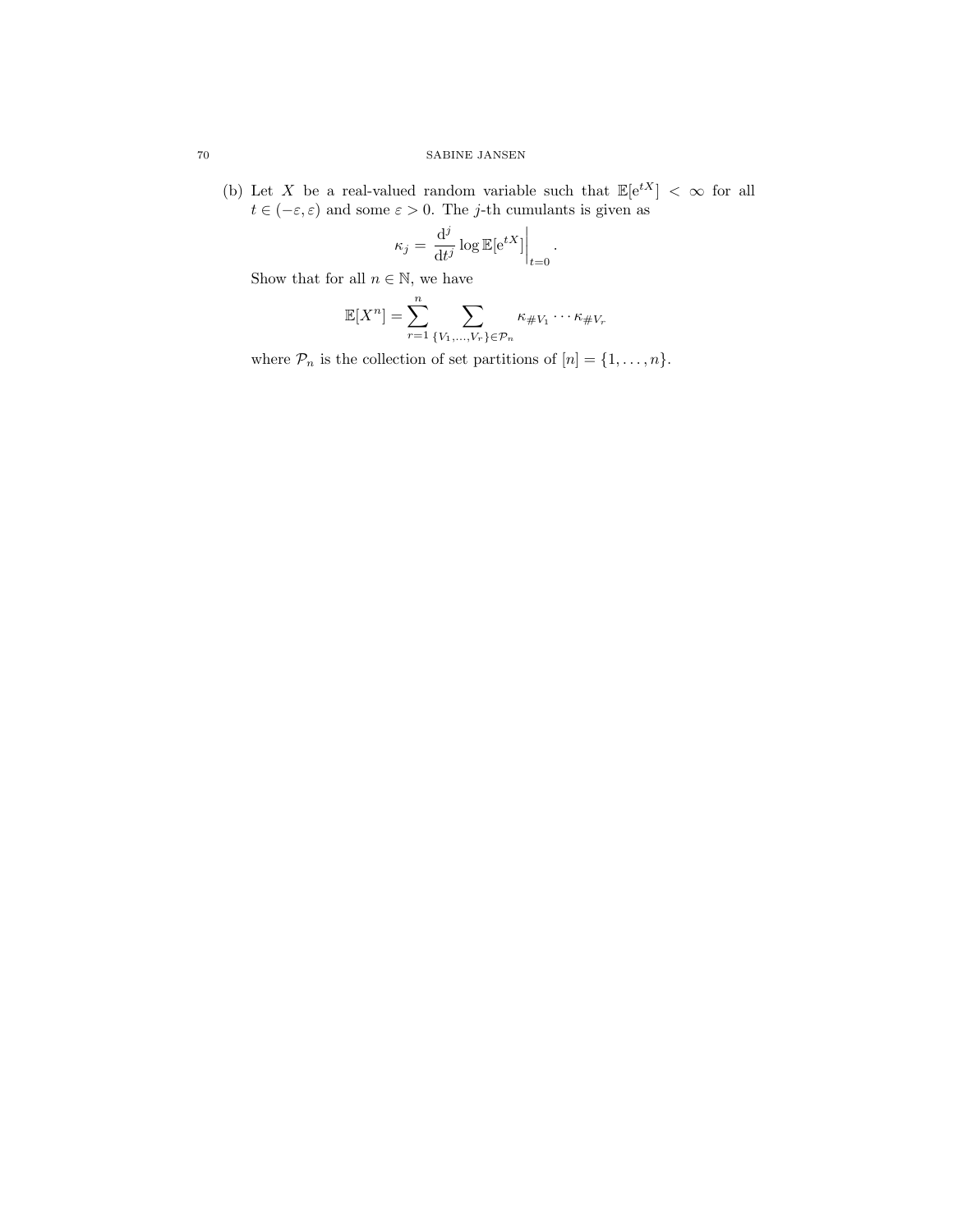## 5. Gibbs measures in infinite volume

If  $\lambda(\mathbb{X}) = \infty$ , then the partition function for  $\Lambda = \mathbb{X}$  is infinite and we can no longer define Gibbs measure as in finite volume. Instead, Gibbs measures are defined by structural equations.

5.1. A structural property of finite-volume Gibbs measures. Fix a nonempty set  $\Lambda \in \mathcal{X}_b$  and a boundary condition  $\gamma \in \mathcal{N}$  with  $\Xi_{\Lambda|\gamma} < \infty$ . Let  $\Delta \in \mathcal{X}_b$ with  $\Delta \subset \Lambda$ . We observe

<span id="page-70-0"></span>
$$
H_{\Lambda}(\eta \mid \gamma_{\mathbb{X}\setminus\Lambda}) = H_{\Delta}(\eta_{\Delta} \mid \eta_{\Lambda\setminus\Delta} + \gamma_{\mathbb{X}\setminus\Lambda}) + H_{\Lambda}(\eta_{\Lambda\setminus\Delta} \mid \gamma_{\mathbb{X}\setminus\Lambda}) \tag{5.1}
$$

for all  $\eta \in \mathcal{N}_\Lambda$  and

<span id="page-70-1"></span>
$$
\int_{\mathcal{N}_{\Lambda}} f(\eta) d\tilde{\lambda}(\eta) = \int_{\mathcal{N}_{\Lambda \backslash \Delta}} \left( \int_{\mathcal{N}_{\Delta}} f(\eta' + \eta'') d\tilde{\lambda}(\eta') \right) d\tilde{\lambda}(\eta'') \tag{5.2}
$$

for all non-negative measurable  $f$ . Eqs. [\(5.1\)](#page-70-0) and [\(5.2\)](#page-70-1) imply that for every nonnegative, measurable  $f$ , we have

$$
\int_{\mathcal{N}_{\Lambda}} f(\eta) z^{N_{\Lambda}(\eta)} e^{-\beta H_{\Lambda}(\eta|\gamma)} d\tilde{\lambda}(\eta)
$$
\n
$$
= \int_{\mathcal{N}_{\Lambda \backslash \Delta}} \left( \int_{\mathcal{N}_{\Delta}} f(\eta' + \eta'') z^{N_{\Delta}(\eta')} e^{-\beta H_{\Delta}(\eta'|\eta'' + \gamma_{\chi \backslash \Lambda})} d\tilde{\lambda}(\eta') \right) z^{N_{\Lambda}(\eta'')} e^{-\beta H_{\Lambda}(\eta''|\gamma)} d\tilde{\lambda}(\eta'').
$$

Dividing by  $\Xi_{\Lambda|\gamma}$ , we obtain

<span id="page-70-2"></span>
$$
\int_{\mathcal{N}_{\Lambda}} f \, dP_{\Lambda|\gamma} = \int_{\mathcal{N}_{\Lambda\backslash\Delta}} \left( \int_{\mathcal{N}_{\Delta}} f(\eta' + \eta'') z^{N_{\Delta}(\eta')} e^{-\beta H_{\Delta}(\eta'|\eta'' + \gamma_{\mathbb{K}\backslash\Lambda})} d\tilde{\lambda}(\eta') \right) dP_{\Lambda|\gamma}(\eta'').
$$
\n(5.3)

Applying the identity to  $f = 1$  we get  $1 = \int_{\mathcal{N}_{\Lambda \backslash \Delta}} \Xi_{\Delta|\eta'' + \gamma_{\chi \backslash \Lambda}} dP_{\Lambda|\gamma}(\eta'')$ , hence

$$
\Xi_{\Delta \mid \eta^{\prime\prime} + \gamma_{\mathbb{X} \backslash \Delta}} < \infty \text{ for } \mathsf{P}_{\Lambda \mid \gamma}\text{-almost all } \eta^{\prime\prime} \in \mathcal{N}_{\Lambda \backslash \Delta}.
$$

This allows us to express the inner integral on the right-hand side in [\(5.3\)](#page-70-2) in terms of

$$
\bar{f}(\zeta) = \int_{\mathcal{N}\Delta} f(\eta' + \zeta_{\Lambda \setminus \Delta}) dP_{\Delta|\zeta}(\eta')
$$

as

$$
\begin{split} \int_{\mathcal{N}_{\Lambda}}f\mathrm{d}\mathsf{P}_{\Lambda|\gamma}&=\int_{\mathcal{N}_{\Lambda\backslash\Delta}}\Xi_{\Delta|\eta''+\gamma_{\mathbb{X}\backslash\Lambda}}\bar{f}(\eta'')\mathrm{d}\mathsf{P}_{\Lambda|\gamma}(\eta'')\\ &=\int_{\mathcal{N}_{\Lambda\backslash\Delta}}\left(\int_{\mathcal{N}_{\Delta}}\bar{f}(\eta'')z^{N_{\Delta}(\eta')}e^{-\beta H_{\Delta}(\eta'|\eta''+\gamma_{\mathbb{X}\backslash\Lambda})}\mathrm{d}\tilde{\lambda}(\eta')\right)\mathrm{d}\mathsf{P}_{\Lambda|\gamma}(\eta'')\\ &=\int_{\mathcal{N}_{\Lambda}}\bar{f}(\zeta)\mathrm{d}\mathsf{P}_{\Lambda|\gamma}(\zeta). \end{split}
$$

In the last line we have applied Eq. [\(5.3\)](#page-70-2) to  $\bar{f}$ . Thus we have shown

<span id="page-70-3"></span>
$$
\int_{\mathcal{N}_{\Lambda}} f \, d\mathsf{P}_{\Lambda|\gamma} = \int_{\mathcal{N}_{\Lambda}} \left( \int_{\mathcal{N}_{\Delta}} f(\eta + \zeta_{\Lambda \setminus \Delta}) \, d\mathsf{P}_{\Delta|\zeta + \gamma_{\mathbb{X} \setminus \Lambda}}(\eta) \right) \, d\mathsf{P}_{\Lambda|\gamma}(\zeta) \tag{5.4}
$$

for all non-negative measurable  $f$ .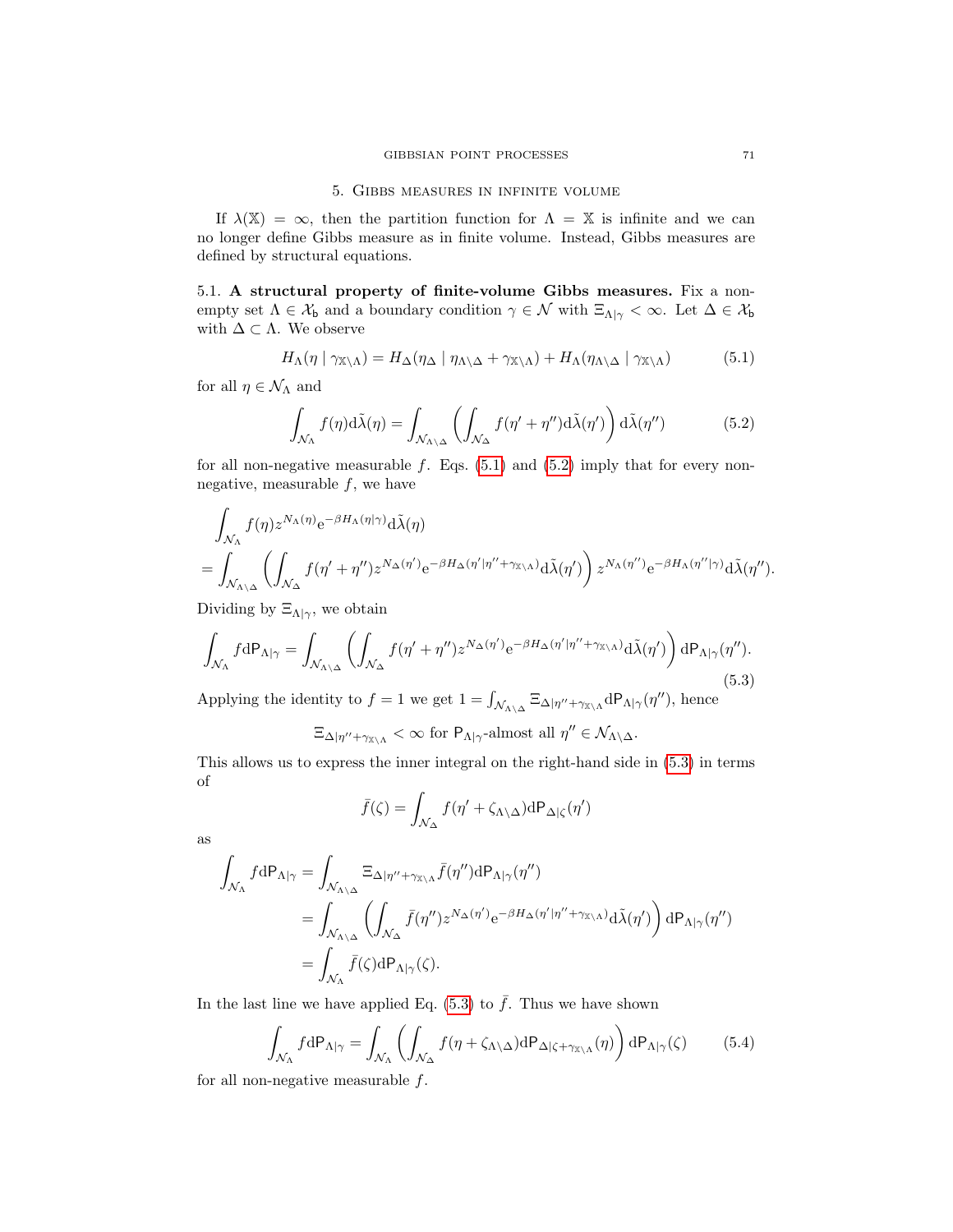5.2. DLR equations. In infinite volume we define Gibbs measures by relations similar to [\(5.4\)](#page-70-3). The equations are named after Dobrushin, Lanford and Ruelle. Let

<span id="page-71-0"></span>
$$
\mathcal{R}_{\Delta} = \{ \gamma \in \mathcal{N} \mid \Xi_{\Lambda|\gamma} < \infty \}.
$$

**Definition 5.1.** Fix  $\beta$ ,  $z > 0$ . A probability measure P on  $(\mathcal{N}, \mathfrak{N})$  satisfies the DLR conditions if for all non-empty  $\Delta \in \mathcal{X}_b$ , we have  $P(\mathcal{R}_{\Delta}) = 1$  and

<span id="page-71-1"></span>
$$
\int_{\mathcal{N}} f \, dP = \int_{\mathcal{N}} \Big( \int_{\mathcal{N}_{\Delta}} f(\eta + \gamma_{\Delta^c}) \, dP_{\Delta|\gamma}(\eta) \Big) \, dP(\gamma) \tag{DLR}
$$

for all non-negative observables f. A measure that satisfies the DLR conditions is called a (grand-canonical) Gibbs measure. The set of Gibbs measures is denoted  $\mathscr{G}(\beta,z)$ .

The DLR conditions can be reformulated with the help of conditional probabilities. It is convenient to set  $P_{\Delta|\gamma} = 0$  if  $\gamma \in \mathcal{N} \setminus \mathcal{R}_{\Delta}$ . For  $\Lambda \in \mathcal{X}$ , let  $\mathfrak{N}_{\Lambda} = \sigma(N_B : B \subset$  $\Lambda, B \in \mathcal{X}$ . Equivalently,  $\mathfrak{N}_{\Lambda}$  is the  $\sigma$ -algebra generated by the  $(\mathcal{N}, \mathfrak{N})$ -valued map  $\gamma \mapsto \gamma_{\Lambda}$  (see Exercise [\(2.2\)](#page-42-0)).

**Proposition 5.2.** Fix  $\beta$ ,  $z > 0$ . A probability measure P on  $(\mathcal{N}, \mathfrak{N})$  satisfies the DLR conditions if and only if for all non-empty  $\Delta \in \mathcal{X}_b$  and all  $B \in \mathfrak{N}$ , the map  $\gamma \mapsto \mathsf{P}_{\Delta|\gamma}(B)$  is a version of the conditional expectation  $\mathsf{E}[\mathbb{1}_B(\eta_{\Delta}) | \mathfrak{N}_{\mathbb{X}\setminus \Delta}].$ 

We write

$$
\mathsf{P}(\eta_{\Delta} \in B \mid \eta_{\mathbb{X} \setminus \Delta} = \gamma_{\mathbb{X} \setminus \Delta}) = \mathsf{P}_{\Delta \mid \gamma}(B). \tag{5.5}
$$

*Proof.* "⇒" Suppose that P satisfies [\(DLR\)](#page-71-0). Let  $\Delta \in \mathcal{X}_b$  be a non-empty set and  $B \in \mathfrak{N}$ . The map  $\gamma \mapsto \mathsf{P}_{\Delta|\gamma}(B)$  is measurable, moreover  $\mathsf{P}_{\Delta|\gamma}(B) = \mathsf{P}_{\Delta|\gamma(\Delta^c)}(B)$ . Therefore  $\gamma \mapsto \mathsf{P}_{\Delta|\gamma}(B)$  is measurable with respect to  $\mathfrak{N}_{\Delta^c}$  (see Exercise [\(2.2\)](#page-42-0)). Let  $g: \mathcal{N} \to \mathbb{R}_+$  be  $\mathfrak{N}_{\Delta^c}$ -measurable. By Exercise [2.2,](#page-42-0)  $g(\eta) = g(\eta_{\Delta^c})$  for all  $\eta \in \mathcal{N}$ . [\(DLR\)](#page-71-0) applied to  $f(\eta) = g(\eta_{\Delta^c}) \mathbb{1}_B(\eta)$  yields

<span id="page-71-2"></span>
$$
\mathsf{E}[g(\eta)\mathbb{1}_B(\eta_\Delta)] = \int_{\mathcal{N}} g(\gamma) \mathsf{P}_{\Delta|\gamma}(B) d\mathsf{P}(\gamma) = \mathsf{E}[g(\cdot) \mathsf{P}_{\Delta|\cdot}(B)]. \tag{5.6}
$$

This holds true for all non-negative  $\mathfrak{N}_{\Delta^c}$ -measurable g, thus  $\gamma \mapsto \mathsf{P}_{\Delta|\gamma}(B)$  is a version of the conditional expectation  $E[\mathbb{1}_B(\eta_{\Delta}) | \mathfrak{N}_{\mathbb{X}\setminus \Delta}]$ .

" $\Leftarrow$ " Suppose that P satisfies [\(5.5\)](#page-71-1). Fix  $\Delta \in \mathcal{X}_{\mathbf{b}}$ . By [\(5.6\)](#page-71-2), Eq. [\(DLR\)](#page-71-0) holds true for all non-negative observables f of the form  $f(\eta) = g(\eta_{\Delta^c}) \mathbb{1}_B(\eta)$  with  $g : \mathcal{N} \to \mathbb{R}_+$ measurable and  $B \in \mathfrak{N}, B \subset \mathcal{N}_{\Delta}$ . A Dynkin system argument shows that [\(DLR\)](#page-71-0) holds true for all indicator functions of sets in  $\mathfrak{N}$ . Taking monotone limits we find that [\(DLR\)](#page-71-0) holds true for all non-negative measurable f.

Eq. [\(5.6\)](#page-71-2) applied to  $B = \mathcal{N}$  and the constant function  $g = 1$  shows  $1 =$  $\int_{\mathcal{N}} P_{\Delta|\gamma}(\mathbb{X}) dP(\gamma)$ . Since  $P_{\Delta|\gamma}(\mathbb{X}) \in \{0,1\}$  for all  $\gamma \in \mathcal{N}$ , it follows that  $P_{\Delta|\eta_{\Delta^c}}(\mathbb{X}) =$ 1 for P-almost all  $\gamma$ , hence  $P(\mathcal{R}_{\Delta}) = 1$ .

Another reformulation of the DLR conditions highlights some analogies with invariant measures of Markov chains. It is expressed with a family of kernels

$$
\pi_{\Delta} : \mathcal{N} \times \mathfrak{N} \to [0, \infty) \qquad (\Delta \in \mathcal{X}_{\mathsf{b}}, \ \Delta \neq \varnothing) \tag{5.7}
$$

given by

$$
\pi_{\Delta}(\gamma, A) := \mathsf{P}_{\Delta|\gamma} \Big( \{ \eta \in \mathcal{N}_{\Delta} \mid \eta + \gamma_{\Delta^c} \in A \} \Big). \tag{5.8}
$$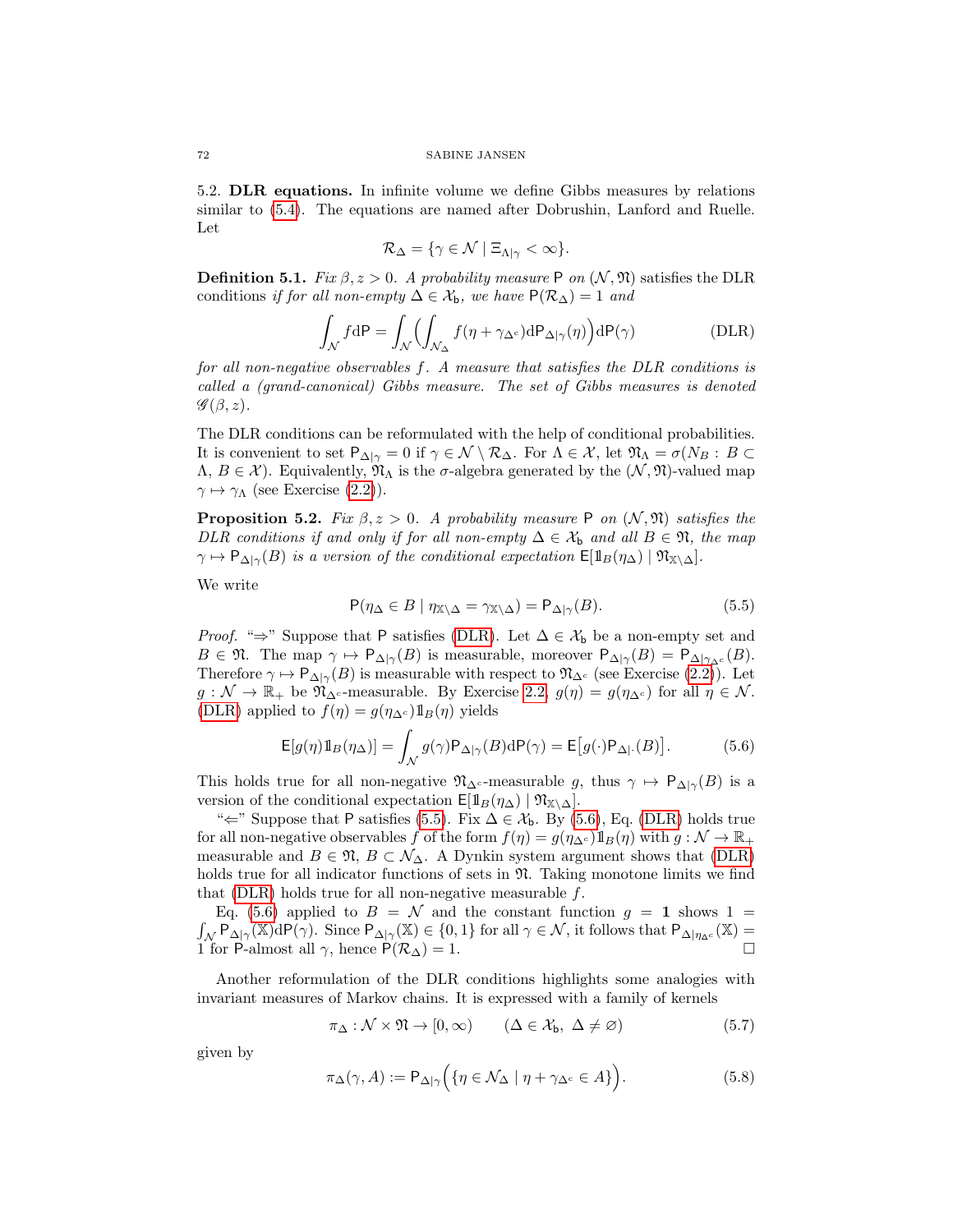Notice that  $P_{\Delta|\gamma}$  is a measure on  $\mathcal{N}_{\Lambda}$  but  $\pi_{\Delta}(\gamma, \cdot)$  is a measure on  $\mathcal{N}$ . In abstract terms,  $\pi_{\Delta}(\gamma, \cdot)$  is the image of P<sub>∆|γ</sub> under the map

$$
\mathcal{N}_{\Delta} \to \mathcal{N}, \quad \eta \mapsto \eta + \gamma_{\Delta^c} \tag{5.9}
$$

which transforms a configuration  $\eta$  in  $\Delta$  into a configuration on the whole space X by adding the particles from the boundary condition  $\gamma_{\Delta^c}$ . The kernels act from the left on functions and from the right on measures:

$$
(\pi_{\Delta} f)(\gamma) := \int_{\mathcal{N}} \pi_{\Delta}(\gamma, d\eta) f(\eta) = \int_{\mathcal{N}_{\Delta}} f(\eta + \gamma_{\Delta^c}) dP_{\Delta|\gamma}(\eta), \tag{5.10}
$$

$$
\mathsf{P}\pi_{\Delta}(B) = \int_{\mathcal{N}} d\mathsf{P}(\gamma)\pi_{\Delta}(\gamma, B),\tag{5.11}
$$

and there is a notion of composition or product given by

$$
\left(\pi_{\Lambda}\pi_{\Delta}\right)(\gamma,B) = \int_{\mathcal{N}} \pi_{\Lambda}(\gamma,\mathrm{d}\eta)\pi_{\Delta}(\eta,B). \tag{5.12}
$$

Notice that  $\pi_{\Lambda}(\gamma, \mathbb{X}) \in \{0, 1\}$  for all  $\gamma \in \mathcal{N}$  ( $\pi_{\Lambda}$  is a quasi-probability kernel).

Proposition 5.3. P satisfies the DLR-conditions if and only if for all non-empty  $\Delta \in \mathcal{X}_{\mathsf{b}}$ , we have

$$
P\pi_{\Delta}=P.
$$

*Proof.* The equation  $P\pi_{\Delta} = P$  holds true if and only if for every measurable f:  $\mathcal{N} \to \mathbb{R}_+,$  we have

$$
\int_{\mathcal{N}} (\pi_{\Delta} f) dP = \int_{\mathcal{N}} f dP.
$$

The left-hand side is equal to  $\int_{\mathcal{N}} (\int_{\mathcal{N}_{\Delta}} f(\eta + \gamma_{\Delta^c}) dP_{\Delta|\gamma}(\eta)) dP(\gamma)$ . The proposition now follows from Proposition [5.1.](#page-71-0)

The kernels  $\pi_{\Delta}$  have some interesting properties. Let  $\mathcal{X}^*_{\mathsf{b}}$  be the non-empty bounded Borel sets.

<span id="page-72-0"></span>**Proposition 5.4.** The family of kernels  $(\pi_{\Delta})_{\Delta \in \mathcal{X}_{b}^{*}}$  form a specification with respect to  $(\mathcal{R}_{\Delta})_{\Delta \in \mathcal{X}_{\mathbf{b}}^*}$ , which means:

(a)  $\pi_{\Delta}(\gamma, \cdot)$  is a probability measure on N, for every  $\Delta \in \mathcal{X}_{\mathsf{b}}^*$  and  $\gamma \in \mathcal{R}_{\Delta}$ .

(b)  $\pi_{\Delta}(\gamma, A) = 0$  for every  $\Delta \in \mathcal{X}_{\mathbf{b}}^*$ ,  $\gamma \in \mathcal{N} \setminus R_{\Delta}$  and all  $A \in \mathfrak{N}$ .

(c) The map  $\gamma \mapsto \pi_{\Delta}(\gamma, A)$  is  $\mathfrak{N}_{\mathbb{X}\setminus \Delta}$ -measurable, for every  $\Delta \in \mathcal{X}_{\mathsf{b}}^*$  and  $A \in \mathfrak{N}$ .

- (d)  $\pi_{\Delta}(\cdot, A) = \mathbb{1}_{A \cap \mathcal{R}_{\Delta}}(\cdot)$  if  $\Delta \in \mathcal{X}_{\mathsf{b}}^*$ ,  $A \in \mathfrak{N}_{\mathbb{X} \setminus \Delta}$ .
- (e)  $\pi_{\Lambda}\pi_{\Delta} = \pi_{\Lambda}$  whenever  $\Delta \subset \Lambda$ .

The proof of parts (a) to (d) is left as an exercise, we only prove (e). Property (d) leads to the following: if  $f : \mathcal{N} \to \mathbb{R}_+$  satisfies  $f(\eta) = f(\eta_{\mathbb{X}\setminus\Delta})$  for all  $\eta \in \mathcal{N}$ , then  $\pi_{\Delta} f = \mathbb{1}_{\mathcal{R}_{\Delta}} f$ , which is quite natural: intuitively,  $\pi_{\Delta} f$  is just the function f after averaging out what happens inside  $\Delta$ . If f does not depend on what happens inside  $\Delta$ , then the averaging should not change anything, except for the indicator  $\mathbb{1}_{\mathcal{R}_\Delta}$  that is inherited from the definition of  $\pi_\Delta$ .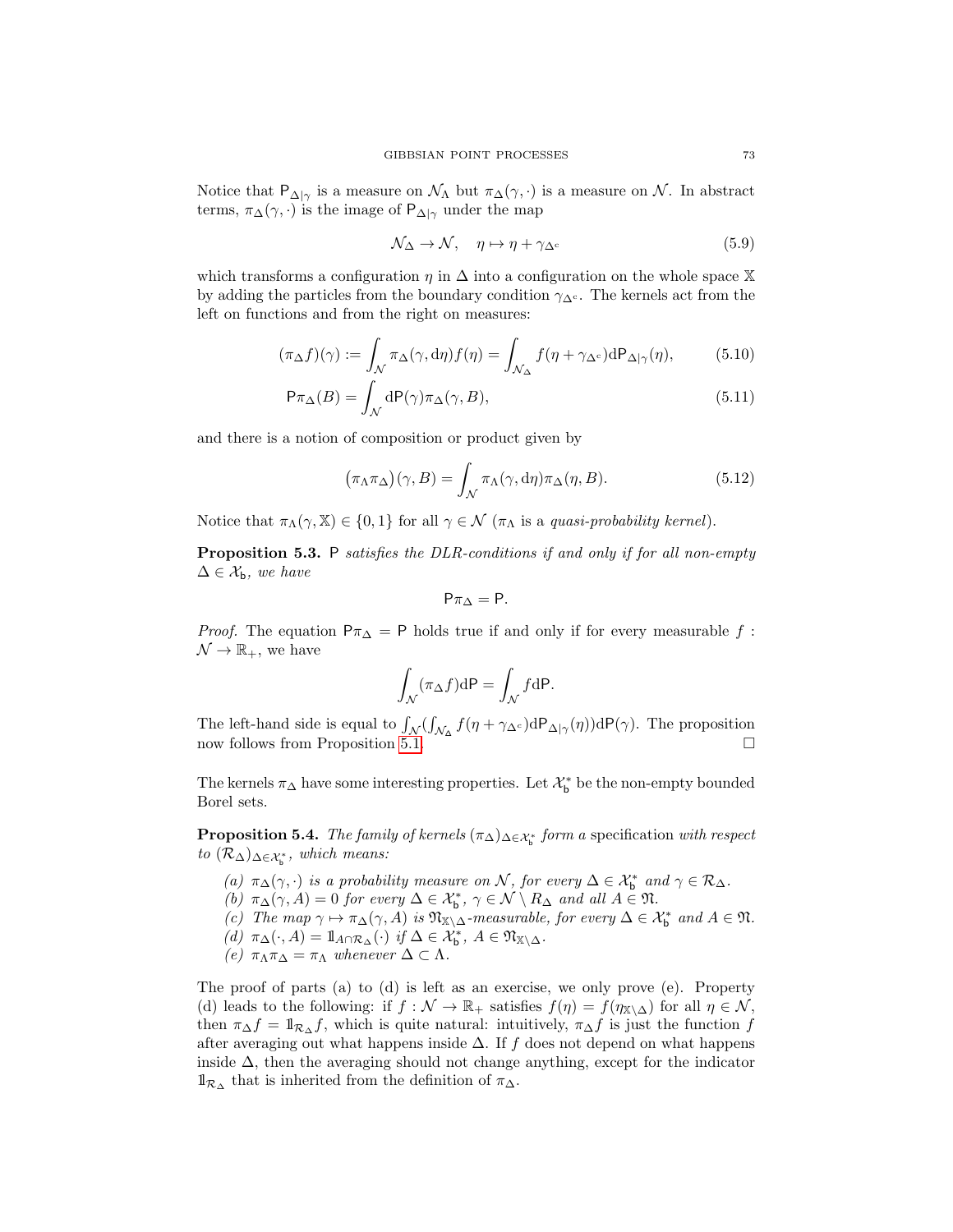Proof of Proposition [5.4\(](#page-72-0)e). If  $\gamma \in \mathcal{N} \setminus \mathcal{R}_{\Lambda}$ , then  $\pi_{\Lambda} \pi_{\Delta}(\gamma, A) = \pi_{\Lambda}(\gamma, A) = 0$  for all  $A \in \mathfrak{N}$ . If  $\gamma \in \mathcal{R}_{\Lambda}$  and f is a non-negative observable, we simply rewrite [\(5.4\)](#page-70-0) as

$$
\pi_{\Lambda}f(\gamma) = \int_{\mathcal{N}_{\Lambda}} f(\eta + \gamma_{\Lambda^c}) dP_{\Lambda|\gamma}(\eta)
$$
  
= 
$$
\int_{\mathcal{N}_{\Lambda}} \left( \int_{\mathcal{N}_{\Delta}} f(\eta + \zeta_{\Lambda \backslash \Delta} + \gamma_{\mathbb{X} \backslash \Lambda}) dP_{\Delta|\zeta + \gamma_{\mathbb{X} \backslash \Lambda}}(\eta) \right) dP_{\Lambda|\gamma}(\zeta)
$$
  
= 
$$
\int_{\mathcal{N}_{\Lambda}} (\pi_{\Delta}f)(\zeta + \gamma_{\mathbb{X} \backslash \Lambda}) dP_{\Lambda|\gamma}(\zeta) = (\pi_{\Lambda} \pi_{\Delta}f)(\gamma).
$$

Choosing  $f = 1_A$  we find  $\pi_{\Lambda}(\gamma, A) = (\pi_{\Lambda} \pi_{\Delta})(\gamma, A)$ .

So the property  $\pi_{\Lambda}\pi_{\Delta} = \pi_{\Lambda}$  is essentially a reformulation of the structural property [\(5.4\)](#page-70-0) of finite-volume Gibbs measures noted in Section [5.1.](#page-70-1) To conclude, we also formulate the analogue of Eq. [\(5.3\)](#page-70-2).

**Definition 5.5.** P *satisfies* Ruelle's equation if for all measurable  $F : \mathcal{N} \to \mathbb{R}_+ \cup$  $\{\infty\}$  and all  $\Delta \in \mathcal{X}_{\mathsf{b}}$ , we have

<span id="page-73-2"></span><span id="page-73-0"></span>
$$
\int_{\mathcal{N}} F dP = \int_{\mathcal{N}_{\mathbb{X}\backslash \Delta}} \left( \int_{\mathcal{N}_{\Delta}} F(\eta + \gamma_{\Delta^c}) z^{N_{\Delta}(\eta)} e^{-\beta H_{\Delta}(\eta|\gamma)} d\tilde{\lambda}(\eta) \right) dP(\gamma).
$$
 (R)

In Theorem [5.10](#page-75-0) below we show that the DLR conditions are equivalent to Ruelle's equation.

5.3. Existence. A priori it is not clear that the set  $\mathscr{G}(\beta, z)$  of Gibbs measures is non-empty. The probability question at the heart of the existence problem is: given a family of kernels  $(\pi_{\Delta})_{\Delta \in \mathcal{X}_{b}^*}$ , is it possible to find a probability measure P such that  $P(\eta_{\Delta} \in A | \eta_{\Delta^c} = \gamma_{\Delta^c}) = \pi_{\Delta}(\gamma, A)$ ? In general, the answer is negative, see Exercise [5.2,](#page-86-0) but additional conditions related to decay at infinity of interactions and quasi-locality of  $\pi_{\Delta}$  in  $\gamma$  ensure a positive answer.

<span id="page-73-1"></span>**Theorem 5.6.** Fix  $\beta$ ,  $z > 0$  and let H be a locally stable energy function with finite range. Then  $\mathscr{G}(\beta, z) \neq \emptyset$ .

*Proof.* Let  $\Lambda_n = B(0, n)$  and  $P_n(\cdot) = \pi_{\Lambda_n}(0, \cdot)$  be the finite volume Gibbs measure in  $\Lambda_n$  with empty boundary conditions. The local stability of the energy and Proposition [3.15](#page-52-0) ensure that the sequence  $(P_n)_{n\in\mathbb{N}}$  satisfies the [R](#page-29-0)uelle bound  $(\mathscr{R}_{\xi})$ with *n*-independent  $\xi$ . By Theorem [2.53,](#page-40-0)  $(P_n)_{n\in\mathbb{N}}$  admits a locally convergent subsequence  $P_{n_j} \stackrel{\text{loc}}{\longrightarrow} P$ . Fix a non-empty set  $\Delta \in \mathcal{X}_b$ . Taking *n* large enough, we may assume  $\Delta \subset \Lambda_n$ . By Proposition [5.4\(](#page-72-0)e), we have  $P_n \pi_\Delta = P_n$ , hence

$$
\int_{\mathcal{N}} (\pi_{\Delta} f) dP_n = \int_{\mathcal{N}} f dP_n \tag{5.13}
$$

for all non-negative measurable  $f$ . Suppose that  $f$  is a bounded local observable, i.e.,  $f \in A_B$  for some  $B \in \mathcal{X}_b$ . Then  $\pi_{\Delta} f$  is local as well. Indeed, as the energy H has finite range  $R$ , we have

$$
P_{\Delta|\gamma} = P_{\Delta|\gamma_{\Delta^+}} = P_{\Delta|(\gamma_{B\cup\Delta^+})_{\Delta^+}} = P_{\Delta|\gamma_{B\cup\Delta^+}}
$$

with  $\Delta^+ = \{x \in \mathbb{X} \mid \text{dist}(x, \Delta) \leq R\}.$  We note

$$
f(\eta + \gamma_{\Delta^c}) = f(\eta_B + \gamma_{\Delta^c \cap B}) = f(\eta + (\gamma_{B \cup \Delta^+})_{\Delta^c})
$$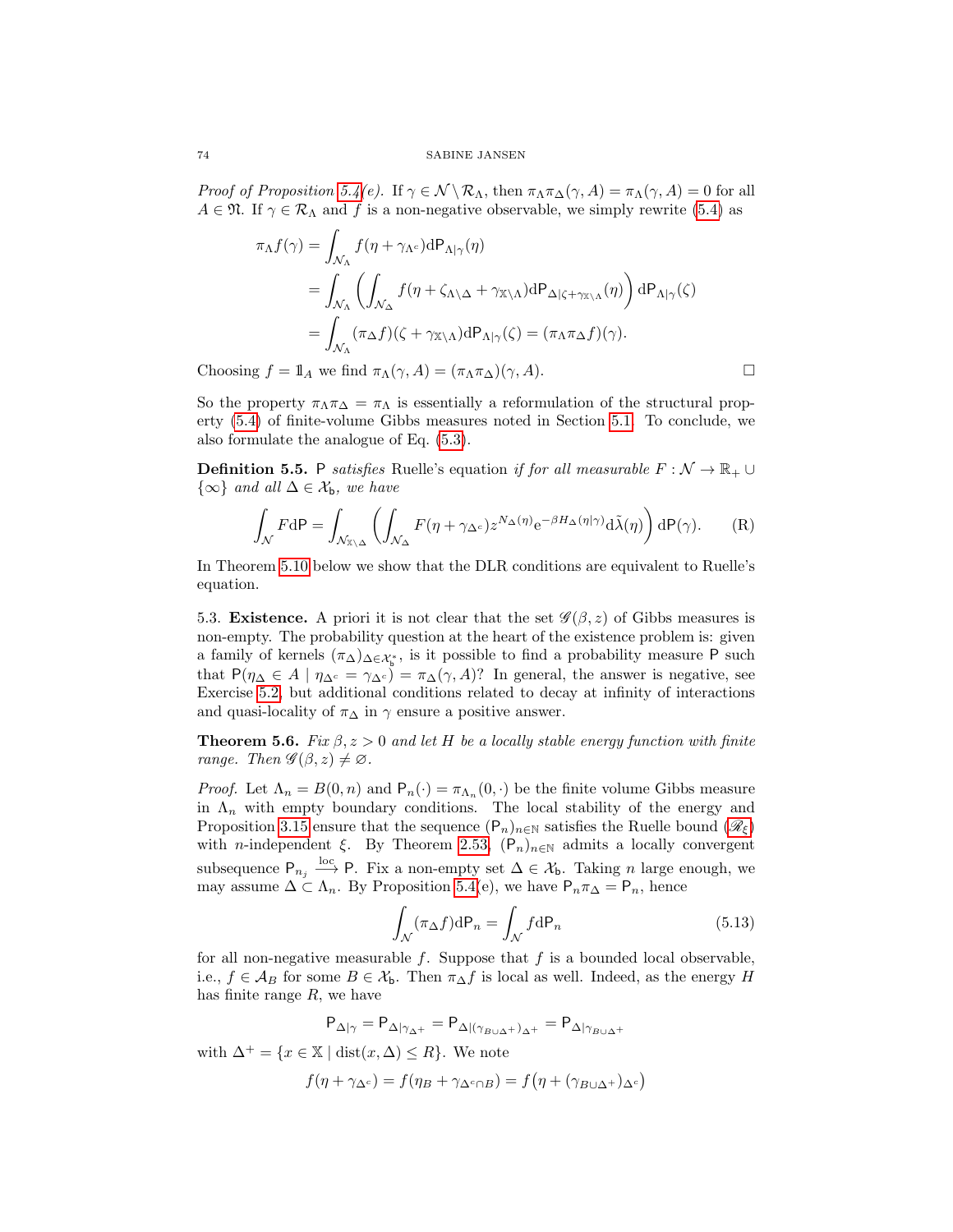and therefore

$$
(\pi_{\Delta} f)(\gamma) = (\pi_{\Delta} f)(\gamma_{B \cup \Delta^{+}}).
$$

It follows that  $\pi_{\Delta} f$  is a bounded local observable, we can pass to the limit along the subsequence  $(P_{n_j})$  in [\(5.13\)](#page-73-0), and [\(DLR\)](#page-71-1) holds true for P and bounded local f. A monotone class argument then shows that this holds true for all  $f \in \mathscr{L}^{\infty}(\mathcal{N}, \mathfrak{N})$ and it follows that  $P \in \mathscr{G}(\beta, z)$ . In particular,  $\mathscr{G}(\beta, z) \neq \emptyset$ .

In general sequences of finite volume Gibbs measures need not converge, however every accumulation point is in  $\mathscr{G}(\beta, z)$ .

Theorem 5.7. Assume that the energy is locally stable and has finite range. Let  $(\Lambda_n)_{n\in\mathbb{N}}$  be an increasing sequence in  $\mathcal{X}_b$  such that every bounded set  $\Delta$  is eventually contained in some  $\Lambda_n$ . Let  $\gamma \in \mathcal{N}$  be such that  $H(\zeta) < \infty$  for all  $\zeta \in \mathcal{N}_f$  with  $\zeta \leq \gamma$ . Then the sequence  $(\mathsf{P}_{\Lambda_n|\gamma})_{n\in\mathbb{N}}$  has a locally convergent subsequence, and every accumulation point is in  $\mathscr{G}(\beta, z)$ .

The proof is similar to the proof of Theorem [5.6](#page-73-1) and therefore omitted.

The proof of Theorem [5.6](#page-73-1) is easily adapted to the more general case where (i) all finite-volume Gibbs measures  $P_{\Lambda}$  with empty boundary conditions satisfy Ruelle's bound ( $\mathcal{R}_{\xi}$  $\mathcal{R}_{\xi}$  $\mathcal{R}_{\xi}$ ) for some Λ-independent  $\xi$ , and (ii)  $\pi_{\Delta}$  maps local functions F to quasilocal functions  $\pi_{\Delta}F$ . Specifications  $(\pi_{\Delta})_{\Delta \in \mathcal{X}_{b}^*}$  that satisfy condition (ii) are called quasi-local specifications. Unfortunately, for particles in  $\mathbb{X} = \mathbb{R}^d$ , the specifications at hand are usually not quasi-local, and existence proofs become more involved.

We restrict to pair interactions

$$
V(\eta) = \begin{cases} v(x, y), & \eta = \delta_x + \delta_y, \\ 0, & N_{\mathbb{X}}(\eta) \neq 2 \end{cases}
$$

where  $v : \mathbb{X} \times \mathbb{X} \to \mathbb{R} \cup {\infty}$  is stable, i.e.,

<span id="page-74-0"></span>
$$
\sum_{1 \le i < j \le n} v(x_i, x_j) \ge -Bn \tag{S}
$$

for some  $B \geq 0$  and all  $n \in \mathbb{N}, x_1, \ldots, x_n \in \mathbb{X}$ . We also assume the integrability condition

<span id="page-74-1"></span>
$$
\int_{\mathbb{X}} |e^{-\beta v(x,y)} - 1| d\lambda(y) < \infty \tag{I}
$$

for all  $\beta > 0$  and for all  $x \in \mathbb{X}$ .

<span id="page-74-2"></span>**Theorem 5.8.** Let  $v$  be a pair potential that satisfies  $(S)$  and  $(I)$ . Suppose that the finite-volume Gibbs measures  $P_{\Lambda}$  with empty boundary conditions satisfy Ruelle's bound  $(\mathcal{R}_{\xi})$  $(\mathcal{R}_{\xi})$  $(\mathcal{R}_{\xi})$  for some  $\Lambda$ -independent  $\xi$ . Then  $\mathscr{G}(\beta, z) \neq \emptyset$ .

The theorem goes back to Ruelle [\[49\]](#page-104-0), our presentation follows closely Kuna [\[31\]](#page-104-1). It is proven in Section [5.7.](#page-82-0)

5.4. GNZ equation. Georgii [\[18\]](#page-103-0) and Nguyen and Zessin [\[38\]](#page-104-2) devised a characterization of Gibbs measures equivalent to the DLR conditions. The starting point is another decomposition of the energy, this time singling out a particle  $x$  rather than a domain  $\Delta$ : Let  $W(x;\eta) = H(\delta_x | \eta)$ . Then for all  $\eta \in \mathcal{N}_f$  and  $x \in \mathbb{X}$ ,

$$
H(\eta + \delta_x) = W(x; \eta) + H(\eta) \tag{5.14}
$$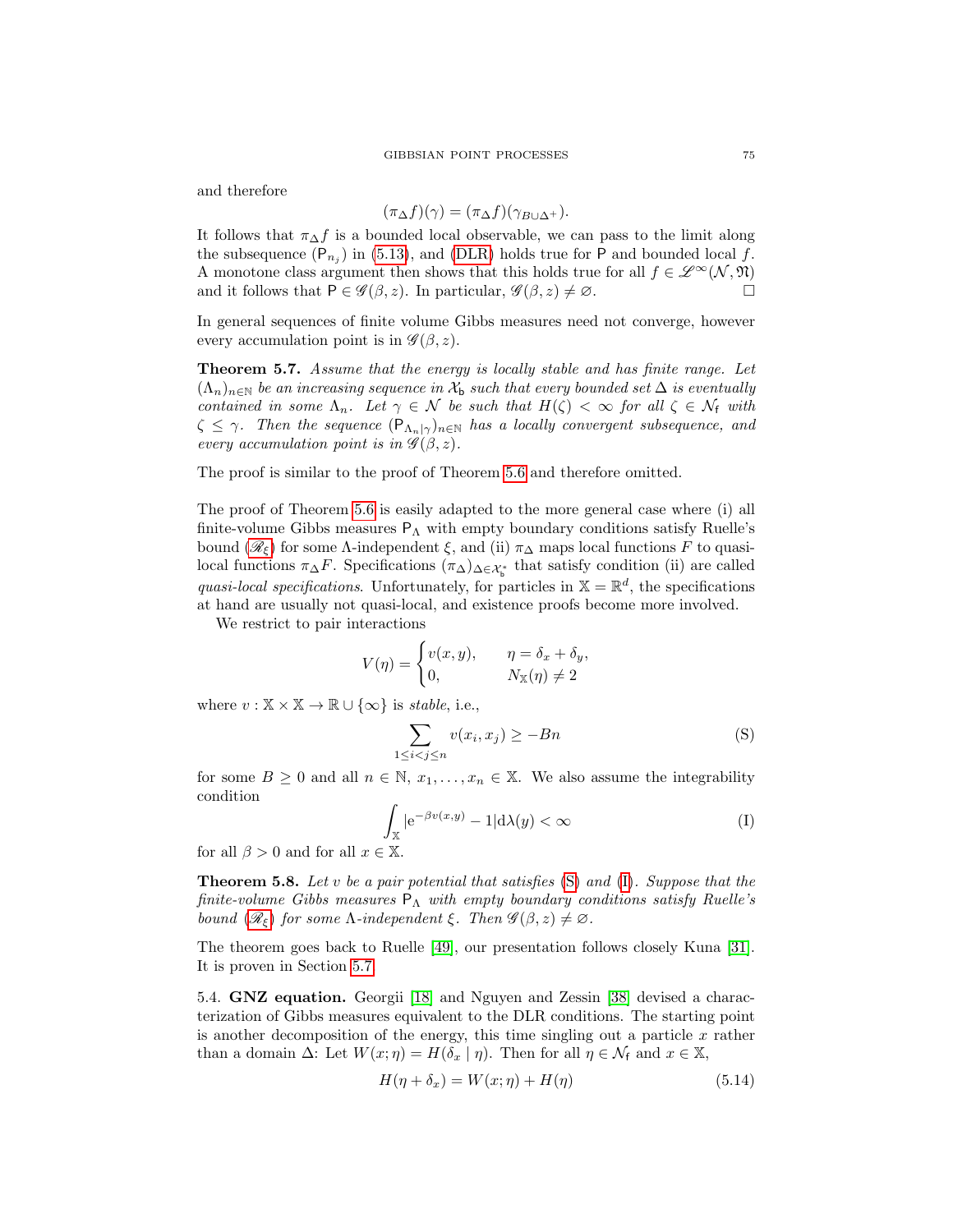and

<span id="page-75-1"></span>
$$
z^{N_{\mathbb{X}}(\eta+\delta_x)}e^{-\beta H(\eta+\delta_x)} = ze^{-\beta W(x;\eta)} \times z^{N_{\mathbb{X}}(\eta)}e^{-\beta H(\eta)}.
$$
 (5.15)

**Definition 5.9.** P satisfies the GNZ-equation if for all measurable  $F : \mathbb{X} \times \mathcal{N} \rightarrow$  $\mathbb{R}_+ \cup \{\infty\}$ , we have

$$
\int_{\mathcal{N}} \left( \sum_{x \in S_{\eta}} n_x(\eta) F(x, \eta) \right) dP(\eta) = \int_{\mathbb{X}} \left( \int_{\mathcal{N}} F(x, \eta + \delta_x) z e^{-\beta W(x; \eta)} dP(\eta) \right) d\lambda(x).
$$
\n(GNZ)

[\(GNZ\)](#page-75-1) can also be written as

$$
\mathsf{E}\left[\int_{\mathbb{X}} F(x,\eta) \mathrm{d}\eta(x)\right] = \int_{\mathbb{X}} \mathsf{E}\left[z e^{-\beta W(x;\eta)} F(x,\eta + \delta_x)\right] \mathrm{d}\lambda(x).
$$

For example, if  $F(x, \eta) = \frac{1}{\lambda(\Delta)} 1\!\text{d}\Delta(x) N_{B(x,r)}(\eta - \delta_x)$  for some  $r > 0$ , then  $\int_{\mathbb{X}} F(x, \eta) d\eta(x)$ represents the average number of r-neighbors of points  $x \in S_n \cap \Delta$ .

<span id="page-75-0"></span>**Theorem 5.10.** Fix  $\beta$ ,  $z > 0$ , and P a probability measure on N. The following conditions are equivalent:

- (a) P satisfies the DLR equations.
- (b) P satisfies the Ruelle equation.
- (c) P satisfies the GNZ equation.

*Proof.* (DLR) implies (GNZ): Let  $F : \mathbb{X} \times \mathcal{N} \to \mathbb{R}_+ \cup {\infty}$  be a measurable map. Suppose that for some  $\Delta \in \mathcal{X}_{\mathbf{b}}$  and some  $f, g : \mathcal{N} \to \mathbb{R}_{+} \cup \{\infty\}$ , we have

$$
F(x,\eta) = 1\!\!1_{\Delta}(x) f(x,\eta_{\Delta}) g(\eta_{\Delta^c}) \qquad (x \in \mathbb{X}, \eta \in \mathcal{N}). \tag{5.16}
$$

Set  $f_n(x; x_1, \ldots, x_n) = f(x; \delta_{x_1} + \cdots + \delta_{x_n})$  and  $H_{\Delta,n}(x_1, \ldots, x_n | \gamma) = H_{\Delta}(\delta_{x_1} + \delta_{x_2})$  $\cdots + \delta_{x_n} \mid \gamma$ ). Then for all  $\gamma \in \mathcal{R}_{\Delta}$ , we have

$$
\int_{\mathcal{N}_{\Delta}} \Big( \sum_{x \in S_{\eta}} n_x(\eta) f(x, \eta) \Big) d\mathsf{P}_{\Delta|\gamma}(\eta)
$$
\n
$$
= \frac{1}{\Xi_{\Delta|\gamma}} \sum_{n=1}^{\infty} \frac{z^n}{n!} \int_{\Delta^n} \sum_{j=1}^n f_n(x_j; x_1, \dots, x_n) e^{-\beta H_{\Delta, n}(x_1, \dots, x_n | \gamma)} d\lambda^n(x)
$$
\n
$$
= \frac{1}{\Xi_{\Delta|\gamma}} \sum_{n=1}^{\infty} \frac{z^n}{n!} \int_{\Delta^n} n f_n(x_1; x_1, \dots, x_n) e^{-\beta [W(x_1; \sum_{j=2}^n \delta_{x_j} + \gamma_{\Delta^c}) + H_{\Delta, n-1}(x_2, \dots, x_n | \gamma)]} d\lambda^n(x)
$$
\n
$$
= \frac{1}{\Xi_{\Delta|\gamma}} \int_{\Delta} \left\{ \sum_{m=0}^{\infty} \frac{z^m}{m!} \int_{\Delta^m} f_{m+1}(x; y_1, \dots, y_m) z e^{-\beta [W(x; \sum_{j=1}^m \delta_{y_j} + \gamma_{\Delta^c}) + H_{\Delta, m}(y | \gamma)]} d\lambda^m(y) \right\} d\lambda(x)
$$
\n
$$
= \frac{1}{\Xi_{\Delta|\gamma}} \int_{\Delta} \left\{ \int_{\mathcal{N}_{\Delta}} f(x; \eta) z e^{-\beta W(x; \eta + \gamma_{\Delta^c})} d\mathsf{P}_{\Delta|\gamma}(\eta) \right\} d\lambda(x).
$$

We multiply with  $g(\gamma_{\Delta^c})$ , note

$$
F(x,\eta+\gamma_{\Delta^c})=\mathbb{1}_{\Delta}(x)f(x,\eta)g(\gamma_{\Delta^c})\qquad(x\in\mathbb{X},\,\eta\in\mathcal{N}_\Delta,\gamma\in\mathcal{N}_{\Delta^c}),
$$

integrate over  $\gamma$  with respect to P on both sides, use the DLR equations and find that  $(GNZ)$  holds true for  $F$ .

$$
^{76}
$$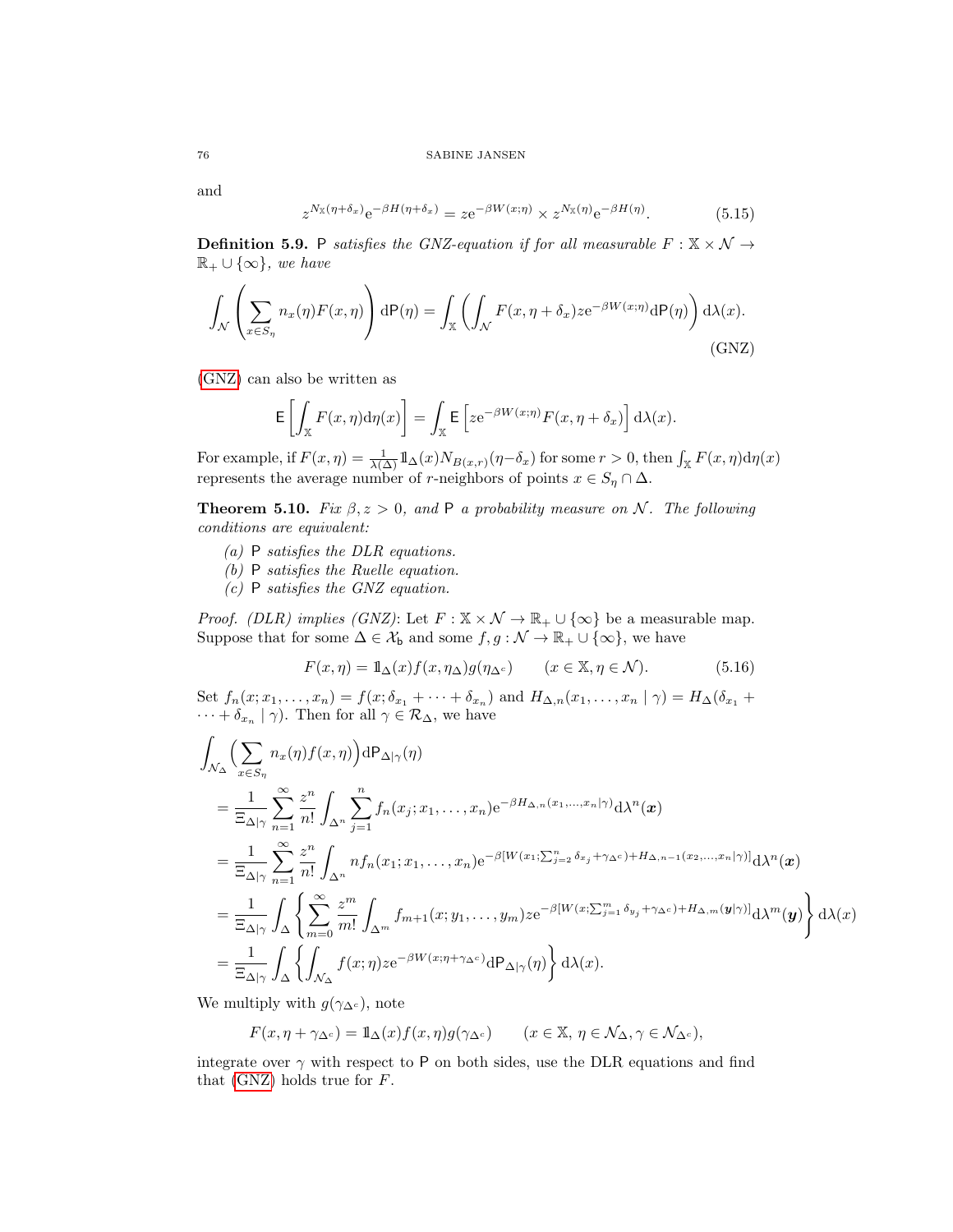The identity applies, in particular, to  $F(x, \eta) = \mathbb{1}_{\Delta}(x) \mathbb{1}_{\{N_{\Delta} \leq n\}}(\eta) \mathbb{1}_{B \cap C}(\eta)$  with  $\Delta \in \mathcal{X}_{\mathsf{b}}, n \in \mathbb{N}, B \in \mathfrak{N}_{\Delta}$  and  $C \in \mathfrak{N}_{\mathbb{X}\setminus \Delta}$ . Moreover for such F the expression in [\(GNZ\)](#page-75-1) is bounded by

$$
\mathsf{E}\left[\sum_{x\in S_{\eta}}n_{x}(\eta)\mathbb{1}_{\Delta}(x)\mathbb{1}_{\{N_{\Delta}\leq n\}}\right]=\mathsf{E}\left[N_{\Delta}\mathbb{1}_{\{N_{\Delta}\leq n\}}\right]\leq n<\infty.
$$

The sets  $B \cap C$  with  $B \in \mathfrak{N}_{\Delta}$  and  $C \in \mathfrak{N}_{\mathbb{X} \setminus \Delta}$  form a  $\pi$ -system generating  $\mathfrak{N}$ . A Dynkin system argument then shows that [\(GNZ\)](#page-75-1) holds true for functions  $F(x, \eta) =$  $1\!\!1_\Delta(x)1\!\!1_{\{N_\Delta\leq n\}}(\eta)1\!\!1_A(\eta)$  with  $A\in\mathfrak{N}$ . Taking monotone limits, we find that Eq. [\(GNZ\)](#page-75-1) holds true for all indicator functions of Cartesian products  $\Delta \times A \in \mathcal{X} \otimes \mathfrak{N}$ .

Now we may view the left and right sides of [\(GNZ\)](#page-75-1), when applied to indicator functions, as the definition of measures  $\mu$  and  $\nu$  on  $\mathcal{X} \otimes \mathfrak{N}$ . We have just checked that those measures coincide on the generating  $\pi$ -system of Cartesian products, furthermore we have seen that  $\mu(\Delta \times \{N_{\Delta}\leq n\}) = \nu(\Delta \times \{N_{\Delta}\leq n\}) \leq n < \infty$  for all  $\Delta \in \mathcal{X}_b$ ,  $n \in \mathbb{N}$ . In particular,  $\mu$  and  $\nu$  are  $\sigma$ -finite. It follows that  $\mu = \nu$ , i.e., Eq. [\(GNZ\)](#page-75-1) holds true for the indicator functions of all sets in  $\mathcal{X} \otimes \mathfrak{N}$ . Consequently it holds true for all measurable non-negative F.

(GNZ) implies (R): Let  $F : \mathcal{N} \to \mathbb{R}_+ \cup {\infty}$  be a non-negative observable and  $\Delta \in \mathcal{X}_{\mathbf{b}}$ . The GNZ equation applied to  $G(x, \eta) = \mathbb{1}_{\Delta}(x) \mathbb{1}_{\{N_{\Delta}=m\}} F(\eta)$  with  $m \in \mathbb{N}$ yields

$$
\int_{\mathcal{N}} m 1\!\!1_{\{N_{\Delta}=m\}} F \mathrm{d} P = \int_{\Delta} \left( \int_{\mathcal{N}} 1\!\!1_{\{N_{\Delta}=m\}} (\eta + \delta_x) F(\eta + \delta_x) \mathrm{d} P(\eta) \right) \mathrm{d} \lambda(x)
$$

hence

$$
\int_{\mathcal{N}} 1\!\!1_{\{N_{\Delta}=m\}} F \mathrm{d} P = \frac{1}{m} \int_{\Delta} \left( \int_{\mathcal{N}} 1\!\!1_{\{N_{\Delta}=m-1\}} (\eta) F(\eta+\delta_x) z e^{-\beta W(x_1;\eta)} \mathrm{d} P(\eta) \right) \mathrm{d} \lambda(x_1).
$$

If  $m \geq 2$ , then in the inner integral, we keep  $x = x_1$  fixed and apply [\(GNZ\)](#page-75-1) to  $G(x, \eta) = \mathbb{1}_{\Delta}(x) \mathbb{1}_{\{N_{\Delta} = m-1\}} F(\eta + \delta_{x_1}) \exp(-\beta W(x_1; \eta))$ . We find

$$
\int_{\mathcal{N}} \mathbb{1}_{\{N_{\Delta}=m\}} F \, \mathrm{d}P
$$
\n
$$
= \frac{1}{m(m-1)} \int_{\Delta^2} \left( \int_{\mathcal{N}} \mathbb{1}_{\{N_{\Delta}=m-2\}} (\eta) F(\eta + \delta_{x_1} + \delta_{x_2}) z^2 e^{-\beta [W(x_1; \eta + \delta_{x_2}) + W(x_2; \eta)]} \mathrm{d}P(\eta) \right) \mathrm{d}\lambda^2(\boldsymbol{x}).
$$

We iterate the procedure. Exploiting

$$
W(x_1; \eta + \delta_{x_2} + \dots + \delta_{x_m}) + W(x_2; \eta + \delta_{x_3} + \dots + \delta_{x_m}) + \dots + W(x_m; \eta) = H(\delta_{x_1} + \dots + \delta_{x_m} | \eta),
$$

we find

$$
\int_{\mathcal{N}} \mathbb{1}_{\{N_{\Delta}=m\}} F \, \mathrm{d}P
$$
\n
$$
= \frac{1}{m!} \int_{\Delta^m} \left( \int_{\mathcal{N}} \mathbb{1}_{\{N_{\Delta}=0\}} (\eta) F(\eta + \delta_{x_1} + \dots + \delta_{x_m}) z^m e^{-\beta H (\delta_{x_1} + \dots + \delta_{x_m} | \eta)} \mathrm{d}P(\eta) \right) \mathrm{d}X^m(\boldsymbol{x})
$$
\n
$$
= \int_{\mathcal{N}_{\mathbb{X} \backslash \Delta}} \left( \frac{z^m}{m!} \int_{\Delta^m} F(\eta + \delta_{x_1} + \dots + \delta_{x_m}) e^{-\beta H (\delta_{x_1} + \dots + \delta_{x_m} | \eta)} \mathrm{d}X^m(\boldsymbol{x}) \right) \mathrm{d}P(\eta).
$$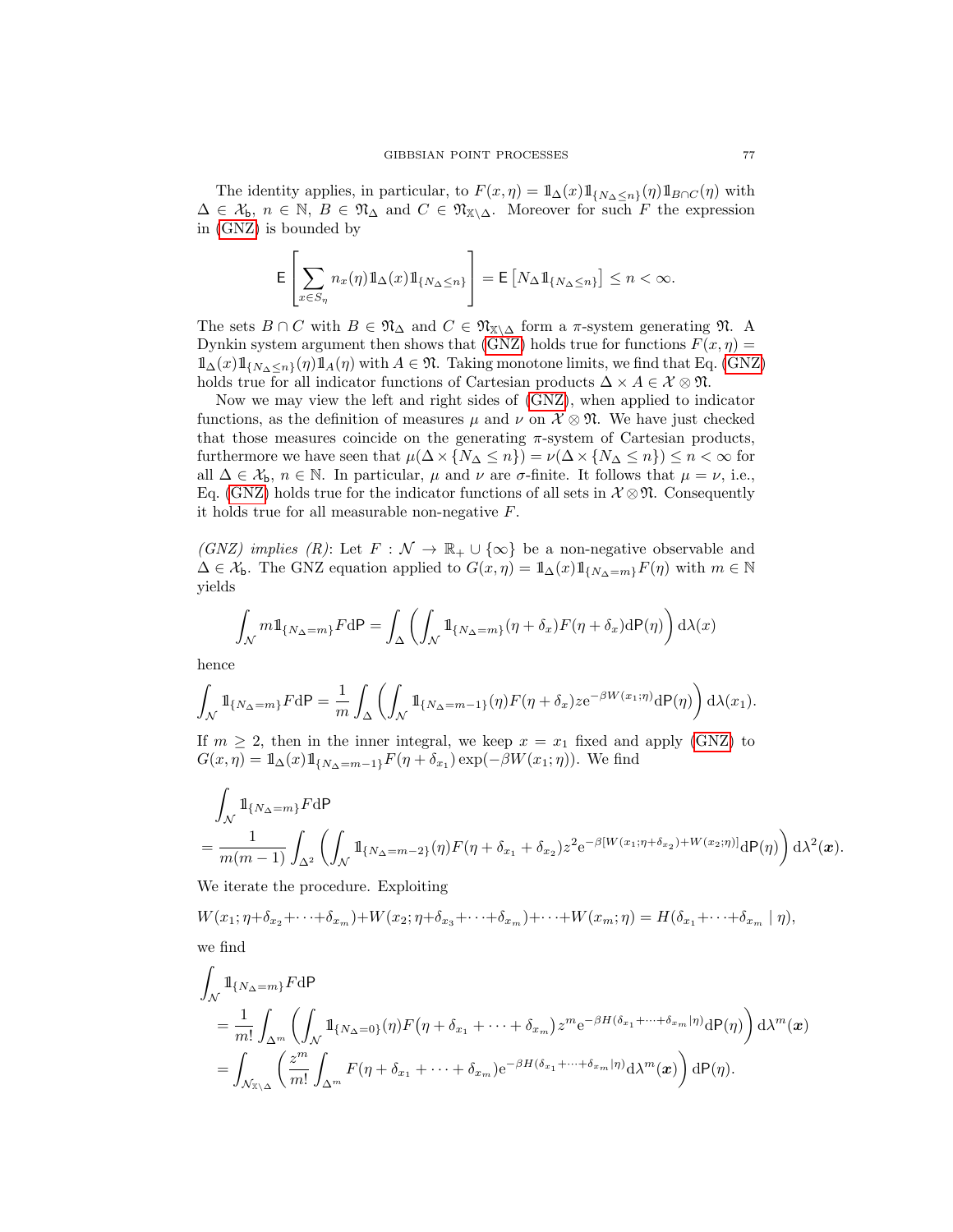For  $m = 0$  we have

$$
\int_{\mathcal{N}} 1\!\!1_{\{N_{\Delta}=0\}} F \mathrm{d} P = \int_{\mathcal{N}_{\mathbb{X}\backslash \Delta}} F(0+\eta) \mathrm{d} P(\eta).
$$

Summing over  $m \in \mathbb{N}_0$ , we find that  $(R)$  holds true for F.

 $(R)$  implies  $(DLR)$ : Let F be a non-negative observable. We have

$$
\begin{split} \int_{\mathcal{N}} F \mathrm{d} \mathsf{P} &= \int_{\mathcal{N}_{\mathbb{X} \backslash \Delta}} \left( \int_{\mathcal{N}_{\Delta}} F(\eta + \gamma) z^{N_{\Delta}(\eta)} \mathrm{e}^{-\beta H_{\Delta}(\eta|\gamma)} \mathrm{d} \tilde{\lambda}(\eta) \right) \mathrm{d} \mathsf{P}(\gamma) \\ &= \int_{\mathcal{N}_{\mathbb{X} \backslash \Delta}} (\pi_{\Delta} F)(\gamma) \Xi_{\Delta|\gamma} \mathrm{d} \mathsf{P}(\gamma) \\ &= \int_{\mathcal{N}_{\mathbb{X} \backslash \Delta}} \left( \int_{\mathcal{N}_{\Delta}} (\pi_{\Delta} F)(\gamma) z^{N_{\Delta}(\eta)} \mathrm{e}^{-\beta H_{\Delta}(\eta|\gamma)} \mathrm{d} \tilde{\lambda}(\eta) \right) \mathrm{d} \mathsf{P}(\gamma) \\ &= \int_{\mathcal{N}} (\pi_{\Delta} F) \mathrm{d} \mathsf{P} \end{split}
$$

hence  $P_{\pi_{\Delta}} = P$ . For  $F = 1$  we get  $1 = \int_{\mathcal{N}} \Xi_{\Delta|\gamma} dP(\gamma)$ , hence  $\Xi_{\Delta|\gamma} < \infty$  P-a.s. and  $P(\mathcal{R}_{\Delta}) = 1.$ 

The GNZ equation can be iterated, leading to a multivariate form that is helpful in evaluating correlation functions.

**Proposition 5.11** (Multivariate GNZ equation). Let  $P \in \mathcal{G}(\beta, z)$ . Then we have, for all  $m \in \mathbb{N}$  and all measurable  $F : \mathbb{X}^m \times \mathcal{N} \to \mathbb{R}_+ \cup \{\infty\},$ 

$$
\mathsf{E}\Big[\int_{\mathbb{X}^m} F(\mathbf{x};\eta) \mathrm{d}\eta^{(m)}(\mathbf{x})\Big]
$$
  
= 
$$
\int_{\mathbb{X}^m} \mathsf{E}\Big[F(\mathbf{x};\eta+\delta_{x_1}+\cdots+\delta_{x_m})z^m e^{-\beta H(\delta_{x_1}+\cdots+\delta_{x_m}|\eta)}\Big] \mathrm{d}\lambda^m(\mathbf{x}). \quad (\text{MGNZ})
$$

*Proof.* The proof is by induction over m. For  $m = 1$ , Eq. [\(MGNZ\)](#page-77-0) reduces to the GNZ equation and there is nothing to prove. Now suppose that Eq. [\(MGNZ\)](#page-77-0) holds true for  $m-1$  and all measurable non-negative test functions. Let  $F : \mathbb{X}^{m+1} \times \mathcal{N} \rightarrow$  $\mathbb{R}_+ \cup \{\infty\}$ . We have, for every  $\kappa \in \mathbb{N}_0 \cup \{\infty\}$ ,  $y_1, y_2, \ldots \in \mathbb{X}$ , and  $\eta = \sum_{j=1}^{\kappa} \delta_{y_j}$ ,

<span id="page-77-0"></span>
$$
\int_{\mathbb{X}^m} F(\boldsymbol{x};\eta) d\eta^{(m)}(\boldsymbol{x}) = \sum_{(j_1,\ldots,j_m)} \mathcal{F}(y_{j_1},\ldots,y_{j_m};\sum_{i=1}^{\kappa} \delta_{y_i})
$$
\n
$$
= \sum_{j_1=1}^{\kappa} \sum_{(j_2,\ldots,j_m)} \mathbb{1}_{\{\forall \ell \neq 1:\, j_\ell \neq j_1\}} F(y_{j_1},\ldots,y_{j_m};\sum_{i=1}^{\kappa} \delta_{y_i})
$$
\n
$$
= \int_{\mathbb{X}} G(x_1;\eta) d\eta(x_1)
$$

where

$$
G(x_1;\eta) = \int_{\mathbb{X}^{m-1}} F(x_1,x_2,\ldots,x_m;\eta) d\eta_{x_1}^{(m-1)}(x_2,\ldots,x_m), \quad \eta_{x_1} := \eta - \delta_{x_1}.
$$

The GNZ equation shows

<span id="page-77-1"></span>
$$
\mathsf{E}\Big[\int_{\mathbb{X}^m} F(\boldsymbol{x};\eta) \mathrm{d}\eta^{(m)}(\boldsymbol{x})\Big] = \int_{\mathbb{X}} \mathsf{E}\Big[G(x_1;\eta + \delta_{x_1}) z e^{-\beta W(x_1;\eta)}\Big] \mathrm{d}\lambda(x_1) \tag{5.17}
$$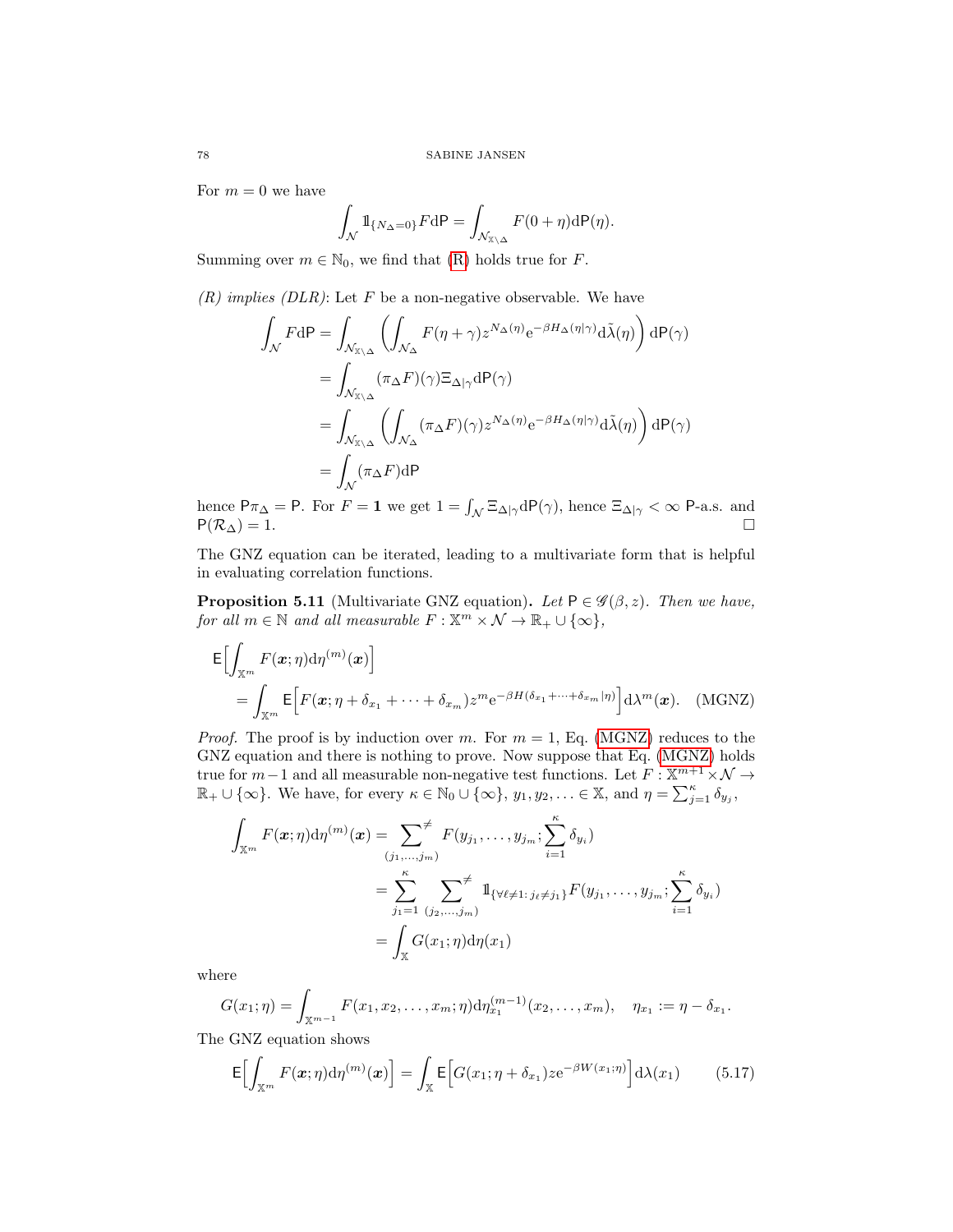Notice

$$
G(x_1; \eta + \delta_{x_1}) = \int_{\mathbb{X}^{m-1}} F(x_1, x_2, \dots, x_m; \eta + \delta_{x_1}) d\eta^{(m-1)}(x_2, \dots, x_m).
$$

Thus

$$
G(x_1; \eta + \delta_{x_1}) z e^{-\beta W(x_1; \eta)} = \int_{\mathbb{X}^{m-1}} H_{x_1}(x_2, \dots, x_m; \eta) d\eta^{(m-1)}(x_2, \dots, x_m)
$$

with  $H_{x_1}(x_2,\ldots,x_m;\eta) = F(x_1,x_2,\ldots,x_m;\eta)z e^{-\beta W(x_1;\eta)}$ . The induction hypothesis yields

$$
\mathsf{E}\Big[G(x_1;\eta+\delta_{x_1})z e^{-\beta W(x_1;\eta)}\Big]
$$
  
=  $\int_{\mathbb{X}^{m-1}} \mathsf{E}\Big[F(x_1,x_2,\ldots,x_m;\eta) z^m e^{-\beta [W(x_1;\eta+\delta_{x_2}+\cdots+\delta_{x_m})+H(\delta_{x_2}+\cdots+\delta_{x_m}|\eta)]}\Big]$   
 $d\lambda(x_2)\cdots d\lambda(x_m).$ 

We insert this identity into Eq. [\(5.17\)](#page-77-1), exploit

$$
H(\delta_{x_1} + \dots + \delta_{x_m} \mid \eta) = W(x_1; \eta + \delta_{x_2} + \dots + \delta_{x_m}) + H(\delta_{x_2} + \dots + \delta_{x_m} \mid \eta),
$$
  
and obtain (MGNZ).

5.5. Correlation functions and Mayer-Montroll equation. From the multivariate GNZ equation, we obtain an infinite-volume version of Lemma [3.12](#page-51-0) as a simple consequence.

<span id="page-78-0"></span>**Proposition 5.12.** Let  $P \in \mathcal{G}(\beta, z)$ . The correlation functions of P exist and satisfy

<span id="page-78-1"></span>
$$
\rho_n(x_1,\ldots,x_n) = \int_{\mathcal{N}} z^n e^{-\beta H(\delta_{x_1} + \cdots + \delta_{x_n}|\eta)} dP(\eta)
$$
(5.18)

for all  $n \in \mathbb{N}$  and  $\lambda^n$ -almost all  $(x_1, \ldots, x_n) \in \mathbb{X}^n$ .

In particular, the one-particle density is

$$
\rho_1(x) = \int_{\mathcal{N}} z e^{-\beta W(x;\eta)} dP(\eta).
$$

Proof. The proposition is an immediate consequence of the multivariate GNZ equation: let  $m \in \mathbb{N}$  and  $f: \mathbb{X}^m \to \mathbb{R}_+ \cup {\infty}$  measurable, then [\(MGNZ\)](#page-77-0) applied to  $F(\boldsymbol{x};\eta) = f(\boldsymbol{x})$  yields

$$
\mathsf{E}\Bigl[\int_{\mathbb{X}^m} f(\boldsymbol{x}) \mathrm{d}\eta^{(m)}\Bigr] = \int_{\mathbb{X}^m} f(\boldsymbol{x}) \mathsf{E}\Bigl[z^m \mathrm{e}^{-\beta H(\sum_{j=1}^m \delta_{x_j}|\eta)}\Bigr] \mathrm{d}\lambda^m(\boldsymbol{x}).
$$

As the identity holds true for all non-negative measurable  $f$ , and the left-hand side is equal to  $\int_{\mathbb{X}^m} f \, \mathrm{d}\alpha_m$  by definition of the factorial moment measure  $\alpha_m$ , it follows that the factorial moment measure is absolutely continuous with respect to  $\lambda^m$  with Radon-Nikodým derivative

$$
\rho_m(\boldsymbol{x}) = \frac{\mathrm{d}\alpha_m}{\mathrm{d}\lambda^m}(\boldsymbol{x}) = \mathsf{E}\Big[z^m \mathrm{e}^{-\beta H(\sum_{j=1}^m \delta_{x_j}|\eta)}\Big] \qquad \lambda^m\text{-a.e.}
$$

This proves the claim.

For pair interactions  $v(x, y)$ , Proposition [5.12](#page-78-0) can be combined with the Theorem [2.40](#page-30-0) on Laplace functionals.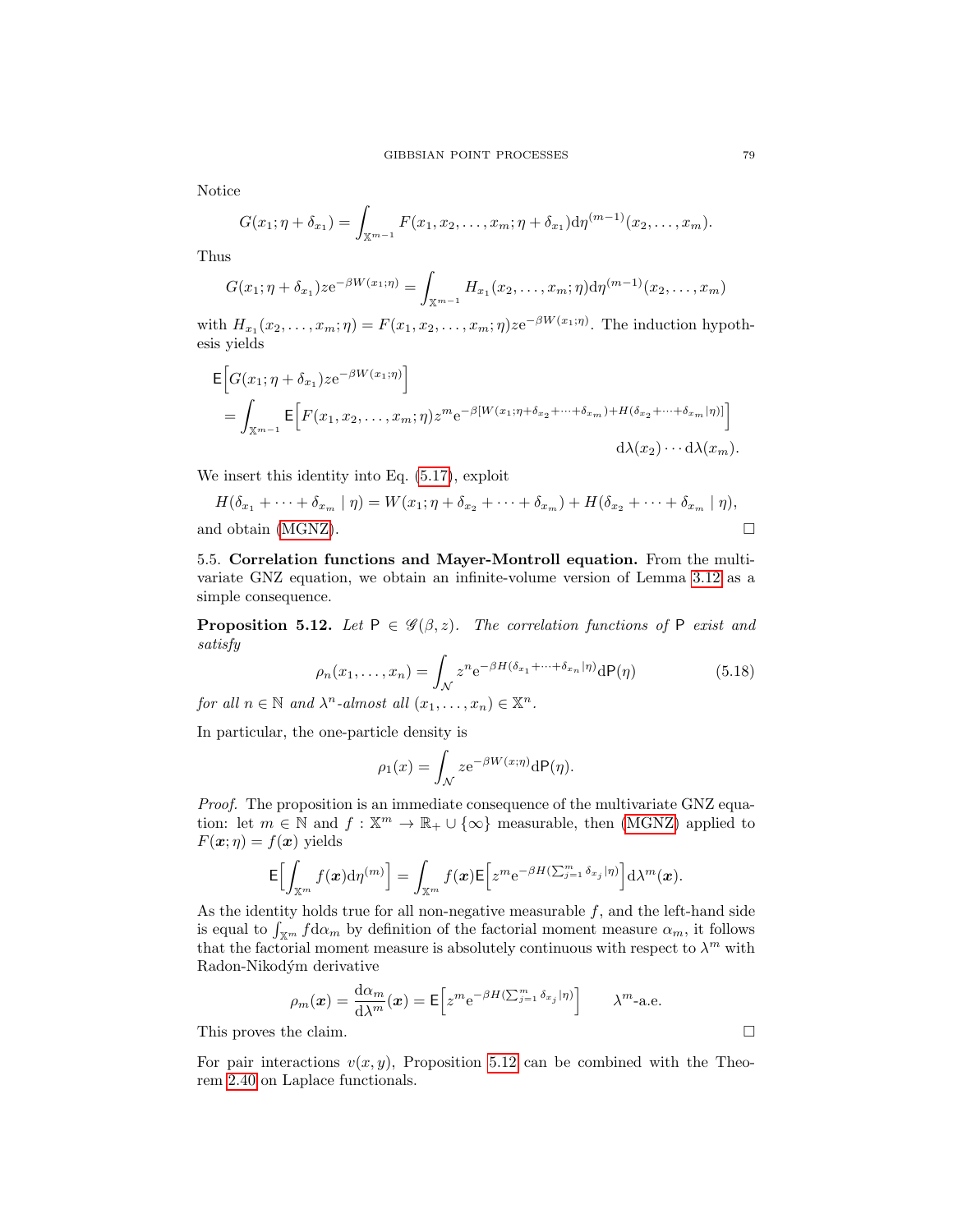<span id="page-79-0"></span>**Lemma 5.13.** Suppose that the pair potential  $v(x, y)$  is stable [\(S\)](#page-74-0) and satisfies the integrability condition [\(I\)](#page-74-1). Let  $W(x_1, \ldots, x_n; y) := \sum_{j=1}^n v(x_j - y)$ . Then for all  $n \in \mathbb{N}$  and  $x_1, \ldots, x_n \in \mathbb{R}^d$ , we have

$$
\int_{\mathbb{R}^d} |e^{-\beta W(x_1,\ldots,x_n;y)} - 1| \mathrm{d}y \le e^{2\beta n B} \sum_{j=1}^n \int_{\mathbb{X}} |e^{-\beta v(x_j,y)} - 1| \mathrm{d}\lambda(y) < \infty.
$$

*Proof.* Fix  $y \in \mathbb{R}^d$  and set  $\varphi_j := \exp(-\beta v(x_j - y)) - 1$ . We have

$$
\prod_{j=1}^{n} (1 + \varphi_j) - 1 = \varphi_n \prod_{j=1}^{n-1} (1 + \varphi_j) + \varphi_{n-1} \prod_{j=1}^{n-2} (1 + \varphi_j) + \dots + \varphi_2 (1 + \varphi_1) + \varphi_1
$$

and

$$
\prod_{j=1}^{k} (1 + \varphi_j) = e^{-\beta \sum_{j=1}^{k} v(x_j - y)} \le e^{\beta 2Bk} \le e^{\beta 2Bn}
$$

because  $v(x, y) = H_2(x, y) \ge -2B$  for all  $x, y \in \mathbb{X}$ . Hence

<span id="page-79-1"></span>
$$
\left|\prod_{j=1}^n (1+\varphi_j)-1\right| \le e^{2\beta B n} \sum_{j=1}^n |\varphi_j|.
$$

We integrate on both sides with respect to y and obtain the required inequality.  $\Box$ 

**Theorem 5.14.** Let  $P \in \mathcal{G}(\beta, z)$ . Assume that the interaction is a pair potential that satisfies [\(S\)](#page-74-0) and [\(I\)](#page-74-1), and that P satisfies [R](#page-29-0)uelle's bound  $(\mathcal{R}_{\xi})$ . Then the correlation functions  $\rho_n$  satisfy the Mayer-Montroll equations: for all  $n \in \mathbb{N}$  and  $\lambda^n$ -almost all  $(x_1, \ldots, x_n) \in \mathbb{X}^n$ , we have

$$
\rho_n(x_1, ..., x_n) = z^n e^{-\beta H(x_1, ..., x_n)}
$$
  
 
$$
\times \left(1 + \sum_{k=1}^{\infty} \frac{1}{k!} \int_{(\mathbb{X})^n} \prod_{j=1}^k (e^{-\beta W(x_1, ..., x_n; y_j)} - 1) \rho_k(y_1, ..., y_k) d\lambda^k(\boldsymbol{y})\right).
$$
 (MM)

Proof. By Proposition  $(5.18)$ ,

$$
\rho_n(x_1,\ldots,x_n)=z^n e^{-\beta H(x_1,\ldots,x_n)} \mathsf{E}\big[e^{-\beta \sum_{y\in S_\eta} W(x_1,\ldots,x_n;y)n_y(\eta)}\big].
$$

Because of Lemma [5.13,](#page-79-0) we can apply Theorem [2.40](#page-30-0) to  $f(y) = W(x_1, \ldots, x_n; y)$ and [\(MM\)](#page-79-1) follows.

<span id="page-79-2"></span>5.6. Kirkwood-Salsburg equation. Another set of integral equations expresses the correlation function  $\rho_{n+1}(x_0, \ldots, x_n)$  with a point  $x_0$  singled out in terms of the interaction of  $x_0$  with points from  $\eta$  and the whole set of correlation functions  $(\rho_k)_{k\in\mathbb{N}}$ . It is the correlation function sibling of the GNZ equation. Historically, though, integral equations such as Mayer-Montroll and Kirkwood-Salsburg appeared long before the DLR or GNZ equation.

To lighten notation, we drop the Dirac symbols when there is no risk of confusion; so we write  $H(x_1, \ldots, x_n \mid \eta)$  for  $H(\delta_{x_1} + \cdots + \delta_{x_n} \mid \eta)$ ,  $W(x_0; x_1, \ldots, x_n)$  for  $W(x_0; \delta_{x_1} + \cdots + \delta_{x_n}),$  etc.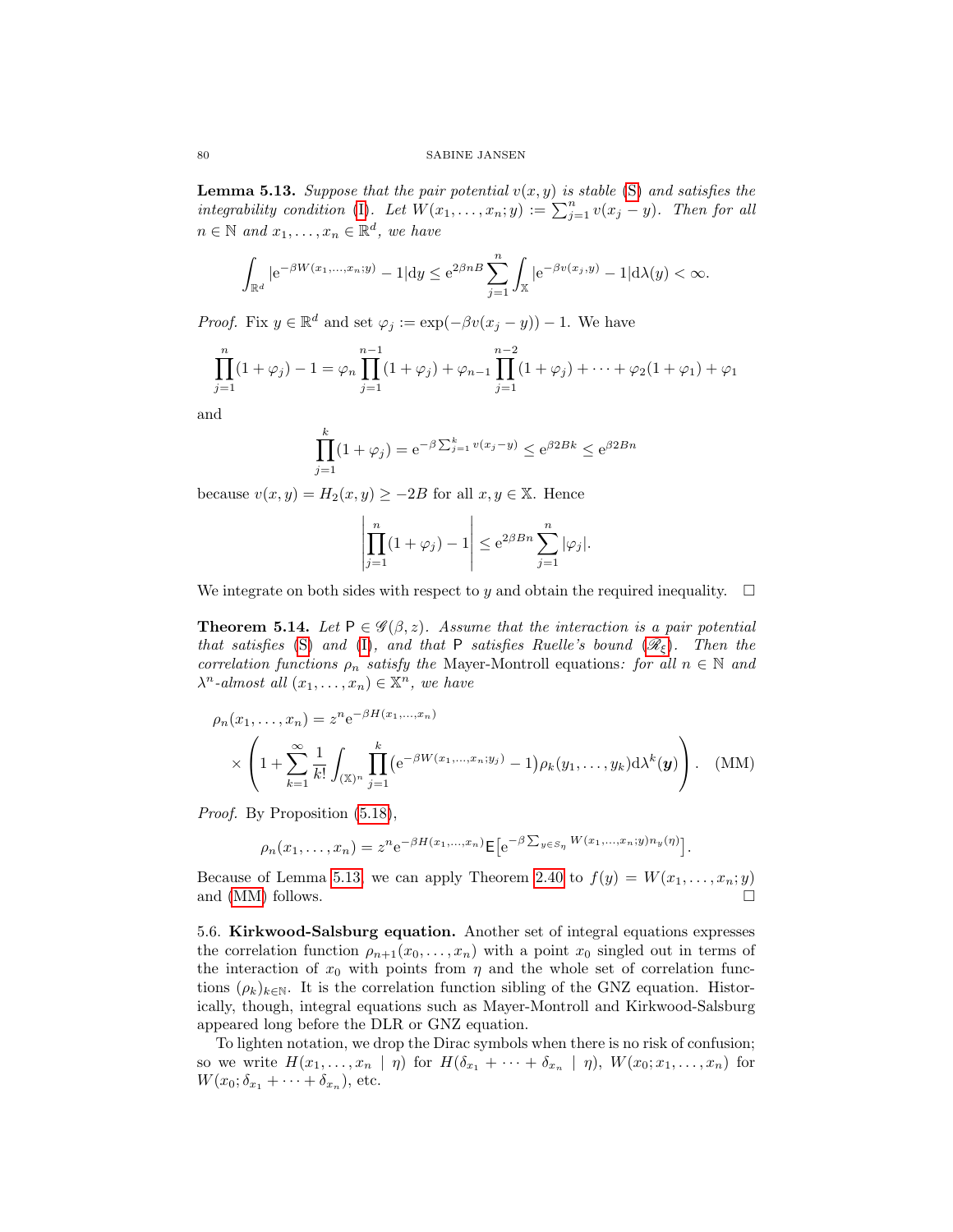<span id="page-80-2"></span>**Theorem 5.15.** Let P be a probability measure that satisfies [R](#page-29-0)uelle's bound  $(\mathcal{R}_{\xi})$ . Assume that the pair interaction satisfies [\(S\)](#page-74-0) and [\(I\)](#page-74-1). Then  $P \in \mathcal{G}(\beta, z)$  if and only if the correlation functions satisfy the Kirkwood-Salsburg equations:

$$
\rho_{n+1}(x_0, x_1, \dots, x_n) = z e^{-\beta W(x_0; x_1, \dots, x_n)}
$$

$$
\times \left( \rho_n(x_1, \dots, x_n) + \sum_{k=1}^{\infty} \frac{1}{k!} \int_{(\mathbb{X})^k} \prod_{j=1}^k (e^{-\beta v(x_0, y_j)} - 1) \rho_{n+k}(x_1, \dots, x_n, \mathbf{y}) d\lambda^k(\mathbf{y}) \right)
$$
(KS)

for all  $n \in \mathbb{N}_0$  and  $\lambda^n$ -almost all  $(x_0, x_1, \ldots, x_n) \in \mathbb{X}^{n+1}$ , with the convention  $\rho_0 = 1.$ 

*Proof of*  $P \in \mathscr{G}(\beta, z) \Rightarrow$  [\(KS\)](#page-80-0). We decompose

<span id="page-80-0"></span>
$$
H(x_0 \cdots x_n | \eta) = W(x_0; x_1, \ldots, x_n) + W(x_0 | \eta) + H(x_1, \ldots, x_n | \eta)
$$

and obtain from Proposition [5.12](#page-78-0) that

$$
\rho_{n+1}(x_0, x_1, \dots, x_n) = z e^{-\beta W(x_0; x_1, \dots, x_n)} \mathsf{E} \Big[ z^n e^{-\beta [W(x_0; \eta) + H(x_1, \dots, x_n | \eta)]} \Big]
$$

We can further expand

$$
e^{-\beta W(x_0;\eta)} = 1 + \sum_{k=1}^{\infty} \frac{1}{k!} \int_{\mathbb{X}^k} \prod_{j=1}^k (e^{-\beta v(x_0,y_j)} - 1) d\eta^{(k)}(\mathbf{y}), \tag{5.19}
$$

which is absolutely convergent for P-almost all  $\eta \in \mathcal{N}$  because of

$$
\mathsf{E}\left[1+\sum_{k=1}^{\infty}\frac{1}{k!}\int_{\mathbb{X}^{k}}\left|\prod_{j=1}^{k}(e^{-\beta v(x_{0},y_{j})}-1)\right|\mathrm{d}\eta^{(k)}(\mathbf{y})\right]
$$

$$
\leq \exp\left(\xi\int_{\mathbb{X}}|e^{-\beta v(x_{0},y)}-1|\mathrm{d}\lambda(y)\right)<\infty, \quad (5.20)
$$

see the proof of Theorem [2.40.](#page-30-0) Applying [\(MGNZ\)](#page-77-0) we get

<span id="page-80-1"></span>
$$
\mathsf{E}\Big[z^{n}\int_{\mathbb{X}^{k}}\prod_{j=1}^{k}(e^{-\beta v(x_{0},y_{j})}-1)e^{-\beta H(x_{1},...,x_{n}|\eta)}\mathrm{d}\eta^{(k)}(\mathbf{y})\Big]
$$
\n
$$
=\int_{\mathbb{X}^{k}}\mathsf{E}\Big[\prod_{j=1}^{k}(e^{-\beta v(x_{0},y_{j})}-1)z^{n+k}e^{-\beta[H(x_{1},...,x_{n}|\delta_{y_{1}}+...+\delta_{y_{k}}+\eta)+H(y_{1},...,y_{k}|\eta)]}\Big]d\lambda^{k}(\mathbf{y})
$$
\n
$$
=\int_{\mathbb{X}^{k}}\prod_{j=1}^{k}(e^{-\beta v(x_{0},y_{j})}-1)\mathsf{E}\Big[z^{n+k}e^{-\beta H(x_{1},...,x_{n},y_{1},...,y_{k}|\eta)}\Big]d\lambda^{k}(\mathbf{y})
$$
\n
$$
=\int_{\mathbb{X}^{k}}\prod_{j=1}^{k}(e^{-\beta v(x_{0},y_{j})}-1)\rho_{n+k}(x_{1},...,x_{n},\mathbf{y})d\lambda^{k}(\mathbf{y}). \tag{5.21}
$$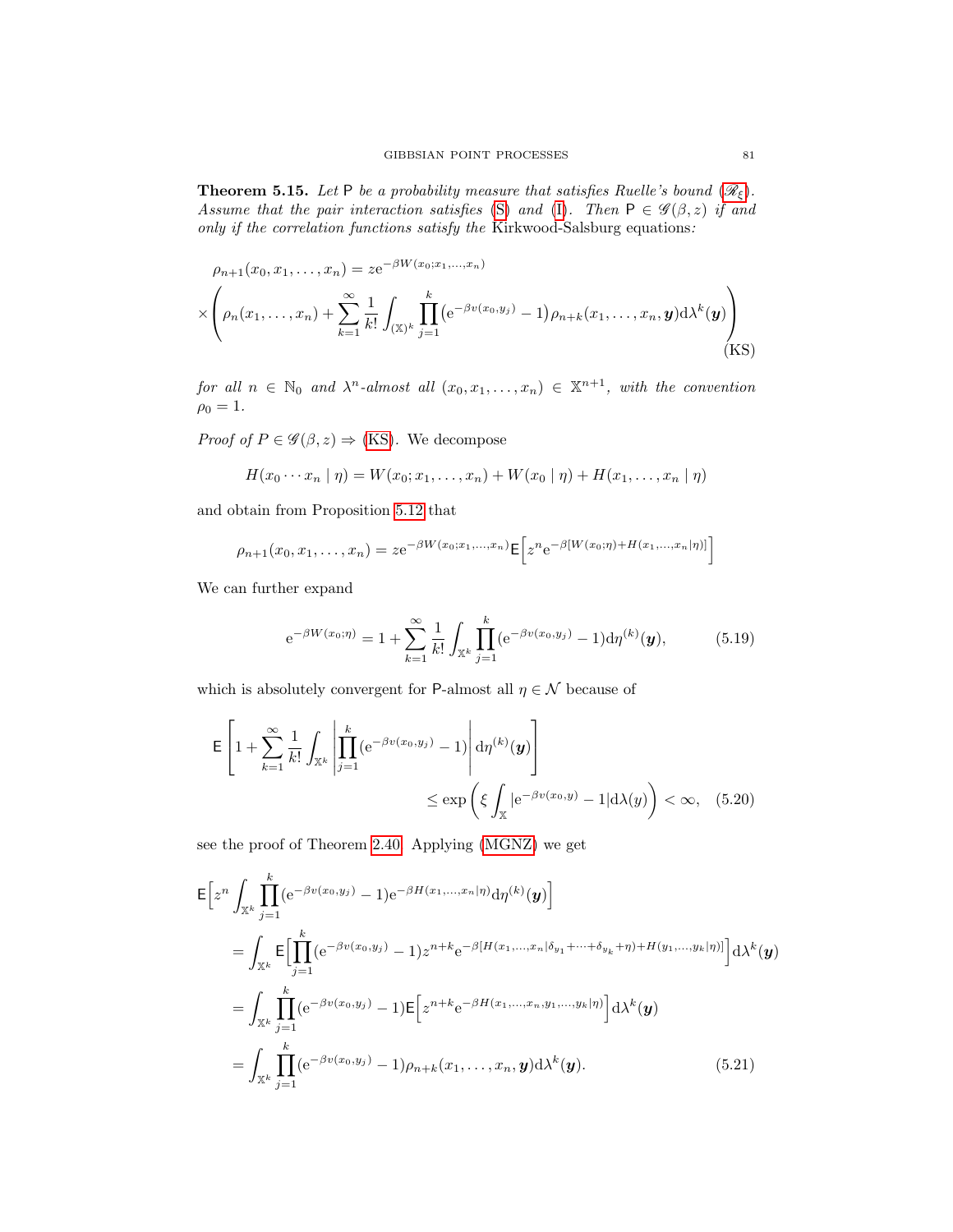Similarly,

$$
\mathsf{E}\Big[z^n\int_{\mathbb{X}^k}\prod_{j=1}^k |e^{-\beta v(x_0,y_j)}-1|e^{-\beta H(x_1,...,x_n|\eta)}d\eta^{(k)}(\mathbf{y})\Big] \n= \int_{\mathbb{X}^k}\prod_{j=1}^k |e^{-\beta v(x_0,y_j)}-1|\rho_{n+k}(x_1,...,x_n,\mathbf{y})d\lambda^k(\mathbf{y}).
$$

Combining with [R](#page-29-0)uelle's moment bound  $(\mathcal{R}_{\xi})$ , we get

$$
\sum_{k=1}^{\infty} \frac{1}{k!} \mathsf{E} \Big[ z^n \int_{\mathbb{X}^k} \prod_{j=1}^k \Big| e^{-\beta v(x_0, y_j)} - 1 \Big| e^{-\beta H(x_1, \dots, x_n | \eta)} d\eta^{(k)}(\mathbf{y}) \Big] \leq \xi^n \exp \Big( \xi \int_{\mathbb{X}} |e^{-\beta v(x_0, y)} - 1| d\lambda(y) \Big) < \infty. \quad (5.22)
$$

This allows us to sum up the expressions  $(5.21)$  (after multiplication with  $1/k!$ ) and to exchange summation and expectations and the claim follows.

For the other direction, we show that [\(KS\)](#page-80-0) implies the GNZ-equation in the form

<span id="page-81-1"></span>
$$
\mathsf{E}\Big[\sum_{x\in S_{\eta}} n_x(\eta) F(x, \eta - \delta_x)\Big] = \int_{\mathbb{X}} \mathsf{E}\Big[F(x_0, \eta) z e^{-\beta W(x_0; \eta)}\Big] d\lambda(x_0)
$$
(5.23)

The equivalence with [\(GNZ\)](#page-75-1) is readily recognized upon setting  $\tilde{F}(x; \eta) := F(x; \eta \delta_x$ ). Theorem [5.10](#page-75-0) then shows  $P \in \mathscr{G}(\beta, z)$ . We consider first the case

<span id="page-81-3"></span><span id="page-81-0"></span>
$$
F(x_0, \eta) = \mathbb{1}_{\Delta}(x_0) \int_{\mathbb{X}^n} g \mathrm{d}\eta^{(n)} \tag{5.24}
$$

with  $\Delta \in \mathcal{X}_b$  and  $g: \mathbb{X}^n \to \mathbb{R}$  a bounded measurable map with bounded support.

<span id="page-81-2"></span>**Lemma 5.16.** Let P be a probability measure that satisfies [R](#page-29-0)uelle's bound  $(\mathcal{R}_{\xi})$ , v a stable, tempered pair potential, and H the associated energy. Let  $F : \mathbb{X} \times \mathcal{N} \to \mathbb{R}$ be as above. Then

$$
\int_{\mathbb{X}} \mathsf{E}\Big[F(x_0,\eta)ze^{-\beta W(x_0;\eta)}\Big] d\lambda(x_0)
$$
\n
$$
= \int_{\mathbb{X}^{n+1}} \mathbb{1}_{\Delta}(x_0)g(x_1,\ldots,x_n)ze^{-\beta W(x_0;x_1,\ldots,x_n)}
$$
\n
$$
\times \left(\sum_{k=0}^{\infty} \frac{1}{k!} \int_{\mathbb{X}^k} \prod_{j=1}^k (e^{-\beta v(x_0,y_j)} - 1)\rho_{n+k}(x,y) d\lambda^k(y)\right) d\lambda^{n+1}(x). \quad (5.25)
$$

We postpone the proof of the lemma and complete first the proof of Theorem [5.15.](#page-80-2)

*Proof of*  $(KS) \Rightarrow P \in \mathscr{G}(\beta, z)$  $(KS) \Rightarrow P \in \mathscr{G}(\beta, z)$ . Let F be as in [\(5.24\)](#page-81-0). The right-hand side of Eq. [\(5.23\)](#page-81-1) is given by Lemma [5.16,](#page-81-2) the left-hand side is

<span id="page-81-4"></span>
$$
\mathsf{E}\Big[\sum_{x\in S_n} F(x,\eta-\delta_x)\Big] = \mathsf{E}\Big[\int_{\mathbb{X}^{n+1}} \mathbb{1}_{\Delta}(x_0)g(x_1,\ldots,x_n)\mathrm{d}\eta^{(n)}(x_1,\ldots,x_n)\Big]
$$

$$
= \int_{\mathbb{X}^{n+1}} \mathbb{1}_{\Delta}(x_0)g(x_1,\ldots,x_n)\rho_{n+1}(x_0,x_1,\ldots,x_n)\mathrm{d}\lambda^{n+1}(x). \tag{5.26}
$$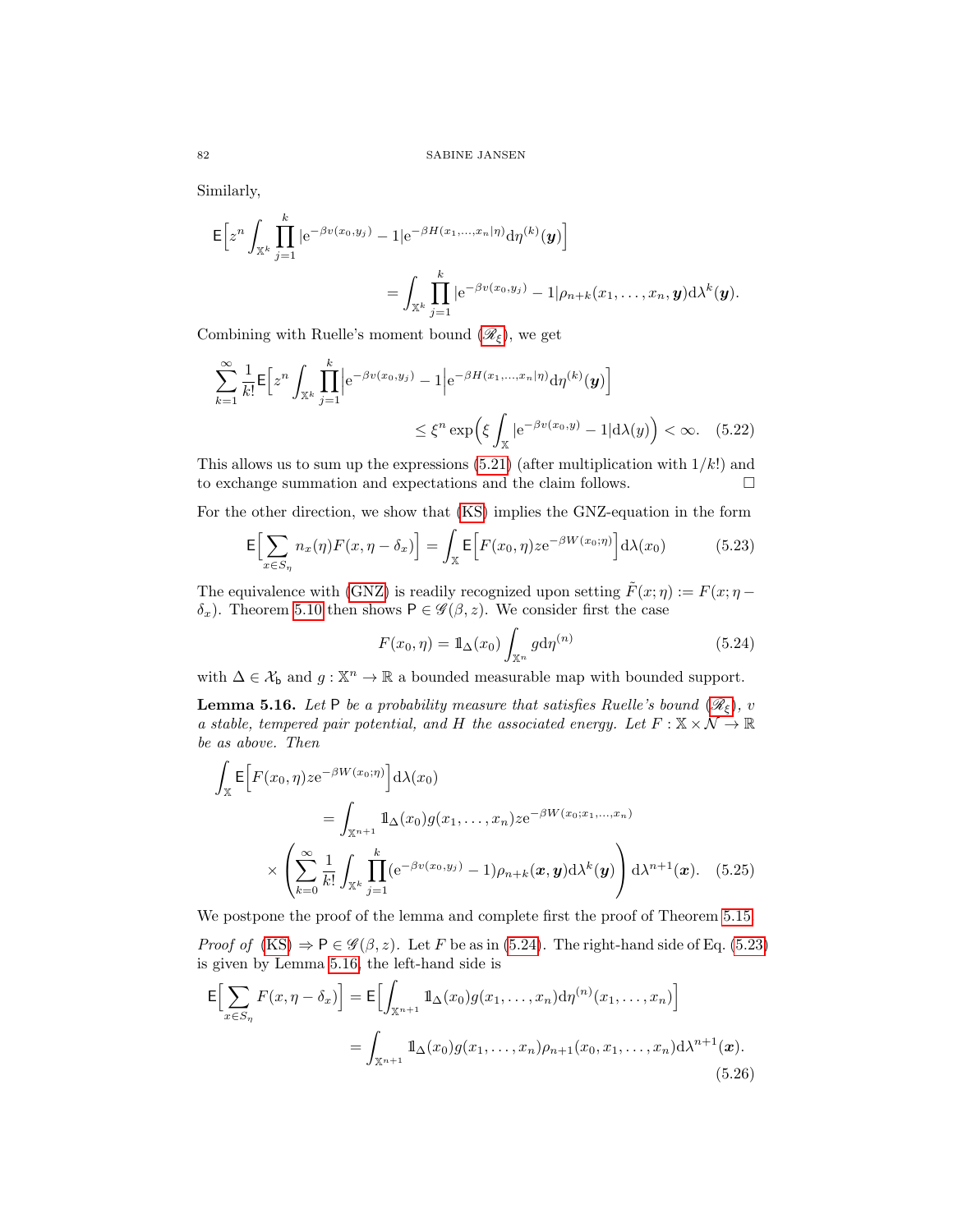The Kirkwood-Salsburg equations show that the right-hand sides of [\(5.25\)](#page-81-3) and [\(5.26\)](#page-81-4) are equal, hence  $(5.23)$  holds true for F given by  $(5.24)$ . The usual arguments then show that the statement extends first to all maps of the form  $F(x_0, \eta) = \mathbb{1}_{\Delta}(x_0)G(\eta)$ with  $\Delta \in \mathcal{X}_{\mathbf{b}}$  and  $G \in \mathcal{A}^{\text{loc}}$ , and then to all non-negative observables. Theorem [5.10](#page-75-0) then guarantees  $P \in \mathscr{G}(\beta, z)$ .

Proof of Lemma [5.16.](#page-81-2) In order to evaluate the right side of  $(5.23)$ , we note that for  $\eta = \sum_{j=1}^{\kappa} \delta_{y_j}$ 

$$
F(x_0, \eta) e^{-\beta W(x_0, \eta)} = n! 1\!\!1_{\Delta}(x_0) \sum_{\substack{J \subset [\kappa] \\ \#J = n}} \Big( g(\mathbf{y}_J) e^{-\beta W(x_0, \mathbf{y}_J)} \Big) e^{-\beta W(x_0, \mathbf{y}_{[\kappa] \setminus J})}
$$

where  $[\kappa] = \{1, \ldots, \kappa\}$  if  $\kappa \in \mathbb{N}$  and  $[\kappa] = \mathbb{N}$  if  $\kappa = \infty$ , and  $\mathbf{y}_I = (y_i)_{i \in I}$ . Let us abbreviate

$$
G(\boldsymbol{y}_J) = g(\boldsymbol{y}_J) e^{-\beta W(x_0; \boldsymbol{y}_J)}, \quad h(\boldsymbol{y}_I) := \prod_{i \in I} (e^{-\beta v(x_0, y_i)} - 1).
$$

Then

$$
F(x_0, \eta) e^{-\beta W(x_0; \eta)} = n! \mathbb{1}_{\Delta}(x_0) \sum_{\substack{J \subset [\kappa] \\ \#J = n}} G(\mathbf{y}_J) \sum_{\substack{I \subset [\kappa] \\ \#I < \infty \\ \#I < \infty}} h(\mathbf{y}_I)
$$

$$
= n! \mathbb{1}_{\Delta}(x_0) \sum_{\substack{L \subset [\kappa] \\ n \le \#L < \infty}} \sum_{\substack{I \subset L \\ \#(L \setminus I) = n}} h(\mathbf{y}_I) G(\mathbf{y}_{L \setminus I})
$$

Therefore

$$
\begin{split}\n&= [F(x_0, \eta) e^{-\beta W(x_0; \eta)}] \\
&= n! \mathbb{1}_{\Delta}(x_0) \sum_{m=n}^{\infty} \frac{1}{m!} \int_{\mathbb{X}^m} \left( \sum_{\substack{I \subset [m] \\ \#I = m-n}} h(y_I) G(y_{[m] \setminus I}) \right) \rho_m(y) \mathrm{d} \lambda^m(y) \\
&= n! \mathbb{1}_{\Delta}(x_0) \sum_{m=n}^{\infty} \frac{1}{m!} \int_{\mathbb{X}^m} {m \choose n} G(y_1, \dots, y_n) h(y_{n+1}, \dots, y_m) \rho_m(y) \mathrm{d} \lambda^m(y) \\
&= \mathbb{1}_{\Delta}(x_0) \sum_{k=0}^{\infty} \frac{1}{k!} \int_{\mathbb{X}^{n+k}} G(x_1, \dots, x_n) h(y_1, \dots, y_k) \rho_{n+k}(x, y) \mathrm{d} \lambda^n(x) \mathrm{d} \lambda^k(y)\n\end{split}
$$

and the proof is readily concluded.  $\Box$ 

<span id="page-82-0"></span>5.7. **Proof of Theorem [5.8.](#page-74-2)** Let  $(\Lambda_{\ell})_{\ell \in \mathbb{N}}$  be a sequence in  $\mathcal{X}_{b}$  such that every bounded set  $B \in \mathcal{X}_b$  is eventually contained in one of the  $\Lambda_{\ell}$ 's. For example,  $\Lambda_{\ell} \ = \ B(0,\ell)$ . Let  $\rho_k^{(\ell)}$  $\kappa_k^{(t)}$  be the k-point correlation function of  $P_{\Lambda_{\ell}}$ . By assumption,  $\rho_k^{(\ell)} \leq \xi^k$  on  $\Lambda_\ell^k$ . Passing to a subsequence if need be, we may assume that  $P_{\Lambda_{\ell}}$  converges locally to some measure P with correlation functions  $\rho_n$ . The kpoint correlation functions satisfy a finite volume version of the Kirkwood-Salsburg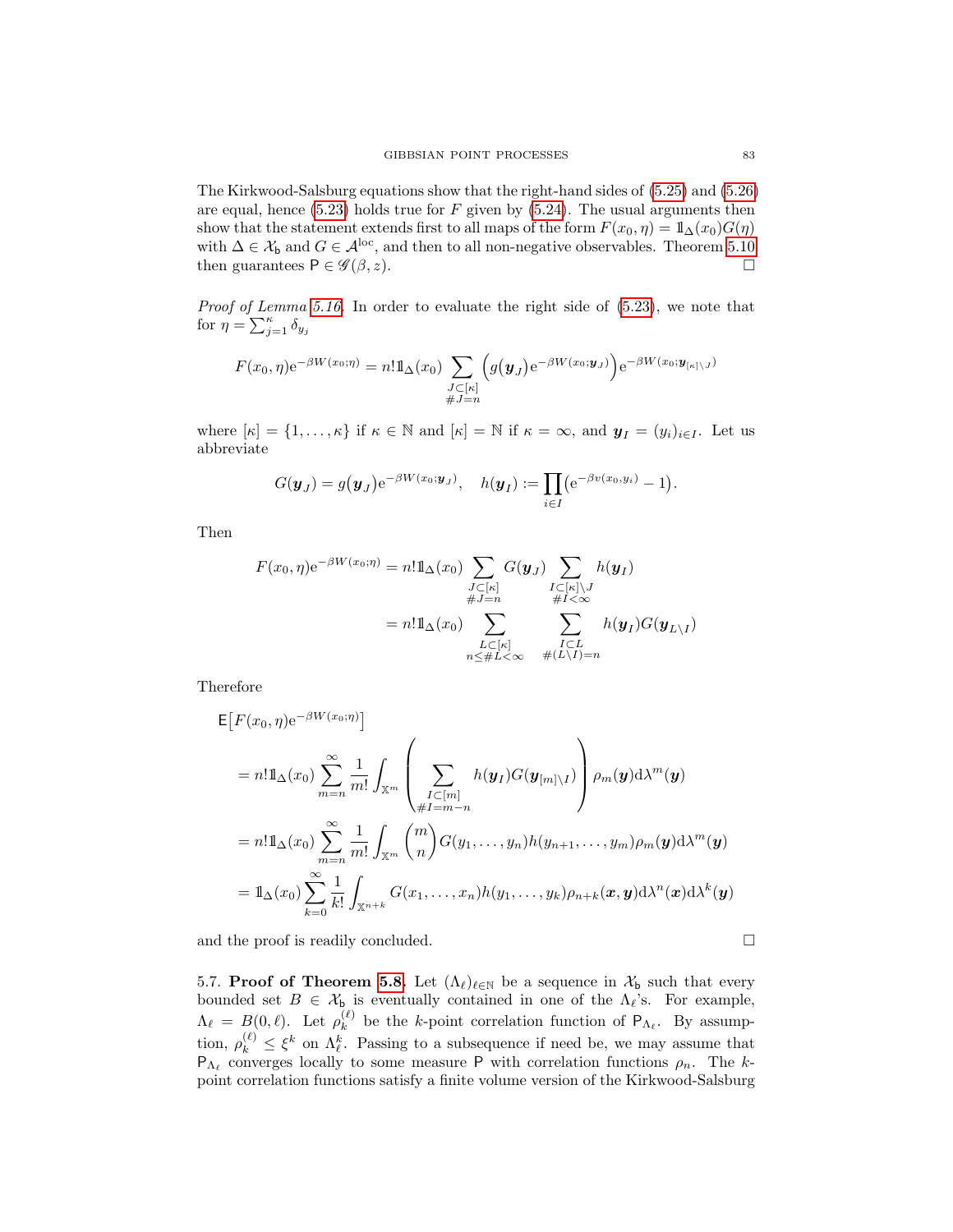equations, namely,

$$
\rho_{n+1}^{(\ell)}(x_0, x_1, \dots, x_n) = z e^{-\beta W(x_0; x_1, \dots, x_n)}
$$

$$
\times \left( \rho_n^{(\ell)}(x_1, \dots, x_n) + \sum_{k=1}^{\infty} \frac{1}{k!} \int_{\Lambda_k^k} \prod_{k=1}^n (e^{-\beta v(x_0, y_j)} - 1) \rho_{n+k}^{(\ell)}(x_1, \dots, x_n, \mathbf{y}) d\lambda^k(\mathbf{y}) \right)
$$
(5.27)

on  $\Lambda_{\ell}^{n+1}$ , with the convention  $\rho_0^{(\ell)} = 1$ . Choosing the version of the correlation functions that satisfies the formula from Lemma [3.12](#page-51-0) pointwise, we may assume without loss of generality that [\(5.27\)](#page-83-0) holds true for all  $x_0, x_1, \ldots, x_n \in \Lambda_\ell$  and all  $n \in \mathbb{N}$ . Ruelle's bound, the integrability of  $y \mapsto \exp(-\beta v(x_0, y)) - 1$ , and the weak convergence of the correlation functions imply that the sum on the right-hand side of [\(5.27\)](#page-83-0) converges to the same expression with  $\rho_{n+1}^{(\ell)}$  $_{n+k}^{(\ell)}$  replaced with  $\rho_{n+k}$ . This holds true for all  $n \in \mathbb{N}_0$  and all  $x_0 \in \mathbb{X}$ . For  $n = 0$ , we obtain

<span id="page-83-0"></span>
$$
\lim_{\ell \to \infty} \rho_1^{(\ell)}(x_0) = z \left( 1 + \prod_{k=1}^n (e^{-\beta v(x_0, y_j)} - 1) \rho_k(\boldsymbol{y}) d\lambda^k(\boldsymbol{y}) \right). \tag{5.28}
$$

and the one-point correlation function converges pointwise. But pointwise convergence implies weak\* convergence in  $L^{\infty}(\mathbb{X}, \mathcal{X}, \lambda)$ , so the pointwise limit equals the weak\* limit, which is  $\rho_1(x_0)$ . It follows that the correlation functions of P sat-isfy [\(KS\)](#page-80-0) for  $n = 0$ . An induction over n shows that  $\rho_n^{(\ell)}$  converges pointwise to  $\rho_n$ , for all  $n \in \mathbb{N}_0$ , and that the correlation functions of P satisfy [\(KS\)](#page-80-0) for all  $n \in \mathbb{N}_0$ . Theorem [5.15](#page-80-2) then guarantees  $P \in \mathscr{G}(\beta, z)$ . In particular,  $\mathscr{G}(\beta, z) \neq \emptyset$ .

<span id="page-83-5"></span>5.8. Uniqueness for small z. In this section we assume that the pair potential is locally stable,

<span id="page-83-1"></span>
$$
\sum_{j=1}^{n} v(x, y_j) \ge -2B \tag{5.29}
$$

for some  $B \geq 0$  and all  $n \in \mathbb{N}$ ,  $x, y_1, \ldots, y_n \in \mathbb{X}$  with  $H(x, y_1, \ldots, x_n) < \infty$ , and we ask that the integrability condition  $(I)$  holds true with some uniformity in  $x$ ,

<span id="page-83-2"></span>
$$
C(\beta) = \sup_{x \in \mathbb{X}} \int_{\mathbb{X}} |e^{-\beta v(x,y)} - 1| d\lambda(y) < \infty.
$$
 (5.30)

A sufficient condition for [\(5.29\)](#page-83-1) and [\(5.30\)](#page-83-2) to hold true, in  $\mathbb{X} = \mathbb{R}^d$ , is that  $v(x, y) =$  $v(0, y - x)$  is translationally invariant, has a hard core, and is two-sided regular as in Theorem [4.5](#page-57-0) .

<span id="page-83-4"></span>Theorem 5.17. Assume that the pair potential satisfies [\(5.29\)](#page-83-1) and [\(5.30\)](#page-83-2). Then for all  $\beta$ ,  $z > 0$  with

<span id="page-83-3"></span>
$$
z < e^{-2\beta B - 1} C(\beta)^{-1},\tag{5.31}
$$

the Gibbs measure is unique,  $\#\mathscr{G}(\beta,z)=1$ .

*Example* 5.18 (Hard spheres). Let  $X = \mathbb{R}^d$ ,  $\lambda =$  Leb and  $v(x, y) = \infty \mathbb{1}_{\{|x-y| \leq r\}}$ (with the convention  $0 \cdot \infty = 0$ ). The pair potential is locally stable with  $B = 0$ and  $C(\beta) = |B(0, r)|$ . The theorem shows that the condition

$$
z|B(0,r)| < \frac{1}{\mathrm{e}}
$$

is sufficient for the Gibbs measure to be unique.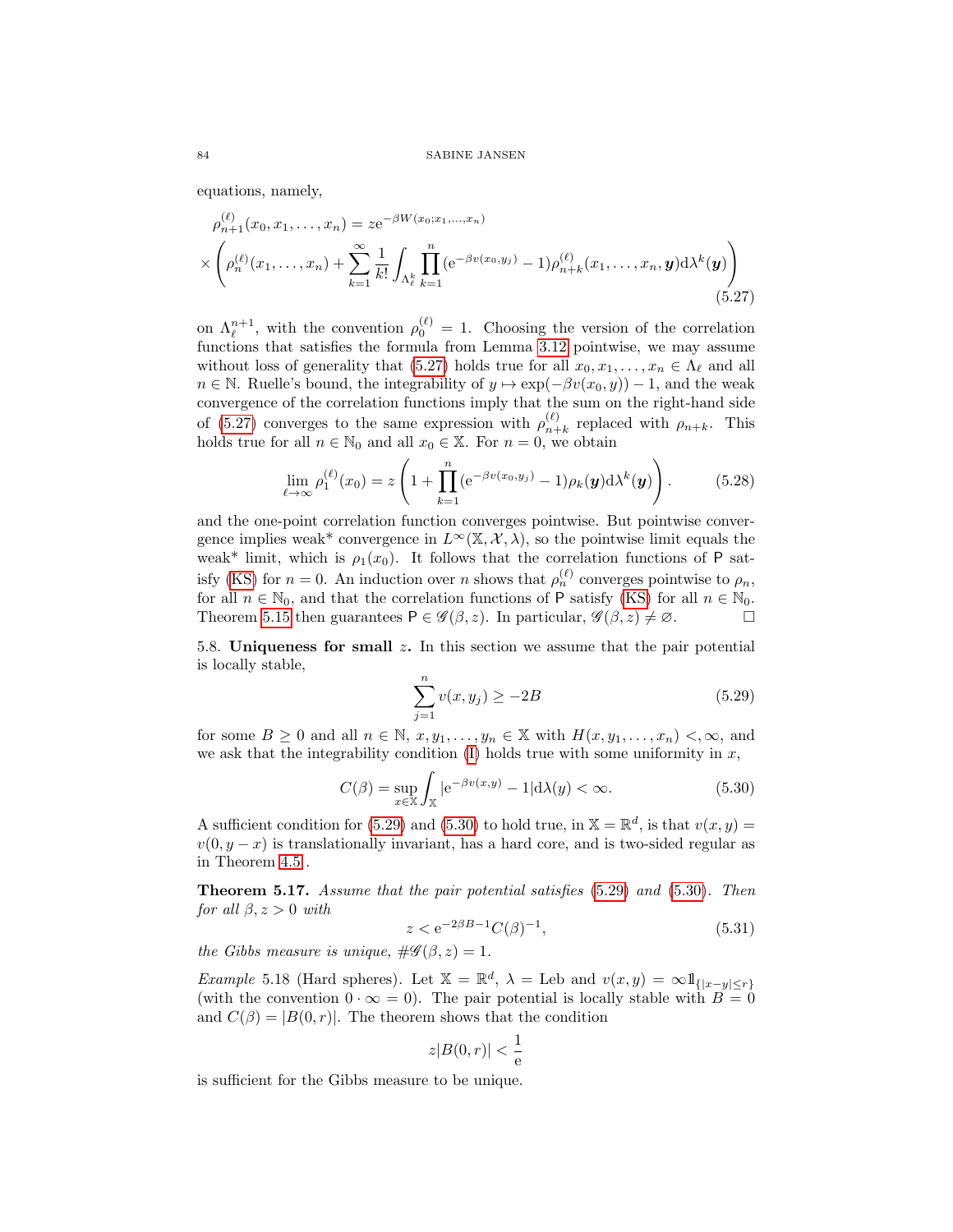For the proof we show that the solution to the Kirkwood-Salsburg equations is unique. First we rewrite the equations as a linear equation in a suitable Banach space. For  $\xi > 0$ , let  $E_{\xi}$  be the space of sequences  $\rho = (\rho_n)_{n \in \mathbb{N}}$  of real-valued functions  $\rho_n \in L^{\infty}(\mathbb{X}^n, \mathcal{X}^{\otimes n}, \lambda^n)$  with

$$
|\rho_n(x_1,\ldots,x_n)| \leq C_{\rho} \xi^n
$$

for some  $C_{\rho} \ge 0$  and all  $n \in \mathbb{N}$ . Let  $||\rho||_{\xi}$  be the smallest constant  $C_{\rho}$ . The space  $(E_{\xi}, || \cdot ||_{\xi})$  is a Banach space. For  $\rho \in E_{\xi}$ , we define a new sequence  $(\mathbf{K}\rho)_{n\in\mathbb{N}}$  by

$$
(\mathbf{K}\boldsymbol{\rho})_1(x_0) = \sum_{k=1}^{\infty} \frac{1}{k!} \int_{(\mathbb{X})^k} \prod_{j=1}^k (e^{-\beta v(x_0, y_j)} - 1) \rho_k(\mathbf{y}) d\lambda^k(\mathbf{y})
$$

and for  $n \in \mathbb{N}$ ,

$$
(\mathbf{K}\rho)_{n+1}(x_0, x_1, \dots, x_n) = z e^{-\beta W(x_0; x_1, \dots, x_n)} \times \left( \rho_n(x_1, \dots, x_n) + \sum_{k=1}^{\infty} \frac{1}{k!} \int_{(\mathbb{X})^k} \prod_{j=1}^k (e^{-\beta v(x_0, y_j)} - 1) \rho_{n+k}(x_1, \dots, x_n, \mathbf{y}) \mathrm{d}\lambda^k(\mathbf{y}) \right).
$$

Let  $e = (e_n)_{n \in \mathbb{N}}$  be the sequence defined by  $e_1(x_0) = 1$  and  $e_n = 0$  for  $n \geq 2$ . The Kirkwood-Salsburg equations become

$$
\rho = ze + zK\rho. \tag{5.32}
$$

**Lemma 5.19.** Assume that the pair potential satisfies [\(5.29\)](#page-83-1) and [\(5.30\)](#page-83-2). Let  $\xi > 0$ . Then  $\mathbf{K}\boldsymbol{\rho} \in E_{\xi}$  for all  $\boldsymbol{\rho} \in E_{\xi}$ , and

$$
||\mathbf{K}\boldsymbol{\rho}||_{\xi} \leq \frac{1}{\xi} e^{2\beta B} e^{\xi C(\beta)} ||\boldsymbol{\rho}||_{\xi}
$$

Thus  $\mathbf{K} : E_{\xi} \to E_{\xi}$  is a bounded linear operator with operator norm  $||\mathbf{K}||_{\xi} \leq \frac{1}{\xi} e^{2\beta B} e^{\xi C(\beta)}$ .

Proof. We have

$$
|(\mathbf{K}\boldsymbol{\rho})_1(x_0)| \leq ||\boldsymbol{\rho}|| \sum_{k=1}^{\infty} \frac{1}{k!} \int_{(\mathbb{X})^k} \prod_{j=1}^k |e^{-\beta v(x_0, y_j)} - 1| \xi^k d\lambda^k(\boldsymbol{y}) = (e^{\xi C(\beta)} - 1) ||\boldsymbol{\rho}||
$$

and for  $n \in \mathbb{N}$ ,

$$
|(\mathbf{K}\boldsymbol{\rho})_{n+1}(x_0,\ldots,x_n)| \leq ||\boldsymbol{\rho}||\,\xi^n\mathrm{e}^{2\beta B}\mathrm{e}^{\xi C(\beta)}.
$$

Therefore for all  $n \in \mathbb{N}_0$ ,

$$
|(\mathbf{K}\boldsymbol{\rho})_{n+1}| \leq \xi^{n+1} \times \frac{1}{\xi} e^{2\beta B} e^{\xi C(\beta)} ||\boldsymbol{\rho}||
$$

and the lemma follows.  $\hfill \square$ 

<span id="page-84-0"></span>Lemma 5.20. Assume that the pair potential satisfies [\(5.29\)](#page-83-1) and [\(5.30\)](#page-83-2). Suppose that  $(\beta, z)$  satisfies [\(5.31\)](#page-83-3). Then we can choose  $\xi > 0$  such that

$$
z \, ||\mathbf{K}||_{\xi} \le z \xi^{-1} e^{2\beta B} e^{\xi C(\beta)} < 1
$$

and the equation  $\rho = ze + z\mathbf{K}\rho, \ \rho \in E_{\xi}$ , has a unique solution.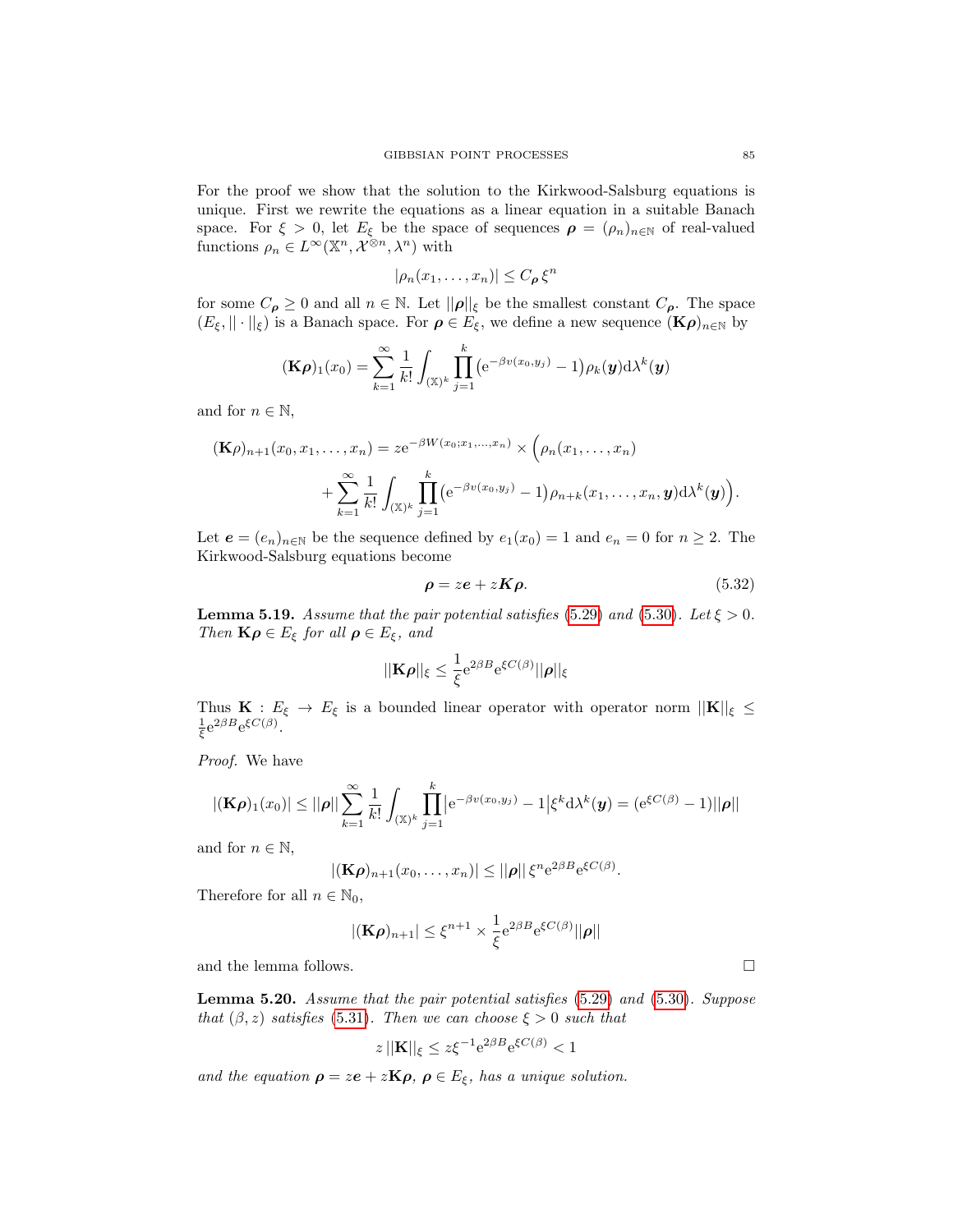Proof. We have

$$
z ||\mathbf{K}||_{\xi} \le zC(\beta) e^{2\beta B} \frac{\exp(\xi C(\beta))}{\xi C(\beta)}.
$$

The right-hand side is strictly smaller than 1 if and only if

<span id="page-85-0"></span>
$$
zC(\beta)e^{2\beta B} < \xi C(\beta)e^{-\xi C(\beta)}.\tag{5.33}
$$

The function  $x \mapsto x \exp(-x)$  attains its maximum 1/e at  $x = 1$ , so if [\(5.33\)](#page-85-0) holds true, then necessarily

$$
zC(\beta)\exp(2\beta B) < \frac{1}{e} = \sup_{\xi > 0} \xi C(\beta) e^{-\xi C(\beta)}.
$$

i.e., [\(5.33\)](#page-85-0) implies [\(5.31\)](#page-83-3). Conversely, if  $zC(\beta) \exp(2\beta B) < 1/e$ , then we can find  $\xi > 1$  such that [\(5.33\)](#page-85-0) holds true and  $z||\mathbf{K}||_{\xi} < 1$ . We have  $z\mathbf{e} \in E_{\xi}$  because of

$$
z \le z e^{2\beta B} \le \xi e^{-\xi C(\beta)} \le \xi.
$$

The operator (id  $-z\mathbf{K}$ ) in  $E_{\xi}$  has a bounded inverse operator given by a Neumann series. It follows that the equation  $\rho = ze + z\mathbf{K}\rho$  in  $E_{\xi}$  has a unique solution, given by

$$
\rho = (\text{id} - z\mathbf{K})^{-1}ze = ze + \sum_{\ell=1}^{\infty} z^{\ell+1} \mathbf{K}^{\ell} e.
$$
 (5.34)

The lemma is proven.

*Proof of Theorem [5.17.](#page-83-4)* We already know from Theorem [5.8](#page-74-2) that  $\#\mathscr{G}(\beta, z) > 1$ . Pick  $P \in \mathscr{G}(\beta, z)$ . Moreover by Proposition [5.12](#page-78-0) and the local stability [\(5.29\)](#page-83-1) ensure that  $\rho_n \leq z^n e^{2\beta B_n}$ . Let  $\xi > 0$  be as in Lemma [5.20.](#page-84-0) Then  $ze^{2\beta B_n} \leq \xi$ , hence  $\rho = (\rho_n)_{n \in \mathbb{N}} \in E_{\xi}$ . By Theorem [5.15,](#page-80-2) the correlation functions solve the Kirkwood-Salsburg equation  $\rho = ze + z\mathbf{K}\rho$ . This determines  $\rho$  uniquely by Lemma [5.20.](#page-84-0) Since P satisfies Ruelle's moment bound, Theorem [2.42](#page-32-0) in turn shows that P is uniquely determined by the correlation functions, so altogether  $P \in \mathcal{G}(\beta, z)$  is uniquely determined.  $\hfill \square$ 

## 5.9. Summary.

- In infinite volume, Gibbs measures are defined by structural property called DLR conditions after Dobrushin, Lanford and Ruelle: for each bounded observation window  $\Delta$ , the behavior of the point process inside  $\Delta$  conditioned on the outside  $\eta_{\mathbb{X}\setminus\Delta} = \gamma_{\mathbb{X}\setminus\Delta}$  is governed by the finite volume Gibbs measure  $P_{\Delta|\gamma}$  with boundary condition  $\gamma$ .
- The DLR conditions are equivalent to the GNZ equation named after Georgii, Nguyen and Zessin. The GNZ equation singles out points  $x$  of the configuration rather than regions of space  $\Delta$ .
- For well-behaved interactions, the set  $\mathscr{G}(\beta, z)$  of infinite-volume Gibbs measures is non-empty, and every accumulation point of sequences of finitevolume Gibbs measures lies in  $\mathscr{G}(\beta, z)$ . Infinite-volume Gibbs measures are not necessarily unique.
- The correlation functions  $\rho_n$  of a Gibbs measure exist and are given by  $z^n$ times the expected value of the exponential of an interaction term.
- For well-behaved pair potentials, under [R](#page-29-0)uelle's bound  $(\mathcal{R}_{\xi})$ , a probability measure P is a Gibbs measure if and only if its correlation functions satisfy a set of integral equations, the Kirkwood-Salsburg equations. They allow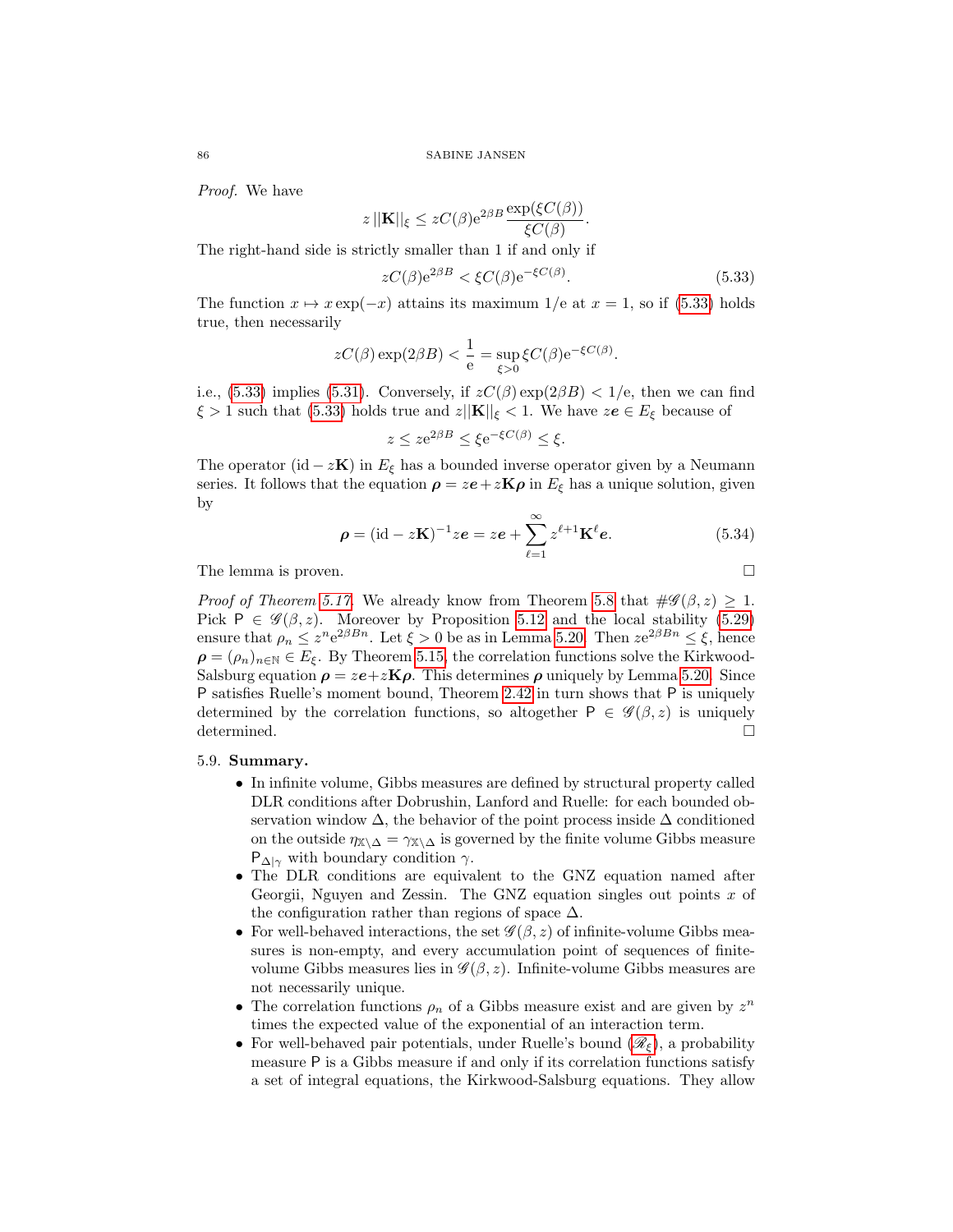us to map the uniqueness problem for Gibbs measures to a linear fixed point problem  $\rho = ze + z\mathbf{K}\rho$  in a suitable Banach space. For small z, the fixed point equation involves a contraction and the Gibbs measure is unique.

## 5.10. Exercises.

Exercise 5.1. Check properties (a) to (d) in Proposition [5.4.](#page-72-0)

<span id="page-86-0"></span>Exercise 5.2. Let  $X = \mathbb{Z}$ ,  $\lambda(B) = \#B$ . For a finite non-empty set  $\Delta$ , define

$$
\pi_{\Delta}(\gamma, A) = \begin{cases} \frac{1}{\# \Delta} \sum_{x \in \Delta} \mathbb{1}_A(\delta_x), & N_{\mathbb{X} \setminus \Delta}(\gamma) = 0, \\ \mathbb{1}_A(\gamma_{\mathbb{X} \setminus \Delta}), & \text{else.} \end{cases}
$$

- (a) Show that  $\pi_{\Lambda}\pi_{\Delta} = \pi_{\Lambda}$  for all  $\Delta, \Lambda \in \mathcal{X}_{\mathbf{b}}$  with  $\Delta \subset \Lambda$ .
- (b) Let  $\mathscr{G}(\pi)$  be the set of probability measures P for which  $P\pi_{\Delta} = P$  for all non-empty  $\Delta \in \mathcal{X}_{\mathbf{b}}$ . Show that for every  $\mathsf{P} \in \mathscr{G}(\pi)$ ,  $\mathsf{P}(N_{\mathbb{X}} = 1) = 1$ .
- (c) Show that  $\mathscr{G}(\pi) = \emptyset$ .

(See Friedli and Velenik [\[16,](#page-103-1) Exercise 6.15] for a variant with spin systems.)

Exercise 5.3. Let  $v : \mathbb{X} \times \mathbb{X} \to \mathbb{R} \cup {\infty}$  be a stable pair potential, so that in particular,  $v(x, y) \ge -2B > -\infty$  for all  $x, y \in \mathbb{X}$ . Fix  $x \in \mathbb{X}$ . Consider the following statements:

- (a)  $\int_{\mathbb{X}} |\exp(-\beta v(x, y)) 1| d\lambda(y) < \infty$  for some  $\beta > 0$ .
- (b)  $\int_{\mathbb{X}} |\exp(-\beta v(x, y)) 1| d\lambda(y) < \infty$  for all  $\beta > 0$ .
- (c) There exists a measurable set  $A = A_x \subset \mathbb{X}$  with

$$
\lambda(A) < \infty
$$
,  $\int_{\mathbb{X}\backslash A} |v(x,y)| d\lambda(y) < \infty$ .

Show that  $(a) \Leftrightarrow (b) \Leftrightarrow (c)$ .

*Exercise* 5.4 (Convolution I). Let  $\mathcal{P}_f(\mathbb{N})$  be the collection of finite subsets of N (including the empty set  $\varnothing \in \mathcal{P}_{f}(\mathbb{N})$ . We call a function  $f : \mathcal{P}_{f}(\mathbb{N}) \to \mathbb{R}$  exchangeable if  $f(I)$  depends on the cardinality of  $I \subset \mathbb{N}$  alone. The generating function of f is the formal power series

$$
G_f(z) = f(\varnothing) + \sum_{n=1}^{\infty} \frac{z^n}{n!} f([n]).
$$

For two exchangeable functions  $f, g$ , we define a new function  $f * g$  by

$$
(f * g)(I) = \sum_{J \subset I} f(J)g(I \setminus J).
$$

Show that  $G_{f*g}(z) = G_f(z)G_g(z)$ .

*Exercise* 5.5 (Convolution II). For  $f, g$ , :  $\mathcal{N}_f \to \mathbb{R}$  we define a new function  $f * g$ :  $\mathcal{N}_f \to \mathbb{R}$  by  $\overline{n}$ 

$$
(f * g) \left(\sum_{i=1}^{N} \delta_{x_i}\right) = \sum_{I \subset [n]} f\left(\sum_{i \in I} \delta_{x_i}\right) g\left(\sum_{i \in [n] \setminus I} \delta_{x_i}\right)
$$

with the usual convention that the sum over the empty set is 0; so in particular,  $f * g(0) = f(0)g(0)$ . Show that:

- (a) \* is commutative and associative, i.e.,  $f * g = g * f$  and  $f * (g * h) = (f * g) * h$ for all  $f, g, h : \mathcal{N}_f \to \mathbb{R}$ .
- (b)  $f * 1\!\!1_{\{N_{\mathscr{C}}=0\}} = f$  for all  $f : \mathcal{N}_{f} \to \mathbb{R}$ .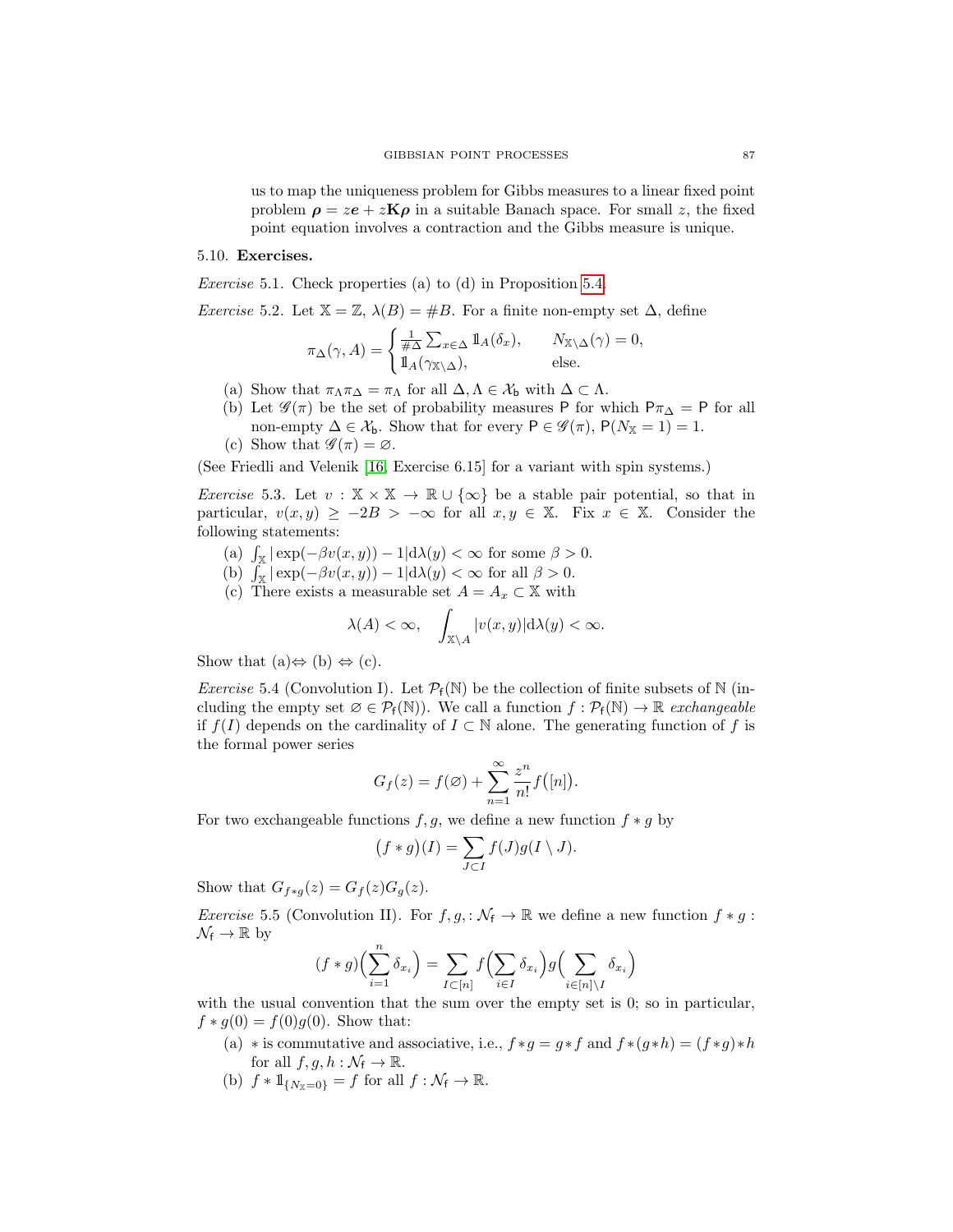#### 88 SABINE JANSEN

- (c)  $\int_{\mathcal{N}_f} (f * g) d\tilde{\lambda} = \int_{\mathcal{N}_f} f d\tilde{\lambda} \int_{\mathcal{N}_f} g d\tilde{\lambda}$  for all  $f, g$  that are either both non-negative or both integrable with respect to  $\tilde{\lambda}$ .
- (d) Show that Kf, Kg, and  $K(f * g)$ , as functions from  $\mathcal{N}_f$  to  $\mathbb{R}$ , satisfy  $Kf =$  $f * \mathbf{1}$  and  $K(f * g) = f * (Kg)$ .

*Exercise* 5.6. Let  $K$  be the Kirkwood-Salsburg operator and  $e$  the sequence from Section [5.6.](#page-79-2) Compute  $ze + z^2 K e + z^3 K^2 e$ . Express the result with the help of the graph weights  $w(G; x_1, \ldots, x_n)$  from the cluster expansions.

Exercise 5.7 (Convolution III, relation with Kirkwood-Salsburg). Let P be a probability measure on  $(\mathcal{N}, \mathfrak{N})$  with correlation functions  $\rho_n$ . For  $f : \mathcal{N}_f \to \mathbb{R}_+$  and  $g: \mathcal{N} \to \mathbb{R}_+$ , define  $f * g : \mathcal{N} \to \mathbb{R}_+ \cup \{\infty\}$  by

$$
(f*g)(\eta)=f(0)g(\eta)+\sum_{k=1}^{\infty}\frac{1}{k!}\int_{\mathbb{X}^k}f(\delta_{x_1}+\cdots+\delta_{x_k})g(\eta-\delta_{x_1}-\cdots-\delta_{x_k})d\eta^{(k)}(\boldsymbol{x}).
$$

Show that:

- (a)  $K(f * g) = f * (Kg)$  on N.
- (b) The expected value with respect to P satisfies

$$
\mathsf{E}\Big[f*(Kg)\Big] = \sum_{\ell=0}^{\infty} \frac{1}{\ell!} \int_{\mathbb{X}^{\ell}} f(\delta_{x_1} + \dots + \delta_{x_{\ell}})
$$
  
 
$$
\times \Big( \sum_{m=0}^{\infty} \frac{1}{m!} \int_{\mathbb{X}^m} g(\delta_{y_1} + \dots + \delta_{y_m}) \rho_{\ell+m}(\boldsymbol{x}, \boldsymbol{y}) \mathrm{d}\lambda^m(\boldsymbol{y}) \Big) \mathrm{d}\lambda^{\ell}(\boldsymbol{x}).
$$

(c) Fix  $x_0 \in \mathbb{X}$  and  $g: \mathcal{N}_f \to \mathbb{R}_+$ . Set  $h(\delta_{y_1} + \cdots + \delta_{y_n}) = \prod_{j=1}^n (e^{-\beta v(x_0, y_j)} - 1)$ and  $\tilde{g}(\eta) = g(\eta) \exp(-\beta W(x_0; \eta))$ . Use (a) and (b) to explain, formally (don't worry about convergence of sums and integrals), the identity

$$
\mathsf{E}\Big[(Kg)(\eta)\mathrm{e}^{-\beta W(x_0;\eta)}\Big] = \mathsf{E}\Big[\tilde{g} * Kh\Big]
$$
  
= 
$$
\sum_{\ell=0}^{\infty} \frac{1}{\ell!} \int_{\mathbb{X}^{\ell}} g(\delta_{x_1} + \dots + \delta_{x_{\ell}}) \mathrm{e}^{-\beta W(x_0;x_1,\dots,x_{\ell})}
$$
  

$$
\times \Big(\sum_{m=0}^{\infty} \frac{1}{m!} \int_{\mathbb{X}^m} \prod_{i=1}^{m} (\mathrm{e}^{-\beta v(x_0,y_i)} - 1) \rho_{\ell+m}(\boldsymbol{x},\boldsymbol{y}) \mathrm{d}\lambda^m(\boldsymbol{y})\Big) \mathrm{d}\lambda^m(\boldsymbol{x}).
$$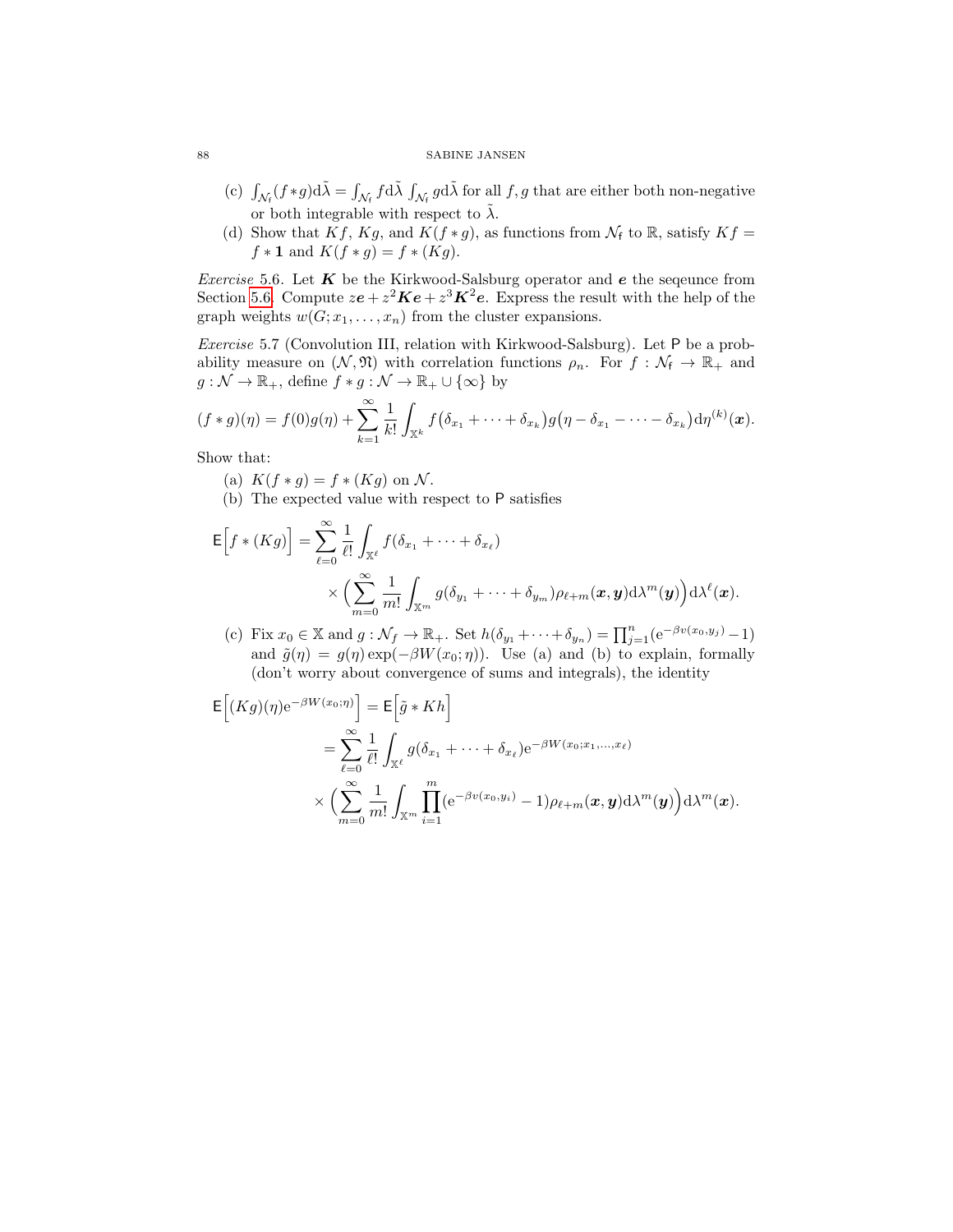#### 6. Phase transition for the Widom-Rowlinson model

We have already encountered the Widom-Rowlinson model with energy function  $|\bigcup_{i=1}^{n} B(x_i, 1)| - n|B(0, 1)|$ . It was introduced by Widom and Rowlinson [\[55\]](#page-105-0) as a model for liquid-vapor transitions and is one of the few continuum models for which a phase transition is rigorously known [\[50,](#page-104-3) [6\]](#page-103-2). Our goal is to show that there exists some  $\beta_c < \infty$  such that at

<span id="page-88-0"></span>
$$
\beta > \beta_c, \quad z = z_c(\beta) := \beta e^{-\beta |B(0,1)|}
$$
\n(6.1)

there is more than one Gibbs measure; moreover the partial derivative  $\partial_z p(\beta, z)$ of the pressure has a jump discontinuity. The interpretation is that of a phase transition and phase coexistence: as the line  $z = z_c(\beta)$  in the  $(\beta, z)$ -plane is crossed from small to larger  $z$ , the system switches from a low-density phase (vapor) to a high-density phase (liquid); on the line, both phases coexist, much in the same way as vapor and liquid water coexist at the boiling point.

The proof builds on a "two-color" variant of the model. Throughout this chapter,  $X = \mathbb{R}^2$ ,  $\lambda$  is the Lebesgue measure. The proof presented here follows closely Ruelle [\[50\]](#page-104-3) and is a variant of the Peierls argument for the Ising model, see e.g. [\[16,](#page-103-1) Chapter 3.7.2]. A completely different proof that uses notions from stochastic geometry and percolation was given by J. Chayes, L. Chayes and Kotecký [\[6\]](#page-103-2), see also Chapter 10 in the survey by Georgii, Häggström and Maes  $[22]$ .

6.1. The two-color Widom-Rowlinson model. Color symmetry. Define  $H: \mathcal{N}_{f} \times \mathcal{N}_{f} \rightarrow \mathbb{R}_{+}$  by

$$
H(\delta_{x_1} + \dots + \delta_{x_m}, \delta_{y_1} + \dots + \delta_{y_n}) = \begin{cases} 0, & |x_i - y_j| \ge 1 \ \forall i \in [m], j \in [n], \\ \infty, & \text{else.} \end{cases}
$$

Equivalently,

$$
H(\delta_{x_1} + \dots + \delta_{x_m}, \delta_{y_1} + \dots + \delta_{y_n}) = \sum_{i=1}^m \sum_{j=1}^n v(x_i - y_j)
$$

with  $v(x-y) = \infty 1_{\{|x-y|\geq 1\}}$ . We view  $H(\eta, \eta')$  as the energy for a system with two types of particles, say blue and red. Same-color particles don't interact, particles of different color have a hard core interaction. Notice that the interaction has finite range. Conditional energies  $H(\eta, \eta | \gamma, \gamma')$  and energies with boundary conditions  $H_{\Lambda}(\eta, \eta' | \gamma, \gamma')$  are defined in a way analogous to single-color cases.

The connection of the two-color with the one-color model is understood with an explicit computation: For  $z_1, z_2 > 0$  and  $\gamma_1, \gamma_2 \in \mathcal{N}$ , we define

$$
\Xi_{\Lambda|\gamma_1,\gamma_2}(z_1,z_2):=\sum_{m,n=0}^\infty \frac{z_1^m}{m!}\frac{z_2^n}{n!} \int_{\Lambda^m}\int_{\Lambda^n} \mathrm{e}^{-H_\Lambda(\sum_i \delta_{x_i},\sum_j \delta_{y_j}|\gamma_1,\gamma_2)} \mathrm{d}x \mathrm{d}y.
$$

The summand for  $m = n = 0$  is to be read as 1, summands with  $m \ge 1$  and  $n = 0$ as  $\frac{1}{m!}z^m \int_{\Lambda^m} \exp(-H_\Lambda(\sum_i \delta_{x_i}, 0|\gamma_1, \gamma_2)) \mathrm{d}x$ , similarly for  $m = 0$  and  $n \ge 1$ . It is instructive to integrate out one color. For empty boundary conditions  $\gamma_1 = \gamma_2 = 0$ ,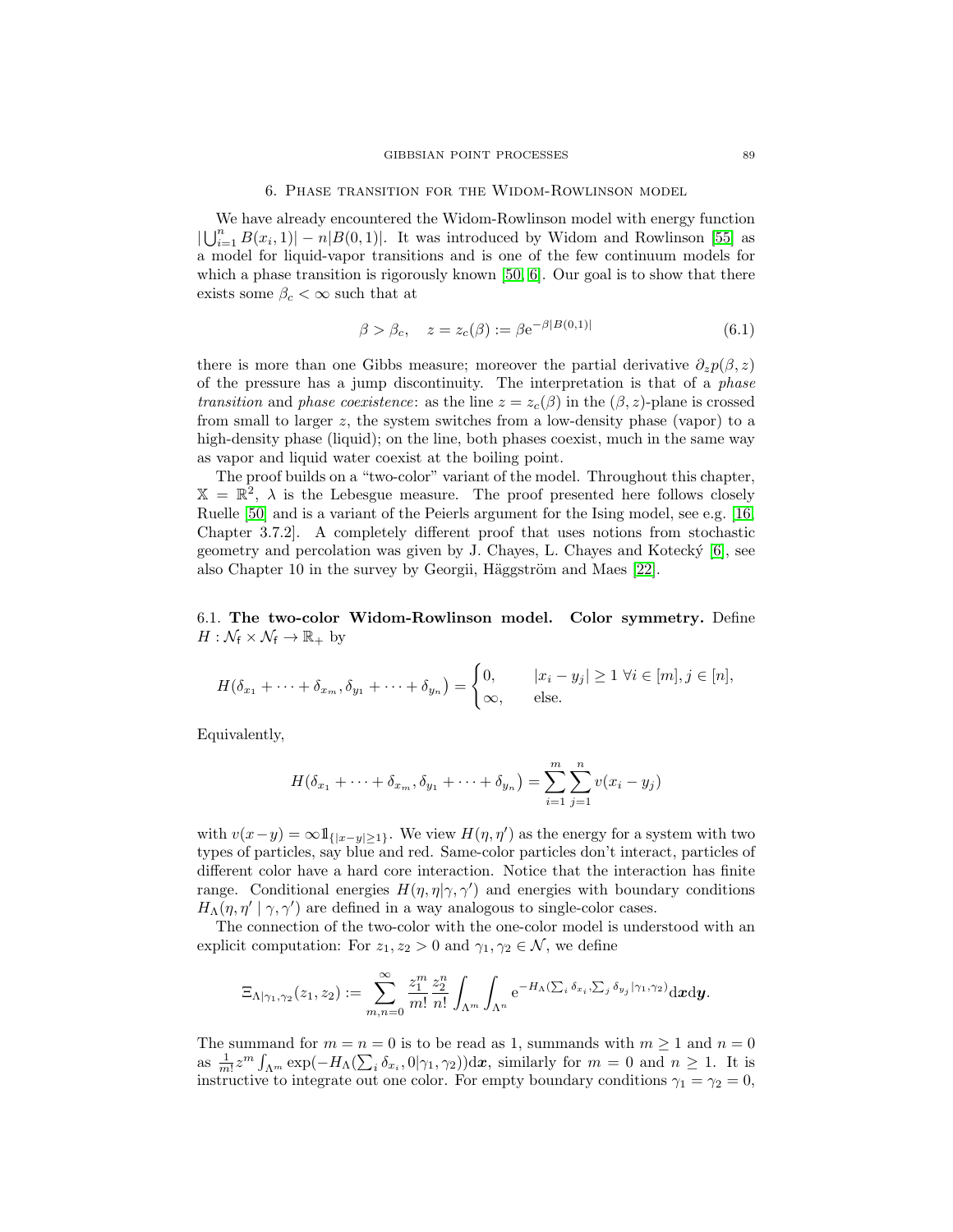we have

$$
\Xi_{\Lambda}(z_1, z_2) = \sum_{m=0}^{\infty} \frac{z_1^m}{m!} \int_{\Lambda^m} \left( \sum_{n=0}^{\infty} \frac{z_2^n}{n!} \int_{\mathbb{X}^n} 1_{\{\forall i, j : |x_i - y_j| \ge 1\}} \mathrm{d}y \right) \mathrm{d}x \n= \sum_{m=0}^{\infty} \frac{z_1^m}{m!} \int_{\Lambda^m} e^{z_1 |\Lambda \setminus \bigcup_{i=1}^n B(x_i, 1)|} \mathrm{d}x \n= e^{z_1 |\Lambda|} \sum_{m=0}^{\infty} \frac{z^m}{m!} \int_{\Lambda^m} e^{-\beta [|\Lambda \cap (\bigcup_{i=1}^m B(x_i, 1))| - m |B(0, 1)|]} \mathrm{d}x \n\tag{6.2}
$$

with

<span id="page-89-0"></span>
$$
\beta = z_2, \quad z = z_1 e^{-z_2|B(0,1)|}.\tag{6.3}
$$

In the exponent in [\(6.2\)](#page-89-0) we recognize essentially the energy of  $\delta_{x_1} + \cdots + \delta_{x_n}$  for the one-color Widom-Rowlinson model. Thus integrating out a color in the two-color model we end up with the one-color model. Notice

$$
z_1 = z_2 \Leftrightarrow z = \beta e^{-\beta |B(0,1)|}, \tag{6.4}
$$

so the curve  $z = z_c(\beta)$  from [\(6.1\)](#page-88-0) corresponds, in two-color model, to the two colors having the same activity  $z_1 = z_2$ .

Pressure and Gibbs measure. The notions of pressure and Gibbs measure generalize as follows to the two-color model: we define

$$
p(z_1, z_2) = \lim \frac{1}{|\Lambda_n|} \log \Xi_{\Lambda_n}(z_1, z_2)
$$
 (6.5)

with the limit taken along van-Hove sequences  $(\Lambda_n)_{n\in\mathbb{N}}$ ; the limit exists and is independent of the precise choice of the sequence. A measure P on  $\mathcal{N} \times \mathcal{N}$  is a Gibbs measure at  $(z_1, z_2)$  if

<span id="page-89-1"></span>
$$
\int_{\mathcal{N}^2} F \, \mathrm{d}P = \int_{\mathcal{N}_{\Lambda^c}^2} \left( \int_{\mathcal{N}_{\Lambda}^2} F \left( \eta + \gamma_{\Lambda^c}, \eta' + \gamma_{\Lambda^c}' \right) e^{-H_{\Lambda}(\eta, \eta'|\gamma, \gamma')} \mathrm{d}\tilde{\lambda}(\eta) \mathrm{d}\tilde{\lambda}(\eta') \right) \mathrm{d}P(\gamma, \gamma')
$$
\n(6.6)

for all non-negative measurable  $F : \mathcal{N}^2 \to \mathbb{R}_+$ , with

$$
H_{\Lambda}(\eta, \eta'|\gamma, \gamma') = \begin{cases} 0, & \text{if } \min[\text{dist}(S_{\eta}, S_{\eta' + \gamma'_{\Lambda^c}}), \text{dist}(S_{\eta'}, S_{\eta + \gamma_{\Lambda^c}})] \ge 1, \\ \infty, & \text{else} \end{cases}
$$

(remember that  $S_{\eta} \subset \mathbb{R}^d$  is just the support of  $\eta$ , i.e., the set of particle locations). Eq. [\(6.6\)](#page-89-1) is a two-color version of Ruelle's equation, but we could just as well have written down the analogue of the DLR conditions or a variant of the GNZ equation. The set of Gibbs measures is denoted  $\mathscr{G}(z_1, z_2)$ ; again it is non-empty.

Color symmetry. A key observation is the following: for all  $z_1, z_2 > 0$ ,

- $H(\eta, \eta') = H(\eta', \eta)$ —the energy is invariant with respect to the change-ofcolor map  $(\eta, \eta') \mapsto (\eta', \eta)$ .
- $p(z_1, z_2) = p(z_2, z_1)$ .
- If  $P \in \mathscr{G}(z_1, z_2)$ , then the image Q of P under the change-of-color map  $(\eta, \eta') \mapsto (\eta', \eta)$  is in  $\mathscr{G}(z_2, z_1)$ .
- If  $z_1 = z_2 = z$  and  $P \in \mathscr{G}(z, z)$ , then the image Q of P under the change-ofcolor map is in  $\mathscr{G}(z, z)$  as well.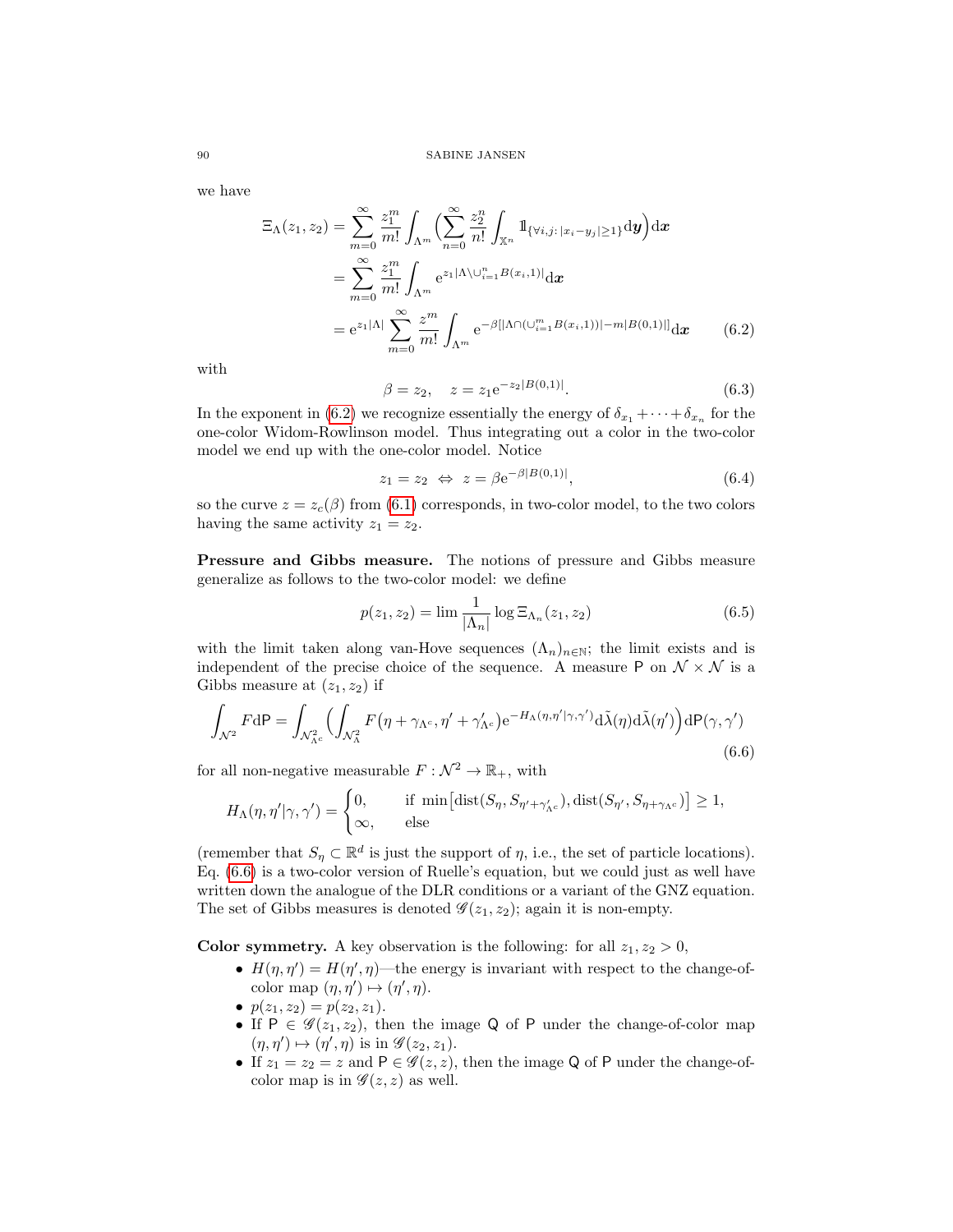As a consequence, if there exists a Gibbs measure  $P \in \mathscr{G}(z, z)$  that is not invariant under the change-of-color map, then  $\#\mathscr{G}(z, z) \geq 2$ . In that case we speak of spontaneous symmetry breaking: the energy and the activity are invariant under change of color but there is a Gibbs measure that isn't.

In finite volume, the only way to break the symmetry is via boundary conditions: the finite volume Gibbs measure  $P_{\Lambda}$  with empty boundary conditions is colorsymmetric, but with boundary conditions that are not color-blind, this is no longer true. Therefore we are going to look at sequences of finite-volume measures with different boundary conditions and show that for large  $z_1 = z_2$ , the color preference induced by the boundary condition survives in the infinite volume limit.

6.2. **Contours. Peierls argument.** From now on  $z_1 = z_2 = z$  and the dimension is  $d = 2$ . We want to construct an infinite-volume measure  $P \in \mathscr{G}(z, z)$  that breaks the color symmetry. The intuitive picture is the following: Let us think of the system as a mixture of red and blue disks of radius 1/2 with the constraint that disks of opposite color are not allowed to overlap. If a Gibbs measure is colorsymmetric, it should have red and blue particles in equal proportion. Because of the hard-core interaction between distinct colors, regions occuped by red and blue particles are separated by corridors that have no particles at all. But at large z, we may expect that the system has a high density and it is highly unlikely that a given region of space stays empty. Therefore the system should want to avoid changes of color.

To make this picture precise, we discretize space into little cells and introduce a notion of contours. Set  $a := \frac{1}{3\sqrt{2}}$ . For  $k = (k_1, k_2) \in \mathbb{Z}^2$ , let  $Q_k = [k_1 a, (k_1 + 1)a] \times$  $[k_2a,(k_2+1)a)$ . Two distinct cells  $Q_k$  and  $Q_\ell$  are neighbors if they share an edge or a corner, i.e., if  $\overline{Q_k} \cap \overline{Q_\ell} \neq \emptyset$ . The side length is chosen in such a way that the diagonal of a cube of sidelength 3a, comprising  $3 \times 3$  little cells, has length 1.

We only look at rectangular domains  $\Lambda$  that are unions of finitely many cells, and impose blue boundary conditions: let  $\chi = (0, \chi^B)$  with  $N_{Q_k}(\chi^B) \ge 1$  for all  $k \in \mathbb{Z}^2$ .

Let  $(\eta^R, \eta^B) \in \mathcal{N}^2_\Lambda$  be a configuration such that  $(\eta^R, \eta^B + \chi^B_{\Lambda^c})$  is admissible, i.e., opposite-color particles have mutual distance  $\geq 1$ : we have  $|x - y| \geq 1$  for all  $x \in S_{\eta^{\mathsf{R}}}$  and  $y \in S_{\eta^{\mathsf{B}} + \chi^{\mathsf{B}}_{\Lambda^c}}$ . Given  $(\eta^{\mathsf{R}}, \eta^{\mathsf{B}}) \in \mathcal{N}_{\Lambda}^2$  we mark the cells  $Q_k$  as follows:

- A cell is blue if it contains a blue particle from  $\eta$  or  $\chi_{\Lambda_c}$ , and red if it contains a red particle. (Note that it cannot contain particles of differing colors.) A cell is white if it contains no particles.
- In addition to the coloring, we shade every red cell and all its neighboring eight cells. A shaded cell and a blue cell can never be neighbors.

We may view  $(\eta^R, \eta^B)$  as a random variable with distribution  $P_{\Lambda|\chi}$ , then the coloring and shading are random as well. The boundary

$$
\Gamma = \Gamma(\eta^\mathsf{R}, \eta^\mathsf{B} + \chi_{\Lambda^c}^\mathsf{B}) := \partial \Bigl( \bigcup_{\substack{k \in \mathbb{Z}^2, \ Q_k \subset \Lambda: \\ Q_k \ \text{shaded}}} Q_k \Bigr)
$$

of the union of shaded regions is a collection of finite-length polygonal lines  $\ell_1, \ldots, \ell_m$ contained in  $\Lambda$ . The boundary  $\Gamma$  is the union of connected groups of lines, precisely: A group of lines  $\ell_1, \ldots, \ell_k$  is 1-connected if for all  $i, j \in \{1, \ldots, k\}$ , there is a finite sequence  $i_0, \ldots, i_q$  in  $\{1, \ldots, k\}$  such that  $i_0 = i$ ,  $i_q = j$ , and  $dist(\ell_{i_r}, \ell_{i_{r+1}}) \leq 1$  for all  $r \in \{1, \ldots, q\}$ . We may write  $\Gamma = \gamma_1 \cup \cdots \cup \gamma_m$  where each  $\gamma_r$  is a 1-connected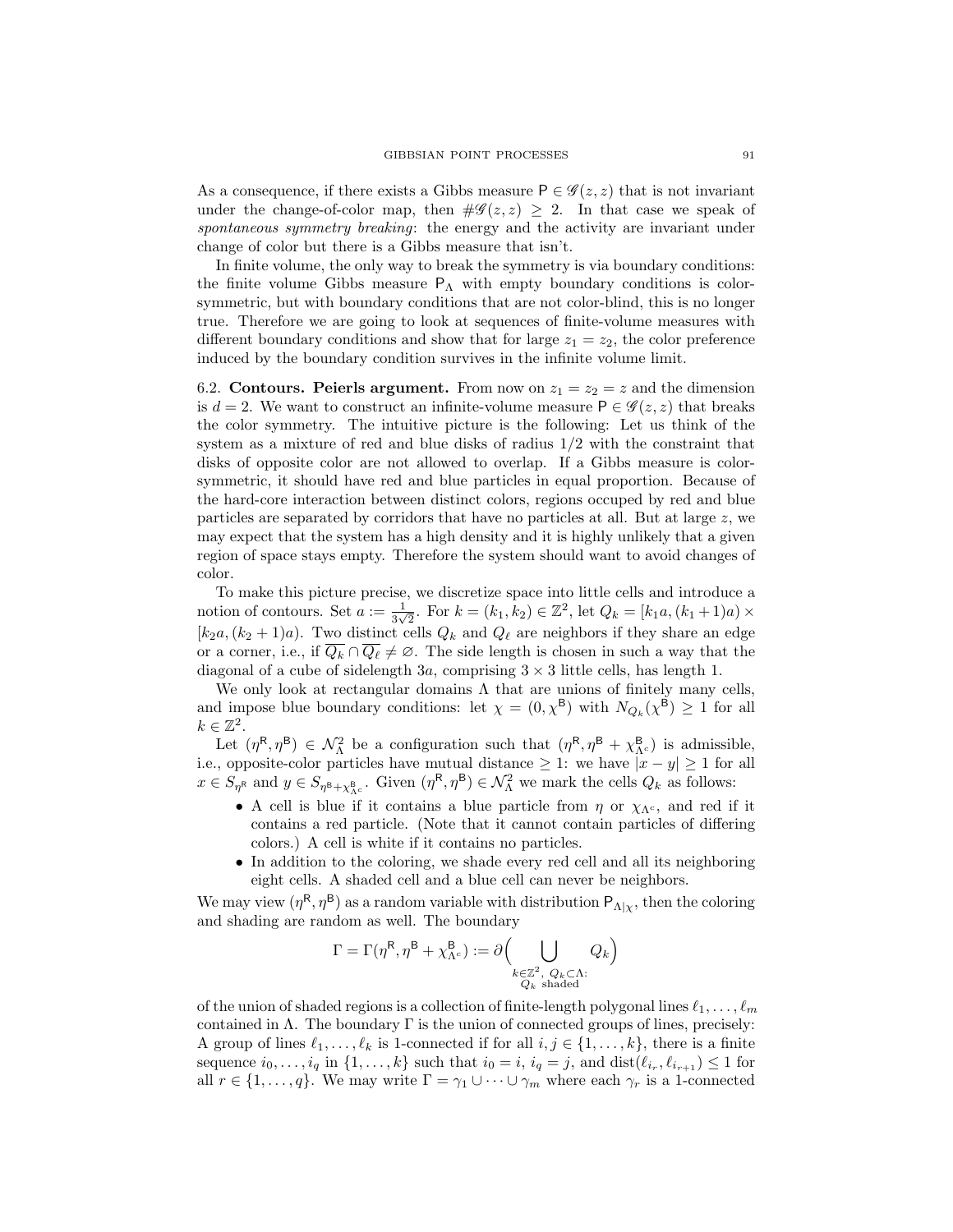group of lines, and m is an integer depending on Γ. We call each 1-connected group  $\gamma_i$  of lines a contour.

For a given contour  $\gamma$ , a point  $x \in \mathbb{R}^2 \setminus \gamma$  is *interior* to  $\gamma$  if any continuous path in Λ connecting x to  $\partial\Lambda$  crosses  $\gamma$  an odd number of times. The contour is called an *outer contour* for  $(\eta^R, \eta^B + \chi^B_{\Lambda^c})$  if it can be reached from  $\partial \Lambda$  by a continuous path in  $\Lambda$  that does not cross  $\Gamma$ . Let  $\mathscr{C}_{\Lambda}(\eta^{\mathsf{R}}, \eta^{\mathsf{B}})$  be the collection of outer contours.

The *length* of a contour is the sum of the lengths of the contained lines.

**Lemma 6.1.** Let  $\Lambda$  and  $\chi$  be as above,  $z_1 = z_2 = z$ , and  $\gamma$  a group of 1-connected lines (contour) of length  $\ell a$  with  $\ell \in \mathbb{N}$ . Then

$$
\mathsf{P}_{\Lambda|\chi}\Big(\gamma \in \mathscr{C}_{\Lambda}(\eta^{\mathsf{R}},\eta^{\mathsf{B}})\Big) \leq \mathrm{e}^{-\ell a^2 z/2}.
$$

Proof. Let

$$
\Omega_{\Lambda}:=\left\{(\eta^{\mathsf{R}},\eta^{\mathsf{B}})\in\mathcal{N}_{\Lambda}^2\mid \mathrm{dist}(S_{\eta^{\mathsf{R}}},S_{\eta^{\mathsf{B}}+\chi_{\Lambda^c}^{\mathsf{B}}})\geq 1\right\}
$$

be the set of configurations without color conflicts. Note  $P_{\Lambda|\chi}(\Omega_{\Lambda}) = 1$ . Set

$$
A := \Omega_{\Lambda} \cap \{ \eta \in \mathcal{N}_{\Lambda}^2 \mid \gamma \in \mathscr{C}_{\Lambda}(\eta^{\mathsf{R}}, \eta^{\mathsf{B}}) \}.
$$

We want to show that  $A$  is unlikely. Roughly, the idea of the proof is to map each configuration  $\omega \in A$  to a configuration  $\omega''$  that is much more likely. We do this by first flipping colors in the interior of  $\gamma$  and then filling up the empty corridor located along  $\gamma$  with blue particles; the previous color flip ensures that filling up the corridor does not create color conflicts, and the filling up removes the empty corridor, which should result in a much more likely configuration.

More rigorously, we define a new event B in two steps. First, given  $\omega = (\eta^R, \eta^B) \in$ A, define a new configuration  $\omega'$  by flipping all colors in the interior Int( $\gamma$ ) of  $\gamma$ , i.e.,

$$
\omega' = \big(\eta^{\mathsf{R}}_{\Lambda\backslash \mathrm{Int}(\gamma)} + \eta^{\mathsf{B}}_{\mathrm{Int}(\gamma)}, \eta^{\mathsf{B}}_{\Lambda\backslash \mathrm{Int}(\gamma)} + \eta^{\mathsf{R}}_{\mathrm{Int}(\gamma)}\big).
$$

Then  $\omega' \in \Omega_{\Lambda}$ , i.e., no color conflicts have been produced. Indeed, let  $x, y \in$  $S_{\eta^R+\eta^B} \subset \Lambda$  be two points of the configuration  $\omega$  with  $|x-y| < 1$ . Because of  $\omega \in \Omega_{\Lambda}$ , we know that x and y have the same color, i.e., either they are both in  $S_{\eta^R}$  or they are both in  $S_{\eta^B}$ . We distinguish cases:

- If x and y are both in  $\Lambda \setminus \text{Int}(\gamma)$ , their colors have not changed and so they have the same color after the color flip.
- If x and y are both in  $Int(\gamma)$ , then they both change colors and stay compatible—either they were both blue before the flip and are both red after the flip, or vice-versa.

• If  $x \in \text{Int}(\gamma)$  and  $y \in \Lambda \setminus \text{Int}(\gamma)$ , we might be worried about a color conflict. let  $A' \subset \mathcal{N}_{\Lambda}^2$  be the collection of

**Lemma 6.2.** Let  $n(\ell)$  be the number of of contours of length  $\ell a$  enclosing  $Q_0$ . Then

$$
n(\ell) \leq \ell 3^{2\ell}.
$$

**Lemma 6.3.** Let  $\Lambda$  and  $\chi$  be as above. Assume  $Q_0 \subset \Lambda$  and  $z_1 = z_2 = z$  with z large enough so that  $9 \exp(-a^2 z/2) < 1$ . Then

$$
\mathsf{P}_{\Lambda|\chi}\Big(\exists \gamma\in \mathscr{C}_\Lambda(\eta^\mathsf{R},\eta^\mathsf{B}) : \ \gamma \ \text{ encloses } Q_0 \Big) \leq \frac{9\exp(-a^2z/2)}{(1-9\exp(-a^2z/2))^2} =: g(z).
$$

So when z is large, the probability is small, and the bound is uniform in  $\Lambda$ .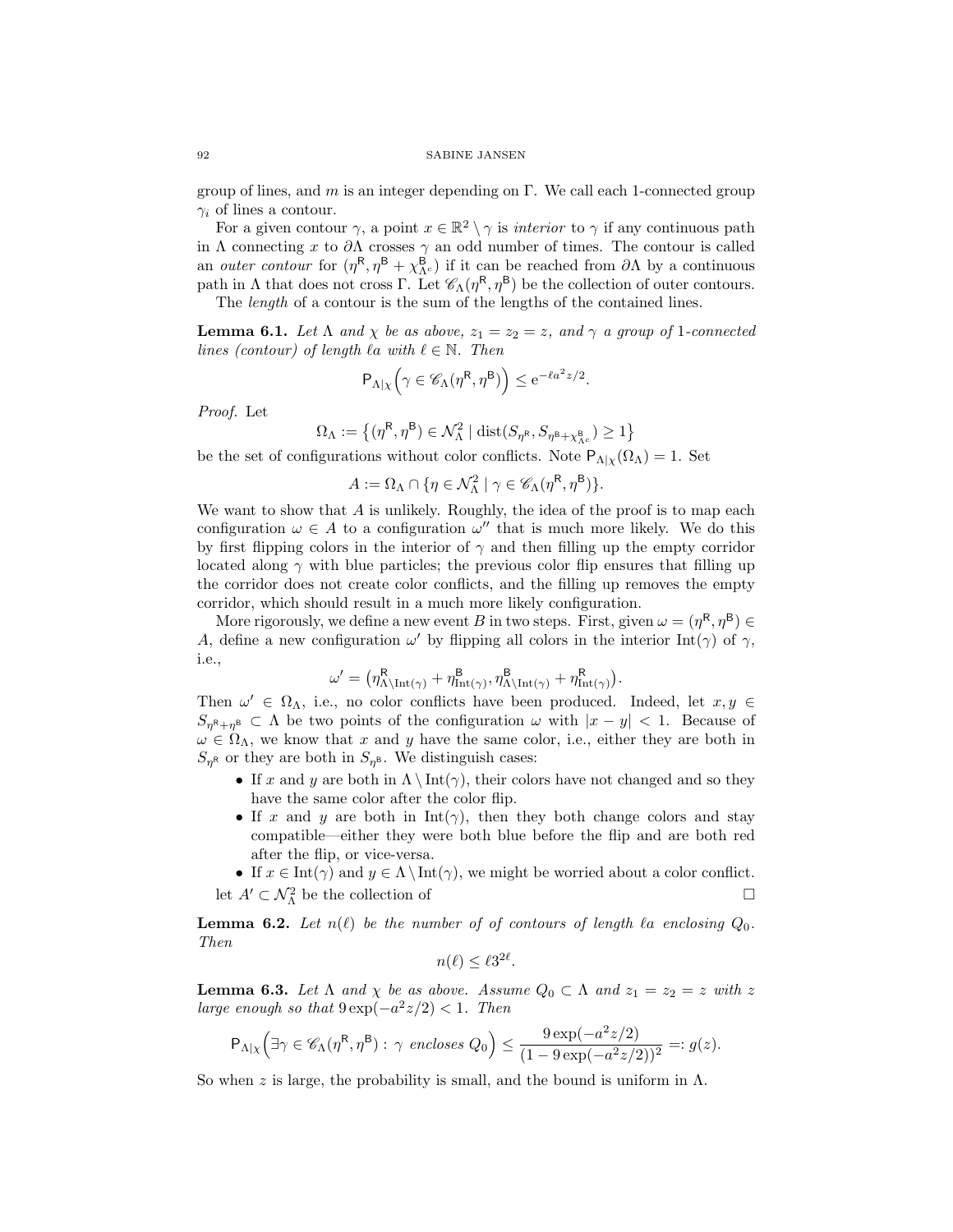#### 6.3. Phase transition for the two-color Widom-Rowlinson model.

**Proposition 6.4.** Let  $\Lambda$  be a union of little cells  $Q_k$ , with  $Q_0 \subset \Lambda$ , and  $\chi$  a blue boundary condition as above. Then as  $z_1 = z_2 = z \rightarrow \infty$ ,

$$
P_{\Lambda|\chi}(Q_0 \text{ is red}) = O(e^{-a^2z/2}), \quad P_{\Lambda|\chi}(Q_0 \text{ is blue}) = 1 + O(e^{-a^2z/2}),
$$

uniformly in  $\Lambda$ .

**Theorem 6.5.** Consider the two-color Widom-Rowlinson model in  $\mathbb{R}^2$ . There exists  $z_c < \infty$  such that for all  $z_1 = z_2 = z > z_c$ , we have  $\#\mathscr{G}(z, z) \geq 2$ .

Remark (Phase transition). In the mathematical literature, non-uniqueness of Gibbs measures is sometimes adopted as a definition of phase transition, see e.g. [\[20,](#page-103-4) Def. 2.11. Another definition is that a phase transition occurs at  $(z_1^0, z_2^0)$  if the pressure  $p(z_1, z_2)$  is non-analytic at  $(z_1^0, z_2^0)$ , see [\[27,](#page-104-4) Chapter 7]. For general models, these two definitions need not coincide! For the two-color Widom-Rowlinson model, however, points  $(z, z)$  with z large should correspond to a phase transition in both senses: the partial derivatives  $\rho_1 = z_1 \partial_1 p(z_1, z_2)$ , which represents an average density of red particles, should have a jump discontinuity at the line  $(z, z)$  with  $z > z_c$ .

## 6.4. Phase transition for the one-color Widom-Rowlinson model.

**Theorem 6.6.** Consider the one-color Widom-Rowlinson model in  $\mathbb{R}^2$ . For  $\beta > 0$ , let  $z_c(\beta) := \beta \exp(-\beta |B(0,1)|)$ . There exists  $\beta_c < \infty$  such that for all  $\beta > \beta_c$ ,  $\#\mathscr{G}(\beta,z_c(\beta))\geq 2.$ 

## 6.5. Summary.

- The Widom-Rowlinson model comes in two variants, a two-color and a onecolor model. Roughly, the one-color model is obtained from the two-color model by looking at marginals. The parameter correspondence is such that the color-symmetry line  $z_1 = z_2$  in the two-color model orresponds to an activity-temperature curve  $z = z_c(\beta) = \beta \exp(-\beta |B(0, 1)|)$  in the one-color model.
- Both models display a phase transition in the sense of non-uniqueness of Gibbs measures.
- The two-color model has a color symmetry. In order to prove phase transition in the sense of non-uniqueness of Gibbs measures, we show that when  $z_1 = z_2 = z$  is large, the color symmetry is spontaneously broken.
- Intuitively, if  $z_1 = z_2 = z$  is large, then borders between regions of different colors are penalized because they are a no man's land (the hardcore exclusion between opposite colors imposes that they are separted by empty corridors), but empty space should be unlikely at high z. Therefore color preferences induced by boundary conditions should survive even in the thermodynamic limit.
- The intuition is formalized by discretizing space and working with blue boundary conditions. Admissible configurations are associated with colorings and shadings of discretized space, leading to a picture of red islands in a blue sea—islands may have lakes and islands within lakes—and a notion of contours.
- For the Peierls-type argument one checks (1) the probability of finding a given long contour is exponentially small in the contour length, and (2)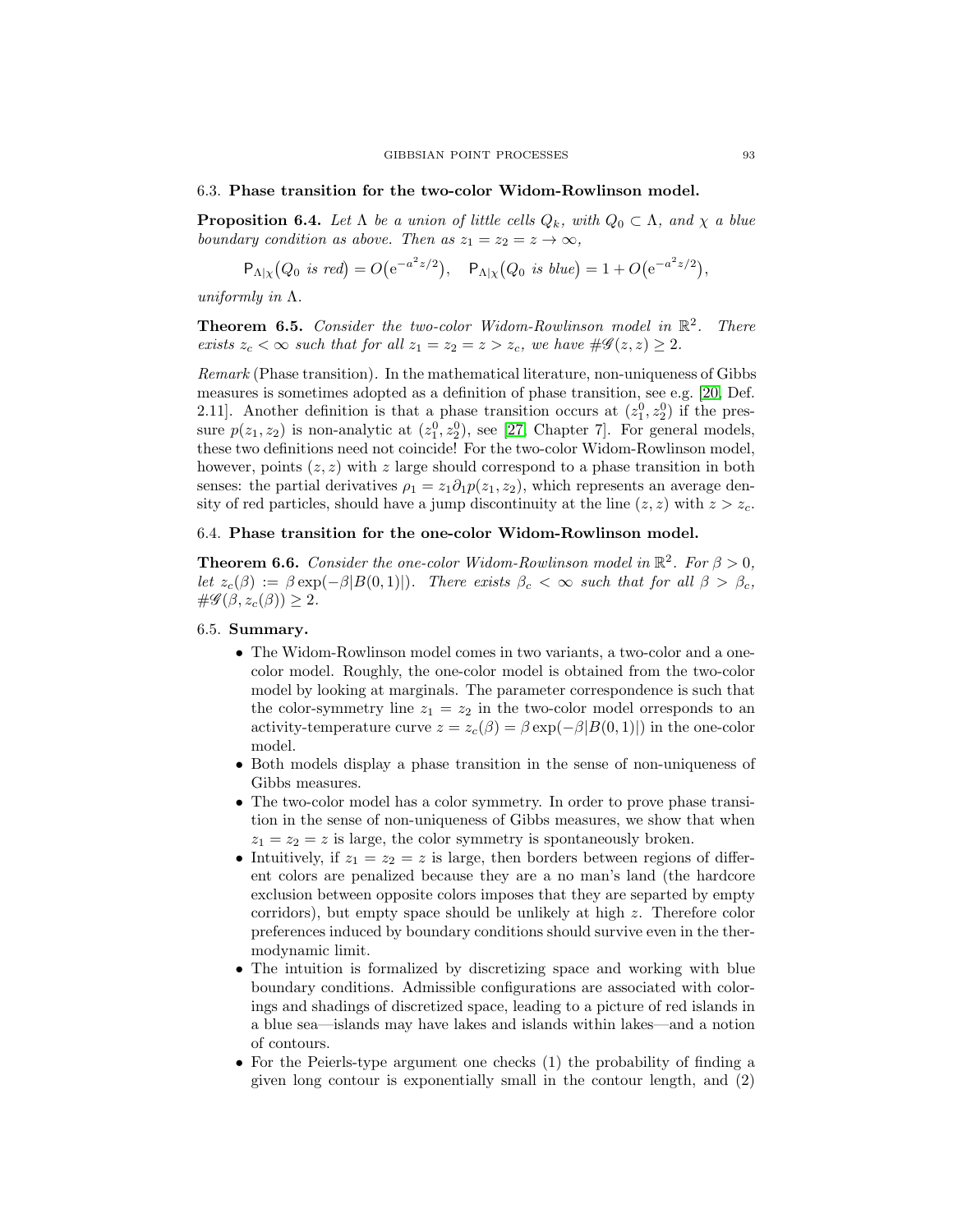# 94 SABINE JANSEN

the number of contours of a given length that enclose the origin is at most exponentially large in  $\ell$ . For large z, (1) wins over (2).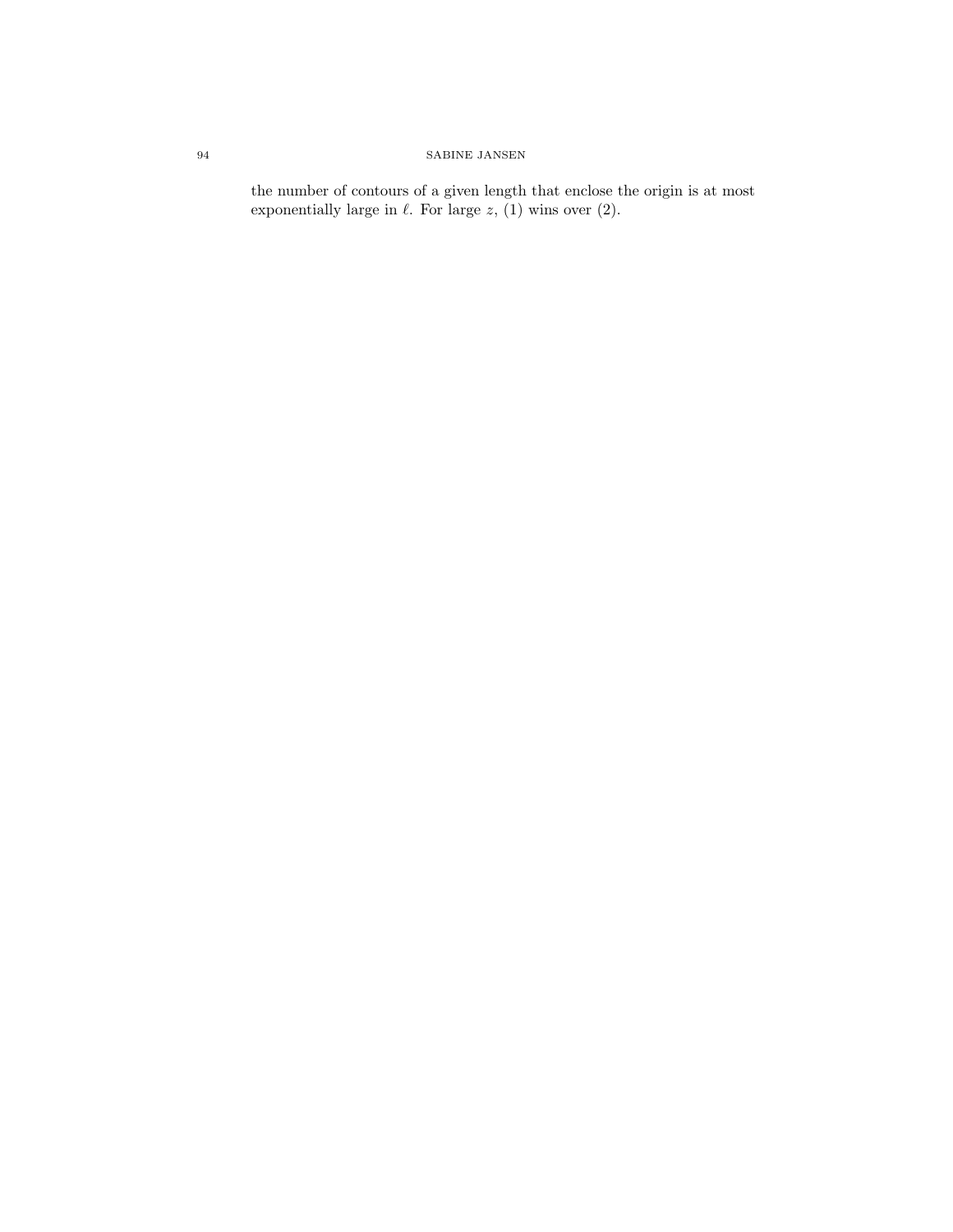#### 7. Cluster expansions

Let us come back to pair potentials  $v(x, y)$  that are stable and satisfy  $C(\beta) :=$  $\sup_{x\in\mathbb{X}}\int_{\mathbb{X}}|f(x,y)|d\lambda(y)<\infty$ , with  $f(x,y)=f_{\beta}(x,y)=\exp(-\beta v(x,y))-1$ . Remember from Section [4.3](#page-62-0) that

$$
\log \Xi_{\Lambda}(\beta, z) = \sum_{n=1}^{\infty} \frac{z^n}{n!} \int_{\Lambda^n} \sum_{G \in \mathcal{C}_n} w(G; x_1, \dots, x_n) d\lambda^n(\boldsymbol{x})
$$

with  $w(G; x_1, \ldots, x_n) = \prod_{\{i,j\} \in E(G)} f(x_i, x_j)$ . Section [4.3](#page-62-0) dealt with translationally invariant pair potentials in  $\mathbb{R}^d$ , but the arguments generalize to the present setup in a straightforward way. The goal of this chapter is to provide a bound for the radius of convergence that is uniform in  $\Lambda$ . The key idea is to map graphs to trees and group graphs that project to the same tree, systematizing and refining the crude argument from the proof of Lemma [4.14.](#page-66-0)

7.1. Tree-graph inequality for non-negative interactions. One fairly natural way of mapping a connected graph to a tree is as follows. Fix  $n \in \mathbb{N}$  and  $G \in \mathcal{C}_n$ . Construct a tree  $T \in \mathcal{T}_n$  by successively adding edges as follows:

- Add all edges  $\{1, i\}$  from G that are incident to 1. The vertices  $i_1, \ldots, i_m$ such that  $\{1, i\} \in E(G)$  form the first generation of the tree, the vertex 1 is treated as the root.
- Label the first-generation vertices in increasing order, i.e.,  $i_1 < \ldots < i_m$ .
	- Go through the edges  $\{i_1, j_1\}, \ldots, \{i_1, j_r\}$  (in increasing order  $j_1$  <  $\ldots < j_r$ ) in  $E(G)$  that emanate from  $i_1$ ; for each edge, add it if it doesn't create a loop and skip it if does create a loop.
	- Repeat the previous step for the other first generation vertices, in increasing order (first  $i_2$ , then  $i_3$ , etc.)

The vertices  $j_{\ell}$  appearing in this step form the second generation of the tree.

• Repeat the previous step for the second generation vertices, then third generation, etc., until there are no more edges to add.

The procedure ends with a tree  $T \in \mathcal{T}_n$ . Let  $\pi : \mathcal{C}_n \to \mathcal{T}_n$  be the map  $G \mapsto T$  thus constructed.

It is instructive to investigate which edges  $\{i, j\}$  from G have been discarded. For  $i \in [n]$ , let  $d(i)$  be the graph distance to the root 1; equivalently, the number of the generation to which i belongs. Suppose that  $\{i, j\} \in E(G) \setminus E(T)$  and assume without loss of generality that  $d(i) < d(j)$ . Then  $d(j)$  cannot be larger than  $d(i) + 2$ ; if it was, then it would connect to some same-generation cousin of i and in the iterative construction of  $E(T)$  we would have added it when going through the generation of  $i$ . Thus we are left with two cases:

- either  $d(i) = d(j)$ , i.e., i and j belong to the same generation,
- or  $d(j) = d(i) + 1$ . In that case let i' be the parent of j in T (i.e.  $\{i', j\} \in$  $E(T)$ ,  $d(i') = d(j) - 1$ . Then we must have  $i' < i$ , since otherwise we would have added  $\{i, j\}$  before examining  $\{i', j\}$ .

Thus  $E(G) \setminus E(T) \subset E'(T)$  where  $E'(T)$  consists of all edges  $\{i, j\}$  that satisfy

- $d(i) = d(j)$  (edge within a generation), or
- $d(j) = d(i) + 1$  and  $i' < i$ , with i' the parent of j (edges toward a younger uncle).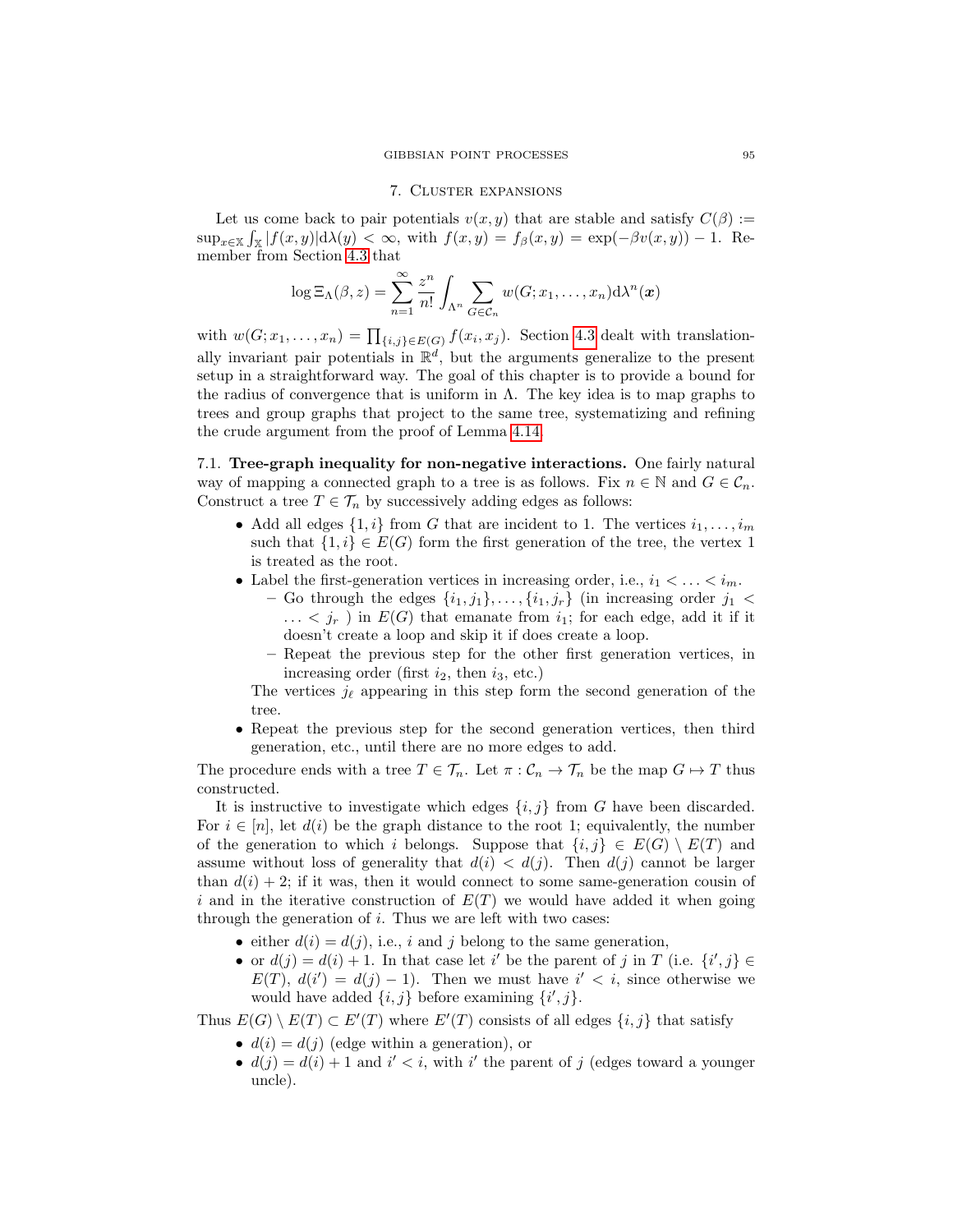Any graph G that is mapped to a given tree T, i.e.,  $\pi(G) = T$ , satisfies  $E(T) \subset$  $E(G) \subset E(T) \cup E'(T)$ .

Conversely, given  $T \in \mathcal{T}_n$ , define  $E'(T)$  as above and let  $R(T)$  be the graph with vertex set  $E(T) \cup E'(T)$ . Then if  $G \in \mathcal{C}_n$  satisfies  $E(T) \subset E(G) \subset E(R(T))$ , we have  $\pi(G) = T$ . Thus  $\pi(G) = T$  if and only if the graph is in the "interval" of subgraphs of  $R(T)$  that also contain T.

<span id="page-95-0"></span>**Definition 7.1.** A map  $\pi : \mathcal{C}_n \to \mathcal{T}_n$  is a tree partition scheme if for every  $T \in \mathcal{T}_n$ , there is a graph  $R(T) \in \mathcal{C}_n$  such that

$$
\pi^{-1}(\{T\}) = [T, R(T)] := \{G \in \mathcal{C}_n \mid E(T) \subset E(G) \subset E(R(T))\}.
$$

Equivalently, a tree partition scheme is a set partition of the collection of connected graphs into intervals  $[T, R(T)]$  indexed by trees T.

Example 7.2 (Penrose partition scheme). The map  $\pi$  described above is a tree partition scheme, sometimes called Penrose partition scheme.

**Proposition 7.3.** Suppose that  $v \geq 0$  on  $\mathbb{X}^2$ . Then for every  $n \in \mathbb{N}$  and all  $x_1, \ldots, x_n \in \mathbb{X}^n$ , we have

$$
\left|\sum_{G\in\mathcal{C}_n} w(G; x_1,\ldots,x_n)\right| \leq \sum_{T\in\mathcal{T}_n} |w(T; x_1,\ldots,x_n)|.
$$

*Proof.* Let  $\pi$  :  $\mathcal{C}_n \to \mathcal{T}_n$  be a tree partition scheme, for example, the Penrose partition scheme, and  $R(T)$  as in Definition [7.1.](#page-95-0) Then

$$
\sum_{G \in \mathcal{C}_n} w(G; \mathbf{x}) = \sum_{T \in \mathcal{T}_n} \sum_{\substack{G \in \mathcal{C}_n : \\ \pi(G) = T}} w(G; \mathbf{x})
$$
\n
$$
= \sum_{T \in \mathcal{T}_n} \prod_{\{i,j\} \in E(T)} f(x_i, x_j) \sum_{E' \subset E(R(T)) \setminus E(T)} \prod_{\{i,j\} \in E'} f(x_i, x_j)
$$
\n
$$
= \sum_{T \in \mathcal{T}_n} \prod_{\{i,j\} \in E(T)} f(x_i, x_j) \prod_{\{i,j\} \in E(R(T)) \setminus E(T)} (1 + f(x_i, x_j)). \quad (7.1)
$$

We take absolute values, use the triangle inequality and  $1+f(x_i, x_j) = e^{-\beta v(x_i, x_j)} \in$  $[0, 1]$ , and obtain the required inequality.

Remark (Alternating sign property). Since every tree has  $n-1$  edges and  $f(x_i, x_j) \leq$ 0 and  $1 + f(x_i, x_j) \ge 0$ , Eq. [\(7.1\)](#page-95-1) shows that the weight has the sign of  $(-1)^{n-1}$ , i.e.,

<span id="page-95-2"></span><span id="page-95-1"></span>
$$
\sum_{G \in \mathcal{C}_n} w(G; \boldsymbol{x}) = (-1)^{n-1} \Big| \sum_{G \in \mathcal{C}_n} w(G; \boldsymbol{x}) \Big|.
$$

Remark (Tree-graph identity for hard-core interactions). Suppose that  $v(x, y) \in$  $\{0,\infty\}$  for all  $x,y \in \mathbb{X}^2$ , e.g.,  $v(x,y) = \infty$  if  $dist(x,y) < 1$  and 0 otherwise. Then  $f(x, y) \in \{-1, 0\}$  for all  $x, y$ . Let us write  $x \iota y$  ("x intersects y") if  $f(x, y) = -1$ ,  $v(x, y) = \infty$ . Let  $G(x) \in \mathcal{G}_n$  be the graph with edge set  $\{\{i, j\} \mid x_i \iota x_j\}$ . Then

$$
\sum_{G \in \mathcal{C}_n} w(G; \mathbf{x})
$$
\n
$$
= (-1)^{n-1} \# \{ T \in \mathcal{T}_n \mid E(T) \subset E(G(\mathbf{x})), \ (E(R(T)) \setminus E(T)) \cap E(G(\mathbf{x})) = \varnothing \}.
$$
\n(7.2)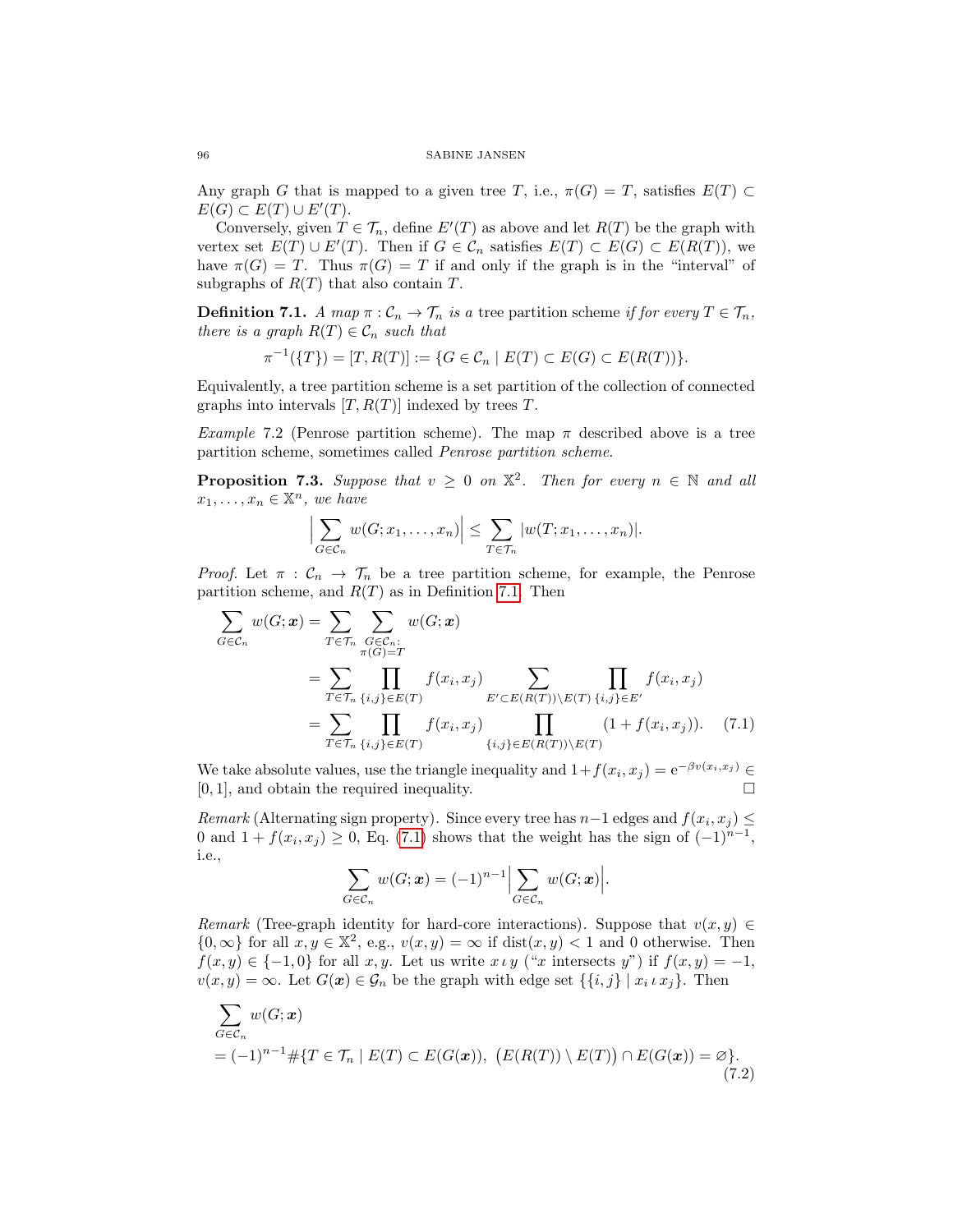Example 7.4 (Singletons  $X = \{x\}$  and expansion of the logarithm). Consider the Penrose partition scheme and suppose that  $X = \{x\}$  is a singleton,  $\lambda$  is the counting measure  $\lambda({x}) = 1$ , and  $v(x, x) = \infty$ . Then  $G(x)$  is the complete graph (i.e., it contains all edges  $\{i, j\}$  and the identity of the previous remark simplifies to

$$
\sum_{G \in \mathcal{C}_n} w(G; \mathbf{x}) = (-1)^{n-1} \# \{ T \in \mathcal{T}_n \mid T = R(T) \}.
$$

A tree satisfies  $R(T) = T$  if and only if 1 has outdegree 1 and the tree is linear, i.e., if there exists an enumeration  $1 = i_1, \ldots, i_n$  of the vertices  $1, \ldots, n$  such that  $E(T) = \{\{1, i_2\}, \{i_2, i_3\}, \ldots, \{i_{n-1}, i_n\}\}.$  The number of such trees is  $(n-1)!$ . Then by [\(7.2\)](#page-95-2),

$$
\sum_{G \in \mathcal{C}_n} w(G; \mathbf{x}) = (-1)^{n-1}(n-1)!
$$

and for  $|z| < 1$ ,

$$
\sum_{n=1}^{\infty} \frac{z^n}{n!} (-1)^{n-1} (n-1)! = \sum_{n=1}^{\infty} \frac{(-1)^{n-1}}{n} z^n = \log(1+z),
$$

in agreement with

$$
\Xi_{\mathbb{X}}(z) = 1 + \sum_{n=1}^{\infty} \frac{z^n}{n!} \sum_{x_1, \dots, x_n \in \mathbb{X}} e^{-\beta \sum_{1 \le i < j \le n} v(x_i, x_j)}
$$
\n
$$
= 1 + \sum_{n=1}^{\infty} \frac{z^n}{n!} e^{-\beta \frac{n(n-1)}{2} v(x, x)} = 1 + z.
$$

7.2. Tree-graph inequality for stable interactions. If the pair potential  $v(x, y)$ takes negative values, we can no longer estimate  $1 + f \leq 1$  and need to be more careful. Arecent approach [\[45,](#page-104-5) [54\]](#page-104-6) rests on a specific choice of a tree partition scheme.

Suppose that the set of edges  $\{\{i, j\} \mid 1 \leq i < j \leq n\}$  is equipped with a total order  $\prec$ . Given a graph  $G \in \mathcal{C}_n$ , let  $e_1 \prec e_2 \cdots \prec e_m$  be an enumeration of the edges of  $G$ . We define a tree  $T$  by adding edges successively as follows:

- First, add the smallest edge  $e_1$  from G. Add  $e_2$  as well.
- Next, add  $e_3$  unless it creates a loop.
- Repeat: go through the edges  $e_4, e_5, \ldots$  in that order and for each edge, either keep it if it doesn't create a loop, or discard it if it does. Stop when all edges of G have been examined.

This results in a graph T that has no loops and satisfies  $E(T) \subset E(G)$ . If  $\{i, j\} \in$  $E(G) \setminus E(T)$ , adding  $\{i, j\}$  would have created a loop, which means that i and j are connected by a path in G consisting of edges  $e \prec \{i, j\}$  that have been added in the iterative procedure described above before reaching  $\{i, j\}$ . In particular, i and j are connected by a path in  $T$ . Thus  $T$  is loop-free and connected, i.e., a tree.

Conversely, fix a tree  $T \in \mathcal{T}_n$ . Let  $E'(T)$  be the collection of edges  $\{i, j\}$  that are not in T and satisfy the following: every edge e in the path  $\gamma_{i,j}$  connecting i to j in T satisfies  $e \prec \{i, j\}$ . Let  $R(T) \in \mathcal{C}_n$  be the graph with edge set  $E(T) \cup E'(T)$ . Then for every  $G \in [T, R(T)]$ , we have  $\pi(G) = T$ . It follows that  $\pi^{-1}(\lbrace T \rbrace) = [T, R(T)]$ . Thus we have checked:

**Lemma 7.5.** For every total order  $\prec$  on  $\{\{i,j\} | 1 \leq i \leq j \leq n\}$ , the map  $\pi = \pi_{\prec} : C_n \to \mathcal{T}_n$  described above is a tree partition scheme.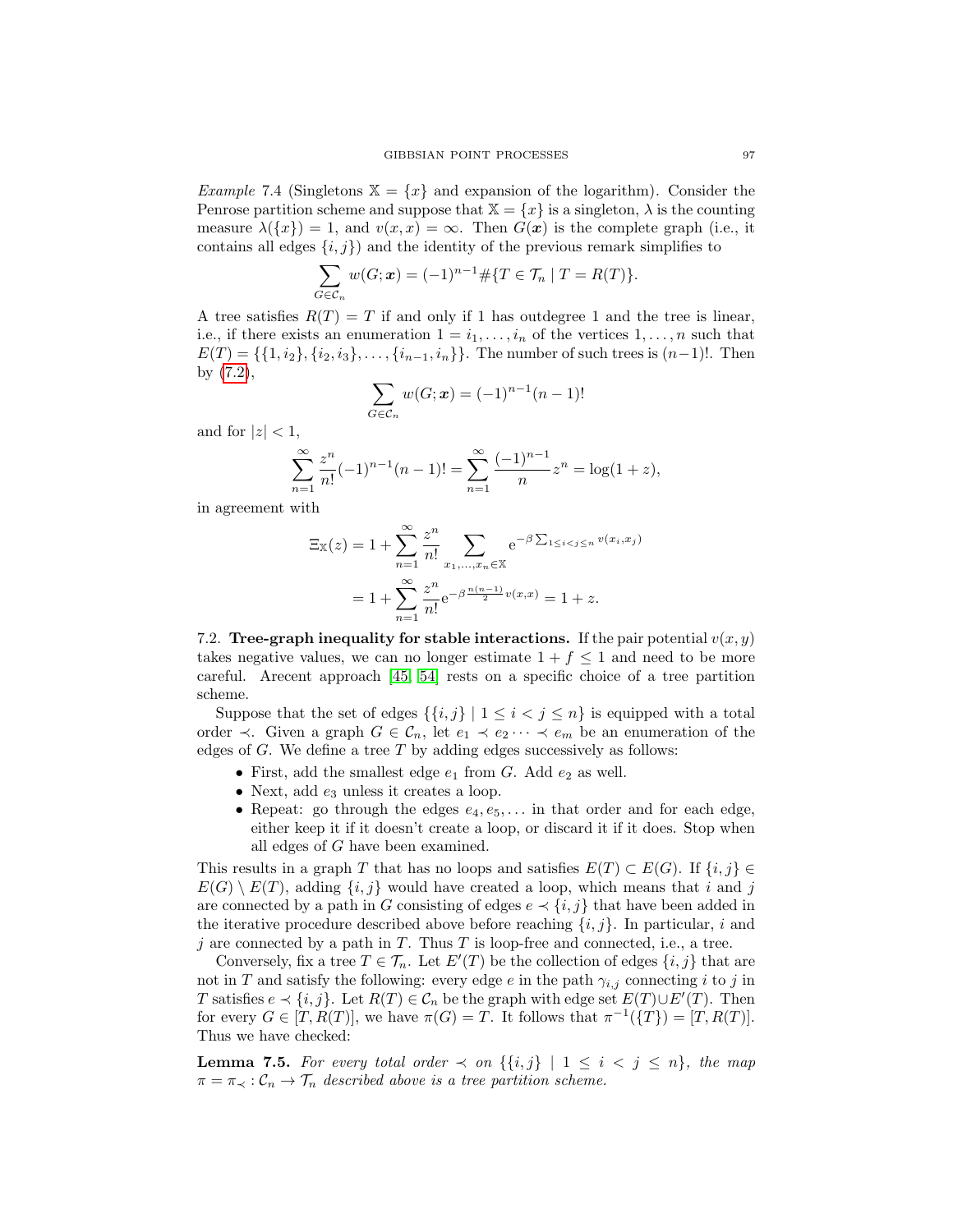The key idea for the proof of a more general tree-graph identity is to pick a total order  $\prec$  on edges such that  $\{i, j\} \mapsto v(x_i, x_j)$  is increasing, i.e.,

<span id="page-97-0"></span>
$$
\{i, j\} \prec \{k, \ell\} \Rightarrow v(x_i, x_j) \le v(x_k, x_\ell). \tag{7.3}
$$

.

The order depends on  $x_1, \ldots, x_n$  but this is okay since we only need to prove a tree-graph inequality pointwise, i.e., at fixed  $x$ . Another proof ingredient is a clever decomposition of Mayer's f-function.

<span id="page-97-1"></span>**Lemma 7.6.** For all  $\beta > 0$  and  $x, y \in \mathbb{X}$ , we have

$$
|e^{-\beta v(x_i, x_j)} - 1| = e^{(\beta v(x_i, x_j)) - (1 - e^{-\beta |v(x_i, x_j)|}).
$$

*Proof.* Let  $u := \beta v(x, y)$ . If  $u \ge 0$ , then  $u = 0$  and

$$
|e^{-u} - 1| = 1 - e^{-u} = e^{u} - (1 - e^{-|u|})
$$

If  $u < 0$ , then  $|u| = -u = -u_{-}$  and

$$
|e^{-u} - 1| = e^{-u} - 1 = e^{-u}(1 - e^{u}) = e^{u} - (1 - e^{-|u|})
$$

and the lemma follows.  $\Box$ 

<span id="page-97-3"></span>**Theorem 7.7.** Let  $v : \mathbb{X}^2 \to \mathbb{R} \cup \{\infty\}$  be a stable pair potential with stability constant B. Then for all  $n \in \mathbb{N}$  and  $x_1, \ldots, x_n \in \mathbb{X}^n$ , we have

$$
\left| \sum_{G \in \mathcal{C}_n} w(G; x_1, \dots, x_n) \right| \le e^{\beta B n} \sum_{T \in \mathcal{T}_n} \prod_{\{i,j\} \in E(T)} \left( 1 - e^{-\beta |u(x_i, x_j)|} \right)
$$

$$
\le e^{\beta B n} \sum_{T \in \mathcal{T}_n} |w(T; x_1, \dots, x_n)|.
$$

*Proof.* Fix  $n \in \mathbb{N}$  and  $\boldsymbol{x} \in \mathbb{X}^n$ . Pick a total order  $\prec$  on  $\{\{i, j\} \mid 1 \leq i < j \leq n\}$ such that [\(7.3\)](#page-97-0) holds true and consider the associated tree partition scheme  $\pi = \pi_{\prec}$ with  $R(T)$  and  $E'(T)$  as defined above. Then

$$
\sum_{G \in \mathcal{C}_n} w(G; x_1, \dots, x_n) = \sum_{T \in \mathcal{T}_n} \sum_{\substack{G \in \mathcal{C}_n : \\ \pi(G) = T}} w(G; x_1, \dots, x_n)
$$
\n
$$
= \sum_{T \in \mathcal{T}_n} \prod_{\{i,j\} \in E(T)} f(x_i, x_j) \prod_{\{i,j\} \in E'(T)} (1 + f(x_i, x_j))
$$

and

$$
\left|\sum_{G\in\mathcal{C}_n} w(G; x_1,\ldots,x_n)\right| \leq \sum_{T\in\mathcal{T}_n} \prod_{\{i,j\}\in E(T)} \left|e^{-\beta v(x_i,x_j)}-1\right| \prod_{\{i,j\}\in E'(T)} e^{-\beta v(x_i,x_j)}.
$$

Given  $T \in \mathcal{T}_n$ , let  $T_-\,$  be the graph with edge set  $\{\{i,j\} \in E(T) \mid v(x_i, x_j) < 0\}.$ Lemma [7.6](#page-97-1) yields

$$
\left| \sum_{G \in \mathcal{C}_n} w(G; x_1, \dots, x_n) \right|
$$
  
\n
$$
\leq \sum_{T \in \mathcal{T}_n} \left( \prod_{\{i,j\} \in E(T)} \left( 1 - e^{-\beta |v(x_i, x_j)|} \right) \right) e^{-\beta \sum_{\{i,j\} \in E(T_-)} v(x_i, x_j) - \beta \sum_{\{i,j\} \in E'(T)} v(x_i, x_j)}.
$$
\n(7.4)

<span id="page-97-2"></span>Now,  $T_$  is a forest, i.e., a collection of subtrees  $T_1, \ldots, T_r$  whose vertex sets  $V_1, \ldots, V_k$  form a partition of some subset of  $\{1, \ldots, n\}$ . Any edge  $\{i, j\}$  from T or  $E'(T)$  connecting two distinct subtrees satisfies  $v(x_i, x_j) \geq 0$ : for T this is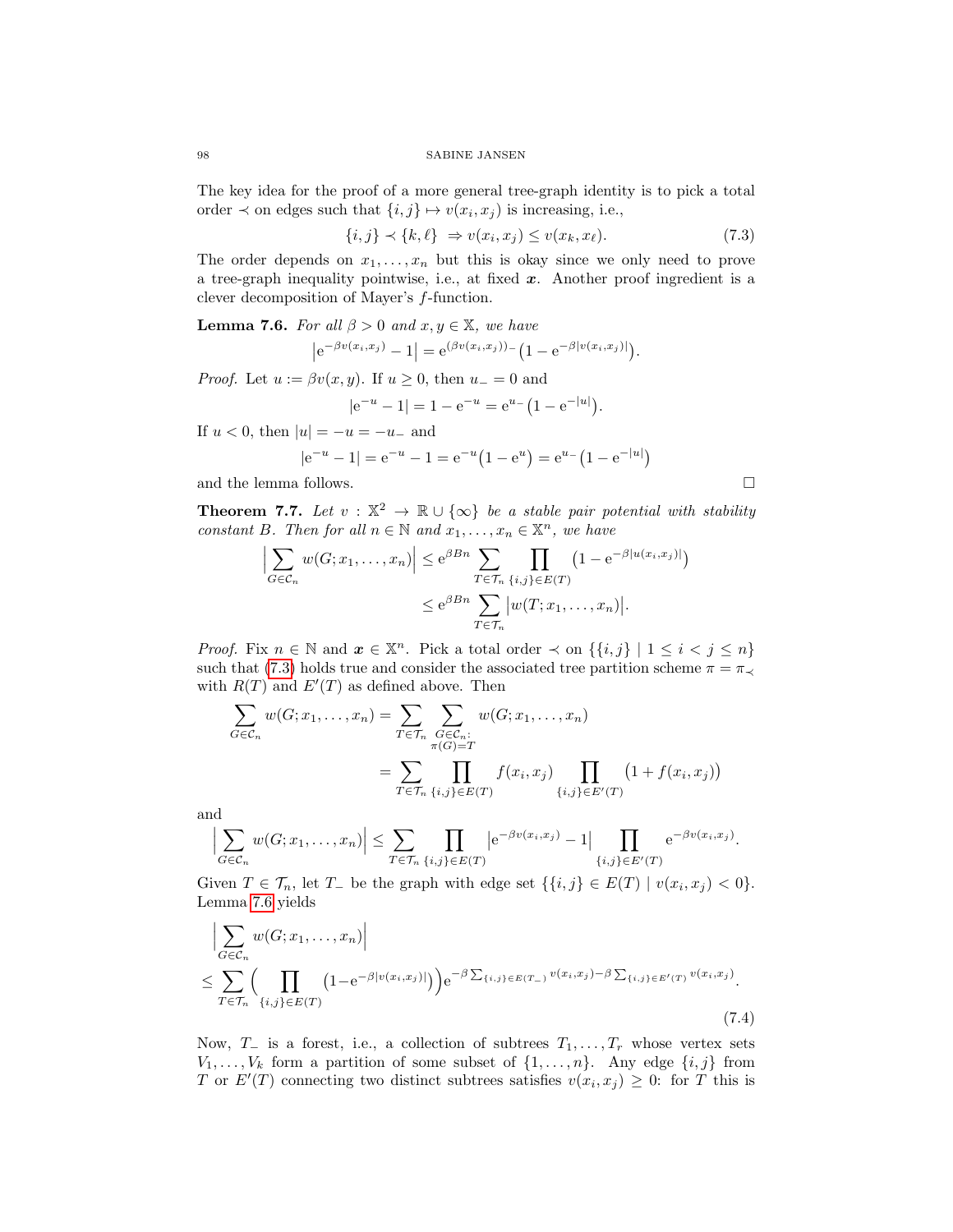true by definition of T<sub>−</sub> and  $T_1, \ldots, T_r$ , for  $E'(T)$  this follows because  $v(x_i, x_j) \geq$  $v(x_k, x_\ell) \geq 0$  for any edge  $\{k, \ell\}$  in the path connecting i to j in T. Discarding edges from  $E'(T)$  that connect different subtrees, we find

$$
\sum_{\{i,j\} \in E(T_-)} v(x_i, x_j) + \sum_{\{i,j\} \in E'(T)} v(x_i, x_j)
$$
\n
$$
\geq \sum_{m=1}^r \Biggl(\sum_{\substack{\{i,j\} \in E(T_-):\\i,j \in V_m}} v(x_i, x_j) + \sum_{\substack{\{i,j\} \in E'(T):\\i,j \in V_m}} v(x_i, x_j)\Biggr). \tag{7.5}
$$

Two distinct edges  $i, j \in V_m$  are connected by a path of edges  $\{k, \ell\}$  in  $T_-,$  i.e.,  $v(x_k, x_\ell) < 0$ . Consequently if  $i, j \in V_m$  and  $v(x_i, x_j) \geq 0$ , then  $\{i, j\} \in E'(T)$ . Therefore if  $i, j \in V_m$  with  $i \neq j$  and  $\{i, j\} \notin E(T_-) \cup E'(T)$ , then  $v(x_i, x_j) < 0$ , hence

<span id="page-98-1"></span><span id="page-98-0"></span>
$$
\sum_{\{i,j\} \in E(T_-) \cup E'(T): \atop i,j \in V_m} v(x_i, x_j) \ge \sum_{\substack{i,j \in V_m: \atop i < j}} v(x_i, x_j) \ge -B \# V_m. \tag{7.6}
$$

The inequalities [\(7.5\)](#page-98-0) and [\(7.6\)](#page-98-1) yield

$$
\sum_{\{i,j\} \in E(T-)\cup E'(T)} v(x_i, x_j) \ge -B \sum_{m=1}^r \# V_m \ge -Bn.
$$

We plug this estimate into [\(7.4\)](#page-97-2) and obtain the first inequality of the theorem. The second inequality follows from  $(1 - e^{-|u|}) \leq |1 - e^{-u}|$ |.

## 7.3. Activity expansion of the pressure.

<span id="page-98-2"></span>**Theorem 7.8.** Let  $v : \mathbb{X}^2 \to \mathbb{R} \cup \{\infty\}$  be a stable pair potential with stability constant  $B \geq 0$ . Suppose that  $C(\beta) := \sup_{x \in \mathbb{X}} \int_{\mathbb{X}} |e^{-\beta v(x,y)} - 1| d\lambda(y) < \infty$  and

$$
ze^{\beta B}C(\beta) \le \frac{1}{e}.
$$

Then for every  $x_1 \in \mathbb{X}$ , we have

$$
\sum_{n=1}^{\infty} \frac{z^n}{n!} \int_{\mathbb{X}^{n-1}} \left| \sum_{G \in \mathcal{C}_n} w(G; x_1, \dots, x_n) \right| d\lambda(x_2) \cdots d\lambda(x_n) \le C(\beta)^{-1} \sum_{n=1}^{\infty} \frac{n^{n-2}}{n!} e^{-n} < \infty.
$$

Proof. By Theorem [7.7,](#page-97-3) we have

$$
\sum_{n=1}^{\infty} \frac{z^n}{n!} \int_{\mathbb{X}^{n-1}} \left| \sum_{G \in \mathcal{C}_n} w(G; x_1, \dots, x_n) \right| d\lambda(x_2) \cdots d\lambda(x_n)
$$
  

$$
\leq \sum_{n=1}^{\infty} \frac{z^n}{n!} e^{\beta B n} \sum_{T \in \mathcal{T}_n} \int_{\mathbb{X}^{n-1}} \left| w(T; x_1, \dots, x_n) \right| d\lambda(x_2) \cdots d\lambda(x_n).
$$

Each tree has  $n - 1$  edges and we can estimate

$$
\int_{\mathbb{X}^{n-1}} |w(T; x_1, \dots, x_n)| d\lambda(x_2) \cdots d\lambda(x_n) \le C(\beta)^{n-1},
$$

which gives

$$
\sum_{n=1}^{\infty} \frac{z^n}{n!} \int_{\mathbb{X}^n} \Big| \sum_{G \in \mathcal{C}_n} w(G; x_1, \dots, x_n) \Big| d\lambda(x_2) \cdots d\lambda(x_n) \leq \sum_{n=1}^{\infty} \frac{z^n}{n!} C(\beta)^{n-1} e^{\beta Bn} \, \# \mathcal{T}_n.
$$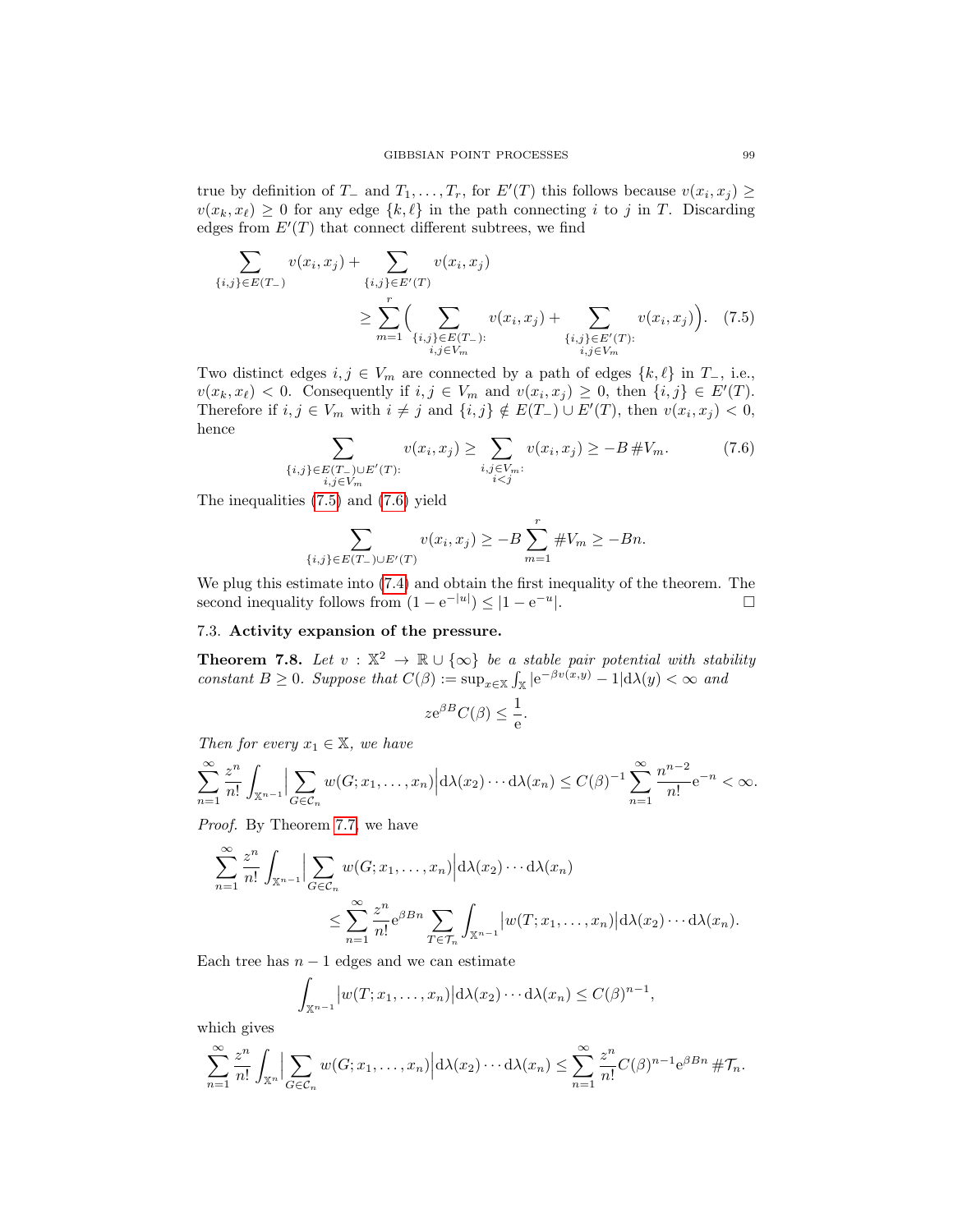By Cayley's theorem, the number of non-rooted, labelled trees with vertex set  $\{1,\ldots,n\}$  is  $\#\mathcal{T}_n = n^{n-2}$  and the first inequality of the theorem follows. The second follows from Stirling's formula: we have

$$
\frac{n^{n-2}}{n!}e^{-n} \sim \frac{1}{n^2} \frac{(n/e)^n}{\sqrt{2\pi n}(n/e)^n} = \frac{1}{n^2\sqrt{2\pi n}}.
$$

Since  $\sum_n (n^2 \sqrt{ } )$  $(\overline{2\pi n})^{-1} < \infty$ , the series  $\sum_{n} \frac{n^{n-2}}{n!}$  $\frac{n-2}{n!}e^{-n}$  is convergent.

Corollary 7.9. Under the assumptions of Theorem [7.8,](#page-98-2) we have, for all non-empty  $\Lambda \in \mathcal{X}_\mathsf{b},$ 

$$
\frac{1}{|\Lambda|} \log \Xi_{\Lambda}(\beta, z) = \sum_{n=1}^{\infty} \frac{z^n}{n!} \frac{1}{|\Lambda|} \int_{\Lambda^n} \Big( \sum_{G \in \mathcal{C}_n} w(G; x_1, \dots, x_n) \Big) d\lambda^n(\boldsymbol{x})
$$

with

$$
\sum_{n=1}^{\infty} \frac{z^n}{n!} \frac{1}{|\Lambda|} \int_{\Lambda^n} \Big| \sum_{G \in \mathcal{C}_n} w(G; x_1, \dots, x_n) \Big| d\lambda^n(\boldsymbol{x}) \leq \sum_{n=1}^{\infty} \frac{n^{n-2}}{n!} e^{-n} < \infty.
$$

In particular, the radius of convergence  $R_\Lambda(\beta)$  of the expansion of the pressure in finite volume satisfies

<span id="page-99-0"></span>
$$
R_{\Lambda}(\beta) \ge \frac{e^{-\beta B}}{e C(\beta)}.
$$
\n(7.7)

The lower bound is uniform in the volume  $\Lambda$ .

**Theorem 7.10.** Suppose  $X = \mathbb{R}^d$ ,  $\lambda =$  Leb. Suppose that v is a translationally invariant pair potential  $v(x, y) = v(0, y - x)$  that is stable with stability constant B and satisfies  $C(\beta) = \int_{\mathbb{R}^d} |e^{-\beta v(0,y)} - 1| dy < \infty$ . Assume  $ze^{\beta B}C(\beta) < 1/e$ . Then the pressure is given by

$$
\beta p(\beta, z) = \sum_{n=1}^{\infty} \frac{z^n}{n!} \int_{(\mathbb{R}^d)^{n-1}} \Big(\sum_{G \in \mathcal{C}_n} w(G; 0, x_2, \dots, x_n)\Big) \mathrm{d}x_2 \cdots \mathrm{d}x_n
$$

with absolutely convergent series.

Proof. The absolute convergence of the series follows from Theorem [7.8.](#page-98-2) By The-orem [4.12,](#page-63-0) we have, for every  $\Lambda \in \mathcal{X}_{\mathsf{b}}$ ,

<span id="page-99-1"></span>
$$
\frac{1}{|\Lambda|} \log \Xi_{\Lambda}(\beta, z) = \sum_{n=1}^{\infty} \frac{z^n}{n!} \frac{1}{|\Lambda|} \int_{\Lambda^n} \Big( \sum_{G \in \mathcal{C}_n} w(G; x_1, \dots, x_n) \Big) dx \tag{7.8}
$$

whenever  $0 \leq z \leq R_{\Lambda}(\beta)$ , with  $R_{\Lambda}(\beta)$  the radius of convergence of the power series, which by [\(7.7\)](#page-99-0) covers the case  $ze^{\beta B}C(\beta) \leq 1/e$ . Let  $(\Lambda_k)_{k\in\mathbb{N}}$  be a van Hove sequence. By Lemma [4.14,](#page-66-0) we have for each fixed  $n$ 

$$
\lim_{k \to \infty} \frac{z^n}{n!} \frac{1}{|\Lambda_k|} \int_{\Lambda_k^n} \Biggl(\sum_{G \in \mathcal{C}_n} w(G; x_1, \dots, x_n)\Biggr) dx
$$
  
= 
$$
\frac{z^n}{n!} \int_{(\mathbb{R}^d)^{n-1}} \Biggl(\sum_{G \in \mathcal{C}_n} w(G; 0, x_2, \dots, x_n)\Biggr) dx_2 \cdots dx_n.
$$

Just as in the proof of Theorem [7.8,](#page-98-2) we see that

$$
\left|\frac{z^n}{n!}\int_{(\mathbb{R}^d)^{n-1}}\left(\sum_{G\in\mathcal{C}_n}w(G;0,x_2,\ldots,x_n)\right)\mathrm{d}x_2\cdots\mathrm{d}x_n\right|\leq\frac{1}{C(\beta)}\frac{n^{n-2}}{n!}z^n
$$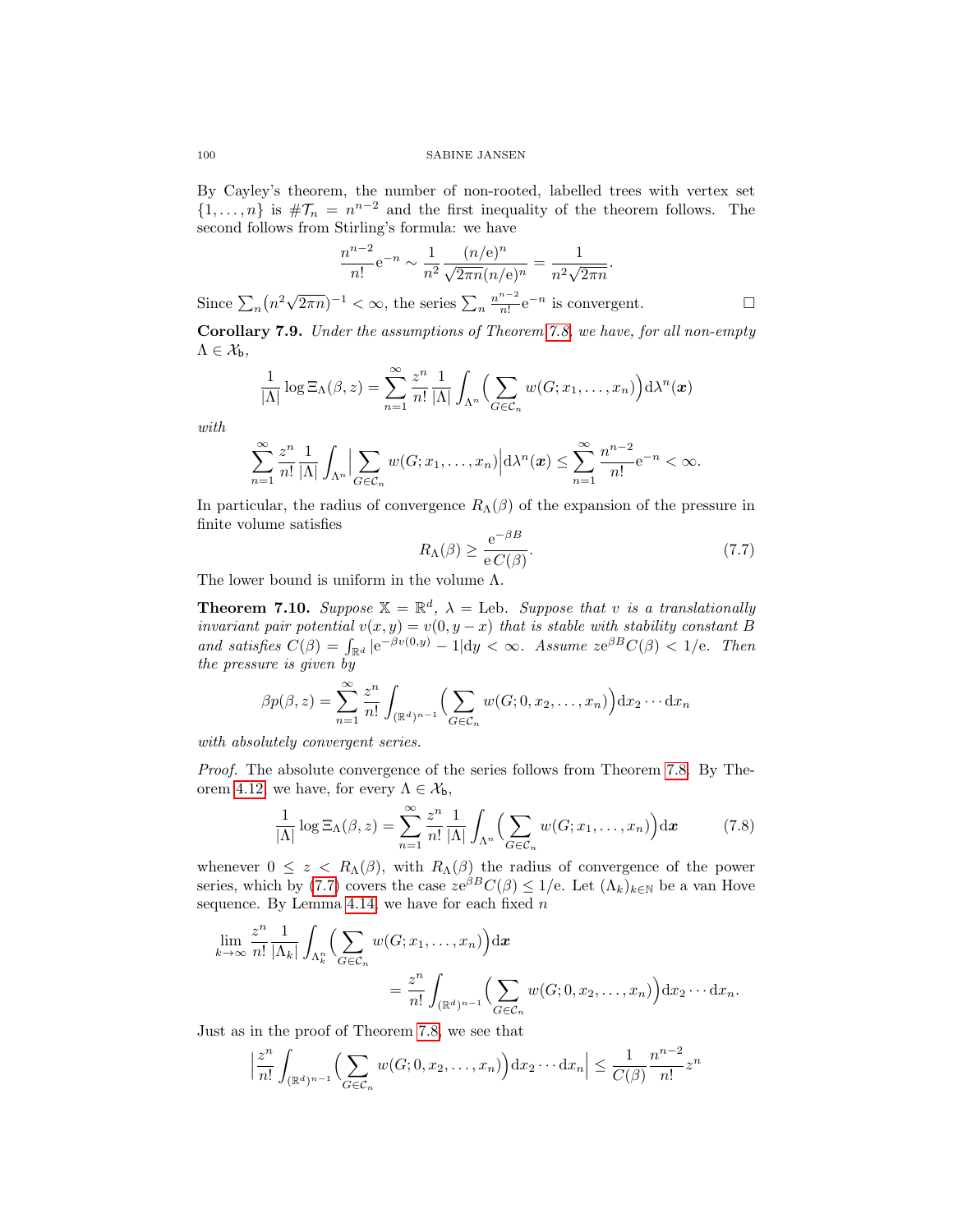for all  $n, k$ . Monotone convergence shows that we may exchange summation and limits in  $(7.8)$  and the theorem follows.

The condition  $ze^{\beta B}C(\beta) \leq 1/e$  is quite similar to the condition  $ze^{2\beta B}C(\beta) < 1/e$ encountered in Section [5.8](#page-83-5) on uniqueness of Gibbs measures via the Kirkwood-Salsburg equation. In fact for non-negative interactions we may pick  $B = 0$  and the two conditions coincide except that one allows for equality and the other one does not. Combining the results, we see that for small  $z$ , there is absence of phase transition in two senses: (1)  $\#\mathscr{G}(\beta, z) = 1$ , (2)  $z \mapsto \beta p(\beta, z)$  is analytic.

## 7.4. Summary.

- For stable pair potentials with  $C(\beta) = \sup_{x \in \mathbb{X}} \int_{\mathbb{X}} |e^{-\beta v(x,y)} 1| d\lambda(y) < \infty$ , a sufficient condition for the expansion of the pressure in powers of the activity to converge is that  $ze^{\beta B}C(\beta) \leq 1/e$ .
- The estimates are uniform in the volume. For translationally invariant pair potentials, they allow us to exchange summation and the infinite-volume limit, leading to a formula for  $\beta p(\beta, z)$  at small z as a power series in z.
- The proof builds on tree-graph inequalities and tree partition schemes. For non-negative interactions, it doesn't matter which tree partition scheme we work with and we may choose the Penrose partition scheme. For general stable interactions, we have worked with a partition scheme defined with a total order on edges such that  $\{i, j\} \mapsto v(x_i, x_j)$  is increasing.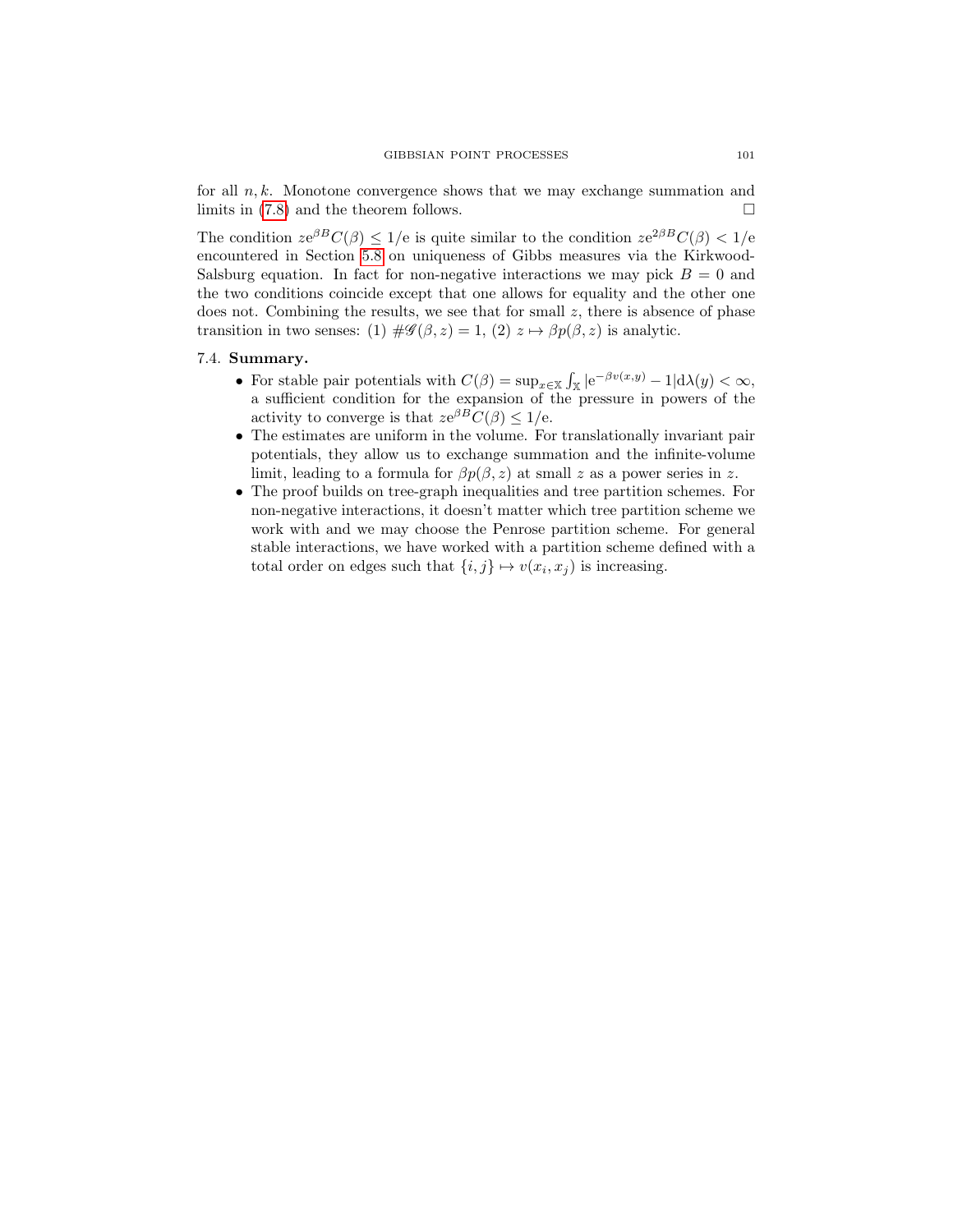#### 102 SABINE JANSEN

Appendix A. Monotone class theorems

Let  $\Omega$  be a set. A  $\pi$ -system is a class  $\mathcal{C} \subset \mathcal{P}(\Omega)$  that is closed under finite intersections  $(A, B \in \mathcal{C} \Rightarrow A \cap B \in \mathcal{C})$ . A Dynkin system, also called  $\lambda$ -system, is a class  $\mathcal{D} \subset \mathcal{P}(\Omega)$  that contains  $\Omega$ , is closed with respect to proper differences  $(A, B \in \mathcal{D}, A \subset B \Rightarrow B \setminus A \in \mathcal{D})$  and under countable unions of disjoint sets.

<span id="page-101-0"></span>**Theorem A.1** (Dynkin system theorem). Let C and D be classes of subsets of  $\Omega$ with  $C \subset \mathcal{D}$ . Suppose that C is a  $\pi$ -system and that D is a Dynkin system. Then  $\sigma(\mathcal{C}) \subset \mathcal{D}$ .

See [\[24,](#page-103-5) Theorem 1.1]. Every Dynkin system is in particular a monotone class: it is closed under countable increasing unions and countable decreasing intersections, i.e.,  $A_n \in \mathcal{D}, A_n \subset A_{n+1}$  implies  $\cup_{n \in \mathbb{N}} A_n \in \mathcal{D}$ , and  $A_n \in \mathcal{M}, A_n \supset A_{n+1}$  implies  $\cap_{n\in\mathbb{N}}A_n\in\mathcal{D}$ . Therefore Theorem [A.1](#page-101-0) is also called a monotone class theorem. Variants of the theorem ask *less* of  $D$  (e.g. that it be a monotone class), but more of  $C$  (e.g. that it be an *algebra*), see [\[33,](#page-104-7) Theorem A.2].

There are also monotone class theorems for functions, called *functional monotone* class theorems. For example, the following holds true.

<span id="page-101-2"></span>**Theorem A.2** (Functional monotone class theorem). Let  $\Omega$  be a set, M a set of bounded maps  $f : \Omega \to \mathbb{R}$ , and  $\mathcal{K} \subset \mathcal{M}$ . Suppose that:

- K is closed with respect to multiplication, i.e.,  $f, g \in \mathcal{K} \Rightarrow fg \in \mathcal{K}$ .
- The constant function  $1$  is in  $M$ .
- M is a linear vector space.
- M is closed with respect to pointwise monotone limits of uniformly bounded, non-negative sequences: if  $(f_n)_{n\in\mathbb{N}}$  is a sequence in M with  $f_n \geq 0$  and  $f_n \nearrow f$  for some bounded function  $f : \Omega \to \mathbb{R}$ , then  $f \in \mathcal{M}$ .

Then M contains all  $\sigma(\mathcal{K})$ -measurable bounded functions.

The theorem is often proven under the additional assumption that  $\mathcal M$  is closed with respect to uniform convergence, see e.g. [\[2,](#page-103-6) Theorem 2.12.9]. As observed by Sharpe [\[51,](#page-104-8) p. 365], however, every monotone vector space is closed with respect to uniform convergence, so the extra assumption is not needed. The following proof is taken from the website planetmath.[6](#page-101-1)

Proof of Theorem [A.2.](#page-101-2) Step 1: M is closed with respect to uniform convergence. Let  $f : \Omega \to \mathbb{R}$  be a bounded function and  $(f_n)_{n \in \mathbb{N}}$  a sequence in M with  $||f ||f_n||_{\infty} = \sup_{x \in \Omega} |f(x) - f_n(x)| \to 0$ . Passing to a subsequence if necessary, we may assume that  $||f_m - f_n||_{\infty} \leq 2^{-n}$  for all  $m, n \in \mathbb{N}$  with  $m \geq n$ . Set  $g_n :=$  $f_n - 2^{1-n} + 2 + ||f||_{\infty}$ . One checks that  $g_n \in \mathcal{M}, g_n \geq 0, g_n \leq g_{n+1}$ , and  $g_n \nearrow f + 2 + ||f||_{\infty}$ , and concludes that  $f \in \mathcal{M}$ .

For the remaining steps, let  $\mathcal{H}_1$  consist of the linear combinations of functions in K and the constant functions, and  $\mathcal{H} = \overline{\mathcal{H}_1}$  the closure of  $\mathcal{H}_1$  with respect to uniform convergence. Then  $H \subset \mathcal{M}$  by Step 1, and one can check that  $\mathcal{H}_1$  and  $\mathcal{H}$ are closed with respect to multiplication.

<span id="page-101-1"></span> $^{6}$ <http://planetmath.org/sites/default/files/texpdf/41387.pdf>,downloaded 30 Oct. 2017.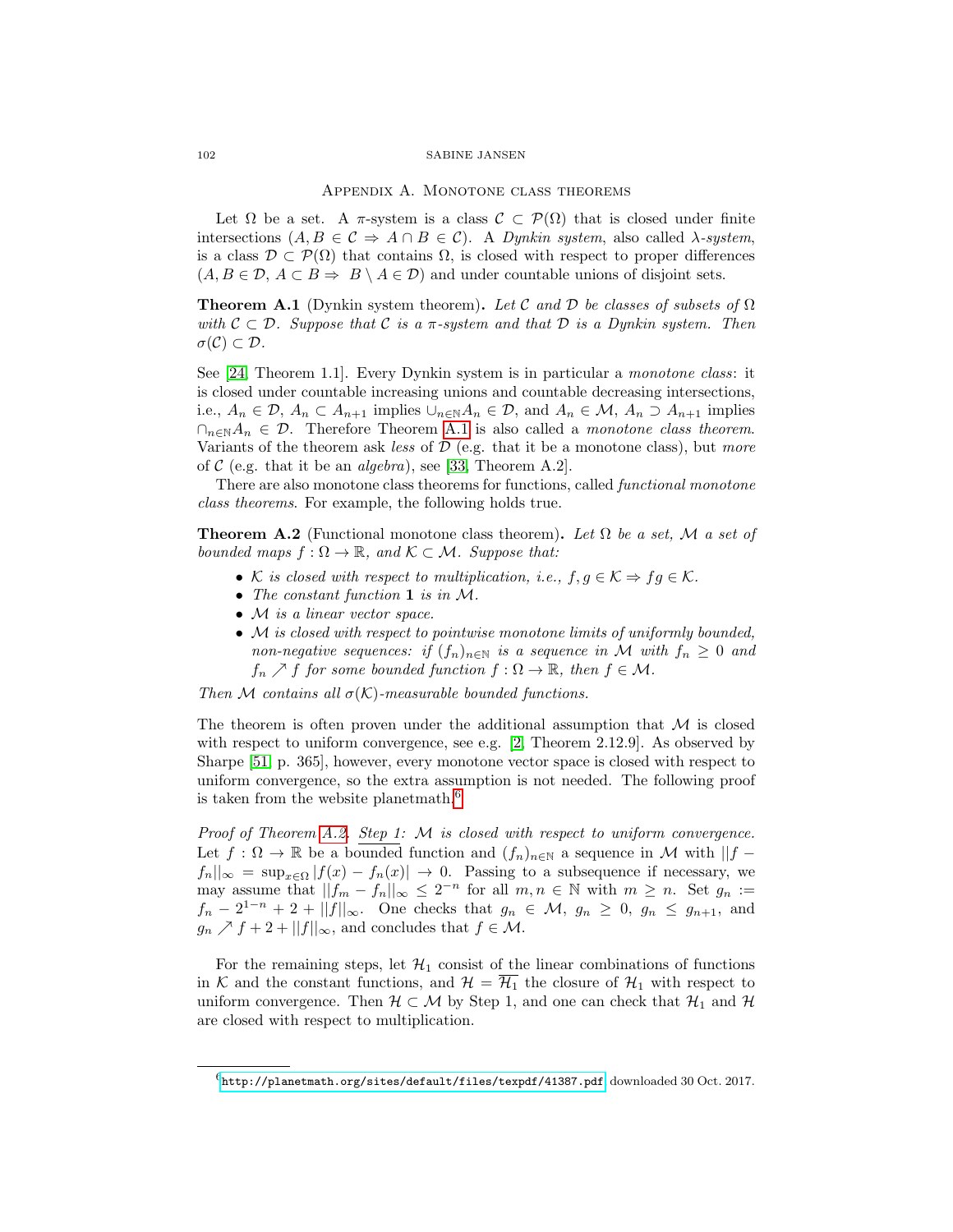Step 2: If  $f, g \in \mathcal{H}$ , then  $\max(f, g) \in \mathcal{H}$  and  $\min(f, g) \in \mathcal{H}$ . Since H is a vector space and

$$
\max(f,g) = \frac{f+g}{2} + \frac{|f-g|}{2}, \quad \min(f,g) = \frac{f+g}{2} - \frac{|f-g|}{2},
$$

it is enough to show that  $f \in \mathcal{H}$ , f bounded, implies  $|f| \in \mathcal{H}$ . Since H is a vector space and closed under pairwise products, we have  $p(f) \in \mathcal{H}$  for every polynomial  $p : \mathbb{R} \to \mathbb{R}$  and  $f \in \mathcal{H}$ . By the Weierstrass approximation theorem, there exists a sequence of polynomials  $(p_n)$  such that  $p_n(y) \to |y|$  uniformly on the compact interval  $[-||f||_{\infty}, ||f||_{\infty}]$ . Then  $p_n(f(x)) \to |f(x)|$  uniformly on  $\Omega$ . It follows that  $|f| \in \mathcal{H}.$ 

Step 3: M contains all indicator functions of the form  $\mathbb{1}_{\{f>a\}}$ ,  $a \in \mathbb{R}$ ,  $f \in \mathcal{K}$ . For  $f \in \mathcal{K}$  and  $n \in \mathbb{N}$ , define  $f_n := \min(1, n(f-a)_+)$  where  $(f-a)_+ = \max(f-a, 0)$ . Then  $f_n \in \mathcal{H} \subset \mathcal{M}$  by Step 2. Clearly  $f_n \geq 0$ . One checks that  $f_n \nearrow \mathbb{1}_{\{f > a\}}$  and concludes that the indicator is in M.

Step 4: There is a  $\pi$ -system C with  $\sigma(C) = \sigma(K)$  such that M contains all indicator functions  $\mathbb{1}_C, C \in \mathcal{C}$ . Let C be the collection of subsets  $A \subset \Omega$  such that  $f_n \nearrow \mathbb{1}_A$  for some sequence  $(f_n)_{n \in \mathbb{N}}$  of non-negative functions in H. By Step 3, C contains all sets of the form  $\{f > a\}$  with  $f \in \mathcal{K}$  and  $a \in \mathbb{R}$ . These sets generate  $\sigma(\mathcal{K})$ , so we also have  $\sigma(\mathcal{K}) = \sigma(\mathcal{C})$ . Moreover C is a  $\pi$ -system because  $f_n \nearrow \mathbb{1}_A$ ,  $g_n \nearrow \mathbb{1}_B$  implies  $f_n g_n \nearrow \mathbb{1}_{A \cap B}$ , and because H is closed under multiplication.

Step 5: M contains all indicator functions of the form  $\mathbb{1}_A$ ,  $A \in \sigma(\mathcal{K})$ : Let  $\mathcal D$ be the collection of sets  $A \subset \mathbb{R}$  for which  $1\!\!1_A \in \mathcal{M}$  and C a  $\pi$ -system as in Step 4. Then  $\mathcal{C} \subset \mathcal{D}, \mathcal{D}$  is a Dynkin system, hence  $\sigma(\mathcal{K}) = \sigma(\mathcal{C}) \subset \mathcal{D}$  by Theorem [A.1.](#page-101-0) Consequently  $\mathbb{1}_A \in \mathcal{M}$  for all  $A \in \sigma(\mathcal{K})$ .

It follows that M contains all linear combinations of indicator functions  $\mathbb{1}_A$  with  $A \in \sigma(\mathcal{K})$ , and all bounded functions that are pointwise monotone limits of such linear combinations. This concludes the proof.  $\square$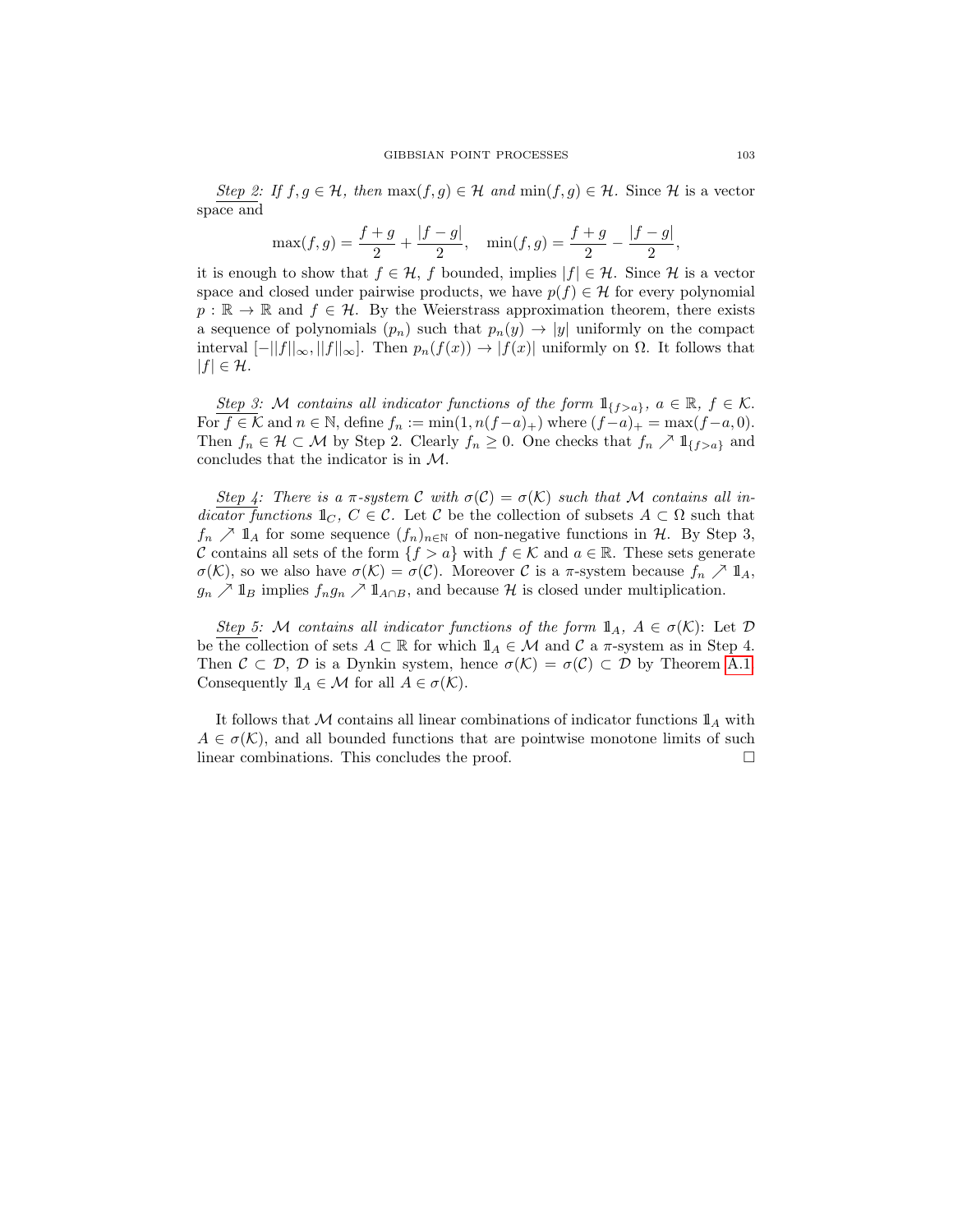#### 104 SABINE JANSEN

#### **REFERENCES**

- [1] S. Adams: Lectures on mathematical statistical mechanics. Communications of the Dublin Institute for Advanced Studies Series A (Theoretical Physics), No. 30, 2006.
- <span id="page-103-6"></span>[2] V. I. Bogachev: Measure theory. Vol. I. Springer-Verlag, Berlin (2007)
- V. I. Bogachev: Measure theory. Vol. II. Springer-Verlag, Berlin (2007)
- [4] W. Bryc: A remark on the connection between the large deviation principle and the central limit theorem. Statist. Probab. Lett. 18 (1993), 253–256.
- [5] A. Bovier: Statistical mechanics of disordered systems. A mathematical perspective. Cambridge Series in Statistical and Probabilistic Mathematics. Cambridge University Press, Cambridge,  $2006. ++$
- <span id="page-103-2"></span>[6] J. T. Chayes, L. Chayes, R. Kotecký: The analysis of the Widom-Rowlinson model by stochastic geometric methods. Comm. Math. Phys. 172 551–569 (1995).
- [7] S. N. Chiu, D. Stoyan, W. S. Kendall, J. Mecke: Stochastic geometry and its applications. Third ed. Wiley Series in Probability and Statistics. John Wiley & Sons, Ltd., Chichester, 2013.
- [8] D. J. Daley, D. Vere-Jones: An introduction to the theory of point processes. Vol. I. Elementary theory and methods. Second ed. Probability and its Applications (New York). Springer-Verlag, New York, 2003.
- [9] R. Durrett: Probability: theory and examples. Second edition. Duxbury Press, Belmont, CA, 1996.
- [10] D. J. Daley, D. Vere-Jones: An introduction to the theory of point processes. Vol. II. General theory and structure. Second ed. Probability and its Applications (New York). Springer, New York, 2008.
- [11] F. den Hollander: Large deviations. American Mathematical Soc. (2008)
- [12] D. Dereudre: Introduction to the theory of Gibbs point processes. Online preprint, arXiv:1701.08105v1 [math.PR] (2017).
- [13] D. Dereudre: The existence of quermass-interaction processes for nonlocally stable interaction and nonbounded convex grains. Adv. in Appl. Probab. 41, 664–681 (2009).
- [14] R. L. Dobrushin: Gibbsian random fields for particles without hard core, Theor. Math. Fizika 4, 458–486 (1970).
- [15] R. Ellis: Entropy, large deviations, and statistical mechanics. Springer (2007)
- <span id="page-103-1"></span>[16] S. Friedli, I. Velenik: Statistical Mechanics of Lattice Systems: a Concrete Mathematical Introduction. to be published by Cambridge University Press (2017+)
- [17] G. Gallavotti: Statistical mechanics. A short treatise. Texts and Monographs in Physics. Springer-Verlag, Berlin, 1999.
- <span id="page-103-0"></span>[18] H.-O. Georgii: Canonical and grand canonical Gibbs states for continuum systems. Commun. Math. Phys. 48, 1–51 (1976)
- [19] H.-O. Georgii: Canonical Gibbs measures. Some extensions of de Finetti's representation theorem for interacting particle systems. Lecture Notes in Mathematics, 760. Springer, Berlin, 1979.
- <span id="page-103-4"></span>[20] H.-O. Georgii: Gibbs measures and phase transitions. Second ed., de Gruyter Studies in Mathematics, 9. Walter de Gruyter & Co., Berlin, 2011.
- [21] H.-O. Georgii: Stochastics: introduction to probability and statistics. Walter de Gruyter, 2013.
- <span id="page-103-3"></span>[22] H.-O. Georgii, O. Häggström, C. Maes: The random geometry of equilibrium phases. Phase transitions and critical phenomena, Vol. 18, 1142, Phase Transit. Crit. Phenom., 18, Academic Press, San Diego, CA, 2001.
- [23] H.-O. Georgii, H. Zessin: Large deviations and the maximum entropy principle for marked point random fields. Probab. Theory Related Fields 96, 177204 (1993).
- <span id="page-103-5"></span>[24] O. Kallenberg: Foundations of modern probability. Probability and its Applications (New York). Springer-Verlag, New York, 1997.
- [25] O. Kallenberg: Random measures. Third ed. Akademie-Verlag, Berlin; Academic Press, Inc. [Harcourt Brace Jovanovich, Publishers], London, 1983.
- [26] J. Kerstan, K. Matthes, J. Mecke: Unbegrenzt teilbare Punktprozesse. Mathematische Lehrbcher und Monographien, II. Abteilung,Mathematische Monographien, Band XXVII. Akademie-Verlag, Berlin, 1974.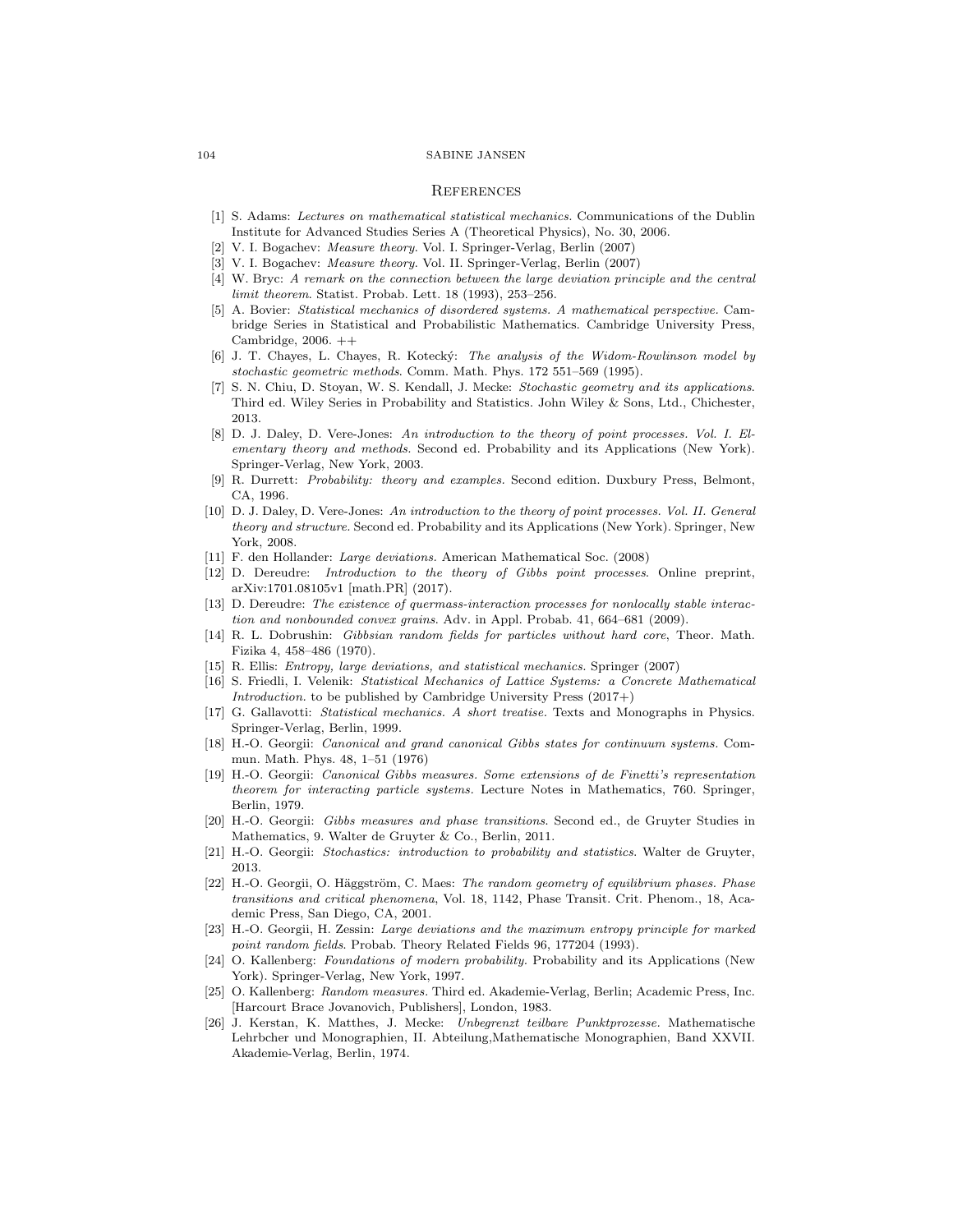- <span id="page-104-4"></span>[27] A. Knauf, R. Seiler: Mathematische Physik II (Statistische Mechanik). Lecture notes, [http:](http://www.min.math.fau.de/fileadmin/min/users/knauf/Skripte/mp2_script.pdf) [//www.min.math.fau.de/fileadmin/min/users/knauf/Skripte/mp2\\_script.pdf](http://www.min.math.fau.de/fileadmin/min/users/knauf/Skripte/mp2_script.pdf)
- [28] Y. G. Kondratiev, T. Pasurek, M. Röckner: Gibbs measures of continuous systems: an analytic approach. Rev. Math. Phys. 24, 1250026 (2012)
- [29] Y. G. Kondratiev, T. Kuna: Harmonic analysis on configuration space I: General theory. Infinite Dimensional Analysis, Quantum Probability and Related Topics 5, 201-233 (2002).
- [30] Y. G. Kondratiev, T. Kuna: Correlation functionals for Gibbs measures and Ruelle bounds. Methods Funct. Anal. Topology 9, 958 (2003).
- <span id="page-104-1"></span>[31] T. Kuna: Studies in confiuration space analysis and applications. Doctoral dissertation, Bonn (1999).
- [32] O. E. Lanford: Entropy and equilibrium states in classical statistical mechanics. Statistical mechanics and mathematical problems. Springer Berlin Heidelberg, 1973. 1-113.
- <span id="page-104-7"></span>[33] G. Last, M. Penrose: Lectures on the Poisson process, to be published by Cambridge University Press (2017+)
- [34] A. Lenard: Correlation functions and the uniqueness of the state in classical statistical mechanics. Commun. math. Phys. 30, 3544 (1973)
- [35] A. Lenard: States of classical statistical mechanical systems of infinitely many particles. II. Characterization of correlation measures. Arch. Rational Mech. Anal. 59 (1975), no. 3, 241256.
- [36] J. Møller, R. P. Waagepetersen: Statistical inference and simulation for spatial point processes. Monographs on Statistics and Applied Probability, 100. Chapman & Hall/CRC, Boca Raton, FL, 2004.
- [37] I. Müller: Grundzüge der Thermodynamik: Mit historischen Anmerkungen. 3. Aufl., Springer-Verlag, 2001.
- <span id="page-104-2"></span>[38] : X. X. Nguyen, H. Zessin: Integral and differential characterizatinos of the Gibbs process. Math. Nachr. 88, 105-115 (1979)
- [39] K. R. Parthasarathy, *Probability measures on metric spaces*. Probability and Mathematical Statistics, No. 3. Academic Press, Inc., New York-London, 1967
- [40] T. Pasurek: Theory of Gibbs measures with unbounded spins: probabilistic and analytical aspects, Habilitationsschrift, 2007.
- [41] C. Preston: Random fields. Lecture Notes in Mathematics, Vol. 534. Springer-Verlag, Berlin-New York, 1976.
- [42] C. Preston: Specifications and their Gibbs states. [https://www.math.uni-bielefeld.de/](https://www.math.uni-bielefeld.de/~preston/rest/gibbs/files/specifications.pdf) [~preston/rest/gibbs/files/specifications.pdf](https://www.math.uni-bielefeld.de/~preston/rest/gibbs/files/specifications.pdf) (abgerufen am 15.07.2016)
- [43] E. Presutti: Scaling limits in statistical mechanics and microstructures in continuum mechanics. Theoretical and Mathematical Physics. Springer, Berlin, 2009.
- [44] E. Presutti: From equilibrium to nonequilibrium statistical mechanics. Phase transitions and the Fourier law. Braz. J. Probab. Stat. Volume 29, Number 2 (2015), 211-281.
- <span id="page-104-5"></span>[45] A. Procacci, S. Yuhjtman: Convergence of Mayer and virial expansions and the Penrose tree-graph identity, Lett. Math. Phys. 107, 31 (2009).
- [46] F. Rassoul-Agha, T. Seppäläinen. A course on large deviations with an introduction to Gibbs measures. Vol. 162. American Mathematical Society (2015).
- [47] T. Richthammer: Erhaltung stetiger Symmetrien bei Gibbsschen Punktprozessen in zwei Dimensionen. Dissertation, 2006, <https://edoc.ub.uni-muenchen.de/5903/>.
- [48] D. Ruelle: Statistical mechanics. Rigorous results. Reprint of the 1989 edition. World Scientific Publishing Co., Inc., River Edge, NJ; Imperial College Press, London, 1999.
- <span id="page-104-0"></span>[49] D. Ruelle: Superstable interactions in classical statistical mechanics. Commun. Math. Phys. 18, 127–159 (1970).
- <span id="page-104-3"></span>[50] D. Ruelle: Existence of a phase transition in a continuous classical system. Phys. Rev. Lett. 27, 1040–1041 (1971).
- <span id="page-104-8"></span>[51] M. Sharpe: *General theory of Markov processes*. Pure and Applied Mathematics, 133. Academic Press, Inc., Boston, MA, 1988.
- [52] C. J. Thompson: *Mathematical statistical mechanics*. A Series of Books in Applied Mathematics. The Macmillan Co., New York; Collier-Macmillan Ltd., London, 1972.
- [53] D. Ueltschi: Introduction to statistical mechanics. Lecture notes, 2007, [http://ueltschi.](http://ueltschi.org/teaching/2007-StatMech.pdf) [org/teaching/2007-StatMech.pdf](http://ueltschi.org/teaching/2007-StatMech.pdf)
- <span id="page-104-6"></span>[54] D. Ueltschi: An improved tree-graph bound. In: Cluster expansions: From Combinatorics to Analysis through Probability. Oberwolfach Report No. 8/2017